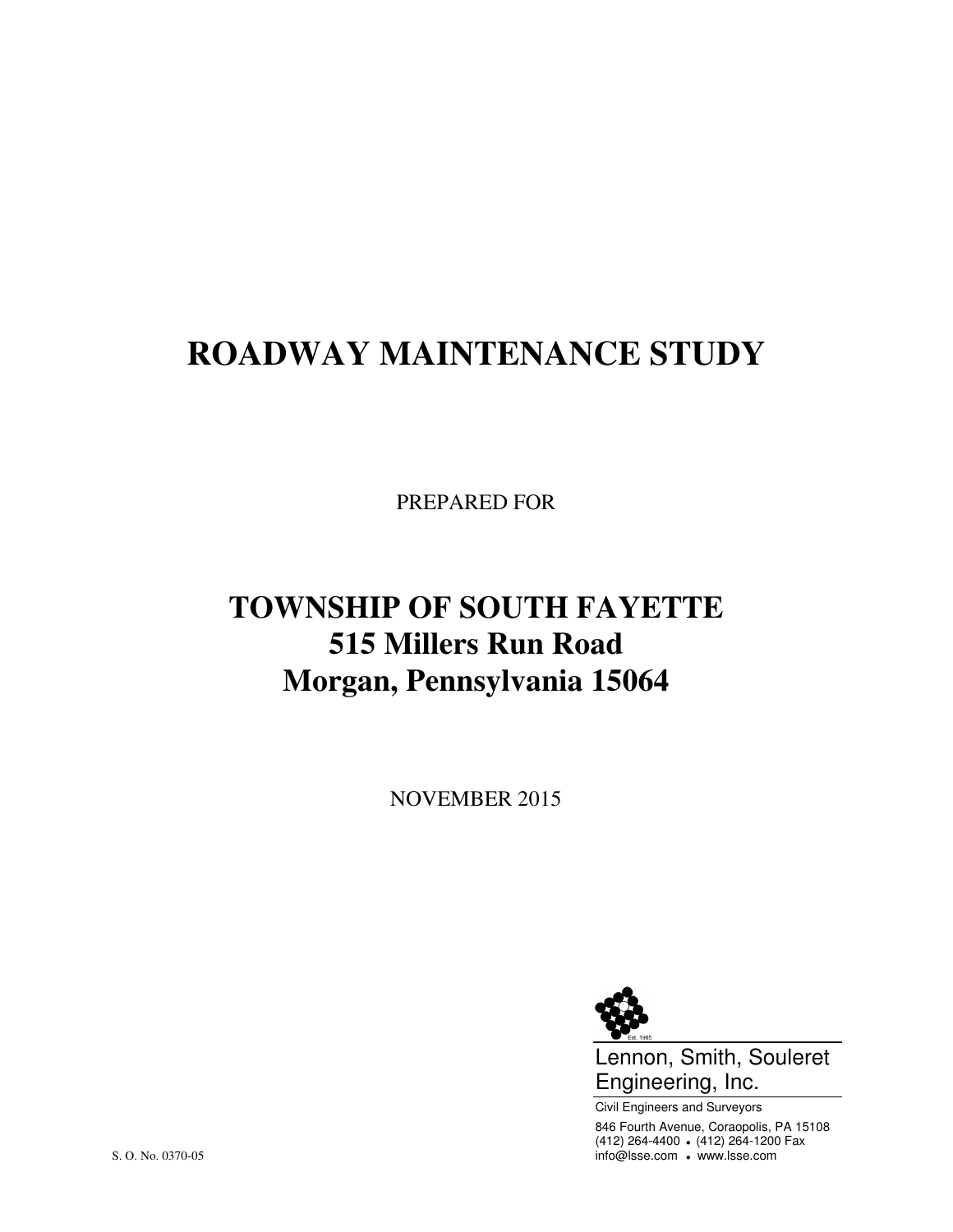#### **TOWNSHIP OF SOUTH FAYETTE ROADWAY MAINTENANCE STUDY NOVEMBER 2015**

#### TABLE OF CONTENTS

#### PAGE NO.

|                                          | $\mathbf{1}$                                         |
|------------------------------------------|------------------------------------------------------|
|                                          |                                                      |
|                                          | $\overline{2}$                                       |
|                                          | $2 - 3$<br>$2 - 3$                                   |
|                                          | $3 - 4$                                              |
|                                          | $4 - 5$                                              |
|                                          | $5 - 8$                                              |
|                                          | 8                                                    |
| <b>APPENDICES:</b>                       |                                                      |
| APPENDIX A – CONSTRUCTION COST ANALYSIS  | $9 - 35$<br>$9 - 21$<br>22<br>$23 - 31$<br>$32 - 35$ |
| APPENDIX B - CONSTRUCTION COST BREAKDOWN | $36 - 37$                                            |
| APPENDIX C – ROAD STUDY RATING SYSTEM    | 38                                                   |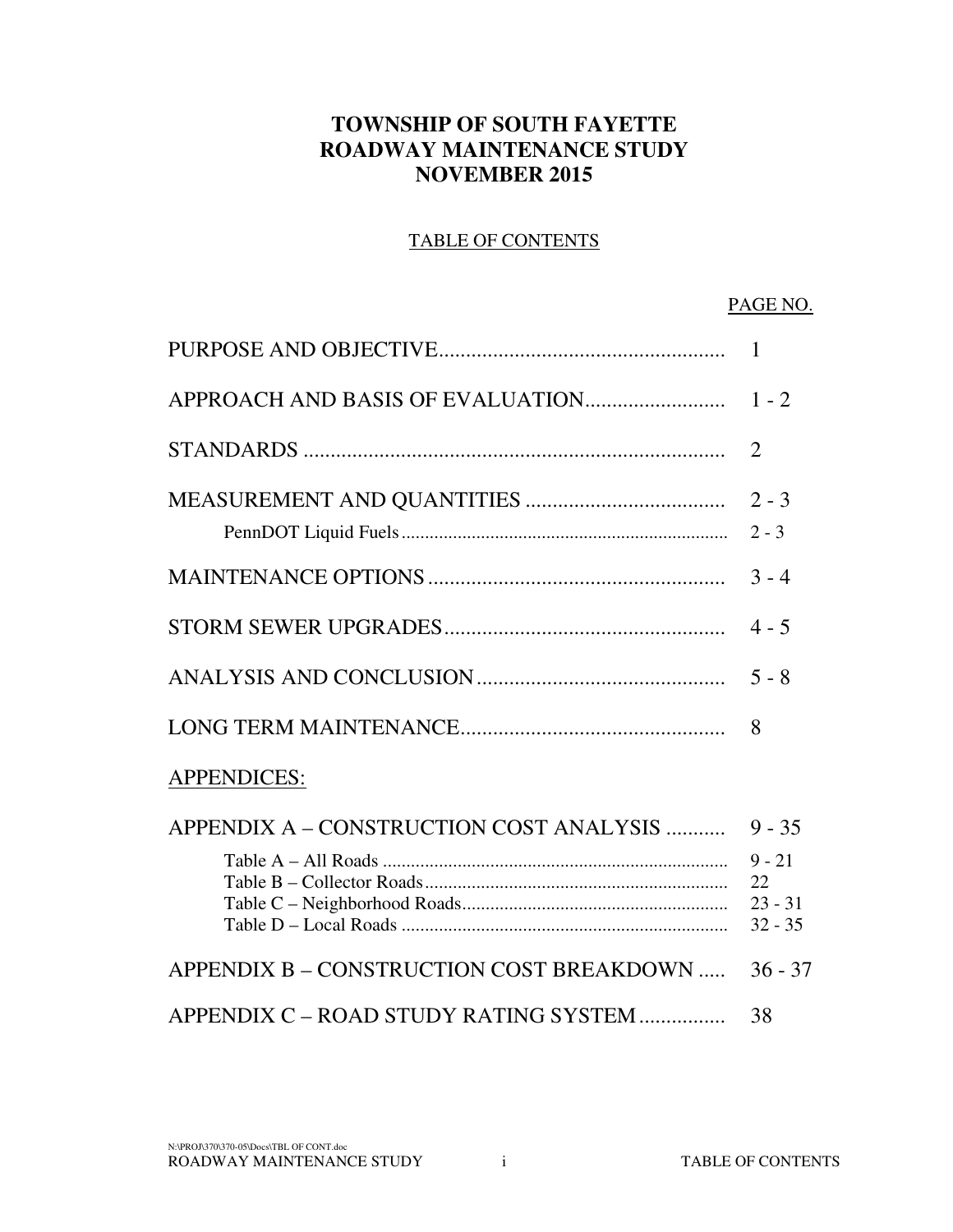## **TOWNSHIP OF SOUTH FAYETTE ROADWAY MAINTENANCE STUDY NOVEMBER 2015**

#### **PURPOSE AND OBJECTIVE**

The purpose of this Roadway Maintenance Study is to review the existing pavement condition for all roadways throughout the Township of South Fayette and provide probable construction costs for a Long Term Capital Improvement Program. This will provide a basis for the Township to develop a long-term roadway resurfacing and maintenance program. Only roadways owned and maintained by the Township were evaluated.

#### **APPROACH AND BASIS OF EVALUATION**

A field observation was completed for each roadway by Lennon, Smith, Souleret Engineering, Inc. (LSSE) and the Township. A rating system from 1 to 10 was utilized to rate each roadway based on the current condition of the road (refer to Appendix C). Each roadway was also rated on additional criteria in order to obtain a weighted ranking. These additional criteria included traffic volume, heavy truck volume, potholes, utility cuts/patches and cracking. The weighted ranking system was then utilized to compare roadways that were rated the same (i.e. to compare 5's to 5's or 7's to 7's). This will provide organization for selecting roads for future resurfacing programs as well as provide a basis for future reviews. Roadways were also designated as Collector, Neighborhood or Local roadways. Collector roadways are classified as roads that are highly traveled and are the major routes to travel throughout the Township. They typically require major maintenance every 8 to 12 years. Neighborhood roadways are classified as roads that are located in developments and densely populated areas of the Township. These roadways have less traffic, most of which is only local traffic with some "cut-through" traffic. They typically require major maintenance every 15 to 20 years. Local roadways are considered roads that are located in the more rural areas of the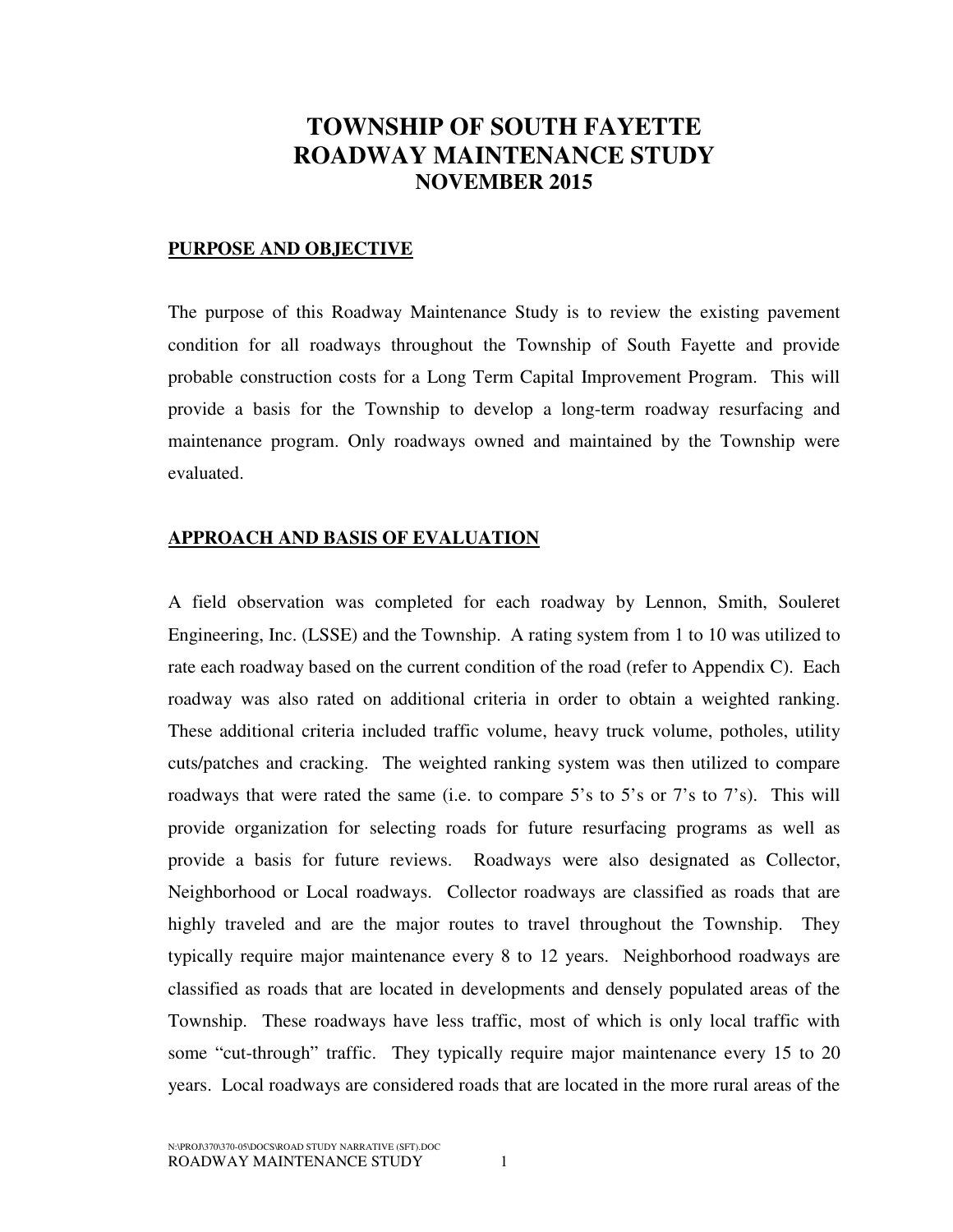Township that have few houses per road. These roadways see the least amount of traffic the majority of which is local traffic. They typically require major maintenance every 20 to 30 years.

#### **STANDARDS**

This roadway rating system enables LSSE to make a recommendation for a proposed pavement resurfacing method, quantity of base repair and storm sewer maintenance on an individual roadway basis. Three resurfacing methods were included in the table; mill and pave, mill and pave with thin overlay and tar and chip. "Current year" probable construction costs were then applied to produce an opinion of probable cost estimate for bituminous pavement maintenance for each roadway. The opinion of probable cost estimates for each roadway were then subtotaled together, and a 15% contingency of the estimated construction cost was applied to provide a total opinion of probable cost analysis for the maintenance of all Township streets.

#### **MEASUREMENT AND QUANTITIES**

LSSE completed field observations with the Township to evaluate the existing condition of the roadways and existence of curb to create an overall rating for the roadways. Roadway lengths and widths were provided by the in-house Township Engineer for most of the roadways. Lengths and widths for the other roadways were determined using GIS (Geographic Information System) mapping provided by the Township. Reviews of existing storm systems were not included in this study; however a percentage of the total cost for each roadway was included for storm sewer maintenance.

#### • **PennDOT Liquid Fuels**

The Pennsylvania Department of Transportation (PennDOT) has established a policy for reimbursement of Liquid Fuels taxes to local municipalities for maintenance of roads and other eligible activities. The amount reimbursed is based on total length of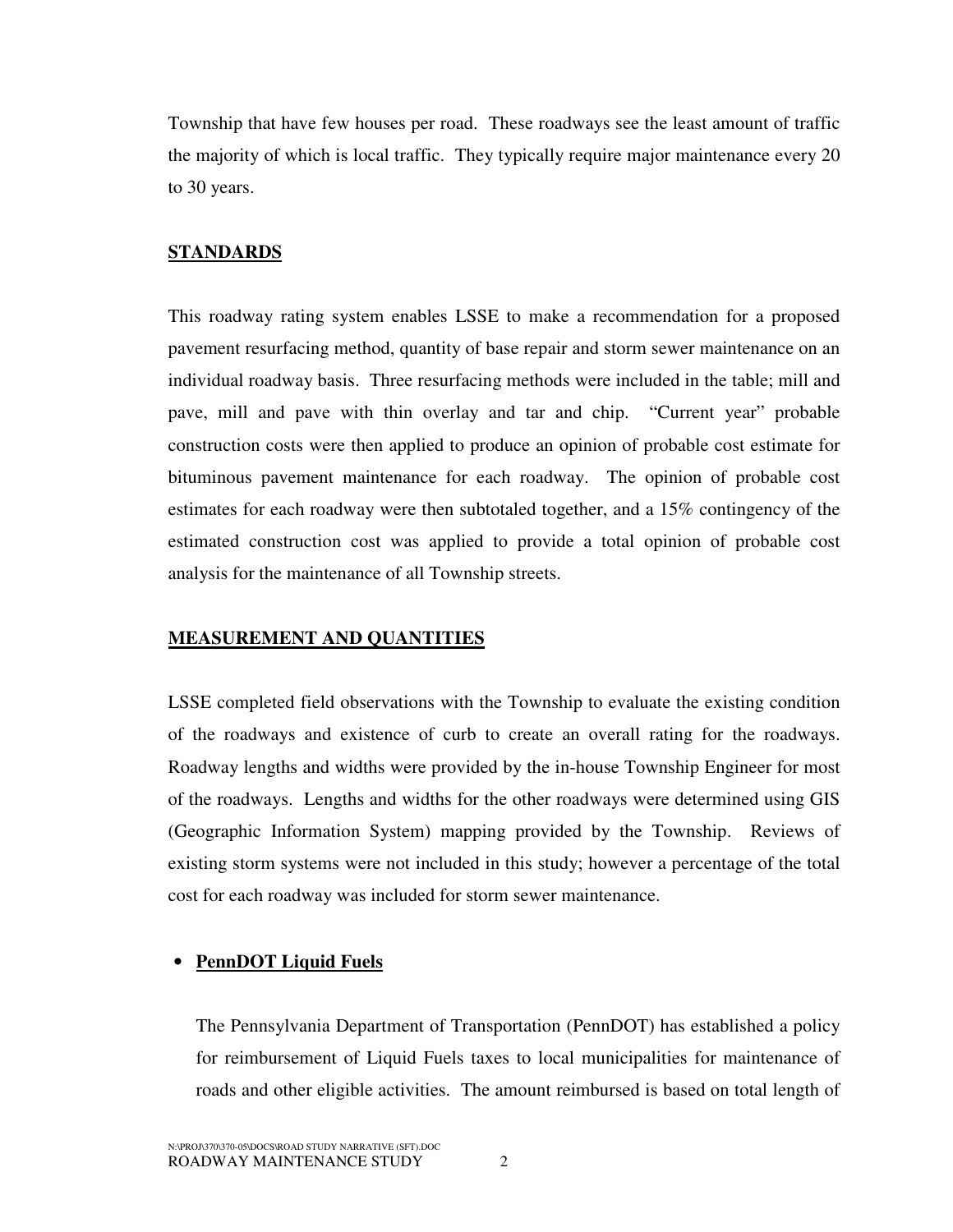roadway owned and maintained by the municipalities meeting the criteria for participation. There are no published "standards" for qualification as a liquid fuels street (i.e. pavement section, grade, etc.). The current PennDOT policy for consideration under Liquid Fuels participation is as follows:

- 1. 16' minimum width of roadway.
- 2. Ability to be driven safely at speed of 15 miles per hour.
- 3. Minimum length 250 feet measured from last intersection.
- 4. 33' right-of-way required, but the Township can go as small as 16' for right-of-way with restrictions. The standard is 33' right-of-way minimum.
- 5. Minimum 40' radius cul-de-sac.
- 6. Improved Surface (can be dirt, slag, bituminous, tar and chip).

#### **MAINTENANCE OPTIONS**

Roadway cost estimates were prepared using one of the following maintenance options:

- 1. Maintenance Option 1 is recommend for roadways with ratings of 1 through 7 and consists of 4" average milling, base repair (ranging from 10-40% of total area – i.e. Rating of  $1 = 40\%$ , Rating of  $7 = 10\%$ ),  $2\frac{1}{2}$ " or  $3\frac{1}{2}$ " bituminous binder course (depending on traffic volume) and 1½" bituminous wearing course. This is the only scope recommended for these roadways except for roads with very low traffic volume or longer roads that have very few houses. For these roads see Maintenance Option 3 below.
- 2. Maintenance Option 2 is for roadways with a rating of 8 and 9 and consists of 2" milling/profiling, base repair (Rating of  $8 = 5\%$ , Rating of  $9 = 2\%$ ), 3/4" bituminous leveling course and 1½" bituminous wearing course. Option 1 may also be used for these roadways, but is not shown or included in the table. Note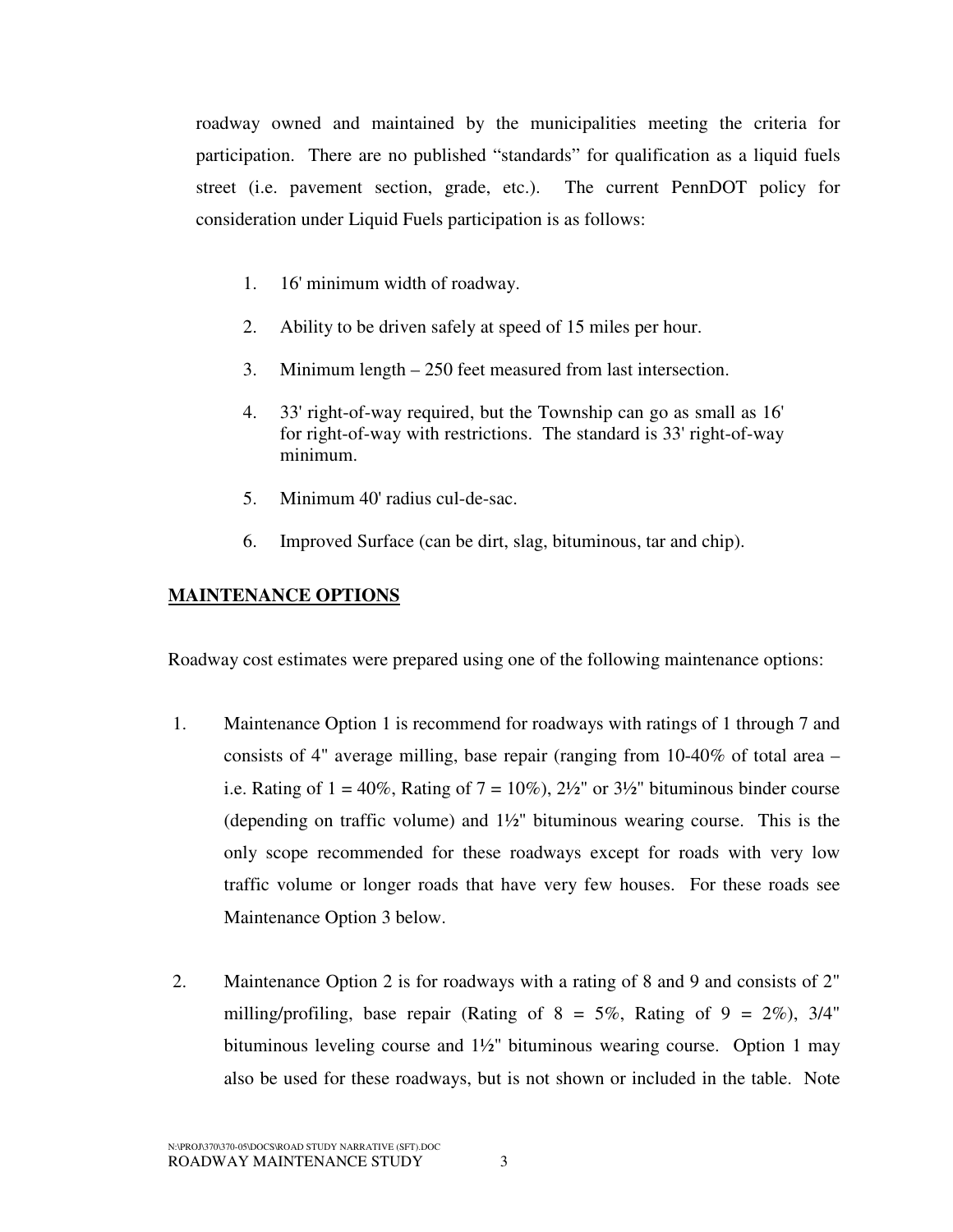Option 1 must be utilized on roadways rated 8 after 5 years from the date of this Study.

3. Maintenance Option 3 is for roadways that have a very low traffic volume or very few houses. This option consists of base repair (ranging from 2-40% of total area – i.e. Rating of  $1 = 40\%$ , Rating of  $9 = 2\%$ ),  $1/2$ " bituminous scratch course,  $3/4$ " bituminous leveling course and the application of a double bituminous seal coat, also known as tar and chip. This consists of applying liquid asphalt to the existing roadway surface and spreading crushed limestone chips that adhere to the hot liquid asphalt. For roadways that have a higher rating (7 or above) only a bituminous seal coat could be applied in order to extend the life of the roadway, however the scratch and leveling courses are recommend in order to give the seal coat a uniform even surface to apply to. This application is only recommended for longer roadways that are in non-residential areas and have a low traffic volume. It is primarily recommended for the longer roadways that have been classified as Local roads, which would be very costly to mill and pave. It is not recommended for residential areas and high traffic volume roadways. If utilized on these roadways, a large amount of complaints may be experienced, attributable to the loose stones which chip car paint, break windshields and collect along the shoulder and yard areas prior to the sweeping of the roadway, which does not occur until one week after application. Also the final surface can kick up dust as cars pass over the newly placed stones or after some weathering has occurred, slick spots can occur with the stones being displaced from the road surface on curves, on steep slopes and at stopping areas. Due to the high rate of complaints experienced and current issues the industry is experiencing with bleed through and "clumping" of the liquid product with the use of tar and chip, this option was only utilized for longer Local roads in the study.

#### **STORM SEWER UPGRADES**

The condition and functionality of all storm sewers should be reviewed when a roadway is scheduled to be resurfaced to determine if repairs or upgrades are required. For the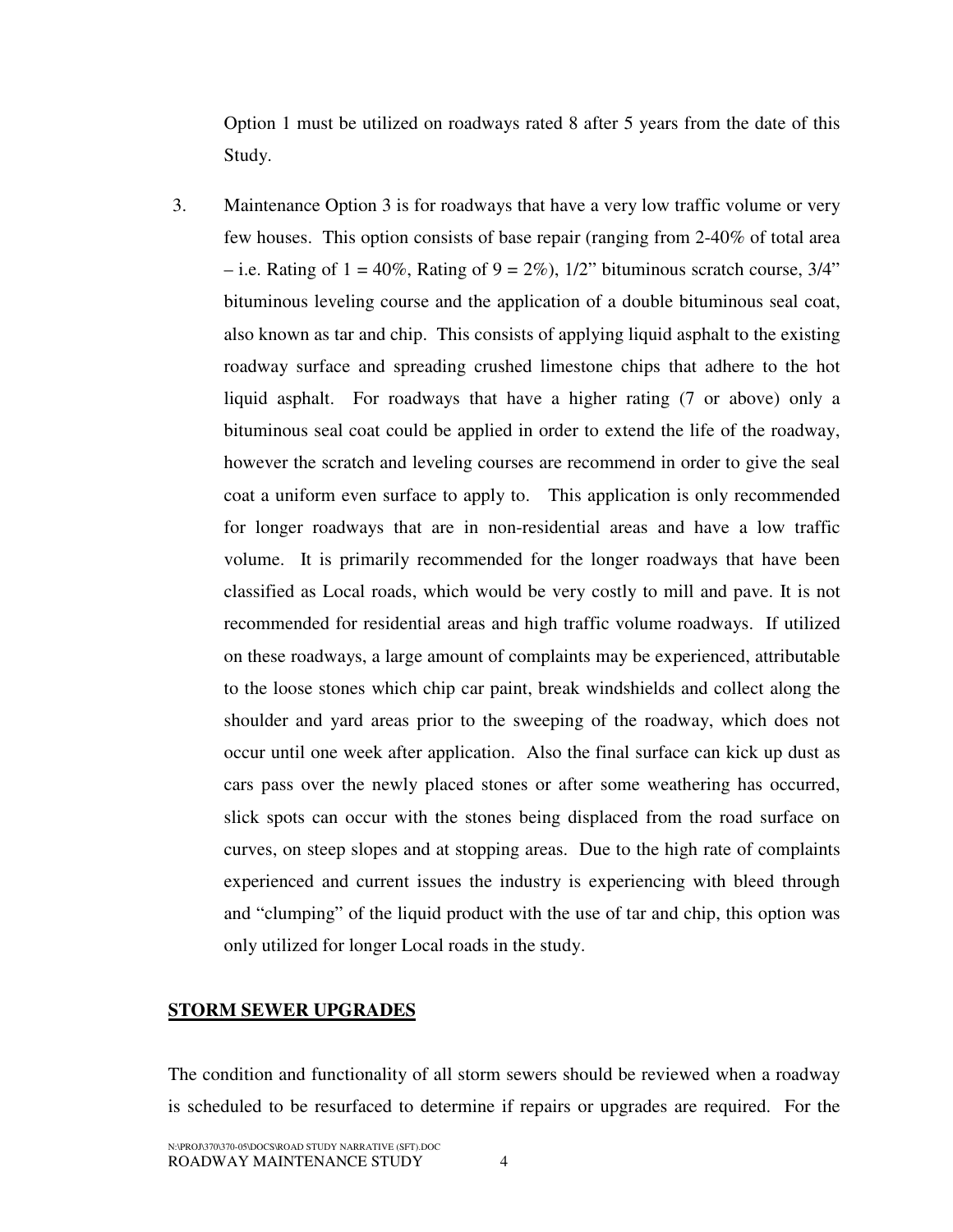purpose of this study, only maintenance repairs of the existing system were included with 5% of the overall cost for roadway improvements being used as an estimated cost for the storm maintenance (i.e. for \$100,000.00 resurfacing cost, we included \$5,000.00 for storm sewer maintenance).

#### **ANALYSIS AND CONCLUSION**

Currently the Township is spending approximately \$300,000.00 per year on the road maintenance program. With the total opinion of proposed costs (from Appendix  $A -$ Table A) totaling \$32,124,093.10 and using the Township's current 2015 Budget, each road would be maintained every 100 plus years. Refer to Appendix B for the background on the analysis and Appendix A for a detailed roadway listing, rating and estimated cost for each roadway. In Appendix A, Table A lists all the Township's roadways in ascending rating (i.e. worst roads to best roads). Table B contains only the Collector Roads, Table C contains only the Neighborhood Roads and Table D contains only the Local Roads.

Four funding options were considered to shorten the amount of time between when a roadway will be resurfaced from 100 plus years to 8-40 years depending on the option chosen. The tables below show the amount required to be spent per year.

| <b>TYPE OF ROADWAY</b>            | <b>TOTAL PRICE</b>    | 8-15-20 YEAR PROGRAM<br><b>FOR TABLES B, C AND D</b><br><b>RESPECTIVELY</b> |
|-----------------------------------|-----------------------|-----------------------------------------------------------------------------|
| <b>Collector Roads</b><br>Table B | \$5,360,672.10        | \$670,084.01                                                                |
| Neighborhood Roads<br>Table C     | \$17,921,931.20       | \$1,194,795.41                                                              |
| Local Roads<br>Table D            | \$8,841,489.80        | \$442,074.49                                                                |
|                                   | <b>TOTAL PER YEAR</b> | \$2,306,953.91                                                              |

#### **FUNDING OPTION A**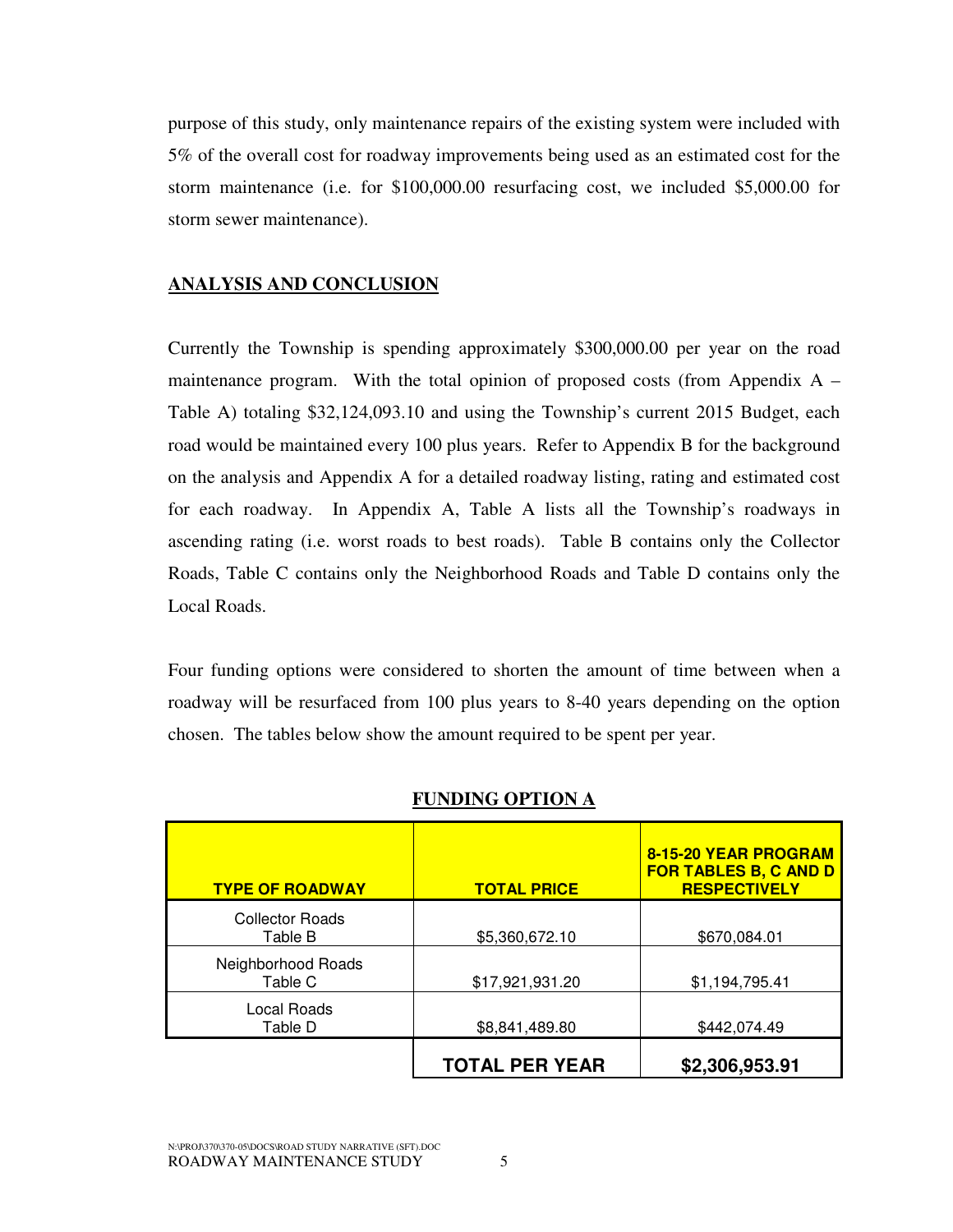#### **FUNDING OPTION B**

| <b>TYPE OF ROADWAY</b>            | <b>TOTAL PRICE</b>    | <b>12-20-30 YEAR PROGRAM</b><br><b>FOR TABLES B, C AND D</b><br><b>RESPECTIVELY</b> |
|-----------------------------------|-----------------------|-------------------------------------------------------------------------------------|
| <b>Collector Roads</b><br>Table B | \$5,360,672.10        | \$446,722.68                                                                        |
| Neighborhood Roads<br>Table C     | \$17,921,931.20       | \$896,096.56                                                                        |
| Local Roads<br>Table D            | \$8,841,489.80        | \$294,716.33                                                                        |
|                                   | <b>TOTAL PER YEAR</b> | \$1,637,535.57                                                                      |

#### **FUNDING OPTION C**

| <b>TYPE OF ROADWAY</b>            | <b>TOTAL PRICE</b>    | 20-30-40 YEAR PROGRAM<br><b>FOR TABLES B, C AND D</b><br><b>RESPECTIVELY</b> |
|-----------------------------------|-----------------------|------------------------------------------------------------------------------|
| <b>Collector Roads</b><br>Table B | \$5,360,672.10        | \$268,033.61                                                                 |
| Neighborhood Roads<br>Table C     | \$17,921,931.20       | \$597,397.71                                                                 |
| Local Roads<br>Table D            | \$8,841,489.80        | \$221,037.25                                                                 |
|                                   | <b>TOTAL PER YEAR</b> | \$1,086,468.57                                                               |

#### **FUNDING OPTION D**

| <b>TYPE OF</b><br><b>ROADWAY</b> | <b>TOTAL PRICE</b>              | <b>BUDGET</b><br><b>FOR YEARS</b><br>1T <sub>O</sub> 3 | <b>BUDGET</b><br><b>FOR YEARS</b><br><b>4 TO 6</b> | <b>BUDGET</b><br><b>FOR YEARS</b><br><b>7 TO 9</b> | <b>BUDGET</b><br><b>FOR YEARS</b><br>$10+$ | <b>YEARS TO</b><br><b>RESURFACE</b><br><b>EACH</b><br><b>ROADWAY</b> |  |
|----------------------------------|---------------------------------|--------------------------------------------------------|----------------------------------------------------|----------------------------------------------------|--------------------------------------------|----------------------------------------------------------------------|--|
| Collector Roads<br>Table B       | \$5,360,672.10                  | \$300,000                                              | \$400,000                                          | \$350,000                                          | \$300,000                                  | 17                                                                   |  |
| Neighborhood<br>Roads<br>Table C | \$17,921,931.20                 | \$250,000                                              | \$250,000                                          | \$380,000                                          | \$550,000                                  | 37                                                                   |  |
| Local Roads<br>Table D           | \$8,841,489.80                  | \$100,000                                              | \$100,000                                          | \$120,000                                          | \$150,000                                  | 62                                                                   |  |
|                                  | <b>TOTAL PER</b><br><b>YEAR</b> | \$650,000                                              | \$750,000                                          | \$850,000                                          | \$1,000,000                                |                                                                      |  |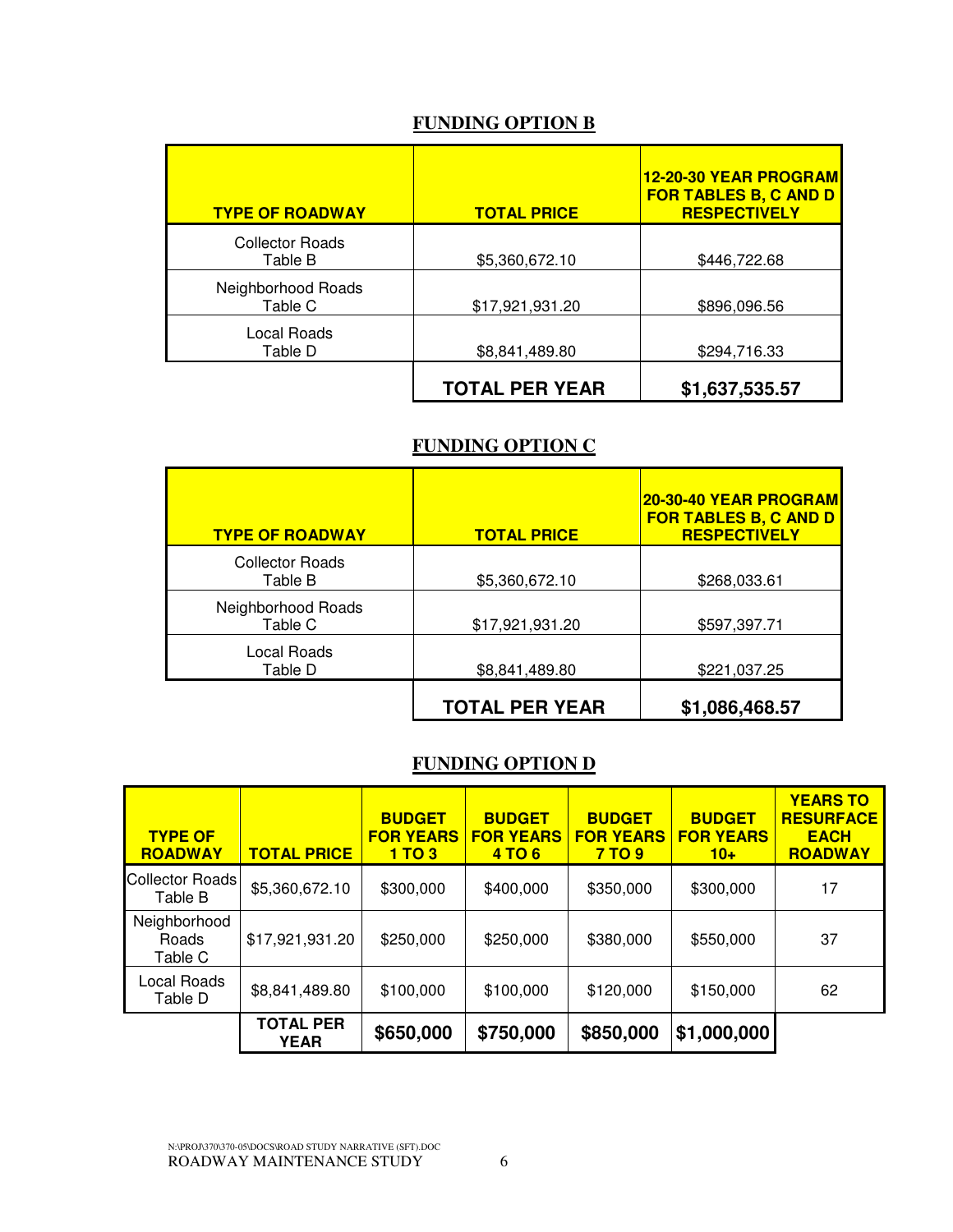**Funding Options A, B and C:** These options budget a set amount towards each group of roadways based on the amount of years desired to resurface each roadway. If the Township chooses Funding Option A the roads in Table B would be maintained every 8 years, the roads in Table C would be maintained every 15 years and the roads in Table D would be resurfaced every 20 years. If the Township chooses Funding Option B the roads in Table B would be maintained every 12 years, the roads in Table C would be maintained every 20 years and the roads in Table D would be resurfaced every 30 years. If the Township chooses Funding Option C the roads in Table B would be maintained every 20 years, the roads in Table C would be maintained every 30 years and the roads in Table D would be maintained every 40 years.

**Funding Option D:** This option differs from the others in that it does not budget a set amount each year. The total budget is set to \$650,000 at first and then gradually increases to \$1,000,000 in the tenth year and beyond. In years one through six, the budget focuses the most funds towards the Collector roads in order to keep the condition of these roads from severely deteriorating. Since these roads are the most traveled in the Township, it is recommended that the initial focus be placed here. However, starting in year seven the focus shifts towards the Neighborhood and Local roads now that the budget has increased and the condition of the Collector roads should be stabilized. Using Funding Option D the roads in Table B would be resurfaced within the first 17 years, the roads in Table C would be resurfaced within the first 37 years and the roads in Table D would be resurfaced within the first 62 years. The total amount of years can be reduced even further if the overall budget continues to increase past \$1,000,000 after year 10, this option assumes a set budget of \$1,000,000 in year 10 and beyond until all roads have been resurfaced.

The appended tables (Appendix  $A -$  Tables A, B, C and D) rate the roadways from 1 to 10 as viewed in September 2015. LSSE recommends the Township update the tables yearly with the annual road program to provide current ratings and pricing and to update the tables for roadways restored the previous year. It is very likely that some roadways may deteriorate faster than others, which in turn will change the rating. Therefore by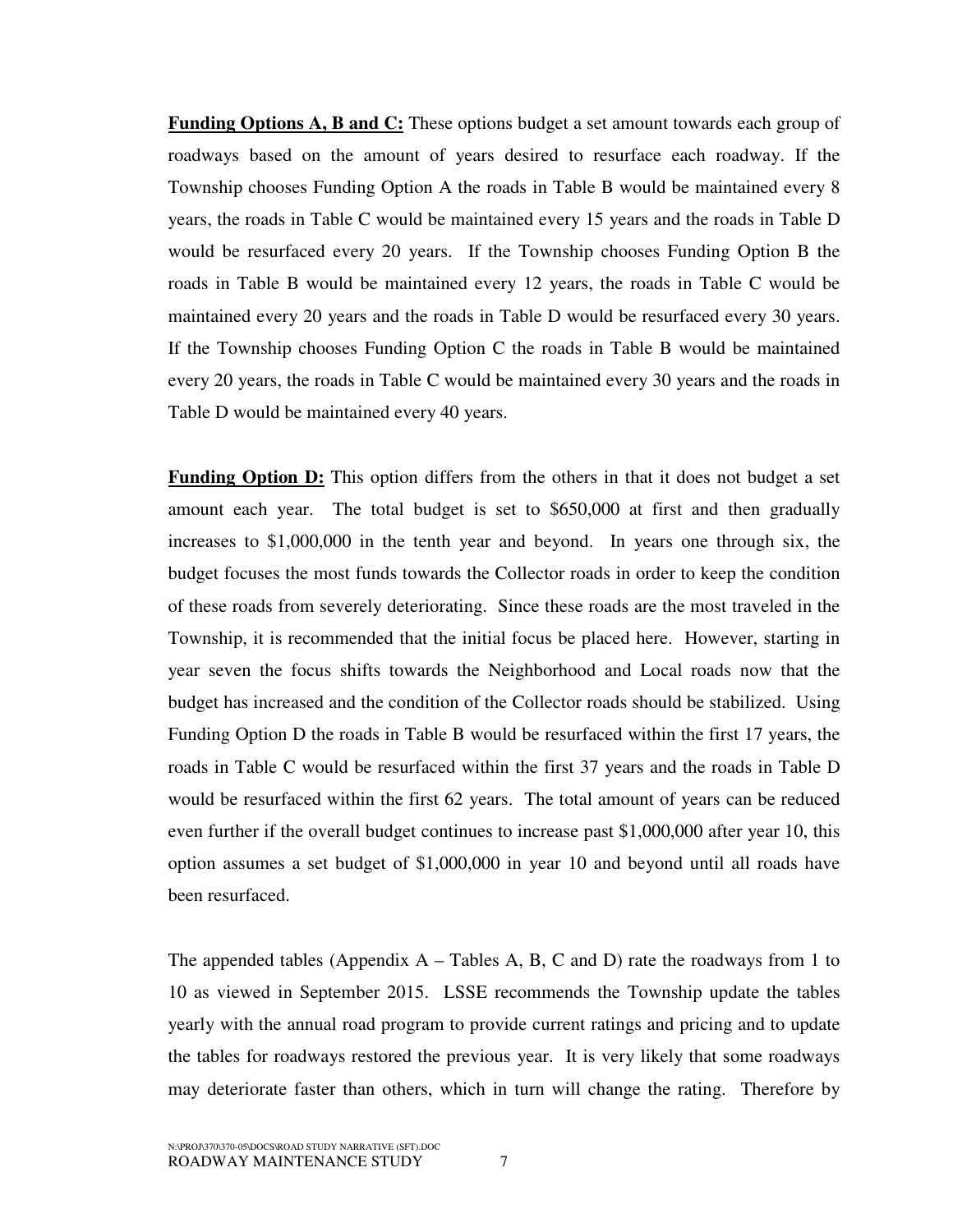updating the tables periodically, the tables may be revised accordingly to adjust roadway priorities up or down as necessary. Every ten years we recommend all roads be reviewed to reset the prioritization as necessary.

#### **LONG TERM MAINTENANCE**

After the selected maintenance program, with the majority of the curbs and storm sewers having been upgraded, the Township should only be required to complete spot repairs and routine maintenance to both the storm sewers and curbs.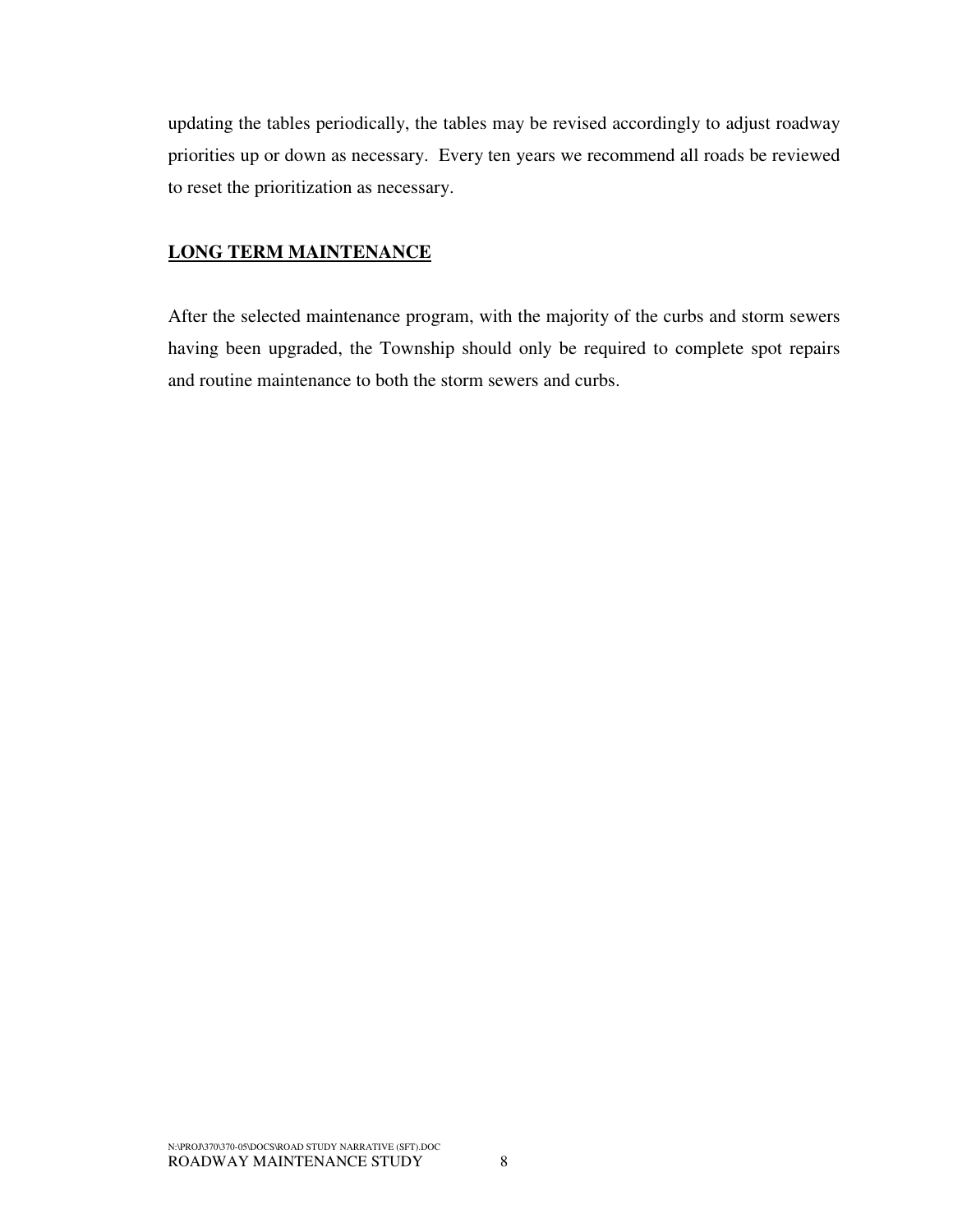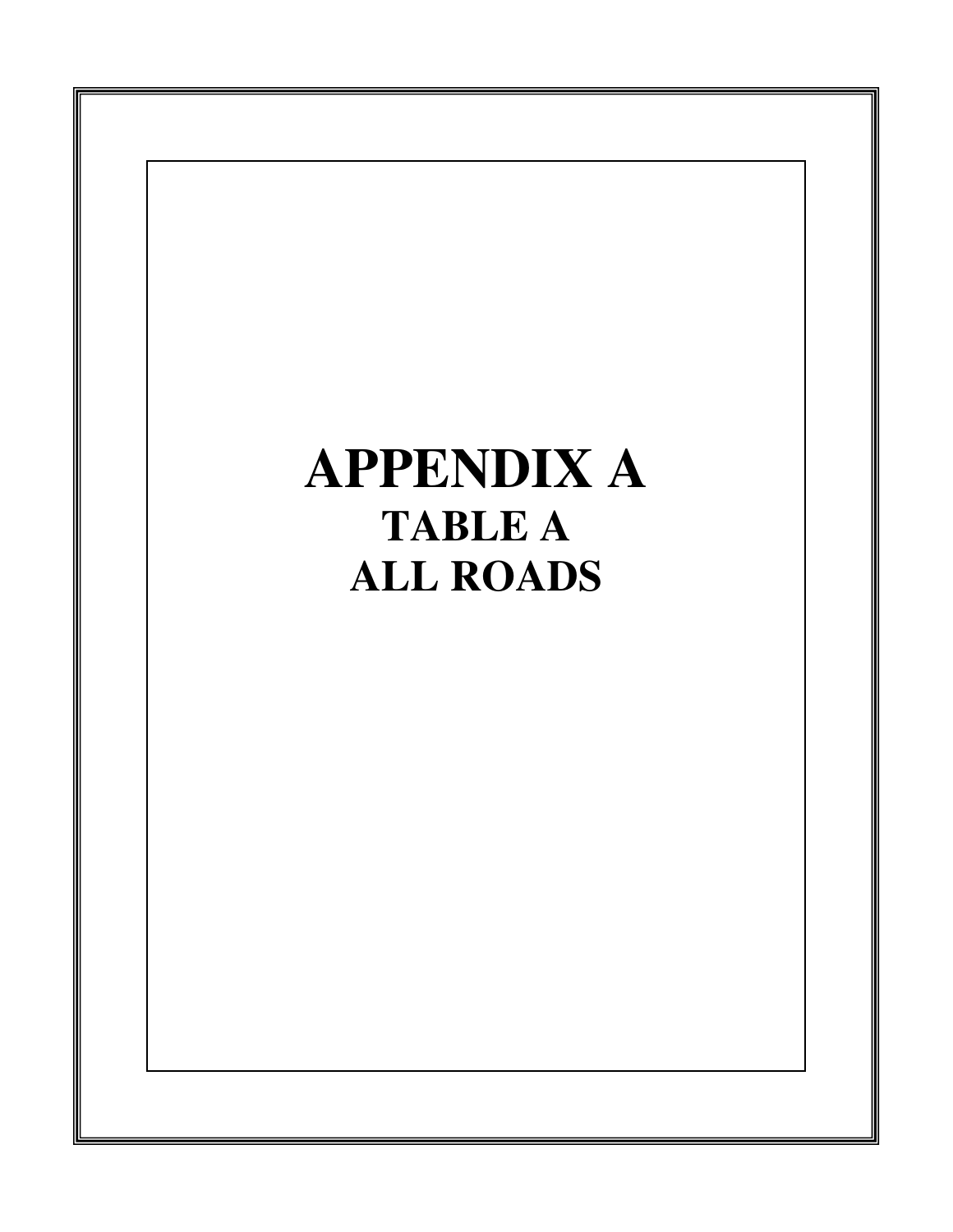|               | <b>RATING SYSTEM</b>                                     |               |                                                                         |  |  |  |  |
|---------------|----------------------------------------------------------|---------------|-------------------------------------------------------------------------|--|--|--|--|
| <b>RATING</b> | <b>DESCRIPTION</b>                                       | <b>RATING</b> | <b>DESCRIPTION</b>                                                      |  |  |  |  |
| 10            | NEW CONSTRUCTION                                         |               | MODERATE TO SEVERE RAVELING, TRANSVERSE<br>CRACKING                     |  |  |  |  |
|               | RECENT OVERLAY, LIKE NEW                                 |               | BLOCK CRACKING 25% TO 50%                                               |  |  |  |  |
|               | RECENT OVERLAY. SOME REFLECTIVE<br><b>CRACKING ONLY</b>  |               | BLOCK CRACKING OVER 50%, ALLIGATOR CRACKING LESS<br>THAN 25% OF SURFACE |  |  |  |  |
|               | LITTLE OR SLIGHT CRACKING, SOME TRAFFIC<br>WFAR          |               | SEVERE DISTORTIONS, EXTENSIVE PATCHING, POTHOLES                        |  |  |  |  |
|               | SLIGHT RAVELING AND TRAFFIC WEAR.<br>OCCASIONAL PATCHING |               | SEVERE DISTRESS, EXTENSIVE LOSS OF SURFACE<br><b>INTEGRITY</b>          |  |  |  |  |

| <b>RATING SYSTEM</b>        |        |                                                                         |  |  |  |  |
|-----------------------------|--------|-------------------------------------------------------------------------|--|--|--|--|
| <b>TION</b>                 | RATING | <b>DESCRIPTION</b>                                                      |  |  |  |  |
| RUCTION                     |        | MODERATE TO SEVERE RAVELING, TRANSVERSE<br>CRACKING                     |  |  |  |  |
| YY. LIKE NEW                |        | BLOCK CRACKING 25% TO 50%                                               |  |  |  |  |
| OME REFLECTIVE<br>a ONLY    |        | BLOCK CRACKING OVER 50%, ALLIGATOR CRACKING LESS<br>THAN 25% OF SURFACE |  |  |  |  |
| KING. SOME TRAFFIC          |        | SEVERE DISTORTIONS. EXTENSIVE PATCHING. POTHOLES I                      |  |  |  |  |
| D TRAFFIC WEAR.<br>PATCHING |        | SEVERE DISTRESS, EXTENSIVE LOSS OF SURFACE<br>INTEGRITY                 |  |  |  |  |

|                |                        |                  |                                         |                                                                        |                            |               |                  |             | <b>METHOD OF RESURFACE</b>                                      |              |                 |                |          |                |                |                |                |               |        |          |                      |
|----------------|------------------------|------------------|-----------------------------------------|------------------------------------------------------------------------|----------------------------|---------------|------------------|-------------|-----------------------------------------------------------------|--------------|-----------------|----------------|----------|----------------|----------------|----------------|----------------|---------------|--------|----------|----------------------|
|                | <b>WEIGHTED STREET</b> | <b>YEAR LAST</b> |                                         |                                                                        | <b>TERMINI</b>             | <b>LENGTH</b> | <b>WIDTH</b>     | <b>AREA</b> | MILL / SCRATCH MILL / BINDER TAR AND<br>/WEARING / WEARING CHIP |              |                 | <b>ITEM 1A</b> | ITEM 1B  | <b>ITEM 2A</b> | ITEM 2B        | <b>ITEM 3A</b> | <b>ITEM 3B</b> | <b>ITEM 4</b> | ITEM 5 | ITEM 6   |                      |
| STREET RATING  | RATING                 | RESURFACED       | <b>STREET</b>                           | FROM:                                                                  | TO:                        | (FT)          | (FT)             | (SY)        |                                                                 |              | <b>COMMENTS</b> | \$3.00         | \$3.50   | \$85.00        | \$90.00        | \$8.50         | \$90.00        | \$45.00       | \$5.00 | $-5\%$   | <b>ROADWAY TOTAL</b> |
|                | 1.00                   | 1996             | Bowman Road                             | Hickory Grade Road                                                     | Coal Pit Run Road          | 6,758         | 15               | 11,263      |                                                                 |              |                 | $\Omega$       | $\Omega$ | $\Omega$       | 558            | $\Omega$       | 403            | 4,505         | 11,263 | \$17,500 | \$345,539            |
|                | 1.00                   | 1998             |                                         | Cecil Reising Road <b>Washington County Line McDonald Borough Line</b> |                            | 9,398         | 20               | 20,884      |                                                                 |              |                 | $\Omega$       |          |                | 1,034          | $\Omega$       | 747            | 8,354         | 20,884 | \$32,500 | \$640,622            |
|                | 1.00                   | 1998             | Cecil -Sturgeon Road Sunset Lane        |                                                                        | Riggerts Hill Road         | 2,851         | 20               | 6,336       |                                                                 |              |                 | $\Omega$       |          |                | 314            | $\Omega$       | 227            | 2,534         | 6,336  | \$10,000 | \$194,418            |
|                | 1.00                   |                  | Reising Road                            | Cecil Twp. Line                                                        | Rigerts Hill Road          | 4,330         | 14               | 6,736       |                                                                 |              |                 | $\Omega$       |          |                | 333            | $\Omega$       | 241            | 2,694         | 6,736  | \$10,500 | \$206,588            |
|                | 1.00                   |                  | <b>Rigerts Hill Road</b>                | Reising Road                                                           | Cecil-Sturgeon Road        | 1,954         | 14               | 3,040       |                                                                 |              |                 |                |          |                | 150            | $\Omega$       | 109            | 1,216         | 3,040  | \$5,000  | \$93,230             |
|                | 1.00                   |                  | Sunset Lane                             | Cecil-Sturgeon Road                                                    | Robinson Road              | 2,006         | 14               | 3,120       |                                                                 |              |                 |                |          |                | 154            | $\Omega$       | 112            | 1,248         | 3,120  | \$5,000  | \$95,700             |
|                |                        |                  |                                         |                                                                        |                            |               |                  |             |                                                                 |              |                 |                |          |                |                |                |                |               |        |          |                      |
|                | 2.00                   |                  | Boys Home Road (Eas Battle Ridge Road   |                                                                        | Ridge Road                 | 1,373         | 14               | 2,136       |                                                                 | $\mathbf{x}$ |                 | $\Omega$       |          |                | 106            | $\overline{0}$ | 76             | 748           | 2,136  | \$3,500  | \$60,702             |
|                | 2.00                   | 2001             | Boys Home Road (Wes Battle Ridge Road   |                                                                        | Ridge Road                 | 1,003         | 14               | 1,560       |                                                                 |              |                 | $\overline{0}$ |          |                | 77             | $\overline{0}$ | 56             | 546           | 1,560  | \$2,500  | \$44,340             |
|                | 2.00                   | 1998             |                                         | Cecil - Sturgeon Road Robinson Run Road                                | Sunset Lane                | 686           | 20               | 1,524       |                                                                 |              |                 | $\Omega$       |          |                | 75             | $\overline{0}$ | 54             | 533           | 1,524  | \$2,500  | \$43,233             |
|                | 2.00                   | 1998             | Cecil -Sturgeon Road Riggerts Hill Road |                                                                        | Millers Run Road           | 13,781        | 20               | 30,624      |                                                                 |              |                 | $\Omega$       |          | $\Omega$       | 1,516          | $\overline{0}$ | 1,095          | 10,718        | 30,624 | \$44,000 | \$870,438            |
|                | 2.00                   | 1998             | Coal Pitt Run Road Alpine Road          |                                                                        | Bowman Road                | 4,858         | 15               | 8,097       |                                                                 |              |                 |                |          |                | 401            | $\Omega$       | 289            | 2,834         | 8,097  | \$12,000 | \$230,113            |
|                | 2.00                   |                  | Jonagold Drive                          | Morgan Street                                                          | Morgan Street              | 2,112         | 16               | 3,755       |                                                                 |              |                 | $\Omega$       | 3,755    | 568            | $\Omega$       | 3,755          | $^{\circ}$     | 1,314         |        | \$8,000  | \$152,481            |
|                | 2.00                   | 2001             | Pinch Road                              | Dutch Hill Road                                                        | Pinch Road Ext             | 317           | 14               | 493         |                                                                 |              |                 | $\overline{0}$ |          | $^{\circ}$     | 24             | $\overline{0}$ | 18             | 173           | 493    | \$1,000  | \$14,010             |
|                | 2.00                   |                  | Pinch Road Ext                          | Thomas Run Road                                                        | Dutch Hill Road            | 1,214         | 14               | 1,888       |                                                                 |              |                 | $\Omega$       |          |                | 93             | $\overline{0}$ | 67             | 661           | 1,888  | \$3,000  | \$53,576             |
|                | 2.00                   |                  | Ridge Road                              | Rutherglen Drive (Park) Boys Home Road                                 |                            | 1,848         | 14               | 2,875       |                                                                 |              |                 | $\Omega$       |          | $\Omega$       | 142            | $\overline{0}$ | 103            | 1,006         | 2,875  | \$4,500  | \$81,706             |
|                | 3.00                   | 2001             | Gilmore Hill Road                       | Oak Ridge Road                                                         | Dutch Hill Road            | 1,848         | 16               | 3,285       |                                                                 |              |                 | $\Omega$       | 3,285    | 497            |                | 3,285          |                | 986           |        | \$6,500  | \$126,013            |
|                | 3.00                   |                  | Hidden Valley Lane Dead End             |                                                                        | Massaro Place              | 792           | 16               | 1,408       |                                                                 |              |                 |                | 1,408    | 213            |                | 1,408          |                | 422           |        | \$3,000  | \$54,009             |
|                | 3.00                   |                  | Marion Drive                            | Dead End                                                               | Patti Drive                | 106           | 16               | 188         |                                                                 |              |                 | $\overline{0}$ | 188      | 28             | $\Omega$       | 188            | $^{\circ}$     | 56            |        | \$500    | \$7,174              |
|                | 3.00                   |                  | Marion Drive                            | Patti Drive                                                            | <b>Washington Pike</b>     | 264           | 16               | 469         |                                                                 |              |                 | $\Omega$       | 469      | 71             | $\Omega$       | 469            |                | 141           |        | \$1,000  | \$17,995             |
|                | 3.00                   |                  | Patti Street                            | Marion Avenue                                                          | Dead End                   | 211           | 15               | 352         |                                                                 |              |                 | $\overline{0}$ | 352      | 53             | $\Omega$       | 352            |                | 106           |        | \$1,000  | \$13,481             |
|                | 3.00                   | 2001             | Pinch Road                              | Pinch Road Ext                                                         | Collier Township Line      | 211           | 14               | 328         |                                                                 |              |                 | $\overline{0}$ | 328      | 50             | $\overline{0}$ | 328            |                | 98            |        | \$1,000  | \$12,614             |
|                | 3.00                   |                  | Shady Lane                              | S.R. 978                                                               | Dead End                   | 792           | 10 <sup>10</sup> | 880         |                                                                 |              |                 |                | 880      | 133            |                | 880            |                | 264           |        | \$2,000  | \$33,745             |
| $\mathbf{A}$   | 3.59                   | 2000             | Hickory Grade Road   Old Pond Road      |                                                                        | Sr Rte. 0050               | 422           | 22               | 1,008       |                                                                 |              |                 | $\mathbf{0}$   | 1,008    | 152            | $\Omega$       | 1,008          | $\Omega$       | 252           |        | \$2,000  | \$36,356             |
| $\overline{a}$ | 3.63                   | 2000             | Hickory Grade Road Forbes Street        |                                                                        | Old Pond Road              | 950           | 22               | 2,269       |                                                                 |              |                 | $\overline{0}$ | 2,269    | 343            | $\overline{0}$ | 2,269          | $\Omega$       | 567           |        | \$4,500  | \$81,909             |
|                |                        |                  |                                         |                                                                        |                            | 475           | 16               | 844         |                                                                 |              |                 |                |          |                |                |                |                |               |        |          |                      |
| $\Lambda$      | 3.67                   |                  | Dutch Hill Road                         | Pinch Road                                                             | Kramers Lane               |               |                  |             |                                                                 |              |                 |                | 844      | 128            |                | 844            |                | 211           |        | \$2,000  | \$30,503             |
|                | 3.68                   | 1992             | Nesbit Road                             | <b>Battle Ridge Road</b>                                               | Collier TWP                | 792           | 16               | 1,408       | $\mathbf{x}$                                                    |              |                 | $\overline{0}$ | 1,408    | 213            | $\overline{0}$ | 1,408          | $\Omega$       | 352           |        | \$3,000  | \$50,841             |
|                | 3.80                   |                  | Winchester Drive                        | Dead End                                                               | <b>Battery Drive North</b> | 264           | 24               | 704         | $\mathbf{x}$                                                    |              |                 | $\overline{0}$ | 704      | 106            | $\Omega$       | 704            | $\Omega$       | 176           |        | \$1,500  | \$25,378             |
|                | 3.80                   |                  | Winchester Drive                        | <b>Battery Drive North</b>                                             | Oakridge Road              | 211           | 24               | 563         |                                                                 |              |                 | $^{\circ}$     | 563      | 85             |                | 563            |                | 141           |        | \$1,500  | \$20,315             |
| $\mathbf{A}$   | 3.84                   | 1998             | Crab Orchard Court Rutherglen Drive     |                                                                        | Cul-de-Sac                 | 264           | 26               | 763         |                                                                 |              |                 | $\overline{0}$ | 763      | 115            | $\overline{0}$ | 763            |                | 191           |        | \$1,500  | \$27,515             |
|                | 3.84                   |                  | Valley View Drive                       | Oak Ridge Road                                                         | Apple Blossom Drive        | 158           | 26               | 456         |                                                                 |              |                 | $\Omega$       | 456      | 69             |                | 456            |                | 114           |        | \$1,000  | \$16,467             |
|                | 3.84                   |                  | <b>Valley View Drive</b>                | Apple Blossom Drive                                                    | Cul-de-Sac                 | 792           |                  | 2,288       |                                                                 |              |                 |                | 2,288    | 346            |                | 2,288          |                | 572           |        | \$4,500  | \$82,606             |
|                | 3.92                   | 1993             | Freedom Drive South Washington Pike     |                                                                        | Cul-de-Sac                 | 1,267         | 16               | 2,252       |                                                                 |              |                 | $\Omega$       | 2,252    | 341            | $\Omega$       | 2,252          |                | 563           |        | \$4,500  | \$81,344             |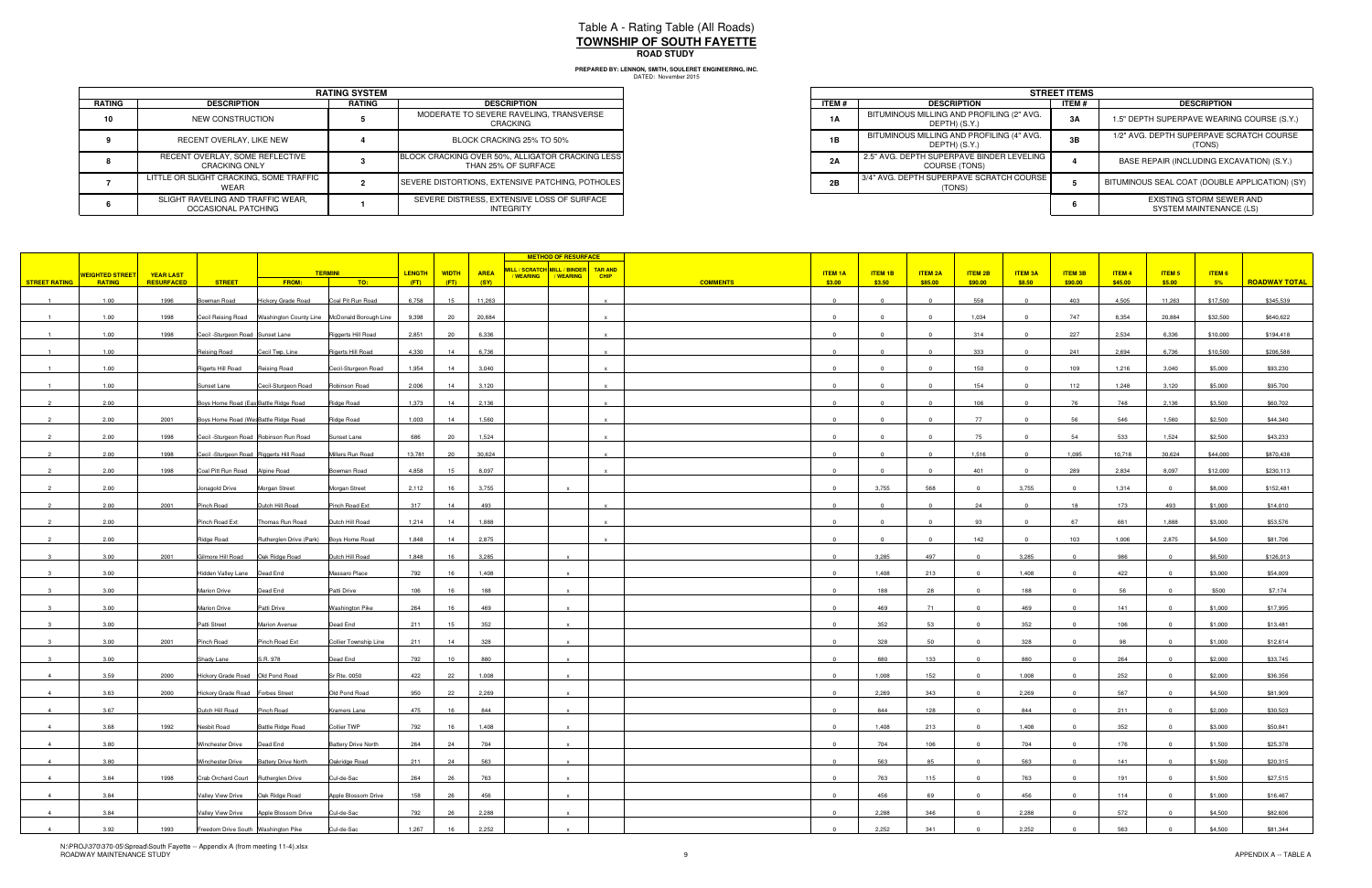|        | <b>RATING SYSTEM</b>                                            |               |                                                                         |  |  |  |  |
|--------|-----------------------------------------------------------------|---------------|-------------------------------------------------------------------------|--|--|--|--|
| RATING | <b>DESCRIPTION</b>                                              | <b>RATING</b> | <b>DESCRIPTION</b>                                                      |  |  |  |  |
| 10     | NEW CONSTRUCTION                                                |               | MODERATE TO SEVERE RAVELING, TRANSVERSE<br>CRACKING                     |  |  |  |  |
|        | RECENT OVERLAY, LIKE NEW                                        |               | BLOCK CRACKING 25% TO 50%                                               |  |  |  |  |
|        | RECENT OVERLAY, SOME REFLECTIVE<br><b>CRACKING ONLY</b>         |               | BLOCK CRACKING OVER 50%, ALLIGATOR CRACKING LESS<br>THAN 25% OF SURFACE |  |  |  |  |
|        | LITTLE OR SLIGHT CRACKING, SOME TRAFFIC<br>WEAR                 |               | SEVERE DISTORTIONS, EXTENSIVE PATCHING, POTHOLES                        |  |  |  |  |
|        | SLIGHT RAVELING AND TRAFFIC WEAR,<br><b>OCCASIONAL PATCHING</b> |               | SEVERE DISTRESS, EXTENSIVE LOSS OF SURFACE<br><b>INTEGRITY</b>          |  |  |  |  |

| <b>RATING SYSTEM</b>        |        |                                                                         |  |  |  |  |
|-----------------------------|--------|-------------------------------------------------------------------------|--|--|--|--|
| <b>TION</b>                 | RATING | <b>DESCRIPTION</b>                                                      |  |  |  |  |
| <b>RUCTION</b>              |        | MODERATE TO SEVERE RAVELING, TRANSVERSE<br>CRACKING                     |  |  |  |  |
| YY. LIKE NEW                |        | BLOCK CRACKING 25% TO 50%                                               |  |  |  |  |
| OME REFLECTIVE<br>a ONLY    |        | BLOCK CRACKING OVER 50%, ALLIGATOR CRACKING LESS<br>THAN 25% OF SURFACE |  |  |  |  |
| KING. SOME TRAFFIC          |        | SEVERE DISTORTIONS. EXTENSIVE PATCHING. POTHOLES                        |  |  |  |  |
| D TRAFFIC WEAR.<br>PATCHING |        | SEVERE DISTRESS. EXTENSIVE LOSS OF SURFACE<br>INTEGRITY                 |  |  |  |  |

|                      |                        |                   |                                  |                                         |                                                                      |        |              |             | <b>METHOD OF RESURFACE</b>                                                             |                 |                |                |                |                |                |                |               |        |          |                      |
|----------------------|------------------------|-------------------|----------------------------------|-----------------------------------------|----------------------------------------------------------------------|--------|--------------|-------------|----------------------------------------------------------------------------------------|-----------------|----------------|----------------|----------------|----------------|----------------|----------------|---------------|--------|----------|----------------------|
|                      | <b>WEIGHTED STREET</b> | <b>YEAR LAST</b>  |                                  |                                         | <b>TERMINI</b>                                                       | LENGTH | <b>WIDTH</b> | <b>AREA</b> | MILL / SCRATCH MILL / BINDER TAR AND<br>/WEARING <mark>//WEARING</mark><br><b>CHIP</b> |                 | <b>ITEM 1A</b> | <b>ITEM 1B</b> | <b>ITEM 2A</b> | <b>ITEM 2B</b> | <b>ITEM 3A</b> | <b>ITEM 3B</b> | <b>ITEM 4</b> | ITEM 5 | ITEM 6   |                      |
| <b>STREET RATING</b> | <b>RATING</b>          | <b>RESURFACED</b> | <b>STREET</b>                    | FROM:                                   | TO:                                                                  | (FT)   | (FT)         | (SY)        |                                                                                        | <b>COMMENTS</b> | \$3.00         | \$3.50         | \$85.00        | \$90.00        | \$8.50         | \$90.00        | \$45.00       | \$5.00 | 5%       | <b>ROADWAY TOTAL</b> |
| $\overline{4}$       | 4.00                   | 1996              | Apple Ridge Road                 | Apple Blossom Drive                     | Cul-de-Sac                                                           | 422    | 26           | 1,219       |                                                                                        |                 | $\overline{0}$ | 1,219          | 184            | $\Omega$       | 1,219          | $\overline{0}$ | 305           |        | \$2,500  | \$43,982             |
| $\overline{4}$       | 4.00                   | 1990              | Beech Alley                      | Cemetery Hill                           | Magnolia St.                                                         | 264    | 10           | 293         |                                                                                        |                 | $\Omega$       | 293            | 44             |                | 293            |                | 73            |        | \$1,000  | \$10,552             |
|                      | 4.00                   |                   | <b>Big Meadow Road</b>           | Hunting Ridge Trail                     | Hunting Ridge Trail                                                  | 528    | 26           | 1,525       |                                                                                        |                 | $\sim$         | 1,525          | 231            |                | 1,525          |                | 381           |        | \$3,000  | \$55,091             |
| $\overline{4}$       |                        |                   |                                  |                                         |                                                                      |        | 12           | 147         |                                                                                        |                 | $\overline{0}$ | 147            |                | $\Omega$       | 147            | $\Omega$       | 37            |        |          |                      |
|                      | 4.00                   |                   | <b>Bluff Street</b>              | <b>Grant Street</b>                     | Dead End                                                             | 110    |              |             |                                                                                        |                 |                |                | 22             |                |                |                |               |        | \$500    | \$5,288              |
|                      | 4.00                   |                   | <b>Bridge Sreet</b>              | Thomas Run Road                         | Dead End                                                             | 1,056  | 14           | 1,643       |                                                                                        |                 | $\Omega$       | 1,643          | 249            |                | 1,643          |                | 411           |        | \$3,000  | \$59,365             |
| $\mathbf{A}$         | 4.00                   | 1992              | Enfield Court                    | Summit Ridge Road                       | Turn Around                                                          | 528    | 24           | 1,408       |                                                                                        |                 | $\Omega$       | 1,408          | 213            |                | 1,408          |                | 352           |        | \$3,000  | \$50,841             |
| $\overline{4}$       | 4.00                   | 1992              | Fox Chase Court                  | Hunting Ridge Trail                     | Hunting Ridge Trail                                                  | 1,426  | 24           | 3,803       |                                                                                        |                 | $\overline{0}$ | 3,803          | 575            | $\Omega$       | 3,803          | $\Omega$       | 951           |        | \$7,000  | \$137,295            |
| $\mathbf{A}$         | 4.00                   | 1998              | Grail Hill                       | Ruther Glen Drive                       | <b>Tiporary Court</b>                                                | 264    | 26           | 763         |                                                                                        |                 | $\Omega$       | 763            | 115            |                | 763            |                | 191           |        | \$1,500  | \$27,515             |
| $\mathbf{A}$         | 4.00                   | 1998              | Grail Hill                       | <b>Tiporary Court</b>                   | Cul-de-Sac                                                           | 581    | 26           | 1,678       |                                                                                        |                 | $\overline{0}$ | 1,678          | 254            | $\Omega$       | 1,678          | $\Omega$       | 420           |        | \$3,500  | \$60,604             |
| $\overline{4}$       | 4.00                   | 2001              |                                  | Highland Creek Drive Hickory Grade Road | Cul-de-Sac                                                           | 3,432  | 26           | 9,915       |                                                                                        |                 | $\overline{0}$ | 9,915          | 1,500          | $\Omega$       | 9,915          | $\Omega$       | 2,479         |        | \$18,000 | \$358,024            |
|                      | 4.00                   | 1992              | Horseshoe Circle                 | Summit Ridge Drive                      | Summit Ridge Drive                                                   | 1,003  | 24           | 2,675       |                                                                                        |                 |                | 2,675          | 405            |                | 2,675          |                | 669           |        | \$5,000  | \$96,619             |
| $\overline{a}$       | 4.00                   |                   |                                  | Hunting Ridge Road Ridge Point Circle   | Ridge Point Circle                                                   | 528    | 24           | 1,408       |                                                                                        |                 | $\overline{0}$ | 1,408          | 213            | $\Omega$       | 1,408          | $\Omega$       | 352           |        | \$3,000  | \$50,841             |
| $\overline{4}$       | 4.00                   |                   | Kramers Lane                     | Dead End                                | Dutch Hill Road                                                      | 1,056  | 14           | 1,643       |                                                                                        |                 | $\overline{0}$ | 1,643          | 249            | $\Omega$       | 1,643          | $\Omega$       | 411           |        | \$3,000  | \$59,365             |
|                      | 4.00                   | 2000              | Locust Lane                      | Dutch Hill Road                         | Rahner Wood Drive                                                    | 1,162  | 16           | 2,066       |                                                                                        |                 |                | 2,066          | 312            |                | 2,066          |                | 517           |        | \$4,000  | \$74,555             |
| $\overline{4}$       | 4.00                   |                   |                                  |                                         | LR 681                                                               | 4,594  |              | 7,657       |                                                                                        |                 | $\overline{0}$ | 7,657          | 1,158          | $\Omega$       | 7,657          | $\Omega$       | 1,914         |        |          | \$276,455            |
|                      |                        |                   | Marshall Road                    | Scotch Hill Road                        |                                                                      |        | 15           |             |                                                                                        |                 | $\sqrt{2}$     |                |                |                |                |                |               |        | \$14,000 |                      |
|                      | 4.00                   | 1991              | McVey Street                     | Cemetery Hill Road                      | <b>Cortland Street</b>                                               | 1,267  | 19           | 2,675       |                                                                                        |                 |                | 2,675          | 405            |                | 2,675          |                | 669           |        | \$5,000  | \$96,619             |
|                      | 4.00                   | 1991              | McVey Street Ext.                | Cemetery Hill Road                      | Cemetery Hill Road                                                   | 1,690  | 19           | 3,568       |                                                                                        |                 | $\Omega$       | 3,568          | 540            |                | 3,568          |                | 892           |        | \$6,500  | \$128,856            |
| $\overline{4}$       | 4.00                   |                   | Middle Street                    | Parks Road                              | Dead End                                                             | 370    | 15           | 617         |                                                                                        |                 | $\overline{0}$ | 617            | 93             | $\Omega$       | 617            | $\Omega$       | 154           |        | \$1,500  | \$22,250             |
| $\overline{4}$       | 4.00                   | 1992              | Myrtle Street                    | Hudson Avenue                           | Dead End                                                             | 211    | 16           | 375         |                                                                                        |                 | $\Omega$       | 375            | 57             |                | 375            |                | 94            |        | \$1,000  | \$13,564             |
| $\overline{a}$       | 4.00                   |                   | Railroad Street                  | Dead End                                | Park Road                                                            | 158    | 14           | 246         |                                                                                        |                 | $\overline{0}$ | 246            | 37             | $\Omega$       | 246            | $\Omega$       | 62            |        | \$500    | \$8,865              |
| $\overline{a}$       | 4.00                   | 1992              | Ravenwood Drive                  | Hunting Ridge Trail                     | Cul-de-Sac                                                           | 370    | 28           | 1,151       |                                                                                        |                 | $\overline{0}$ | 1.151          | 174            | $\Omega$       | 1.151          | $\overline{0}$ | 288           |        | \$2,500  | \$41,551             |
|                      | 4.00                   | 1992              | <b>Sharps Circle</b>             | Meeting House Road                      | Meeting House Road                                                   | 317    | 22           | 775         |                                                                                        |                 |                | 775            | 117            |                | 775            |                | 194           |        | \$1,500  | \$27,964             |
| $\overline{4}$       | 4.00                   |                   | South Street                     | North FayetteTwp Line Dead End          |                                                                      | 792    | 14           | 1,232       |                                                                                        |                 | $\overline{0}$ | 1,232          | 186            | $\overline{0}$ | 1,232          | $\overline{0}$ | 308           |        | \$2,500  | \$44,454             |
| $\overline{a}$       | 4.00                   | 1993              | Summit Ridge Drive Enfield Court |                                         | Boyce Road                                                           | 634    | 22           | 1,550       |                                                                                        |                 | $\Omega$       | 1,550          | 234            | $\Omega$       | 1,550          | $\Omega$       | 388           |        | \$3,000  | \$55,928             |
|                      | 4.00                   |                   |                                  | S.R. 978                                | Dead End                                                             | 528    | 22           | 1,291       |                                                                                        |                 | $\Omega$       | 1,291          | 195            |                | 1,291          |                | 323           |        | \$2,500  | \$46,591             |
|                      |                        |                   | Vista Street                     |                                         |                                                                      |        |              |             |                                                                                        |                 |                |                |                | $\Omega$       |                | $\Omega$       |               |        |          |                      |
|                      | 4.00                   |                   | <b>Walnut Street</b>             | Main Street                             | <b>Water Street</b>                                                  | 317    | 16           | 564         |                                                                                        |                 | $\overline{0}$ | 564            | 85             |                | 564            |                | 141           |        | \$1,500  | \$20,338             |
|                      | 4.46                   | 2005              | Old Oakdale Road                 | Valley Forest Road                      | Forest Ridge Road                                                    | 6,706  | 26           | 19,373      |                                                                                        |                 | $\sqrt{ }$     | 19,373         | 2,930          |                | 19,373         |                | 3,875         |        | \$33,000 | \$655,883            |
|                      | 4.46                   | 2002              | Old Oakdale Road                 | Forest Ridge Road                       | Sunridge Drive                                                       | 1,056  | 26           | 3,051       |                                                                                        |                 |                | 3,051          | 461            |                | 3,051          |                | 610           |        | \$5,500  | \$103,256            |
|                      | 4.60                   |                   |                                  |                                         | Fawcett Chuch Road   Washington County Line   Washington County Line | 3,590  | 16           | 6,382       |                                                                                        |                 | $\overline{0}$ | 6,382          | 965            | $\overline{0}$ | 6,382          | $\overline{0}$ | 1,276         |        | \$11,000 | \$216,047            |
|                      | 4.67                   | 1992              | Alpine Road                      | <b>Washington Pike</b>                  | Clubview Drive                                                       | 2,006  | 23           | 5,126       |                                                                                        |                 |                | 5,126          | 775            |                | 5,126          |                | 1,025         |        | \$9,000  | \$173,521            |
|                      | 4.67                   | 1992              | Alpine Road                      | Clubview Drive                          | Coal Pit Run Road                                                    | 634    | 23           | 1,620       |                                                                                        |                 | $\Omega$       | 1,620          | 245            | $\Omega$       | 1,620          |                | 324           |        | \$3,000  | \$54,845             |
|                      | 4.67                   | 1992              | Alpine Road                      | Coal Pit Run Road                       | <b>Hickory Heights Drive</b>                                         | 1,373  | 23           | 3,509       |                                                                                        |                 | $\sim$         | 3,509          | 531            |                | 3,509          |                | 702           |        | \$6,000  | \$118,824            |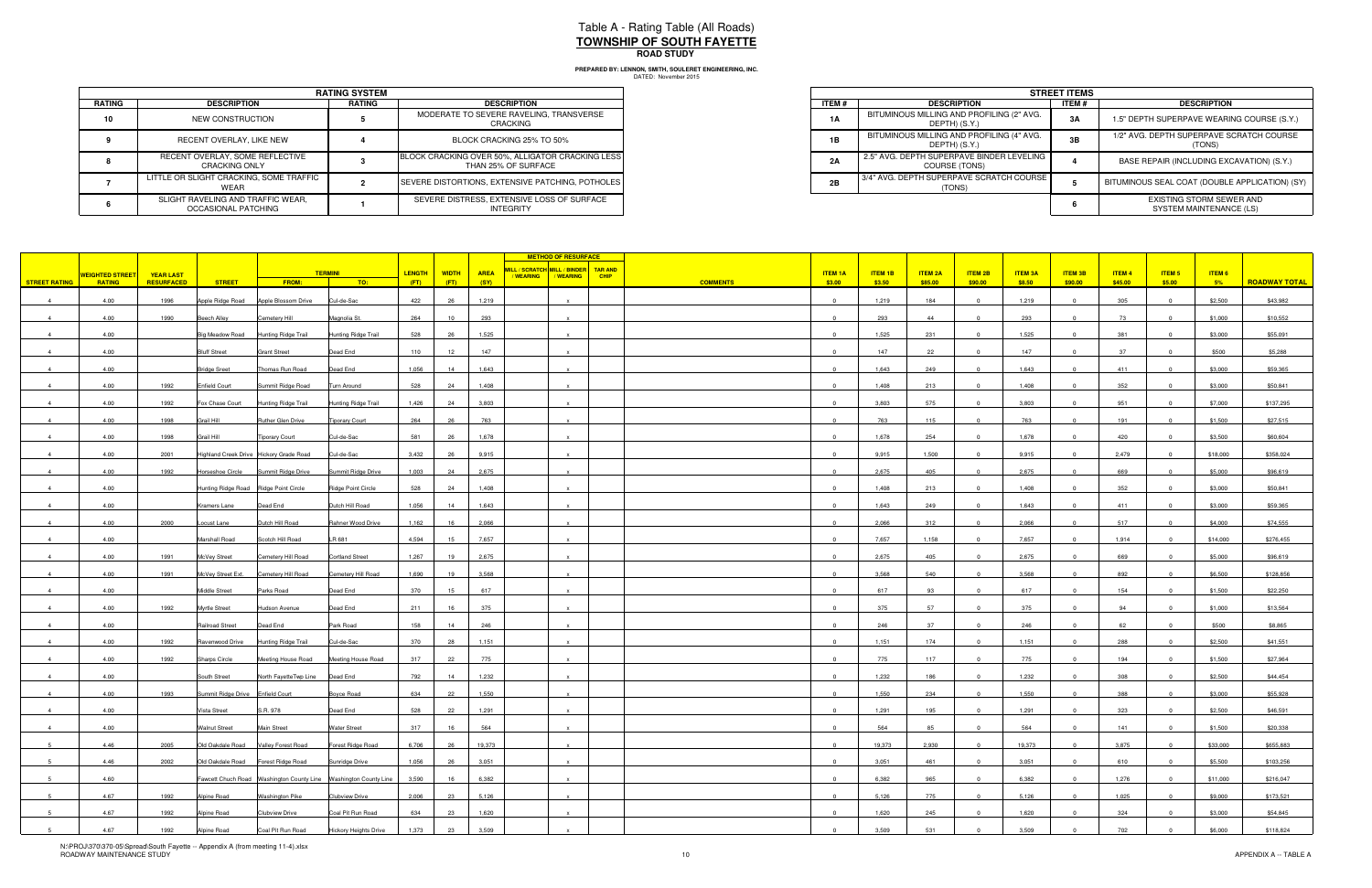|                                                                         |              |                                                            | <b>STREET ITEMS</b> |
|-------------------------------------------------------------------------|--------------|------------------------------------------------------------|---------------------|
| <b>DESCRIPTION</b>                                                      | <b>ITEM#</b> | <b>DESCRIPTION</b>                                         | ITEM #              |
| MODERATE TO SEVERE RAVELING, TRANSVERSE<br><b>CRACKING</b>              | 1А           | BITUMINOUS MILLING AND PROFILING (2" AVG.<br>DEPTH) (S.Y.) | 3Α                  |
| BLOCK CRACKING 25% TO 50%                                               | 1Β           | BITUMINOUS MILLING AND PROFILING (4" AVG.<br>DEPTH) (S.Y.) | 3В                  |
| BLOCK CRACKING OVER 50%, ALLIGATOR CRACKING LESS<br>THAN 25% OF SURFACE | 2Α           | 2.5" AVG. DEPTH SUPERPAVE BINDER LEVELING<br>COURSE (TONS) |                     |
| SEVERE DISTORTIONS, EXTENSIVE PATCHING, POTHOLES                        | 2B           | 3/4" AVG. DEPTH SUPERPAVE SCRATCH COURSE<br>(TONS)         |                     |

DATED: November 2015 **PREPARED BY: LENNON, SMITH, SOULERET ENGINEERING, INC.**

|               | <b>RATING SYSTEM</b>                                     |               |                                                                         |  |  |  |  |
|---------------|----------------------------------------------------------|---------------|-------------------------------------------------------------------------|--|--|--|--|
| <b>RATING</b> | <b>DESCRIPTION</b>                                       | <b>RATING</b> | <b>DESCRIPTION</b>                                                      |  |  |  |  |
|               | NEW CONSTRUCTION                                         |               | MODERATE TO SEVERE RAVELING, TRANSVERSE<br>CRACKING                     |  |  |  |  |
|               | RECENT OVERLAY, LIKE NEW                                 |               | BLOCK CRACKING 25% TO 50%                                               |  |  |  |  |
|               | RECENT OVERLAY, SOME REFLECTIVE<br><b>CRACKING ONLY</b>  |               | BLOCK CRACKING OVER 50%, ALLIGATOR CRACKING LESS<br>THAN 25% OF SURFACE |  |  |  |  |
|               | LITTLE OR SLIGHT CRACKING. SOME TRAFFIC<br>WEAR          |               | SEVERE DISTORTIONS, EXTENSIVE PATCHING, POTHOLES                        |  |  |  |  |
|               | SLIGHT RAVELING AND TRAFFIC WEAR,<br>OCCASIONAL PATCHING |               | SEVERE DISTRESS, EXTENSIVE LOSS OF SURFACE<br><b>INTEGRITY</b>          |  |  |  |  |

|                                          |           |                                                              | <b>STREET ITEMS</b> |                                                     |  |  |
|------------------------------------------|-----------|--------------------------------------------------------------|---------------------|-----------------------------------------------------|--|--|
| ON                                       | ITEM #    | <b>DESCRIPTION</b>                                           | ITEM #              | <b>DESCRIPTION</b>                                  |  |  |
| ELING. TRANSVERSE                        | <b>1A</b> | BITUMINOUS MILLING AND PROFILING (2" AVG.<br>DEPTH) (S.Y.)   | 3A                  | 1.5" DEPTH SUPERPAVE WEARING COURSE (S.Y.)          |  |  |
| 25% TO 50%                               | 1B        | BITUMINOUS MILLING AND PROFILING (4" AVG.<br>DEPTH) (S.Y.)   | 3B                  | 1/2" AVG. DEPTH SUPERPAVE SCRATCH COURSE<br>(TONS)  |  |  |
| <b>LIGATOR CRACKING LESS I</b><br>URFACE | 2A        | 2.5" AVG. DEPTH SUPERPAVE BINDER LEVELING  <br>COURSE (TONS) |                     | BASE REPAIR (INCLUDING EXCAVATION) (S.Y.)           |  |  |
| /E PATCHING, POTHOLES                    | 2B        | 3/4" AVG. DEPTH SUPERPAVE SCRATCH COURSE<br>(TONS)           |                     | BITUMINOUS SEAL COAT (DOUBLE APPLICATION) (SY)      |  |  |
| <b>/E LOSS OF SURFACE</b>                |           |                                                              | h                   | EXISTING STORM SEWER AND<br>SYSTEM MAINTENANCE (LS) |  |  |

|                      |                        |                  |                                   |                                         |                               |               |              |             |                                                                   | <b>METHOD OF RESURFACE</b> |                 |                |         |                |                |                |                |               |               |          |                      |
|----------------------|------------------------|------------------|-----------------------------------|-----------------------------------------|-------------------------------|---------------|--------------|-------------|-------------------------------------------------------------------|----------------------------|-----------------|----------------|---------|----------------|----------------|----------------|----------------|---------------|---------------|----------|----------------------|
|                      | <b>WEIGHTED STREET</b> | <b>YEAR LAST</b> |                                   |                                         | <b>TERMINI</b>                | <b>LENGTH</b> | <b>WIDTH</b> | <b>AREA</b> | MILL / SCRATCH MILL / BINDER TAR AND<br>/WEARING / WEARING   CHIP |                            |                 | <b>ITEM 1A</b> | ITEM 1B | <b>ITEM 2A</b> | <b>ITEM 2B</b> | <b>ITEM 3A</b> | <b>ITEM 3B</b> | <b>ITEM 4</b> | <b>ITEM 5</b> | ITEM 6   |                      |
| <b>STREET RATING</b> | RATING                 | RESURFACED       | <b>STREET</b>                     | FROM:                                   | TO:                           | (FT)          | (FT)         | (SY)        |                                                                   |                            | <b>COMMENTS</b> | \$3.00         | \$3.50  | \$85.00        | \$90.00        | \$8.50         | \$90.00        | \$45.00       | \$5.00        | $-5\%$   | <b>ROADWAY TOTAL</b> |
|                      | 4.67                   | 1992             | Alpine Road                       | <b>Hickory Heights Drive</b>            | Hickory Grade Road            | 3,485         | 23           | 8,906       |                                                                   | $\mathbf{x}$               |                 | $\Omega$       | 8,906   | 1,347          | $\Omega$       | 8,906          | $\Omega$       | 1,781         |               | \$15,500 | \$301,521            |
|                      | 4.67                   | 1992             | Alpine Road                       | <b>Hickory Grade Road</b>               | Route 50                      | 1,478         | 23           | 3,777       |                                                                   |                            |                 |                | 3,777   | 571            |                | 3,777          |                | 755           |               | \$6,500  | \$127,852            |
|                      | 4.71                   | 2000             | Hickory Grade Road Parks Road     |                                         | Bowman Road                   | 898           | 22           | 2,145       |                                                                   |                            |                 |                | 2,145   | 324            | $\Omega$       | 2,145          |                | 429           |               | \$4,000  | \$72,585             |
|                      | 4.71                   | 2000             |                                   |                                         | <b>Forbes Street</b>          | 5,069         |              | 12,109      |                                                                   |                            |                 | $\Omega$       | 12,109  | 1,831          |                |                |                | 2,422         |               | \$20,500 | \$409,924            |
|                      |                        |                  |                                   | Hickory Grade Road Pine Valley Drive    |                               |               | 22           |             |                                                                   |                            |                 | $\Omega$       |         |                |                | 12,109         |                |               |               |          |                      |
|                      | 4.75                   | 1968             | Sygan Road                        | Morgan Hollow Road                      | Oakridge Road                 | 5,597         | 13           | 8,085       |                                                                   |                            |                 |                | 8,085   | 1,223          |                | 8,085          |                | 1,617         |               | \$14,000 | \$273,740            |
|                      | 4.80                   | 1997             | Degrave Street (Brown Elm Street  |                                         | Dead End                      | 370           | 24           | 987         |                                                                   | $\mathbf{x}$               |                 | $\Omega$       | 987     | 149            | $\Omega$       | 987            | $\Omega$       | 197           |               | \$2,000  | \$33,392             |
|                      | 4.80                   | 1998             | Old Fayette Trail                 | Rutherglen Drive                        | Cul-de-sac                    | 1,267         | 18           | 2,534       |                                                                   | $\mathbf{x}$               |                 | $\Omega$       | 2,534   | 383            | $\Omega$       | 2,534          |                | 507           |               | \$4,500  | \$85,769             |
|                      | 4.80                   | 2005             | Sundance Drive                    | <b>Washinton Pike</b>                   | Cul-de-Sac                    | 1,584         | 26           | 4,576       |                                                                   |                            |                 | $\overline{0}$ | 4,576   | 692            | $\Omega$       | 4,576          |                | 915           |               | \$8,000  | \$154,916            |
|                      | 4.84                   | 2000             | Kingsbrook Drive                  | Kingswood Lane                          | SR 3029                       | 739           | 26           | 2,135       |                                                                   |                            |                 | $\Omega$       | 2,135   | 323            | $\Omega$       | 2,135          |                | 427           |               | \$4,000  | \$72,290             |
|                      | 4.88                   | 2001             | <b>Toftrees Drive</b>             | <b>Washington Pike</b>                  | Valleyview                    | 211           | 26           | 610         |                                                                   |                            |                 | $\Omega$       | 610     | 92             | $\Omega$       | 610            | $\Omega$       | 122           |               | \$1,500  | \$20,630             |
|                      | 4.88                   | 2001             | <b>Toftrees Drive</b>             | Valleyview                              | Cul-de-Sac                    | 1,003         | 26           | 2,898       |                                                                   |                            |                 |                | 2,898   | 438            | $\Omega$       | 2,898          |                | 580           |               | \$5,000  | \$98,088             |
|                      | 5.00                   |                  | Acacia Drive                      | Washington Co Line                      | County Line Road              | 475           | 18           | 950         |                                                                   |                            |                 | $\Omega$       | 950     | 144            | $\Omega$       | 950            |                | 190           |               | \$2,000  | \$32,190             |
|                      | 5.00                   | 1990             | Alexander Street                  | Wabash Avenue                           | Dead End                      | 370           | 16           | 658         |                                                                   |                            |                 | $\overline{0}$ | 658     | 100            | $\overline{0}$ | 658            | $^{\circ}$     | 132           |               | \$1,500  | \$22,318             |
|                      |                        |                  |                                   |                                         |                               |               |              | 610         |                                                                   |                            |                 |                |         | 92             | $\Omega$       |                |                |               |               |          |                      |
|                      | 5.00                   | 1996             |                                   | Apple Blossom Drive Valley View Drive   | Apple Ridge Road              | 211           | 26           |             |                                                                   |                            |                 |                | 610     |                |                | 610            |                | 122           |               | \$1,500  | \$20,630             |
|                      | 5.00                   | 1996             |                                   | Apple Blossom Drive Apple Ridge Road    | Cul-de-Sac                    | 211           | 26           | 610         |                                                                   |                            |                 | $\Omega$       | 610     | 92             | $\Omega$       | 610            |                | 122           |               | \$1,500  | \$20,630             |
|                      | 5.00                   | 1996             |                                   | Battery Drive North Battery Drive South | <b>Battery Drive South</b>    | 739           | 24           | 1,971       |                                                                   |                            |                 |                | 1,971   | 298            |                | 1,971          |                | 394           |               | \$3,500  | \$66,721             |
|                      | 5.00                   | 1996             |                                   | Battery Drive North Battery Drive South | Winchester Drive              | 739           | 24           | 1,971       |                                                                   |                            |                 |                | 1,971   | 298            |                | 1,971          |                | 394           |               | \$3,500  | \$66,721             |
|                      | 5.00                   | 1996             | Battery Drive South Stuart Circle |                                         | <b>Battery Drive North</b>    | 264           | 24           | 704         |                                                                   |                            |                 | $\overline{0}$ | 704     | 106            | $\Omega$       | 704            | $\Omega$       | 141           |               | \$1,500  | \$23,794             |
|                      | 5.00                   | 1996             | Battery Drive South Stuart Circle |                                         | <b>Battery Drive North</b>    | 1,056         | 24           | 2,816       |                                                                   |                            |                 | $\Omega$       | 2,816   | 426            | $\Omega$       | 2,816          |                | 563           |               | \$5,000  | \$95,346             |
|                      | 5.00                   | 1996             | Bowman St. Ext                    | <b>Bowman Street</b>                    | Dead End                      | 370           | 16           | 658         |                                                                   |                            |                 | $\mathbf 0$    | 658     | 100            | $\overline{0}$ | 658            |                | 132           |               | \$1,500  | \$22,318             |
|                      | 5.00                   | 1996             | <b>Bowman Street</b>              | <b>School Street</b>                    | Bowman St. Ext                | 422           | 16           | 750         |                                                                   |                            |                 | $\Omega$       | 750     | 113            | $\Omega$       | 750            |                | 150           |               | \$1,500  | \$25,355             |
|                      | 5.00                   | 1996             | Bowman Street                     | Bowman St. Ext                          | Dead End                      | 158           | 16           | 281         |                                                                   |                            |                 |                | 281     | 43             |                | 281            |                | 56            |               | \$500    | \$9,556              |
|                      | 5.00                   | 1992             | Campbell Avenue                   | Dead End                                | <b>West Street</b>            | 317           | 16           | 564         |                                                                   |                            |                 | $\Omega$       | 564     | 85             | $\Omega$       | 564            | $^{\circ}$     | 113           |               | \$1,000  | \$19,069             |
|                      | 5.00                   | 1997             | Cannongate Drive                  | Lee Circle                              | <b>Grant Circle</b>           | 317           | 24           | 845         |                                                                   |                            |                 | $\Omega$       | 845     | 128            | $\Omega$       | 845            | $\Omega$       | 169           | $\Omega$      | \$1,500  | \$28,625             |
|                      | 5.00                   | 1997             | Cannongate Drive                  | <b>Grant Circle</b>                     | Sherman Circle                | 317           | 24           | 845         |                                                                   |                            |                 |                | 845     | 128            |                | 845            |                | 169           |               | \$1,500  | \$28,625             |
|                      | 5.00                   | 1992             | Cemetery Hill Road Robinson Road  |                                         | McVey                         | 1,901         | 18           | 3,802       |                                                                   |                            |                 | $\Omega$       | 3,802   | 575            | $\Omega$       | 3,802          |                | 760           |               | \$6,500  | \$128,717            |
|                      |                        |                  |                                   |                                         |                               |               |              |             |                                                                   |                            |                 |                |         |                |                |                |                |               |               |          |                      |
|                      | 5.00                   |                  | Center Avenue                     | Creek Street                            | <b>Washington County Line</b> | 581           | 16           | 1,033       |                                                                   |                            |                 |                | 1,033   | 156            |                | 1,033          |                | 207           |               | \$2,000  | \$34,953             |
|                      | 5.00                   | 1996             | <b>Cherry Street</b>              | <b>Meade Street</b>                     | Millers Run Roada             | 422           | 20           | 938         |                                                                   |                            |                 |                | 938     | 142            |                | 938            |                | 188           |               | \$2,000  | \$31,768             |
|                      | 5.00                   | 2001             | <b>Chestnut Street</b>            | <b>Main Street</b>                      | <b>Water Street</b>           | 264           | 16           | 469         |                                                                   | $\mathbf{x}$               |                 | $\overline{0}$ | 469     | 71             | $\overline{0}$ | 469            | $\Omega$       | 94            | $\Omega$      | \$1,000  | \$15,884             |
|                      | 5.00                   | 1998             | County Line Road                  | Washington County Line Acacia Drive     |                               | 1,056         | 19           | 2,229       |                                                                   |                            |                 | $\Omega$       | 2,229   | 337            |                | 2,229          |                | 446           |               | \$4,000  | \$75,454             |
|                      | 5.00                   | 1998             | County Line Road                  | Acacia Drive                            | Washington County Line        | 1,003         | 19           | 2,117       |                                                                   |                            |                 | $\Omega$       | 2,117   | 320            | $\Omega$       | 2,117          |                | 423           |               | \$4,000  | \$71,657             |
|                      | 5.00                   |                  |                                   | Cuddy Lane (Private) Millers Run Road   | Morgan Hill Road              | 2,740         | 26           | 7,916       |                                                                   |                            |                 |                | 7,916   | 1,197          | $\Omega$       | 7.916          |                | 1.583         |               | \$13,500 | \$267,981            |

N:\PROJ\370\370-05\Spread\South Fayette -- Appendix A (from meeting 11-4).xlsx<br>ROADWAY MAINTENANCE STUDY 11 APPENDIX A -- TABLE A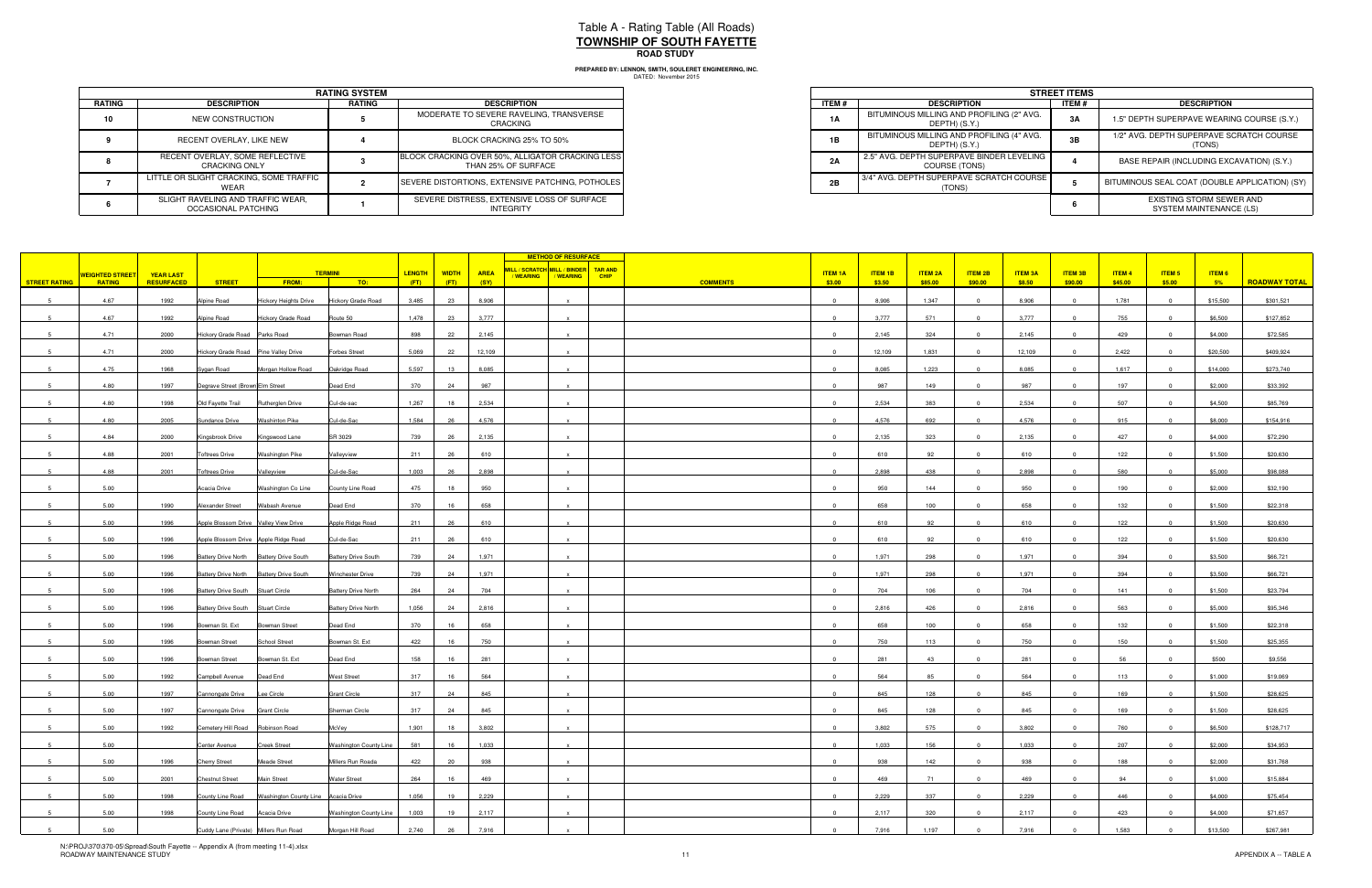|               | <b>RATING SYSTEM</b>                                     |               |                                                                         |  |  |  |  |  |  |  |
|---------------|----------------------------------------------------------|---------------|-------------------------------------------------------------------------|--|--|--|--|--|--|--|
| <b>RATING</b> | <b>DESCRIPTION</b>                                       | <b>RATING</b> | <b>DESCRIPTION</b>                                                      |  |  |  |  |  |  |  |
|               | NEW CONSTRUCTION                                         |               | MODERATE TO SEVERE RAVELING, TRANSVERSE<br>CRACKING                     |  |  |  |  |  |  |  |
|               | RECENT OVERLAY, LIKE NEW                                 |               | BLOCK CRACKING 25% TO 50%                                               |  |  |  |  |  |  |  |
|               | RECENT OVERLAY, SOME REFLECTIVE<br>CRACKING ONLY         |               | BLOCK CRACKING OVER 50%, ALLIGATOR CRACKING LESS<br>THAN 25% OF SURFACE |  |  |  |  |  |  |  |
|               | LITTLE OR SLIGHT CRACKING, SOME TRAFFIC<br>WEAR          |               | SEVERE DISTORTIONS, EXTENSIVE PATCHING, POTHOLES                        |  |  |  |  |  |  |  |
|               | SLIGHT RAVELING AND TRAFFIC WEAR,<br>OCCASIONAL PATCHING |               | SEVERE DISTRESS, EXTENSIVE LOSS OF SURFACE<br><b>INTEGRITY</b>          |  |  |  |  |  |  |  |

|                             | <b>RATING SYSTEM</b> |                                                                         |  |  |  |  |
|-----------------------------|----------------------|-------------------------------------------------------------------------|--|--|--|--|
| <b>TION</b>                 | RATING               | <b>DESCRIPTION</b>                                                      |  |  |  |  |
| <b>RUCTION</b>              |                      | MODERATE TO SEVERE RAVELING, TRANSVERSE<br>CRACKING                     |  |  |  |  |
| YY. LIKE NEW                |                      | BLOCK CRACKING 25% TO 50%                                               |  |  |  |  |
| OME REFLECTIVE<br>a ONLY    |                      | BLOCK CRACKING OVER 50%, ALLIGATOR CRACKING LESS<br>THAN 25% OF SURFACE |  |  |  |  |
| KING. SOME TRAFFIC          |                      | SEVERE DISTORTIONS. EXTENSIVE PATCHING. POTHOLES                        |  |  |  |  |
| D TRAFFIC WEAR.<br>PATCHING |                      | SEVERE DISTRESS. EXTENSIVE LOSS OF SURFACE<br>INTEGRITY                 |  |  |  |  |

|                      |                        |            |                                        |                                         |                           |        |              |             | <b>METHOD OF RESURFACE</b>                                  |             |                 |                         |         |                |                |                |                |         |               |          |                      |
|----------------------|------------------------|------------|----------------------------------------|-----------------------------------------|---------------------------|--------|--------------|-------------|-------------------------------------------------------------|-------------|-----------------|-------------------------|---------|----------------|----------------|----------------|----------------|---------|---------------|----------|----------------------|
|                      | <b>WEIGHTED STREET</b> | YEAR LAST  |                                        |                                         | <b>TERMINI</b>            | LENGTH | <b>WIDTH</b> | <b>AREA</b> | MILL / SCRATCH MILL / BINDER TAR AND<br>/WEARING   /WEARING | <b>CHIP</b> |                 | <b>ITEM 1A</b>          | ITEM 1B | <b>ITEM 2A</b> | <b>ITEM 2B</b> | <b>ITEM 3A</b> | <b>ITEM 3B</b> | ITEM 4  | <b>ITEM 5</b> | ITEM 6   |                      |
| <b>STREET RATING</b> | <b>RATING</b>          | RESURFACED | <b>STREET</b>                          | FROM:                                   | TO:                       | (FT)   | (FT)         | (SY)        |                                                             |             | <b>COMMENTS</b> | \$3.00                  | \$3.50  | \$85.00        | \$90.00        | \$8.50         | \$90.00        | \$45.00 | \$5.00        | 5%       | <b>ROADWAY TOTAL</b> |
|                      | 5.00                   |            | Dutch Hill Road                        | Oakridge Road                           | Locust Lane               | 1,267  | 16           | 2,252       | $\mathbf{x}$                                                |             |                 | $\overline{0}$          | 2,252   | 341            | $\Omega$       | 2,252          | $\overline{0}$ | 450     |               | \$4,000  | \$76,277             |
|                      | 5.00                   | 1991       | East St.                               | Magnolia Street                         | McVey Street              | 211    | 16           | 375         |                                                             |             |                 |                         | 375     | 57             |                | 375            |                | 75      |               | \$1,000  | \$12,720             |
|                      | 5.00                   |            | Fairview Drive                         | Old Orchard Drive                       | Dead End                  | 264    | 24           | 704         |                                                             |             |                 |                         | 704     | 106            |                | 704            |                | 141     |               | \$1,500  | \$23,794             |
|                      |                        |            |                                        |                                         |                           | 475    |              | 1,056       |                                                             |             |                 | $\Omega$                | 1,056   | 160            | $\Omega$       | 1,056          | $\Omega$       | 211     |               |          | \$35,776             |
|                      | 5.00                   |            | Fifth Avenue                           | Dead End                                | Hook Street               |        | 20           |             |                                                             |             |                 |                         |         |                |                |                |                |         |               | \$2,000  |                      |
|                      | 5.00                   | 1996       | First Avenue                           | Sygan Road                              | <b>Hook Street</b>        | 211    | 15           | 352         |                                                             |             |                 | $\Omega$                | 352     | 53             | $\Omega$       | 352            |                | 70      |               | \$1,000  | \$11,897             |
|                      | 5.00                   | 2001       | Fortune Court (formally Toftrees Drive |                                         | Cul-de-Sac                | 528    | 26           | 1,525       |                                                             |             |                 | $\Omega$                | 1,525   | 231            | $\Omega$       | 1,525          |                | 305     |               | \$3,000  | \$51,660             |
|                      | 5.00                   | 1995       | Fourth Avenue                          | Dead End                                | <b>Hook Street</b>        | 317    | 20           | 704         | $\mathbf{x}$                                                |             |                 | $^{\circ}$              | 704     | 106            | $\Omega$       | 704            | $\Omega$       | 141     |               | \$1,500  | \$23,794             |
|                      | 5.00                   | 1995       | Fourth Avenue                          | <b>Hook Street</b>                      | Dead End                  | 264    | 20           | 587         |                                                             |             |                 |                         | 587     | 89             |                | 587            |                | 117     |               | \$1,000  | \$19,892             |
|                      | 5.00                   | 1998       | Goldenrod Court                        | Meeting House Rd.                       | Meeting House Rd.         | 317    | 24           | 845         |                                                             |             |                 | $\Omega$                | 845     | 128            | $\Omega$       | 845            |                | 169     |               | \$1,500  | \$28,625             |
|                      | 5.00                   | 1992       | <b>Harvest Court</b>                   | Summit Ridge Drive                      | Turn Around               | 264    | 24           | 704         |                                                             |             |                 | $\Omega$                | 704     | 106            |                | 704            |                | 141     |               | \$1,500  | \$23,794             |
|                      | 5.00                   |            |                                        | Hunting Ridge Road Meeting House Road   | <b>Ridge Point Circle</b> | 581    | 24           | 1,549       |                                                             |             |                 |                         | 1,549   | 234            |                | 1,549          |                | 310     |               | \$3,000  | \$52,419             |
|                      | 5.00                   |            | Hunting Ridge Road Ridge Point Circle  |                                         | Boyce Road                | 211    | 24           | 563         | $\mathbf{Y}$                                                |             |                 | $\Omega$                | 563     | 85             | $\Omega$       | 563            | $\Omega$       | 113     |               | \$1,000  | \$19,048             |
|                      | 5.00                   | 2002       | Kingsbrook Drive                       | Cul-de-sac                              | Kingswood Lane            | 1,214  | 26           | 3,507       | $\mathbf{x}$                                                |             |                 | $\Omega$                | 3,507   | 530            | $\Omega$       | 3,507          | $\Omega$       | 701     |               | \$6,000  | \$118,697            |
|                      |                        |            |                                        |                                         |                           |        |              |             |                                                             |             |                 |                         |         | 106            |                |                |                | 141     |               |          |                      |
|                      | 5.00                   | 1997       | Lee Circle                             | Cannongate Drive                        | Turn Around               | 264    | 24           | 704         |                                                             |             |                 |                         | 704     |                |                | 704            |                |         |               | \$1,500  | \$23,794             |
|                      | 5.00                   | 2001       | Magnolia Avenue                        | Cemetery Hill Road                      | <b>Cortland Street</b>    | 1,162  | 16           | 2,066       |                                                             |             |                 | $\Omega$                | 2,066   | 312            | $\Omega$       | 2,066          | $\Omega$       | 413     |               | \$3,500  | \$69,906             |
|                      | 5.00                   | 1990       | Magnolia Avenue                        | <b>Orchard Drive</b>                    | East Street               | 686    | 16           | 1,220       |                                                             |             |                 |                         | 1,220   | 185            |                | 1,220          |                | 244     |               | \$2,500  | \$41,345             |
|                      | 5.00                   | 1990       | Main Street                            | Main Street Ext                         | North Fayette Twp. Line   | 317    | 22           | 775         |                                                             |             |                 |                         | 775     | 117            |                | 775            |                | 155     |               | \$1,500  | \$26,220             |
|                      | 5.00                   | 1996       | Maple Court                            | Wood Creek Drive                        | Cul-de-Sac                | 317    | 26           | 916         |                                                             |             |                 | $\overline{0}$          | 916     | 139            | $\Omega$       | 916            | $^{\circ}$     | 183     |               | \$2,000  | \$31,051             |
|                      | 5.00                   |            | Massaro Place                          | Hidden Valley Lane                      | Dead End                  | 211    | 16           | 375         |                                                             |             |                 | $\Omega$                | 375     | 57             |                | 375            |                | 75      |               | \$1,000  | \$12,720             |
|                      | 5.00                   |            | McClane St.                            | Millers Run Road                        | Dead End                  | 528    | 16           | 939         |                                                             |             |                 | $\Omega$                | 939     | 142            | $\Omega$       | 939            |                | 188     |               | \$2,000  | \$31,789             |
|                      | 5.00                   | 1991       | McVey Street                           | Orchard Drive                           | East Street               | 634    | 19           | 1.338       | $\mathbf{Y}$                                                |             |                 | $\Omega$                | 1,338   | 202            | $\Omega$       | 1,338          |                | 268     |               | \$2,500  | \$45,268             |
|                      | 5.00                   | 1996       | Morgan Hill Road                       | Millers Run Road                        | Elm Street                | 1,162  | 18           | 2,324       |                                                             |             |                 |                         | 2,324   | 352            |                | 2,324          |                | 465     |               | \$4,000  | \$78,724             |
|                      | 5.00                   | 1996       | Morgan Hill Road                       | <b>Elm Street</b>                       | Morgan Hollow Road        | 1,109  | 19           | 2,341       |                                                             |             |                 | $\overline{0}$          | 2,341   | 354            | $\overline{0}$ | 2,341          | $\mathbf{0}$   | 468     |               | \$4,000  | \$79,251             |
|                      | 5.00                   | 1996       |                                        | Morgan Hill Road Morgan Hollow Road     | West Bridge Drive         | 158    | 19           | 334         |                                                             |             |                 | $\Omega$                | 334     | 51             | $\Omega$       | 334            | $\Omega$       | 67      |               | \$1,000  | \$11,349             |
|                      |                        |            |                                        |                                         |                           |        |              |             |                                                             |             |                 |                         |         |                |                |                |                |         |               |          |                      |
|                      | 5.00                   | 1993       |                                        | Morning Wind Circle Hunting Ridge Trail | Hunting Ridge Trail       | 686    | 24           | 1,829       |                                                             |             |                 |                         | 1,829   | 277            |                | 1,829          |                | 366     |               | \$3,500  | \$61,954             |
|                      | 5.00                   | 1999       | Old Pond Road                          | Hickory Grade Road                      | Abele Road                | 3,538  | 26           | 10,221      |                                                             |             |                 | $\mathbf{0}$            | 10,221  | 1,546          | $\Omega$       | 10,221         |                | 2,044   |               | \$17,500 | \$346,051            |
|                      | 5.00                   | 1993       |                                        | Open Meadow Circle Hunting Ridge Trail  | Cul-de-Sac                | 370    | 25           | 1,028       |                                                             |             |                 | $\Omega$                | 1,028   | 155            |                | 1,028          |                | 206     |               | \$2,000  | \$34,763             |
|                      | 5.00                   | 1992       | Orchard Drive                          | Sherman Street                          | <b>Mitchell Drive</b>     | 1,003  | 20           | 2,229       |                                                             |             |                 |                         | 2,229   | 337            |                | 2,229          |                | 446     |               | \$4,000  | \$75,454             |
|                      | 5.00                   |            | Parkside Drive                         | Lakeview Drive                          | Cul-de-Sac                | 400    | 24           | 1,067       | $\mathbf{x}$                                                |             |                 | $\overline{\mathbf{0}}$ | 1,067   | 161            | $\overline{0}$ | 1,067          | $\overline{0}$ | 213     |               | \$2,000  | \$36,092             |
|                      | 5.00                   |            |                                        | Pheasant Rise Court Hunting Ridge Road  | Cul-de-Sac                | 370    | 24           | 987         |                                                             |             |                 |                         | 987     | 149            |                | 987            |                | 197     |               | \$2,000  | \$33,392             |
|                      | 5.00                   | 2001       | Pine Creek Drive                       | Hickory Grade Road                      | Cul-de-Sac                | 422    | 26           | 1,219       |                                                             |             |                 | $\Omega$                | 1,219   | 184            | $\Omega$       | 1,219          |                | 244     |               | \$2,500  | \$41,239             |
|                      | 5.00                   |            | Pinewood Drive                         | Firwood Drive                           | Boxwood Drive             | 422    | 24           | 1,125       |                                                             |             |                 | $\Omega$                | 1,125   | 170            |                | 1,125          |                | 225     |               | \$2,000  | \$38,075             |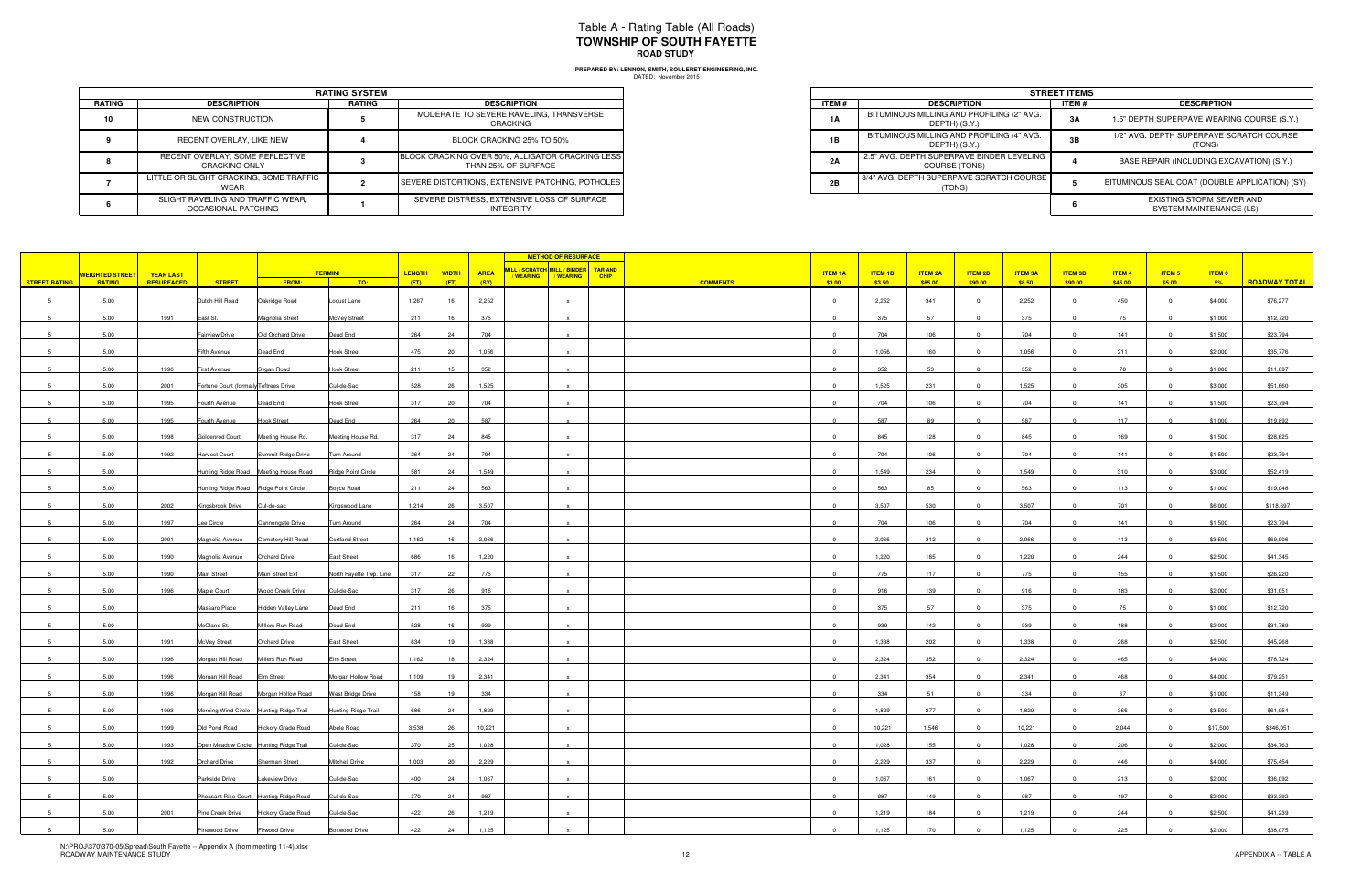DATED: November 2015 **PREPARED BY: LENNON, SMITH, SOULERET ENGINEERING, INC.**

|               |                                                          | <b>RATING SYSTEM</b> |                                                                         |              |                                                            |
|---------------|----------------------------------------------------------|----------------------|-------------------------------------------------------------------------|--------------|------------------------------------------------------------|
| <b>RATING</b> | <b>DESCRIPTION</b>                                       | <b>RATING</b>        | <b>DESCRIPTION</b>                                                      | <b>ITEM#</b> | <b>DESCRIPTION</b>                                         |
|               | NEW CONSTRUCTION                                         |                      | MODERATE TO SEVERE RAVELING, TRANSVERSE<br>CRACKING                     | 1A           | BITUMINOUS MILLING AND PROFILING (2" AVG.<br>DEPTH) (S.Y.) |
|               | RECENT OVERLAY, LIKE NEW                                 |                      | BLOCK CRACKING 25% TO 50%                                               | 1B           | BITUMINOUS MILLING AND PROFILING (4" AVG.<br>DEPTH) (S.Y.) |
|               | RECENT OVERLAY, SOME REFLECTIVE<br><b>CRACKING ONLY</b>  |                      | BLOCK CRACKING OVER 50%, ALLIGATOR CRACKING LESS<br>THAN 25% OF SURFACE | 2A           | 2.5" AVG. DEPTH SUPERPAVE BINDER LEVELING<br>COURSE (TONS) |
|               | LITTLE OR SLIGHT CRACKING, SOME TRAFFIC<br>WEAR          |                      | SEVERE DISTORTIONS, EXTENSIVE PATCHING, POTHOLES                        | 2B           | 3/4" AVG. DEPTH SUPERPAVE SCRATCH COURSE<br>(TONS)         |
|               | SLIGHT RAVELING AND TRAFFIC WEAR,<br>OCCASIONAL PATCHING |                      | SEVERE DISTRESS, EXTENSIVE LOSS OF SURFACE<br><b>INTEGRITY</b>          |              |                                                            |

| <b>RATING SYSTEM</b>        |        |                                                                         |  |  |  |
|-----------------------------|--------|-------------------------------------------------------------------------|--|--|--|
| <b>TION</b>                 | RATING | <b>DESCRIPTION</b>                                                      |  |  |  |
| <b>RUCTION</b>              |        | MODERATE TO SEVERE RAVELING, TRANSVERSE<br>CRACKING                     |  |  |  |
| YY. LIKE NEW                |        | BLOCK CRACKING 25% TO 50%                                               |  |  |  |
| OME REFLECTIVE<br>a ONLY    |        | BLOCK CRACKING OVER 50%, ALLIGATOR CRACKING LESS<br>THAN 25% OF SURFACE |  |  |  |
| KING. SOME TRAFFIC          |        | SEVERE DISTORTIONS. EXTENSIVE PATCHING. POTHOLES I                      |  |  |  |
| D TRAFFIC WEAR.<br>PATCHING |        | SEVERE DISTRESS, EXTENSIVE LOSS OF SURFACE<br>INTEGRITY                 |  |  |  |

|                |                        |                  |                                    |                                        |                        |        |              |             | <b>METHOD OF RESURFACE</b>                                          |             |                           |         |         |                         |                |                |         |                |         |                      |
|----------------|------------------------|------------------|------------------------------------|----------------------------------------|------------------------|--------|--------------|-------------|---------------------------------------------------------------------|-------------|---------------------------|---------|---------|-------------------------|----------------|----------------|---------|----------------|---------|----------------------|
|                | <b>WEIGHTED STREET</b> | <b>YEAR LAST</b> |                                    |                                        | <b>TERMINI</b>         | LENGTH | <b>WIDTH</b> | <b>AREA</b> | MILL / SCRATCH MILL / BINDER TAR AND<br>/ WEARING<br><b>WEARING</b> | <b>CHIP</b> | <b>ITEM 1A</b>            | ITEM 1B | ITEM 2A | ITEM 2B                 | <b>ITEM 3A</b> | <b>ITEM 3B</b> | ITEM4   | ITEM 5         | ITEM 6  |                      |
| STREET RATING  | <b>RATING</b>          | RESURFACED       | <b>STREET</b>                      | <b>FROM:</b>                           | TO:                    | (FT)   | (FT)         | (SY)        |                                                                     |             | \$3.00<br><b>COMMENTS</b> | \$3.50  | \$85.00 | \$90.00                 | \$8.50         | \$90.00        | \$45.00 | \$5.00         | $-5\%$  | <b>ROADWAY TOTAL</b> |
| $5 -$          | 5.00                   |                  | Poplar Lane                        | Dutch Hill Road                        | Dead End               | 792    | 14           | 1,232       |                                                                     |             | $\overline{0}$            | 1,232   | 186     | $\overline{0}$          | 1,232          | $\overline{0}$ | 246     | $\Omega$       | \$2,500 | \$41,682             |
|                | 5.00                   | 2001             | Rahner-Wood Drive Locust Lane      |                                        | Dead End               | 370    | 20           | 822         |                                                                     |             | $\Omega$                  | 822     | 124     |                         | 822            |                | 164     |                | \$1,500 | \$27,802             |
|                | 5.00                   |                  | Railroad Street                    | Park Road                              | Dead End               | 317    | 14           | 493         |                                                                     |             | $\Omega$                  | 493     | 75      |                         | 493            |                | 99      |                | \$1,000 | \$16,728             |
|                | 5.00                   | 1996             | <b>Reed Street</b>                 | Millers Run Road                       | Reed Plan Road         | 106    | 12           | 141         |                                                                     |             | $\overline{0}$            | 141     | 21      |                         | 141            |                | 28      |                | \$500   | \$4,746              |
|                | 5.00                   | 2003             | Ruth Way                           | Petricca Drive                         | Gene Court             | 317    | 26           | 916         |                                                                     |             | $\Omega$                  | 916     | 139     |                         | 916            |                | 183     |                | \$2,000 | \$31,051             |
|                | 5.00                   | 1998             | Rutherglen Drive                   | <b>Battle Ridge Road</b>               | Grail Hill Court       | 158    | 26           | 456         |                                                                     |             | $\overline{0}$            | 456     | 69      | $\overline{0}$          | 456            | $\overline{0}$ | 91      | $\overline{0}$ | \$1,000 | \$15,441             |
| $5^{\circ}$    | 5.00                   | 1998             | Rutherglen Drive                   | Grail Hill Court                       | Old Fayette Trail      | 264    | 26           | 763         |                                                                     |             | $\overline{0}$            | 763     | 115     | $\overline{0}$          | 763            | $\overline{0}$ | 153     | $\Omega$       | \$1,500 | \$25,798             |
|                | 5.00                   | 1998             | Rutherglen Drive                   | Old Fayette Trail                      | Crab Orchard Court     | 370    | 26           | 1,069       |                                                                     |             | $\Omega$                  | 1,069   | 162     | $\overline{\mathbf{0}}$ | 1,069          |                | 214     |                | \$2,000 | \$36,219             |
| -5             | 5.00                   | 1998             | <b>Rutherglen Drive</b>            | <b>Crab Orchard Court</b>              | <b>Turnberry Drive</b> | 317    | 26           | 916         | $\mathbf{x}$                                                        |             | $\overline{0}$            | 916     | 139     | $\overline{0}$          | 916            | $\overline{0}$ | 183     | $\overline{0}$ | \$2,000 | \$31,051             |
|                | 5.00                   |                  | Scotch Hill Road                   | <b>East Street</b>                     | Massaro Place          | 2,798  | 12           | 3,731       |                                                                     |             | $\overline{0}$            | 3,731   | 564     | $\overline{0}$          | 3,731          | $\overline{0}$ | 746     | $\Omega$       | \$6,500 | \$126,291            |
|                | 5.00                   |                  | Stuart Circle                      | <b>Battery Drive South</b>             | Cul-de-Sac             | 581    | 24           | 1,549       |                                                                     |             | $\overline{0}$            | 1,549   | 234     | $\overline{0}$          | 1,549          | $\overline{0}$ | 310     |                | \$3,000 | \$52,419             |
|                | 5.00                   | 1993             | Summit Ridge Drive Harvest Court   |                                        | infield Court          | 317    | 22           | 775         |                                                                     |             | $\overline{0}$            | 775     | 117     | $\overline{0}$          | 775            | $\Omega$       | 155     | $\Omega$       | \$1,500 | \$26,220             |
|                |                        |                  |                                    | Summit Ridge Drive Horseshoe Court     |                        | 1,637  | 22           | 4,002       |                                                                     |             | $\overline{0}$            | 4,002   | 605     | $\overline{0}$          | 4,002          | $\Omega$       | 800     | $\Omega$       |         | \$135,467            |
|                | 5.00                   | 1993             |                                    |                                        | Harvest Court          |        |              |             |                                                                     |             | $\Omega$                  |         |         |                         |                |                |         |                | \$7,000 |                      |
|                | 5.00                   | 1993             |                                    | Summit Ridge Drive Horseshoe Court     | Horseshoe Court        | 264    | 22           | 645         |                                                                     |             |                           | 645     | 98      |                         | 645            |                | 129     |                | \$1,500 | \$21,875             |
|                | 5.00                   | 1993             |                                    | Summit Ridge Drive Horseshoe Court     | Meeting House Road     | 158    | 22           | 386         |                                                                     |             | $\overline{0}$            | 386     | 58      | $\overline{0}$          | 386            | $\overline{0}$ | 77      | $\Omega$       | \$1,000 | \$13,036             |
|                | 5.00                   | 1998             | <b>Tiporary Court</b>              | <b>Grail Hill Court</b>                | Cul-de-Sac             | 370    | 25           | 1,028       |                                                                     |             | $\Omega$                  | 1,028   | 155     |                         | 1,028          |                | 206     |                | \$2,000 | \$34,763             |
|                | 5.00                   | 1992             |                                    | Valley Forest Road    Old Oakdale Road | Dead End               | 475    | 14           | 739         |                                                                     |             | $\Omega$                  | 739     | 112     |                         | 739            |                | 148     |                | \$1,500 | \$25,039             |
|                | 5.00                   |                  | Verner Street                      | Presto-Sygan Road                      | Dead End               | 1,162  | 20           | 2,582       |                                                                     |             | $\overline{0}$            | 2,582   | 391     | $\Omega$                | 2,582          | $\overline{0}$ | 516     |                | \$4,500 | \$87,457             |
|                | 5.00                   | 2005             | Villani Drive                      | Abele Road                             | Cul-de-Sac             | 950    | 26           | 2,744       |                                                                     |             | $\Omega$                  | 2,744   | 415     |                         | 2,744          |                | 549     |                | \$5,000 | \$92,899             |
|                | 5.00                   |                  | Wabash Alley                       | Penn Avenue                            | Cross Street           | 770    | 10           | 856         |                                                                     |             | $\overline{0}$            | 856     | 129     | $\overline{0}$          | 856            | $\overline{0}$ | 171     | $\overline{0}$ | \$1,500 | \$28,941             |
|                | 5.00                   |                  | Wabash Alley                       | <b>Oak</b>                             | Penn Avenue            | 310    | 10           | 344         |                                                                     |             | $\overline{0}$            | 344     | 52      | $\Omega$                | 344            | $\Omega$       | 69      | $\Omega$       | \$1,000 | \$11,644             |
|                | 5.00                   | 1996             | <b>Wallace Street</b>              | Dead End                               | Bowman Street          | 528    | 14           | 821         |                                                                     |             | $\overline{0}$            | 821     | 124     | $\Omega$                | 821            | $\overline{0}$ | 164     |                | \$1,500 | \$27,781             |
|                | 5.00                   | 1996             | <b>Wallace Street</b>              | <b>Bowman Street</b>                   | Dead End               | 1,426  | 14           | 2,218       |                                                                     |             | $\overline{0}$            | 2,218   | 335     | $\overline{0}$          | 2,218          | $\overline{0}$ | 444     | $\Omega$       | \$4,000 | \$75,053             |
|                | 5.00                   |                  | Wallace Street Ext. Wallace Street |                                        | Dead End               | 739    | 14           | 1,150       | $\mathbf{x}$                                                        |             | $\overline{0}$            | 1,150   | 174     | $\overline{0}$          | 1,150          | $\overline{0}$ | 230     | $\overline{0}$ | \$2,000 | \$38,940             |
|                | 5.00                   | 1991             | <b>Water Street</b>                | Dead End                               | <b>Chestnut Street</b> | 211    | 16           | 375         |                                                                     |             | $\Omega$                  | 375     | 57      |                         | 375            |                | 75      |                | \$1,000 | \$12,720             |
|                | 5.00                   | 1991             | <b>Water Street</b>                | <b>Chestnut Street</b>                 | Dead End               | 106    | 16           | 188         |                                                                     |             | $\Omega$                  | 188     | 28      |                         | 188            |                | 38      |                | \$500   | \$6,328              |
|                | 5.00                   |                  | <b>West Street</b>                 | Allegheny Avenue                       | Campbell Avenue        | 211    | 18           | 422         |                                                                     |             | $\sqrt{2}$                | 422     | 64      |                         | 422            |                | 84      |                | \$1,000 | \$14,302             |
|                | 5.00                   |                  |                                    | Westbridge Drive Morgan Hill Road      | Turn Around            | 1,320  | 25           | 3,667       |                                                                     |             | $\overline{0}$            | 3,667   | 555     |                         | 3,667          |                | 733     |                | \$6,500 | \$124,182            |
| 5 <sup>5</sup> | 5.00                   | 1992             |                                    | Willowick Court Hunting Ridge Trail    | Turn Around            | 422    | 28           | 1,313       | $\mathbf{x}$                                                        |             | $\overline{0}$            | 1,313   | 199     | $\overline{0}$          | 1,313          | $\overline{0}$ | 263     | $\overline{0}$ | \$2,500 | \$44,488             |
|                | 5.00                   | 1999             |                                    | Wood Creek Drive Hickory Grade Road    | <b>Birch Court</b>     | 898    | 26           | 2,594       |                                                                     |             | $\overline{0}$            | 2,594   | 392     | $\overline{\mathbf{0}}$ | 2,594          | $\overline{0}$ | 519     | $\overline{0}$ | \$4,500 | \$87,794             |
|                | 5.00                   | 1999             | Wood Creek Drive Birch Court       |                                        | Maple Court            | 370    | 26           | 1,069       | $\mathbf{x}$                                                        |             | $\overline{0}$            | 1,069   | 162     | $\overline{0}$          | 1,069          | $\overline{0}$ | 214     | $\Omega$       | \$2,000 | \$36,219             |
|                | 5.00                   | 1999             | Wood Creek Drive Maple Court       |                                        | Cul-de-Sac             | 581    | 26           | 1,678       |                                                                     |             | $\Omega$                  | 1,678   | 254     | $\Omega$                | 1,678          |                | 336     |                | \$3,000 | \$56,828             |

N:\PROJ\370\370-05\Spread\South Fayette -- Appendix A (from meeting 11-4).xlsx<br>ROADWAY MAINTENANCE STUDY 13 APPENDIX A -- TABLE A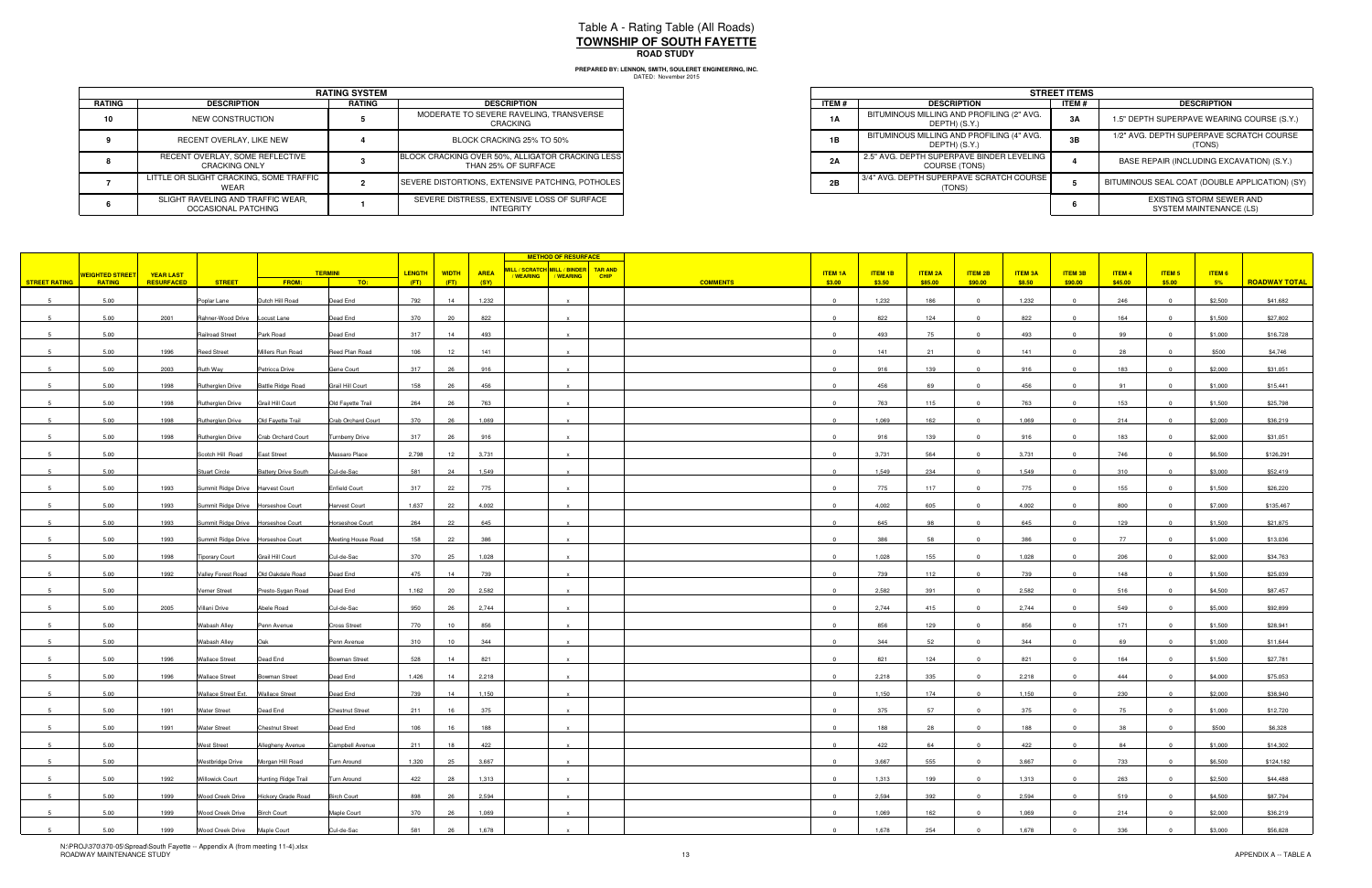|        |                                                          | <b>RATING SYSTEM</b> |                                                                         |                       |                                                            | <b>STREET ITEM</b> |
|--------|----------------------------------------------------------|----------------------|-------------------------------------------------------------------------|-----------------------|------------------------------------------------------------|--------------------|
| RATING | <b>DESCRIPTION</b>                                       | <b>RATING</b>        | <b>DESCRIPTION</b>                                                      | ITEM #                | <b>DESCRIPTION</b>                                         | ITEM #             |
| 10     | NEW CONSTRUCTION                                         |                      | MODERATE TO SEVERE RAVELING, TRANSVERSE<br>CRACKING                     | <b>1A</b>             | BITUMINOUS MILLING AND PROFILING (2" AVG.<br>DEPTH) (S.Y.) | 3A                 |
|        | RECENT OVERLAY, LIKE NEW                                 |                      | BLOCK CRACKING 25% TO 50%                                               | $\overline{ }$<br>ID. | BITUMINOUS MILLING AND PROFILING (4" AVG.<br>DEPTH) (S.Y.) | 3B                 |
|        | RECENT OVERLAY, SOME REFLECTIVE<br><b>CRACKING ONLY</b>  |                      | BLOCK CRACKING OVER 50%, ALLIGATOR CRACKING LESS<br>THAN 25% OF SURFACE | 2A                    | 2.5" AVG. DEPTH SUPERPAVE BINDER LEVELING<br>COURSE (TONS) |                    |
|        | LITTLE OR SLIGHT CRACKING. SOME TRAFFIC<br>WEAR          |                      | SEVERE DISTORTIONS, EXTENSIVE PATCHING, POTHOLES                        | 2B                    | 3/4" AVG. DEPTH SUPERPAVE SCRATCH COURSE I<br>(TONS)       |                    |
|        | SLIGHT RAVELING AND TRAFFIC WEAR.<br>OCCASIONAL PATCHING |                      | SEVERE DISTRESS, EXTENSIVE LOSS OF SURFACE<br><b>INTEGRITY</b>          |                       |                                                            |                    |

|                             | <b>RATING SYSTEM</b> |                                                                         |  |  |  |  |
|-----------------------------|----------------------|-------------------------------------------------------------------------|--|--|--|--|
| <b>TION</b>                 | RATING               | <b>DESCRIPTION</b>                                                      |  |  |  |  |
| RUCTION                     |                      | MODERATE TO SEVERE RAVELING, TRANSVERSE<br>CRACKING                     |  |  |  |  |
| YY. LIKE NEW                |                      | BLOCK CRACKING 25% TO 50%                                               |  |  |  |  |
| OME REFLECTIVE<br>a ONLY    |                      | BLOCK CRACKING OVER 50%, ALLIGATOR CRACKING LESS<br>THAN 25% OF SURFACE |  |  |  |  |
| KING. SOME TRAFFIC          |                      | SEVERE DISTORTIONS. EXTENSIVE PATCHING. POTHOLES I                      |  |  |  |  |
| D TRAFFIC WEAR.<br>PATCHING |                      | SEVERE DISTRESS, EXTENSIVE LOSS OF SURFACE<br>INTEGRITY                 |  |  |  |  |

|                      |                          |                  |                                      |                                                          |                            |                               |             | <b>METHOD OF RESURFACE</b>            |                           |         |                |                         |                |                         |               |                         |          |                      |
|----------------------|--------------------------|------------------|--------------------------------------|----------------------------------------------------------|----------------------------|-------------------------------|-------------|---------------------------------------|---------------------------|---------|----------------|-------------------------|----------------|-------------------------|---------------|-------------------------|----------|----------------------|
|                      | VEIGHTED STREET <b>I</b> | <b>YEAR LAST</b> |                                      |                                                          | <b>TERMINI</b>             | <b>LENGTH</b><br><b>WIDTH</b> | <b>AREA</b> | MILL / SCRATCH MILL / BINDER TAR AND  | ITEM 1A                   | ITEM 1B | <b>ITEM 2A</b> | ITEM 2B                 | <b>ITEM 3A</b> | <b>ITEM 3B</b>          | <b>ITEM 4</b> | ITEM 5                  | ITEM 6   |                      |
| <b>STREET RATING</b> | <b>RATING</b>            | RESURFACED       | <b>STREET</b>                        | <b>FROM:</b>                                             | TO:                        | (FT)<br>(FT)                  | (SY)        | / WEARING<br>/ WEARING<br><b>CHIP</b> | <b>COMMENTS</b><br>\$3.00 | \$3.50  | \$85.00        | \$90.00                 | \$8.50         | \$90.00                 | \$45.00       | \$5.00                  | 5%       | <b>ROADWAY TOTAL</b> |
| 6                    | 5.46                     | 2005             | Old Oakdale Road                     | Millers Run Road                                         | Valley Forest Road         | 528<br>26                     | 1,525       |                                       | $\overline{0}$            | 1,525   | 231            | $\overline{0}$          | 1,525          | $\overline{0}$          | 229           | $\overline{0}$          | \$2,500  | \$48,229             |
|                      | 5.46                     | 2005             | Old Oakdale Road Sunridge Drive      |                                                          | Will Way                   | 2,904<br>26                   | 8,389       |                                       | $\Omega$                  | 8,389   | 1,269          |                         | 8,389          |                         | 1,258         |                         | \$13,500 | \$265,159            |
|                      |                          |                  |                                      |                                                          |                            |                               |             |                                       |                           |         |                |                         |                |                         |               |                         |          |                      |
|                      | 5.46                     | 2005             | Old Oakdale Road Will Way            |                                                          | Cannongate Drive           | 2,059<br>26                   | 5,948       |                                       | $\Omega$                  | 5,948   | 900            |                         | 5,948          |                         | 892           |                         | \$9,500  | \$188,025            |
|                      | 5.46                     | 2005             | Old Oakdale Road Cannongate Drive    |                                                          | <b>Battleridge Road</b>    | 581<br>26                     | 1,678       |                                       | $\overline{0}$            | 1,678   | 254            | $\overline{0}$          | 1,678          | $\overline{0}$          | 252           | $\overline{0}$          | \$3,000  | \$53,053             |
|                      | 5.63                     |                  | Dutch Hill Road                      | Poplar Lane                                              | Pinch Road                 | 1,901<br>16                   | 3,380       |                                       | $\overline{0}$            | 3,380   | 511            | $\Omega$                | 3,380          | $\overline{0}$          | 507           | $\Omega$                | \$5,500  | \$106,810            |
|                      | 5.63                     | 2000             | Hickory Grade Road Alpine Road       |                                                          | Woodcreek Drive            | 898<br>22                     | 2,145       |                                       | $\overline{0}$            | 2,145   | 324            | $\Omega$                | 2,145          | $\overline{0}$          | 322           | $\overline{0}$          | \$3,500  | \$67,759             |
|                      | 5.67                     |                  | Dutch Hill Road                      | Locust Lane                                              | Poplar Lane                | 1,109<br>16                   | 1,972       | $\mathbf{x}$                          | $\overline{0}$            | 1,972   | 298            | $\overline{0}$          | 1,972          | $\overline{0}$          | 296           | $\overline{0}$          | \$3,500  | \$62,305             |
|                      | 5.67                     | 2001             | Sygan Road                           | Millers Run Road                                         | Morgan Hollow Road         | 5,861<br>13                   | 8,466       |                                       | $\Omega$                  | 8,466   | 1,280          |                         | 8,466          |                         | 1,270         |                         | \$13,500 | \$267,538            |
|                      | 5.71                     | 2002             | Dutch Hill Road                      | Kramers Lane                                             | Gillmore Hill Road         | 1,690<br>16                   | 3,004       | $\mathbf{x}$                          | $\overline{0}$            | 3,004   | 454            | $\overline{0}$          | 3,004          | $\overline{0}$          | 451           | $\overline{0}$          | \$5,000  | \$94,915             |
|                      |                          |                  |                                      |                                                          |                            |                               |             |                                       |                           |         |                |                         |                |                         |               |                         |          |                      |
|                      | 5.71                     | 2000             |                                      | Hickory Grade Road   Washington County Line   Parks Road |                            | 1,954<br>22                   | 4,668       |                                       | $\overline{0}$            | 4,668   | 706            | $\overline{0}$          | 4,668          | $\overline{0}$          | 700           | $\overline{0}$          | \$7,500  | \$147,535            |
|                      | 5.71                     | 2000             | Hickory Grade Road Bowman Road       |                                                          | Alpine Road                | 6,864<br>22                   | 16,397      |                                       | $\Omega$                  | 16,397  | 2,480          |                         | 16,397         |                         | 2,460         |                         | \$26,000 | \$518,244            |
|                      | 5.71                     | 2000             | Hickory Grade Road Woodcreek Drive   |                                                          | <b>Highland Creek Road</b> | 1,584<br>22                   | 3,784       |                                       | $\overline{0}$            | 3,784   | 572            | $\Omega$                | 3,784          | $\Omega$                | 568           | $\Omega$                | \$6,000  | \$119,570            |
|                      | 5.71                     | 2000             |                                      | Hickory Grade Road Highland Creek Road                   | Pine Creek Drive           | 158<br>22                     | 377         | $\mathbf{x}$                          | $\overline{0}$            | 377     | 57             | $\Omega$                | 377            | $\Omega$                | 57            | $\Omega$                | \$1,000  | \$11,914             |
|                      | 5.71                     | 2000             | Hickory Grade Road Pine Creek Drive  |                                                          | <b>Belle Terre Court</b>   | 950<br>22                     | 2,269       |                                       | $\mathbf{0}$              | 2,269   | 343            |                         | 2,269          |                         | 340           |                         | \$4,000  | \$71,699             |
|                      | 5.71                     | 2000             | Hickory Grade Road Belle Terre Court |                                                          | Pine Valley Drive          | 1,848<br>22                   | 4,415       |                                       | $\overline{0}$            | 4,415   | 668            | $\overline{\mathbf{0}}$ | 4,415          | $\overline{0}$          | 662           | $\Omega$                | \$7,000  | \$139,561            |
|                      | 5.71                     | 2001             | Morgan Hollow Road Morgan Hill Road  |                                                          | Sygan Hill Road            | 6,178<br>18                   | 12,356      |                                       | $\Omega$                  | 12,356  | 1,869          |                         | 12,356         |                         | 1,853         |                         | \$20,000 | \$390,540            |
|                      | 5.75                     | 2002             | Dutch Hill Road                      | Gillmore Hill Road                                       | <b>Battle Ridge Road</b>   | 739<br>16                     | 1,314       |                                       | $\Omega$                  | 1,314   | 199            |                         | 1,314          |                         | 197           |                         | \$2,500  | \$41,553             |
| 6                    | 5.76                     |                  | Abele Road                           | Villani Drive                                            | Old Pond Road              | 30<br>686                     | 2,287       | $\mathsf{x}$                          | $\overline{0}$            | 2,287   | 346            | $\overline{0}$          | 2,287          | $\overline{0}$          | 343           | $\overline{0}$          | \$4,000  | \$72,291             |
|                      |                          |                  |                                      |                                                          |                            |                               |             |                                       |                           |         |                |                         |                |                         |               |                         |          |                      |
|                      | 5.80                     | 1996             | Abele Road                           | Cul-de-sac                                               | Emerson Lane               | 475<br>30                     | 1,583       |                                       | $\Omega$                  | 1,583   | 239            |                         | 1,583          |                         | 237           |                         | \$2,500  | \$49,996             |
|                      | 5.84                     |                  | Abele Road                           | Emerson Lane                                             | Villani Drive              | 528<br>30                     | 1,760       | $\mathsf{X}$                          | $\overline{0}$            | 1,760   | 266            | $\overline{0}$          | 1,760          | $\overline{0}$          | 264           | $\overline{\mathbf{0}}$ | \$3,000  | \$55,610             |
|                      | 5.84                     |                  | Pond Court (South) Cul-de-Sac        |                                                          | Portman Lane               | 211<br>24                     | 563         |                                       | $\overline{0}$            | 563     | 85             | $\Omega$                | 563            | $\Omega$                | 84            | $\overline{0}$          | \$1,000  | \$17,781             |
|                      | 5.88                     | 2002             | Oyster Bay Court                     | Cul-de-Sac                                               | Calendonia Court           | 422<br>26                     | 1,219       |                                       | $\overline{0}$            | 1,219   | 184            | $\Omega$                | 1,219          |                         | 183           | $\Omega$                | \$2,000  | \$38,496             |
|                      | 5.88                     |                  | Pinewood Drive                       | Old Oak Drive                                            | Firwood Drive              | 686<br>24                     | 1,829       | $\mathbf{x}$                          | $\overline{0}$            | 1,829   | 277            | $\overline{0}$          | 1,829          | $\overline{0}$          | 274           | $\overline{0}$          | \$3,000  | \$57,839             |
|                      | 5.92                     | 1993             | Melrose Court                        | <b>Washington Pike</b>                                   | Cul-de-Sac                 | 24<br>898                     | 2,395       |                                       | $\overline{0}$            | 2,395   | 362            | $\overline{0}$          | 2,395          | $\overline{0}$          | 359           | $\overline{0}$          | \$4,000  | \$75,676             |
|                      | 6.00                     | 1992             | Allegheny Avenue                     | Dead End                                                 | Oak Street                 | 475<br>20                     | 1,056       |                                       | $\Omega$                  | 1,056   | 160            |                         | 1,056          |                         | 158           |                         | \$2,000  | \$33,400             |
|                      | 6.00                     | 1990             | Anderson Avenue                      | <b>Clyde Street</b>                                      | Hudson Avenue              | 370<br>16                     | 658         |                                       | $\Omega$                  | 658     | 100            |                         | 658            |                         | 99            |                         | \$1,500  | \$20,838             |
|                      |                          |                  |                                      |                                                          |                            |                               |             |                                       |                           |         |                |                         |                |                         |               |                         |          |                      |
|                      | 6.00                     | 1996             | Appleglenn Court                     | Northridge Dr.                                           | Cul-de-Sac                 | 528<br>24                     | 1,408       |                                       | $\mathbf 0$               | 1,408   | 213            |                         | 1,408          |                         | 211           | $\overline{\mathbf{0}}$ | \$2,500  | \$44,505             |
|                      | 6.00                     | 2002             |                                      | Belle Terre Court Hickory Grade Road Caledonia Court     |                            | 317<br>26                     | 916         |                                       | $\overline{0}$            | 916     | 139            | $\overline{\mathbf{0}}$ | 916            | $\overline{0}$          | 137           | $\overline{0}$          | \$1,500  | \$28,990             |
| 6                    | 6.00                     | 2002             | Belle Terre Court Caledonia Court    |                                                          | Cul-de-Sac                 | 528<br>26                     | 1,525       | $\mathbf{x}$                          | $\overline{\mathbf{0}}$   | 1,525   | 231            | $\overline{\mathbf{0}}$ | 1,525          | $\overline{\mathbf{0}}$ | 229           | $\overline{0}$          | \$2,500  | \$48,229             |
|                      | 6.00                     | 1996             |                                      | Birch Court Wood Creek Drive                             | Cul-de-Sac                 | 317<br>26                     | 916         |                                       | $\overline{\mathbf{0}}$   | 916     | 139            | $\overline{\mathbf{0}}$ | 916            | $\overline{0}$          | 137           | $\overline{\mathbf{0}}$ | \$1,500  | \$28,990             |
| 6                    | 6.00                     |                  | <b>Blythe Road</b>                   | Dead End                                                 | Sygan Road                 | 581<br>16                     | 1,033       | $\mathsf{x}$                          | $\overline{0}$            | 1,033   | 156            | $\overline{0}$          | 1,033          | $\overline{0}$          | 155           | $\overline{0}$          | \$2,000  | \$32,629             |
|                      | 6.00                     |                  | Boxwood Drive                        | <b>Lakemont Drive</b>                                    | Pinewood Drive             | 845<br>26                     | 2,441       | $\mathbf{x}$                          | $\overline{0}$            | 2,441   | 369            | $\overline{0}$          | 2,441          | $\Omega$                | 366           | $\overline{0}$          | \$4,000  | \$77,134             |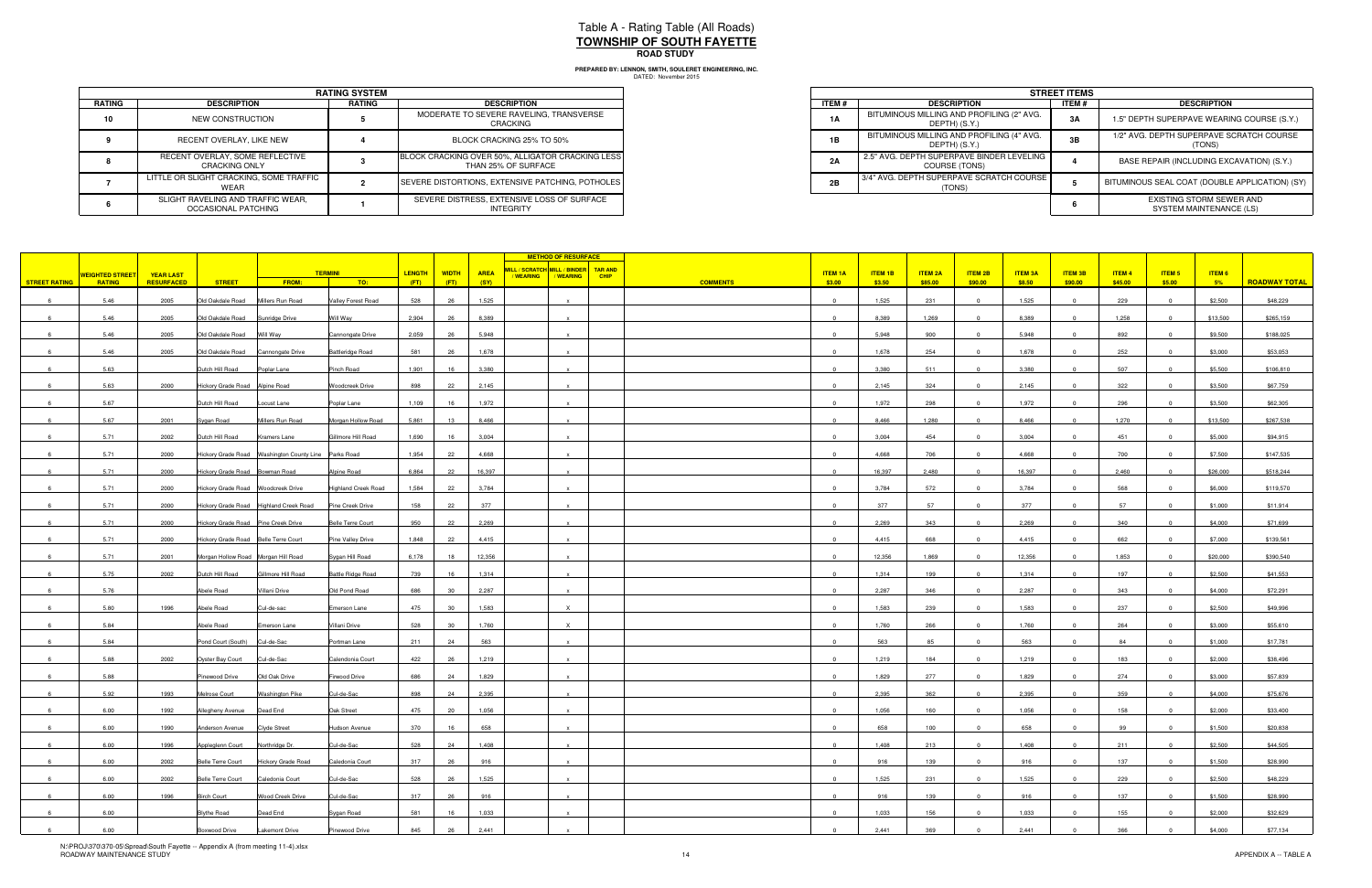|        | <b>RATING SYSTEM</b>                                     |               |                                                                         |  |  |  |  |  |  |  |
|--------|----------------------------------------------------------|---------------|-------------------------------------------------------------------------|--|--|--|--|--|--|--|
| RATING | <b>DESCRIPTION</b>                                       | <b>RATING</b> | <b>DESCRIPTION</b>                                                      |  |  |  |  |  |  |  |
| 10     | NEW CONSTRUCTION                                         |               | MODERATE TO SEVERE RAVELING, TRANSVERSE<br>CRACKING                     |  |  |  |  |  |  |  |
|        | RECENT OVERLAY, LIKE NEW                                 |               | BLOCK CRACKING 25% TO 50%                                               |  |  |  |  |  |  |  |
|        | RECENT OVERLAY. SOME REFLECTIVE<br><b>CRACKING ONLY</b>  |               | BLOCK CRACKING OVER 50%, ALLIGATOR CRACKING LESS<br>THAN 25% OF SURFACE |  |  |  |  |  |  |  |
|        | LITTLE OR SLIGHT CRACKING, SOME TRAFFIC<br>WEAR          |               | SEVERE DISTORTIONS, EXTENSIVE PATCHING, POTHOLES                        |  |  |  |  |  |  |  |
|        | SLIGHT RAVELING AND TRAFFIC WEAR,<br>OCCASIONAL PATCHING |               | SEVERE DISTRESS, EXTENSIVE LOSS OF SURFACE<br><b>INTEGRITY</b>          |  |  |  |  |  |  |  |

|                             | <b>RATING SYSTEM</b> |                                                                         |  |  |  |  |  |
|-----------------------------|----------------------|-------------------------------------------------------------------------|--|--|--|--|--|
| <b>TION</b>                 | RATING               | <b>DESCRIPTION</b>                                                      |  |  |  |  |  |
| <b>RUCTION</b>              |                      | MODERATE TO SEVERE RAVELING, TRANSVERSE<br>CRACKING                     |  |  |  |  |  |
| YY. LIKE NEW                |                      | BLOCK CRACKING 25% TO 50%                                               |  |  |  |  |  |
| OME REFLECTIVE<br>a ONLY    |                      | BLOCK CRACKING OVER 50%, ALLIGATOR CRACKING LESS<br>THAN 25% OF SURFACE |  |  |  |  |  |
| KING. SOME TRAFFIC          |                      | SEVERE DISTORTIONS. EXTENSIVE PATCHING. POTHOLES                        |  |  |  |  |  |
| D TRAFFIC WEAR.<br>PATCHING |                      | SEVERE DISTRESS. EXTENSIVE LOSS OF SURFACE<br>INTEGRITY                 |  |  |  |  |  |

|               |                        |                   |                                      |                          |                            |        |              |             | <b>METHOD OF RESURFACE</b>                                    |             |                 |                         |                |                |                |                |                |           |               |         |                      |
|---------------|------------------------|-------------------|--------------------------------------|--------------------------|----------------------------|--------|--------------|-------------|---------------------------------------------------------------|-------------|-----------------|-------------------------|----------------|----------------|----------------|----------------|----------------|-----------|---------------|---------|----------------------|
|               | <b>WEIGHTED STREET</b> | <b>YEAR LAST</b>  |                                      |                          | <b>TERMINI</b>             | LENGTH | <b>WIDTH</b> | <b>AREA</b> | MILL / SCRATCH MILL / BINDER TAR AND<br>/ WEARING   / WEARING | <b>CHIP</b> |                 | <b>ITEM 1A</b>          | <b>ITEM 1B</b> | <b>ITEM 2A</b> | <b>ITEM 2B</b> | <b>ITEM 3A</b> | <b>ITEM 3B</b> | ITEM 4    | <b>ITEM 5</b> | ITEM 6  |                      |
| STREET RATING | <b>RATING</b>          | <b>RESURFACED</b> | <b>STREET</b>                        | FROM:                    | TO:                        | (FT)   | (FT)         | (SY)        |                                                               |             | <b>COMMENTS</b> | \$3.00                  | \$3.50         | \$85.00        | \$90.00        | \$8.50         | \$90.00        | \$45.00   | \$5.00        | 5%      | <b>ROADWAY TOTAL</b> |
|               | 6.00                   | 2002              | Calidonia Sreet                      | <b>Belle Terre Court</b> | Oyster Bay Court           | 475    | 26           | 1,372       | $\mathbf{x}$                                                  |             |                 | $\overline{0}$          | 1,372          | 208            | $\Omega$       | 1,372          | $\overline{0}$ | 206       |               | \$2,500 | \$43,405             |
|               | 6.00                   | 2002              | Calidonia Sreet                      | Oyster Bay Court         | Cul-de-sac                 | 370    | 26           | 1,069       |                                                               |             |                 | $\mathbf 0$             | 1,069          | 162            |                | 1,069          |                | 160       |               | \$2,000 | \$33,814             |
|               | 6.00                   | 1992              | Campbell Avenue                      | <b>West Street</b>       | Oak Street                 | 158    | 16           | 281         |                                                               |             |                 | $\Omega$                | 281            | 43             | $\Omega$       | 281            |                | 42        |               | \$500   | \$8,924              |
|               |                        | 1992              |                                      |                          |                            | 792    | 16           | 1,408       |                                                               |             |                 | $\Omega$                | 1,408          | 213            | $\Omega$       | 1,408          |                | 211       |               |         | \$44,505             |
|               | 6.00                   |                   | Campbell Avenue                      | Penn Avenue              | Cross Street               |        |              |             |                                                               |             |                 |                         |                |                |                |                |                |           |               | \$2,500 |                      |
|               | 6.00                   | 1997              |                                      |                          | Lee Circle                 | 317    | 24           | 845         |                                                               |             |                 |                         | 845            | 128            |                | 845            |                | 127       |               | \$1,500 | \$26,724             |
|               | 6.00                   | 1997              | Cannongate Drive                     | Sherman Circle           | Jackson Circle             | 370    | 24           | 987         |                                                               |             |                 | $\Omega$                | 987            | 149            | $\Omega$       | 987            |                | 148       |               | \$2,000 | \$31,171             |
|               | 6.00                   | 1997              | Cannongate Drive Jackson Circle      |                          | <b>Battery Drive North</b> | 317    | 24           | 845         |                                                               |             |                 | $\overline{0}$          | 845            | 128            | $\overline{0}$ | 845            | $\mathbf{0}$   | 127       |               | \$1,500 | \$26,724             |
|               | 6.00                   |                   | Central Avenue                       | Millers Run Road         | Dead End                   | 634    | 20           | 1,409       |                                                               |             |                 | $\Omega$                | 1,409          | 213            | $\Omega$       | 1,409          |                | 211       |               | \$2,500 | \$44,524             |
|               | 6.00                   |                   | <b>Charles Sreet</b>                 | Cecil Township Line      | Dead End                   | 1,267  | 20           | 2,816       |                                                               |             |                 | $\overline{0}$          | 2,816          | 426            | $\Omega$       | 2,816          |                | 422       |               | \$4,500 | \$89,010             |
|               | 6.00                   | 1996              | <b>Cherry Street</b>                 | <b>Grant Street</b>      | Meade Street               | 264    | 20           | 587         |                                                               |             |                 | $\mathbf{0}$            | 587            | 89             | $\Omega$       | 587            |                | 88        |               | \$1,000 | \$18,571             |
|               | 6.00                   | 1999              | Chrismar Court                       | <b>Boyce Road</b>        | Cul-de-Sac                 | 370    | 26           | 1,069       |                                                               |             |                 |                         | 1,069          | 162            |                | 1,069          |                | 160       |               | \$2,000 | \$33,814             |
|               | 6.00                   | 1992              | Clyde Street                         | <b>Hudson Avenue</b>     | Anderson Avenue            | 211    | 16           | 375         |                                                               |             |                 | $\mathbf{0}$            | 375            | 57             | $\Omega$       | 375            | $\Omega$       | 56        |               | \$1,000 | \$11,876             |
|               |                        |                   |                                      |                          |                            |        |              | 664         | $\mathbf{x}$                                                  |             |                 | $\overline{0}$          | 664            | 100            | $\overline{0}$ | 664            | $\overline{0}$ | 100       | $\Omega$      |         | \$20,950             |
|               | 6.00                   | 1991              | <b>Cortland Street</b>               | McVey Street             | Magnolia Street            | 230    | 26           |             |                                                               |             |                 |                         |                |                |                |                |                |           |               | \$1,500 |                      |
|               | 6.00                   |                   | Creek Street                         | Woodlawn Avenue          | Center Avenue              | 211    | 18           | 422         |                                                               |             |                 |                         | 422            | 64             |                | 422            |                | 63        |               | \$1,000 | \$13,353             |
|               | 6.00                   | 2005              | Crestwood Drive                      | <b>Sterling Drive</b>    | Cul-de-Sac                 | 739    | 26           | 2,135       | $\mathbf{x}$                                                  |             |                 | $\Omega$                | 2,135          | 323            | $\Omega$       | 2,135          | $\Omega$       | 320       |               | \$3,500 | \$67,486             |
|               | 6.00                   | 1992              | Cross Street                         | S.R. Rte. 0050           | Dead End                   | 422    | 26           | 1,219       |                                                               |             |                 |                         | 1,219          | 184            |                | 1,219          |                | 183       |               | \$2,000 | \$38,496             |
|               | 6.00                   | 1990              | Elm Street                           | Morgan Street            | <b>Brown Street</b>        | 106    | 20           | 236         |                                                               |             |                 |                         | 236            |                |                | 236            |                |           |               | \$500   | \$7,485              |
|               | 6.00                   | 1990              | Elm Street                           | <b>Brown Street</b>      | Morgan Hill Road           | 211    | 20           | 469         |                                                               |             |                 | $\overline{0}$          | 469            | 71             | $\overline{0}$ | 469            | $\mathbf{0}$   | 70        |               | \$1,000 | \$14,829             |
|               | 6.00                   | 2005              | Emerson Lane                         | Abele Road               | Cul-de-Sac                 | 317    | 26           | 916         |                                                               |             |                 | $\Omega$                | 916            | 139            | $\Omega$       | 916            |                | 137       |               | \$1,500 | \$28,990             |
|               | 6.00                   |                   | <b>Fairview Drive</b>                | <b>Washington Pike</b>   | Old Orchard Drive          | 528    | 24           | 1,408       |                                                               |             |                 | $\Omega$                | 1,408          | 213            | $\Omega$       | 1,408          |                | 211       |               | \$2,500 | \$44,505             |
|               | 6.00                   | 1996              | First Avenue                         | Dead End                 | Sygan Road                 | 686    | 15           | 1,143       | $\mathbf{x}$                                                  |             |                 | $\Omega$                | 1,143          | 173            | $\Omega$       | 1,143          |                | 171       |               | \$2,000 | \$36,136             |
|               |                        |                   |                                      |                          |                            |        | 15           |             |                                                               |             |                 |                         |                |                |                |                |                |           |               |         |                      |
|               | 6.00                   | 1996              | First Avenue                         | <b>Hook Street</b>       | Dead End                   | 422    |              | 703         |                                                               |             |                 |                         | 703            | 106            |                | 703            |                | 105       |               | \$1,500 | \$22,191             |
|               | 6.00                   | 1992              | Firwood Drive                        | Old Oak Drive            | Greenwood Drive            | 475    | 24           | 1,267       |                                                               |             |                 | $\overline{0}$          | 1,267          | 192            | $\overline{0}$ | 1,267          | $\mathbf{0}$   | 190       |               | \$2,500 | \$40,076             |
|               | 6.00                   | 2006              | Forbes Street                        | Hickory Grade Road       | Dead End                   | 211    | 15           | 352         |                                                               |             |                 | $\overline{0}$          | 352            | 53             | $\Omega$       | 352            | $\Omega$       | 53        |               | \$1,000 | \$11,105             |
|               | 6.00                   | 2006              | Forest Edge Drive Forest View Drive  |                          | Forest Glen Court          | 686    | 26           | 1,982       |                                                               |             |                 |                         | 1,982          | 300            |                | 1,982          |                | 297       |               | \$3,500 | \$62,663             |
|               | 6.00                   | 2006              | Forest Edge Drive Forest Glen Court  |                          | Cul-de-Sac                 | 634    | 26           | 1,832       |                                                               |             |                 | $\Omega$                | 1,832          | 277            | $\Omega$       | 1,832          |                | 275       |               | \$3,000 | \$57,895             |
|               | 6.00                   | 2006              | Forest Glenn Court Forest Edge Drive |                          | Cul-de-Sac                 | 106    | 26           | 306         |                                                               |             |                 |                         | 306            | 46             |                | 306            |                | 46        |               | \$500   | \$9,648              |
|               | 6.00                   |                   |                                      |                          | <b>Forest View Drive</b>   | 845    | 26           | 2,441       |                                                               |             |                 |                         | 2,441          | 369            |                | 2,441          |                | 366       |               | \$4,000 | \$77,134             |
|               | 6.00                   | 2006              | Forest Ridge Drive Forest View Drive |                          | Cul-de-Sac                 | 686    | 26           | 1,982       | $\mathbf{x}$                                                  |             |                 | $\overline{\mathbf{0}}$ | 1,982          | 300            | $\overline{0}$ | 1,982          | $\Omega$       | 297       |               | \$3,500 | \$62,663             |
|               | 6.00                   |                   | Forest View Drive                    | Forest Ridge Drive       | Forest Edge Drive          | 370    | 26           | 1,069       |                                                               |             |                 | $\Omega$                | 1,069          | 162            |                | 1,069          |                | 160       |               | \$2,000 | \$33,814             |
|               | 6.00                   |                   | Forest View Drive                    | Forest Edge Drive        | Terrace View Drive         | 739    | 26           | 2,135       |                                                               |             |                 | $\Omega$                | 2,135          | 323            | $\Omega$       | 2,135          |                | 320       |               | \$3,500 | \$67,486             |
|               |                        |                   |                                      |                          |                            |        |              |             |                                                               |             |                 |                         |                |                |                |                |                |           |               |         |                      |
|               | 6.00                   | 1993              | Freedom Drive North Cul-de-sac       |                          | <b>Washington Pike</b>     | 370    | 15           | 617         |                                                               |             |                 |                         | 617            | 93             |                | 617            |                | <b>Q3</b> |               | \$1,000 | \$19,474             |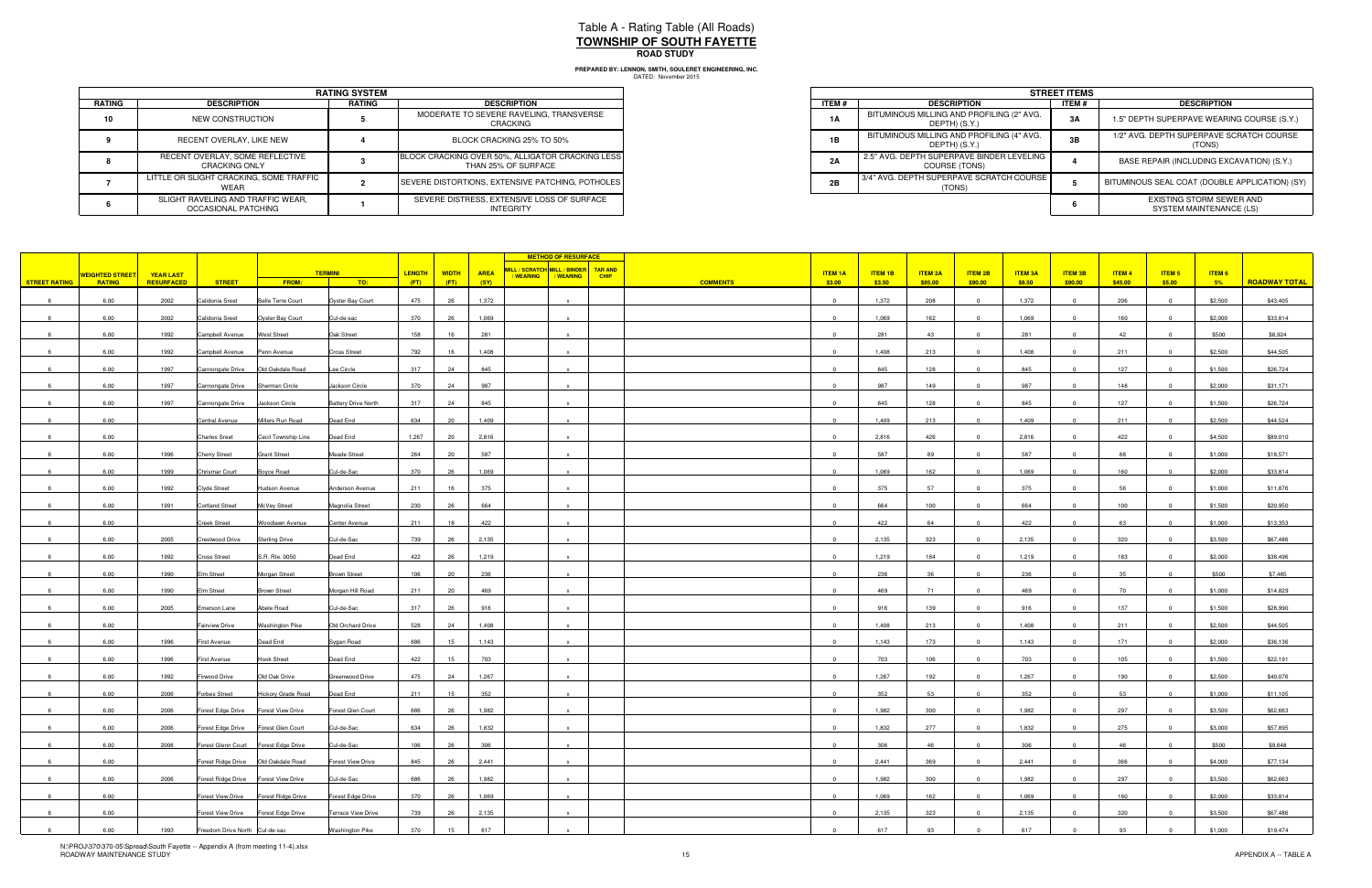|        |                                                          | <b>RATING SYSTEM</b> |                                                                         |
|--------|----------------------------------------------------------|----------------------|-------------------------------------------------------------------------|
| RATING | <b>DESCRIPTION</b>                                       | <b>RATING</b>        | <b>DESCRIPTION</b>                                                      |
| 10     | NEW CONSTRUCTION                                         |                      | MODERATE TO SEVERE RAVELING, TRANSVERSE<br>CRACKING                     |
|        | RECENT OVERLAY, LIKE NEW                                 |                      | BLOCK CRACKING 25% TO 50%                                               |
|        | RECENT OVERLAY. SOME REFLECTIVE<br><b>CRACKING ONLY</b>  |                      | BLOCK CRACKING OVER 50%, ALLIGATOR CRACKING LESS<br>THAN 25% OF SURFACE |
|        | LITTLE OR SLIGHT CRACKING, SOME TRAFFIC<br><b>WEAR</b>   |                      | SEVERE DISTORTIONS, EXTENSIVE PATCHING, POTHOLES                        |
|        | SLIGHT RAVELING AND TRAFFIC WEAR.<br>OCCASIONAL PATCHING |                      | SEVERE DISTRESS, EXTENSIVE LOSS OF SURFACE<br><b>INTEGRITY</b>          |

|                             | <b>RATING SYSTEM</b> |                                                                         |  |  |  |  |  |
|-----------------------------|----------------------|-------------------------------------------------------------------------|--|--|--|--|--|
| <b>TION</b>                 | RATING               | <b>DESCRIPTION</b>                                                      |  |  |  |  |  |
| <b>RUCTION</b>              |                      | MODERATE TO SEVERE RAVELING, TRANSVERSE<br>CRACKING                     |  |  |  |  |  |
| YY. LIKE NEW                |                      | BLOCK CRACKING 25% TO 50%                                               |  |  |  |  |  |
| OME REFLECTIVE<br>a ONLY    |                      | BLOCK CRACKING OVER 50%, ALLIGATOR CRACKING LESS<br>THAN 25% OF SURFACE |  |  |  |  |  |
| KING. SOME TRAFFIC          |                      | SEVERE DISTORTIONS. EXTENSIVE PATCHING. POTHOLES                        |  |  |  |  |  |
| D TRAFFIC WEAR.<br>PATCHING |                      | SEVERE DISTRESS. EXTENSIVE LOSS OF SURFACE<br>INTEGRITY                 |  |  |  |  |  |

|               |                        |                  |                                             |                |                        |        |      |       | <b>METHOD OF RESURFACE</b>                                                 |                 |                |                |                |                         |                |                |                   |                   |         |                      |
|---------------|------------------------|------------------|---------------------------------------------|----------------|------------------------|--------|------|-------|----------------------------------------------------------------------------|-----------------|----------------|----------------|----------------|-------------------------|----------------|----------------|-------------------|-------------------|---------|----------------------|
|               | <b>WEIGHTED STREET</b> | <b>YEAR LAST</b> |                                             | <b>TERMINI</b> |                        | LENGTH |      |       | WIDTH AREA MILL/SCRATCH MILL/BINDER TAR AND<br>/WEARING   / WEARING   CHIP |                 | <b>ITEM 1A</b> | <b>ITEM 1B</b> | <b>ITEM 2A</b> | ITEM 2B                 | <b>ITEM 3A</b> | <b>ITEM 3B</b> | ITEM <sub>4</sub> | ITEM <sub>5</sub> | ITEM 6  |                      |
| STREET RATING | <b>RATING</b>          | RESURFACED       | <b>STREET</b>                               | FROM:          | TO:                    | (FT)   | (FT) | (SY)  |                                                                            | <b>COMMENTS</b> | \$3.00         | \$3.50         | \$85.00        | \$90.00                 | \$8.50         | \$90.00        | \$45.00           | \$5.00            | $-5\%$  | <b>ROADWAY TOTAL</b> |
|               | 6.00                   |                  | Gander Circle<br>Lakeview Drive             |                | Cul-de-Sac             | 317    | 26   | 916   |                                                                            |                 | $\Omega$       | 916            | 139            | $\Omega$                | 916            | $\Omega$       | 137               | $\sqrt{ }$        | \$1,500 | \$28,990             |
|               | 6.00                   |                  |                                             |                | Cul-de-Sac             | 634    |      | 1,691 |                                                                            |                 |                | 1,691          | 256            |                         | 1,691          |                | 254               |                   | \$3,000 | \$53,466             |
|               |                        | 2003             | Gene Drive<br>Ruth Way                      |                |                        |        | 24   |       |                                                                            |                 |                |                |                |                         |                |                |                   |                   |         |                      |
|               | 6.00                   | 1997             | <b>Grant Circle</b><br>Cannongate Drive     |                | Turn Around            | 264    | 24   | 704   |                                                                            |                 | $\overline{0}$ | 704            | 106            | $\Omega$                | 704            |                | 106               |                   | \$1,500 | \$22,210             |
|               | 6.00                   | 1997             | <b>Grant Street</b><br><b>Cherry Street</b> |                | Dead End               | 370    | 24   | 987   |                                                                            |                 | $\Omega$       | 987            | 149            | $\sim$                  | 987            |                | 148               |                   | \$2,000 | \$31,171             |
|               | 6.00                   |                  | <b>Hook Street</b><br>First Avenue          |                | Second Ave             | 158    | 22   | 386   |                                                                            |                 |                | 386            | 58             |                         | 386            |                | 58                |                   | \$1,000 | \$12,168             |
|               | 6.00                   |                  | <b>Hook Street</b><br>Second Avenue         |                | Third Avenue           | 317    | 22   | 775   |                                                                            |                 | $\Omega$       | 775            | 117            | $\Omega$                | 775            |                | 116               |                   | \$1,500 | \$24,476             |
|               | 6.00                   |                  | <b>Hook Street</b><br>Third Avenue          |                | Fourth Avenue          | 317    | 22   | 775   |                                                                            |                 | $\mathbf 0$    | 775            | 117            | - 0                     | 775            |                | 116               |                   | \$1,500 | \$24,476             |
|               | 6.00                   |                  | <b>Hook Street</b><br>Fourth Avenue         |                | Fifth Avenue           | 317    | 22   | 775   |                                                                            |                 | $\overline{0}$ | 775            | 117            |                         | 775            |                | 116               |                   | \$1,500 | \$24,476             |
|               | 6.00                   |                  | <b>Hook Street</b><br>Fifth Avenue          |                | Sixth Avenue           | 264    | 22   | 645   | $\mathbf{x}$                                                               |                 | $\overline{0}$ | 645            | 98             | $\Omega$                | 645            | $\Omega$       | 97                |                   | \$1,500 | \$20,424             |
|               | 6.00                   | 1992             | Hudson Avenue<br>Martha Avenue              |                | <b>Clyde Street</b>    | 264    | 16   | 469   | $\mathbf{x}$                                                               |                 | $\Omega$       | 469            | 71             | $\Omega$                | 469            | $\Omega$       | 70                |                   | \$1,000 | \$14,829             |
|               | 6.00                   | 1992             | Hudson Avenue                               |                | <b>Anderson Avenue</b> | 581    | 16   | 1,033 |                                                                            |                 |                | 1,033          | 156            |                         | 1,033          |                | 155               |                   | \$2,000 | \$32,629             |
|               |                        |                  | <b>Clyde Street</b>                         |                |                        |        |      |       |                                                                            |                 |                |                |                |                         |                |                |                   |                   |         |                      |
|               | 6.00                   | 1992             | Hunting Ridge Trail<br>Boyce Road           |                | <b>Big Meadow Road</b> | 475    | 24   | 1,267 |                                                                            |                 | $\Omega$       | 1,267          | 192            |                         | 1,267          |                | 190               |                   | \$2,500 | \$40,076             |
|               | 6.00                   | 1992             | Hunting Ridge Trail Big Meadow Road         |                | Morning Wind Circle    | 264    | 24   | 704   |                                                                            |                 | $\overline{0}$ | 704            | 106            | $\Omega$                | 704            | $\Omega$       | 106               |                   | \$1,500 | \$22,210             |
|               | 6.00                   | 1992             | Hunting Ridge Trail Morning Wind Circle     |                | Morning Wind Circle    | 211    | 24   | 563   |                                                                            |                 |                | 563            | 85             | $\Omega$                | 563            |                | 84                |                   | \$1,000 | \$17,781             |
|               | 6.00                   | 1992             | Hunting Ridge Trail Morning Wind Circle     |                | Open Meadow Circle     | 1,003  | 24   | 2,675 | $\mathsf{x}$                                                               |                 | $\overline{0}$ | 2,675          | 405            | $\overline{0}$          | 2,675          | $\Omega$       | 401               | $\Omega$          | \$4,500 | \$84,581             |
|               | 6.00                   | 1992             | Hunting Ridge Trail  Open Meadow Circle     |                | Fox Chase Court        | 158    | 24   | 421   |                                                                            |                 |                | 421            | 64             |                         | 421            |                | 63                |                   | \$1,000 | \$13,334             |
|               | 6.00                   | 1992             | Hunting Ridge Trail Fox Chase Court         |                | Fox Chase Court        | 211    | 24   | 563   |                                                                            |                 |                | 563            | 85             |                         | 563            |                | 84                |                   | \$1,000 | \$17,781             |
|               | 6.00                   | 1992             | Hunting Ridge Trail Fox Chase Court         |                | <b>Big Meadow Road</b> | 2,006  | 24   | 5,349 |                                                                            |                 | $\overline{0}$ | 5,349          | 809            | - 0                     | 5,349          |                | 802               |                   | \$8,500 | \$169,059            |
|               | 6.00                   | 1992             | Hunting Ridge Trail Big Meadow Road         |                | Willowwick Court       | 1,901  | 24   | 5,069 |                                                                            |                 | $\Omega$       | 5,069          | 767            | - 0                     | 5,069          |                | 760               |                   | \$8,500 | \$160,239            |
|               | 6.00                   | 1992             | Hunting Ridge Trail Willowwick Court        |                | Ravenwood Drive        | 317    | 24   | 845   |                                                                            |                 | $\Omega$       | 845            | 128            | $\Omega$                | 845            |                | 127               |                   | \$1,500 | \$26,724             |
|               | 6.00                   | 1992             | Hunting Ridge Trail Ravenwood Drive         |                | Boyce Road             | 158    | 24   | 421   |                                                                            |                 | $\mathbf 0$    | 421            | 64             | $\overline{\mathbf{0}}$ | 421            |                | 63                |                   | \$1,000 | \$13,334             |
|               | 6.00                   | 1997             | Jackson Circle<br>Cannongate Drive          |                | Turn Around            | 264    | 25   | 733   |                                                                            |                 |                | 733            | 111            | $\sim$                  | 733            |                | 110               |                   | \$1,500 | \$23,179             |
|               | 6.00                   | 1989             | Lakemont Drive<br>Jeana Lane                |                | Cul-de-Sac             | 475    | 24   | 1,267 |                                                                            |                 | $\Omega$       | 1,267          | 192            | $\Omega$                | 1,267          |                | 190               |                   | \$2,500 | \$40,076             |
|               | 6.00                   | 2002             | Kingston Drive<br>Cul-de-sac                |                | Princenton Drive       | 422    | 26   | 1,219 | $\mathbf{x}$                                                               |                 | $\overline{0}$ | 1,219          | 184            | $\overline{0}$          | 1,219          | $\Omega$       | 183               | $\Omega$          | \$2,000 | \$38,496             |
|               | 6.00                   | 2002             | Kingston Drive<br>Princenton Drive          |                | Kingswood Lane         | 528    | 26   | 1,525 |                                                                            |                 |                | 1,525          | 231            |                         | 1,525          |                | 229               |                   | \$2,500 | \$48,229             |
|               | 6.00                   | 2002             | Kingston Drive<br>Kingswood Lane            |                | Cul-de-sac             | 370    | 26   | 1,069 |                                                                            |                 | $\overline{0}$ | 1,069          | 162            | $^{\circ}$              | 1,069          | $\Omega$       | 160               | $\Omega$          | \$2,000 | \$33,814             |
|               |                        |                  |                                             |                |                        |        |      |       |                                                                            |                 | $\Omega$       |                | 461            | $\Omega$                |                |                | 458               |                   |         |                      |
|               | 6.00                   | 2001             | Oak Ridge Road<br>Kingswood Lane            |                | Kingsbrook Drive       | 1,056  | 26   | 3,051 |                                                                            |                 |                | 3,051          |                |                         | 3,051          |                |                   |                   | \$5,000 | \$96,391             |
|               | 6.00                   | 1997             | Millers Run Road<br>Lee Street              |                | Dead End               | 422    | 16   | 750   |                                                                            |                 |                | 750            | 113            |                         | 750            |                | 113               |                   | \$1,500 | \$23,668             |
|               | 6.00                   |                  | <b>Mallard Drive</b><br>Lakemont Drive      |                | Cul-de-Sac             | 634    | 24   | 1,691 |                                                                            |                 | $\overline{0}$ | 1,691          | 256            | $\overline{\mathbf{0}}$ | 1,691          |                | 254               |                   | \$3,000 | \$53,466             |
|               | 6.00                   |                  | Marley Way<br>Rahner-Wood Lane              |                | Cul-de-Sac             | 600    | 26   | 1,733 |                                                                            |                 |                | 1,733          | 262            |                         | 1,733          |                | 260               |                   | \$3,000 | \$54,764             |
|               | 6.00                   | 1992             | Martha Street<br>Anderson Avenue            |                | Hudson Avenue          | 264    | 16   | 469   |                                                                            |                 | $\Omega$       | 469            | 71             | - 0                     | 469            |                | 70                |                   | \$1,000 | \$14,829             |
|               | 6.00                   | 1992             | Martha Street<br>Hudson Avenue              |                | Dead End               | 106    | 16   | 188   |                                                                            |                 | $\Omega$       | 188            | 28             |                         | 188            |                | 28                |                   | \$500   | \$5,905              |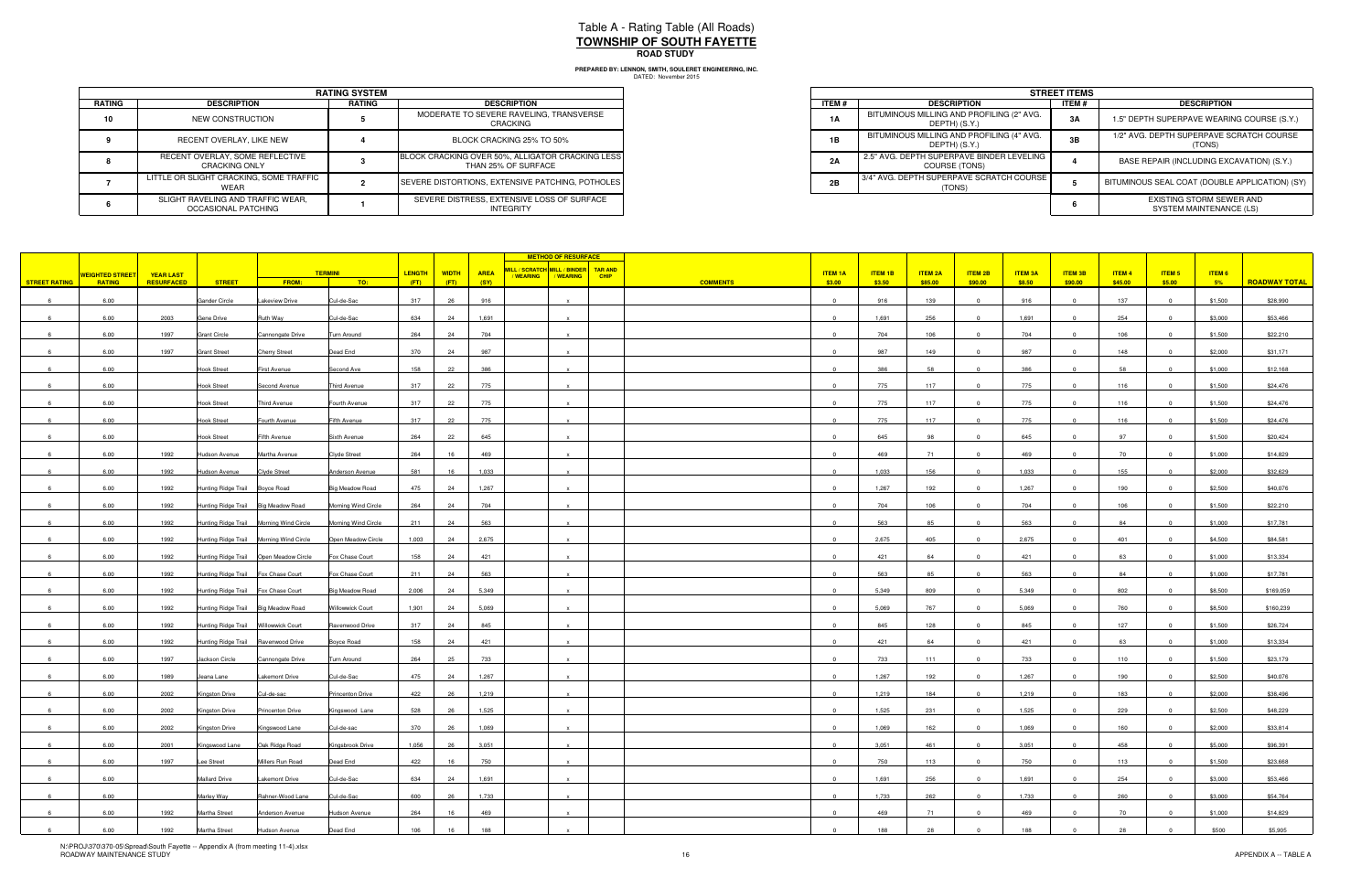|        | <b>RATING SYSTEM</b>                                     |               |                                                                         |  |  |  |  |  |  |  |
|--------|----------------------------------------------------------|---------------|-------------------------------------------------------------------------|--|--|--|--|--|--|--|
| RATING | <b>DESCRIPTION</b>                                       | <b>RATING</b> | <b>DESCRIPTION</b>                                                      |  |  |  |  |  |  |  |
| 10     | NEW CONSTRUCTION                                         |               | MODERATE TO SEVERE RAVELING, TRANSVERSE<br>CRACKING                     |  |  |  |  |  |  |  |
|        | RECENT OVERLAY, LIKE NEW                                 |               | BLOCK CRACKING 25% TO 50%                                               |  |  |  |  |  |  |  |
|        | RECENT OVERLAY. SOME REFLECTIVE<br><b>CRACKING ONLY</b>  |               | BLOCK CRACKING OVER 50%, ALLIGATOR CRACKING LESS<br>THAN 25% OF SURFACE |  |  |  |  |  |  |  |
|        | LITTLE OR SLIGHT CRACKING, SOME TRAFFIC<br>WEAR          |               | SEVERE DISTORTIONS, EXTENSIVE PATCHING, POTHOLES                        |  |  |  |  |  |  |  |
|        | SLIGHT RAVELING AND TRAFFIC WEAR,<br>OCCASIONAL PATCHING |               | SEVERE DISTRESS, EXTENSIVE LOSS OF SURFACE<br><b>INTEGRITY</b>          |  |  |  |  |  |  |  |

|                             | <b>RATING SYSTEM</b> |                                                                         |  |  |  |  |  |
|-----------------------------|----------------------|-------------------------------------------------------------------------|--|--|--|--|--|
| <b>TION</b>                 | RATING               | <b>DESCRIPTION</b>                                                      |  |  |  |  |  |
| <b>RUCTION</b>              |                      | MODERATE TO SEVERE RAVELING, TRANSVERSE<br>CRACKING                     |  |  |  |  |  |
| YY. LIKE NEW                |                      | BLOCK CRACKING 25% TO 50%                                               |  |  |  |  |  |
| OME REFLECTIVE<br>a ONLY    |                      | BLOCK CRACKING OVER 50%, ALLIGATOR CRACKING LESS<br>THAN 25% OF SURFACE |  |  |  |  |  |
| KING. SOME TRAFFIC          |                      | SEVERE DISTORTIONS. EXTENSIVE PATCHING. POTHOLES                        |  |  |  |  |  |
| D TRAFFIC WEAR.<br>PATCHING |                      | SEVERE DISTRESS. EXTENSIVE LOSS OF SURFACE<br>INTEGRITY                 |  |  |  |  |  |

|               |                                         |                                |                    |                                        |                                                             |                | <b>METHOD OF RESURFACE</b> |                     |                                                                      |  |                 |                          |                   |                           |                           |                          |                           |                          |                         |                  |                      |
|---------------|-----------------------------------------|--------------------------------|--------------------|----------------------------------------|-------------------------------------------------------------|----------------|----------------------------|---------------------|----------------------------------------------------------------------|--|-----------------|--------------------------|-------------------|---------------------------|---------------------------|--------------------------|---------------------------|--------------------------|-------------------------|------------------|----------------------|
| STREET RATING | <b>NEIGHTED STREET</b><br><b>RATING</b> | <b>YEAR LAST</b><br>RESURFACED | <b>STREET</b>      | FROM:                                  | <b>TERMINI</b><br>$\overline{10:}$                          | LENGTH<br>(FT) | <b>WIDTH</b><br>(FT)       | <b>AREA</b><br>(SY) | MILL / SCRATCH MILL / BINDER TAR AND<br>/ WEARING   / WEARING   CHIP |  | <b>COMMENTS</b> | <b>ITEM 1A</b><br>\$3.00 | ITEM 1B<br>\$3.50 | <b>ITEM 2A</b><br>\$85.00 | <b>ITEM 2B</b><br>\$90.00 | <b>ITEM 3A</b><br>\$8.50 | <b>ITEM 3B</b><br>\$90.00 | <b>ITEM 4</b><br>\$45.00 | <b>ITEM 5</b><br>\$5.00 | ITEM 6<br>$-5\%$ | <b>ROADWAY TOTAL</b> |
|               | 6.00                                    | 1996                           | Meade Street       | <b>Cherry Street</b>                   | Dead End                                                    | 211            | 16                         | 375                 |                                                                      |  |                 | $\mathbf{0}$             | 375               | 57                        | $\Omega$                  | 375                      |                           | 56                       |                         | \$1,000          | \$11,876             |
|               | 6.00                                    | 1992                           | Mitchell Street    | Orchard Drive                          | Wabash Avenue                                               | 317            | 20                         | 704                 |                                                                      |  |                 |                          | 704               | 106                       |                           | 704                      |                           | 106                      |                         | \$1,500          | \$22,210             |
|               | 6.00                                    | 1998                           | Mohawk Road        | S. H. R. 978                           | S. H. R. 50                                                 | 5,650          | 20                         | 12,556              |                                                                      |  |                 | $\Omega$                 | 12,556            | 1,899                     | $\Omega$                  | 12,556                   |                           | 1,883                    |                         | \$20,000         | \$396,840            |
|               | 6.00                                    | 1996                           | Morgan Hill Road   | West Bridge Drive                      | Millers Run Road                                            | 686            | 19                         | 1,448               | $\mathbf{x}$                                                         |  |                 | $\overline{0}$           | 1,448             | 219                       | $\overline{0}$            | 1,448                    | $\Omega$                  | 217                      | $\Omega$                | \$2,500          | \$45,765             |
|               | 6.00                                    | 1997                           | Morgan Street      | Morgan Hill Road                       | Oak Street                                                  | 422            | 18                         | 821                 |                                                                      |  |                 | $\Omega$                 | 821               | 124                       |                           | 821                      |                           | 123                      |                         | \$1,500          | \$25,934             |
|               | 6.00                                    | 1997                           | Morgan Street      | Oak Street                             | Elm Street                                                  | 317            | 18                         | 616                 |                                                                      |  |                 | $\Omega$                 | 616               | 93                        | $\Omega$                  | 616                      |                           | 92                       |                         | \$1,000          | \$19,455             |
|               | 6.00                                    | 1997                           | Morgan Street      | Park Entrance                          | Elm Street                                                  | 317            | 18                         | 616                 |                                                                      |  |                 | $\mathbf{0}$             | 616               | 93                        | $\Omega$                  | 616                      |                           | 92                       |                         | \$1,000          | \$19,455             |
|               | 6.00                                    | 1992                           | Myrtle Street      | Seminary Avenue                        | Hudson Avenue                                               | 792            | 16                         | 1,408               |                                                                      |  |                 | $\Omega$                 | 1,408             | 213                       | $\Omega$                  | 1,408                    |                           | 211                      |                         | \$2,500          | \$44,505             |
|               | 6.00                                    |                                | Northridge Drive   | Oak Ridge Road                         | South Point Court                                           | 158            | 24                         | 421                 |                                                                      |  |                 | $\mathbf{0}$             | 421               | 64                        | $\Omega$                  | 421                      | $\Omega$                  | 63                       |                         | \$1,000          | \$13,334             |
|               | 6.00                                    |                                | Northridge Drive   | South Point Court                      | Appleglen Court                                             | 264            | 24                         | 704                 |                                                                      |  |                 | $\mathbf{0}$             | 704               | 106                       | $\overline{0}$            | 704                      | $\Omega$                  | 106                      |                         | \$1,500          | \$22,210             |
|               | 6.00                                    |                                | Northridge Drive   | Appleglen Court                        | Pointview Drive                                             | 264            | 24                         | 704                 |                                                                      |  |                 |                          | 704               | 106                       | $\Omega$                  | 704                      |                           | 106                      |                         | \$1,500          | \$22,210             |
|               | 6.00                                    |                                | Northridge Drive   | Pointview Drive                        | Cul-de-Sac                                                  | 792            | 24                         | 2,112               |                                                                      |  |                 | $\mathbf{0}$             | 2,112             | 319                       | $\Omega$                  | 2,112                    |                           | 317                      |                         | \$3,500          | \$66,715             |
|               | 6.00                                    |                                | Oak Street         | Morgan Street                          | Dead End                                                    | 528            | 12                         | 704                 |                                                                      |  |                 | $\overline{0}$           | 704               | 106                       | $\Omega$                  | 704                      | $^{\circ}$                | 106                      |                         | \$1,500          | \$22,210             |
|               | 6.00                                    |                                | Oak Street         | Campbell Ave.                          | Allegheny Avenue                                            | 211            | 12                         | 281                 |                                                                      |  |                 | $\Omega$                 | 281               | 43                        | $\Omega$                  | 281                      |                           | 42                       |                         | \$500            | \$8,924              |
|               | 6.00                                    |                                | Oak Street         | Allegheny Avenue                       | Campbell Avenue                                             | 211            | 14                         | 328                 | $\mathbf{x}$                                                         |  |                 | $\Omega$                 | 328               | 50                        | $\Omega$                  | 328                      | $\Omega$                  | 49                       |                         | \$1,000          | \$10,400             |
|               | 6.00                                    | 2002                           | Oak Wood Circle    | Ruth Way                               | Cul-de-Sac                                                  | 739            | 26                         | 2,135               |                                                                      |  |                 | $\Omega$                 | 2,135             | 323                       |                           | 2,135                    |                           | 320                      |                         | \$3,500          | \$67,486             |
|               | 6.00                                    |                                | Old Orchard Drive  | Fairview                               | Red Rome Circle West                                        | 370            | 24                         | 987                 |                                                                      |  |                 |                          | 987               | 149                       |                           | 987                      |                           | 148                      |                         | \$2,000          | \$31,171             |
|               | 6.00                                    |                                |                    |                                        | Old Orchard Drive Red Rome Circle West Red Rome Circle East | 370            | 24                         | 987                 |                                                                      |  |                 | $\overline{0}$           | 987               | 149                       | $\Omega$                  | 987                      | $\Omega$                  | 148                      |                         | \$2,000          | \$31,171             |
|               | 6.00                                    |                                |                    | Old Orchard Drive Red Rome Circle East | <b>Winesap Court</b>                                        | 317            | 24                         | 845                 |                                                                      |  |                 | $\Omega$                 | 845               | 128                       | $\Omega$                  | 845                      |                           | 127                      |                         | \$1,500          | \$26,724             |
|               | 6.00                                    |                                | Old Orchard Drive  | Winesap Court                          | <b>Russets Circle</b>                                       | 475            | 24                         | 1,267               | $\mathbf{x}$                                                         |  |                 | $\overline{0}$           | 1,267             | 192                       | $\overline{0}$            | 1,267                    | $\Omega$                  | 190                      |                         | \$2,500          | \$40,076             |
|               | 6.00                                    | 1992                           | Orchard Drive      | Wabash Avenue                          | Sherman Street                                              | 581            | 20                         | 1,291               |                                                                      |  |                 | $\Omega$                 | 1,291             | 195                       | $\Omega$                  | 1,291                    | $\Omega$                  | 194                      |                         | \$2,500          | \$40,781             |
|               | 6.00                                    | 2002                           | Oyster Bay Court   | Calendonia Court                       | Cul-de-Sac                                                  | 950            | 26                         | 2,744               |                                                                      |  |                 |                          | 2,744             | 415                       |                           | 2,744                    |                           | 412                      |                         | \$4,500          | \$86,725             |
|               | 6.00                                    | 1996                           | Parks Road         | Railroad Street                        | Middle Street                                               | 475            | 14                         | 739                 |                                                                      |  |                 | $\Omega$                 | 739               | 112                       | $\Omega$                  | 739                      | $\Omega$                  | 111                      |                         | \$1,500          | \$23,376             |
|               | 6.00                                    | 1996                           | Parks Road         | Middle Street                          | S.R. 0050                                                   | 634            | 14                         | 986                 | $\mathbf{x}$                                                         |  |                 | $\Omega$                 | 986               | 149                       | $\Omega$                  | 986                      | $\Omega$                  | 148                      | $\Omega$                | \$2,000          | \$31,153             |
|               | 6.00                                    | 2003                           | Petricca Drive     | Cul-de-Sac                             | Ruth Way                                                    | 264            | 24                         | 704                 |                                                                      |  |                 |                          | 704               | 106                       |                           | 704                      |                           | 106                      |                         | \$1,500          | \$22,210             |
|               | 6.00                                    | 2003                           | Petricca Drive     | Ruth Way                               | Oakridge Drive                                              | 422            | 24                         | 1,125               |                                                                      |  |                 | $\mathbf{0}$             | 1,125             | 170                       | $\Omega$                  | 1,125                    | $\Omega$                  | 169                      |                         | \$2,000          | \$35,544             |
|               | 6.00                                    | 2002                           | Pin Oak Drive      | Oak Ridge Road                         | Cul-de-Sac                                                  | 686            | 26                         | 1,982               |                                                                      |  |                 | $\Omega$                 | 1,982             | 300                       | $\Omega$                  | 1,982                    |                           | 297                      |                         | \$3,500          | \$62,663             |
|               | 6.00                                    |                                | Pinewood Drive     | Boxwood Drive                          | Lakemont Drive                                              | 317            | 24                         | 845                 |                                                                      |  |                 | $\Omega$                 | 845               | 128                       |                           | 845                      |                           | 127                      |                         | \$1,500          | \$26,724             |
|               | 6.00                                    |                                | Pinewood Drive     | Lakemont Drive                         | <b>Washington Pike</b>                                      | 634            | 24                         | 1,691               | $\mathbf{x}$                                                         |  |                 | $\Omega$                 | 1,691             | 256                       | $\Omega$                  | 1,691                    | $^{\circ}$                | 254                      |                         | \$3,000          | \$53,466             |
|               | 6.00                                    |                                | Pointview Drive    | Northridge Drive                       | Cul-de-Sac                                                  | 845            | 24                         | 2,253               |                                                                      |  |                 | $\Omega$                 | 2,253             | 341                       | $\Omega$                  | 2,253                    |                           | 338                      |                         | \$4,000          | \$71,229             |
|               | 6.00                                    |                                | Pond Court (North) | Portman Lane                           | Cul-de-Sac                                                  | 158            | 24                         | 421                 |                                                                      |  |                 | $\Omega$                 | 421               | 64                        | $\Omega$                  | 421                      |                           | 63                       |                         | \$1,000          | \$13,334             |
|               | 6.00                                    | 2002                           | Princeton Drive    | Kingston Drive                         | Cul-de-Sac                                                  | 370            | 26                         | 1,069               |                                                                      |  |                 | $\Omega$                 | 1,069             | 162                       |                           | 1,069                    |                           | 160                      |                         | \$2,000          | \$33,814             |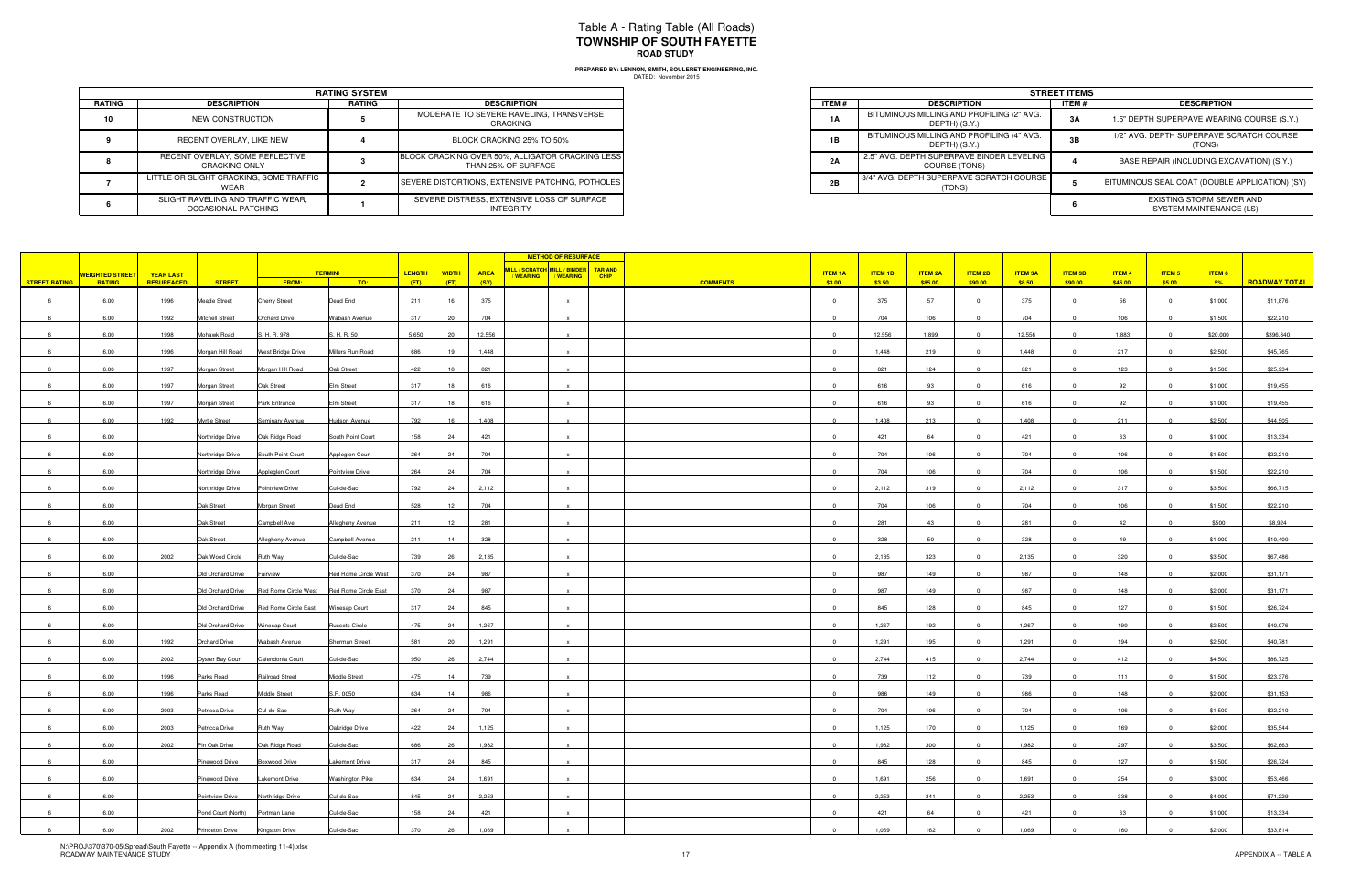DATED: November 2015 **PREPARED BY: LENNON, SMITH, SOULERET ENGINEERING, INC.**

|        | <b>RATING SYSTEM</b>                                     |        |                                                                         |  |  |  |  |  |  |  |  |
|--------|----------------------------------------------------------|--------|-------------------------------------------------------------------------|--|--|--|--|--|--|--|--|
| RATING | <b>DESCRIPTION</b>                                       | RATING | <b>DESCRIPTION</b>                                                      |  |  |  |  |  |  |  |  |
| 10     | NEW CONSTRUCTION                                         |        | MODERATE TO SEVERE RAVELING, TRANSVERSE<br>CRACKING                     |  |  |  |  |  |  |  |  |
|        | RECENT OVERLAY, LIKE NEW                                 |        | BLOCK CRACKING 25% TO 50%                                               |  |  |  |  |  |  |  |  |
|        | RECENT OVERLAY, SOME REFLECTIVE<br>CRACKING ONLY         |        | BLOCK CRACKING OVER 50%, ALLIGATOR CRACKING LESS<br>THAN 25% OF SURFACE |  |  |  |  |  |  |  |  |
|        | LITTLE OR SLIGHT CRACKING, SOME TRAFFIC<br>WEAR          |        | SEVERE DISTORTIONS, EXTENSIVE PATCHING, POTHOLES                        |  |  |  |  |  |  |  |  |
|        | SLIGHT RAVELING AND TRAFFIC WEAR,<br>OCCASIONAL PATCHING |        | SEVERE DISTRESS, EXTENSIVE LOSS OF SURFACE<br><b>INTEGRITY</b>          |  |  |  |  |  |  |  |  |

|                             | <b>RATING SYSTEM</b> |                                                                         |  |  |  |  |  |
|-----------------------------|----------------------|-------------------------------------------------------------------------|--|--|--|--|--|
| <b>TION</b>                 | RATING               | <b>DESCRIPTION</b>                                                      |  |  |  |  |  |
| RUCTION                     |                      | MODERATE TO SEVERE RAVELING, TRANSVERSE<br>CRACKING                     |  |  |  |  |  |
| YY. LIKE NEW                |                      | BLOCK CRACKING 25% TO 50%                                               |  |  |  |  |  |
| OME REFLECTIVE<br>a ONLY    |                      | BLOCK CRACKING OVER 50%, ALLIGATOR CRACKING LESS<br>THAN 25% OF SURFACE |  |  |  |  |  |
| KING. SOME TRAFFIC          |                      | SEVERE DISTORTIONS. EXTENSIVE PATCHING. POTHOLES I                      |  |  |  |  |  |
| D TRAFFIC WEAR.<br>PATCHING |                      | SEVERE DISTRESS, EXTENSIVE LOSS OF SURFACE<br>INTEGRITY                 |  |  |  |  |  |

|                      |                        |                  |                                       |                          |                        |        |              |             | <b>METHOD OF RESURFACE</b>           |             |                 |                |         |                |                |                |                |         |               |          |                      |
|----------------------|------------------------|------------------|---------------------------------------|--------------------------|------------------------|--------|--------------|-------------|--------------------------------------|-------------|-----------------|----------------|---------|----------------|----------------|----------------|----------------|---------|---------------|----------|----------------------|
|                      | <b>WEIGHTED STREET</b> | <b>YEAR LAST</b> |                                       |                          | <b>TERMINI</b>         | LENGTH | <b>WIDTH</b> | <b>AREA</b> | MILL / SCRATCH MILL / BINDER TAR AND |             |                 | <b>ITEM 1A</b> | ITEM 1B | <b>ITEM 2A</b> | <b>ITEM 2B</b> | <b>ITEM 3A</b> | <b>ITEM 3B</b> | ITEM 4  | <b>ITEM 5</b> | ITEM 6   |                      |
| <b>STREET RATING</b> | <b>RATING</b>          | RESURFACED       | <b>STREET</b>                         | FROM:                    | TO:                    | (FT)   | (FT)         | (SY)        | /WEARING   /WEARING                  | <b>CHIP</b> | <b>COMMENTS</b> | \$3.00         | \$3.50  | \$85.00        | \$90.00        | \$8.50         | \$90.00        | \$45.00 | \$5.00        | 5%       | <b>ROADWAY TOTAL</b> |
|                      | 6.00                   |                  | Red Rome Circle (E&WOlde Orchard      |                          | Olde Orchard           | 950    | 24           | 2,533       | $\mathbf{x}$                         |             |                 | $\overline{0}$ | 2,533   | 383            | $\Omega$       | 2,533          | $\overline{0}$ | 380     |               | \$4,500  | \$80,049             |
|                      | 6.00                   |                  | <b>Ridgeview Drive</b>                | Cul-de-Sac               | Oakridge Road          | 317    | 24           | 845         |                                      |             |                 |                | 845     | 128            |                | 845            |                | 127     |               | \$1,500  | \$26,724             |
|                      | 6.00                   |                  | Russets Circle East Cul-de-Sac        |                          | Olde Orchard           | 158    | 24           | 421         |                                      |             |                 |                | 421     | 64             |                | 421            |                | 63      |               | \$1,000  | \$13,334             |
|                      |                        |                  |                                       |                          |                        |        |              |             |                                      |             |                 | $\Omega$       |         |                |                |                | $\Omega$       |         |               |          |                      |
|                      | 6.00                   |                  | Russets Circle West Cul-de-Sac        |                          | Olde Orchard           | 422    | 24           | 1,125       |                                      |             |                 |                | 1,125   | 170            | $\Omega$       | 1,125          |                | 169     |               | \$2,000  | \$35,544             |
|                      | 6.00                   | 2003             | Ruth Way                              | Gene Court               | Oak Wood Circle        | 898    | 26           | 2,594       |                                      |             |                 | $\Omega$       | 2,594   | 392            | $\Omega$       | 2,594          |                | 389     |               | \$4,500  | \$81,958             |
|                      | 6.00                   | 2006             | Rutherglen Drive                      | <b>Turnberry Drive</b>   | Cul-de-Sac             | 792    | 26           | 2,288       |                                      |             |                 | $\Omega$       | 2,288   | 346            | $\Omega$       | 2,288          |                | 343     |               | \$4,000  | \$72,310             |
|                      | 6.00                   |                  | School Street                         | Dead End                 | Old Oakdale Road       | 792    | 16           | 1,408       | $\mathbf{x}$                         |             |                 | $\overline{0}$ | 1,408   | 213            | $\Omega$       | 1,408          | $\Omega$       | 211     |               | \$2,500  | \$44,505             |
|                      | 6.00                   |                  | Scotch Hill Road                      | Massaro Place            | Marshall Road          | 845    | 12           | 1,127       |                                      |             |                 |                | 1,127   | 170            | $\Omega$       | 1,127          |                | 169     |               | \$2,000  | \$35,581             |
|                      | 6.00                   |                  | Second Avenue                         | Dead End                 | Sygan Road             | 317    | 21           | 740         |                                      |             |                 | $\Omega$       | 740     | 112            | $\Omega$       | 740            |                | 111     |               | \$1,500  | \$23,395             |
|                      | 6.00                   |                  | Second Avenue                         | Sygan Road               | Hook Street            | 264    | 21           | 616         |                                      |             |                 | $\Omega$       | 616     | 93             |                | 616            |                | 92      |               | \$1,000  | \$19,455             |
|                      | 6.00                   |                  | Second Avenue                         | <b>Hook Street</b>       | Verner Street          | 1,267  | 21           | 2,956       |                                      |             |                 |                | 2,956   | 447            |                | 2,956          |                | 443     |               | \$5,000  | \$93,420             |
|                      | 6.00                   | 1997             | Sherman Circle                        | Cannongate Dr.           | Turn Around            | 264    | 24           | 704         | $\mathbf{x}$                         |             |                 | $\Omega$       | 704     | 106            | $\Omega$       | 704            | $\Omega$       | 106     |               | \$1,500  | \$22,210             |
|                      | 6.00                   | 1992             | Sherman Street                        | Orchard Drive            | Wabash Avenue          | 211    | 18           | 422         | $\mathbf{x}$                         |             |                 | $\Omega$       | 422     | 64             | $\Omega$       | 422            | $\Omega$       | 63      |               | \$1,000  | \$13,353             |
|                      | 6.00                   |                  | Sixth Avenue                          | <b>Hook Street</b>       | Dead End               | 634    | 20           | 1,409       |                                      |             |                 |                | 1,409   | 213            |                | 1,409          |                | 211     |               | \$2,500  | \$44,524             |
|                      | 6.00                   | 1996             | South Fayette Street Millers Run Road |                          | Millers Run Road       | 2,165  | 22           | 5,292       |                                      |             |                 | $\Omega$       | 5,292   | 800            | $\Omega$       | 5,292          |                | 794     |               | \$8,500  | \$167,225            |
|                      |                        |                  |                                       |                          | Cul-de-Sac             | 422    | 24           | 1,125       |                                      |             |                 |                | 1,125   | 170            | $\Omega$       | 1,125          |                | 169     |               | \$2,000  | \$35,544             |
|                      | 6.00                   |                  | South Point Court Northridge Drive    |                          |                        |        |              |             |                                      |             |                 |                |         |                |                |                |                |         |               |          |                      |
|                      | 6.00                   | 2005             | <b>Sterling Drive</b>                 | <b>Battleridge Road</b>  | Crestwood Drive        | 1,214  | 26           | 3,507       |                                      |             |                 |                | 3,507   | 530            |                | 3,507          |                | 526     |               | \$6,000  | \$110,806            |
|                      | 6.00                   |                  | <b>Sterling Drive</b>                 | Crestwood Drive          | Cul-de-Sac             | 1,267  | 26           | 3,660       | $\mathbf{x}$                         |             |                 | $\overline{0}$ | 3,660   | 554            | $\Omega$       | 3,660          | $^{\circ}$     | 549     |               | \$6,000  | \$115,715            |
|                      | 6.00                   | 2006             | Sunridge Drive                        | Old Oakdale Road         | Cul-de-Sac             | 528    | 26           | 1,525       |                                      |             |                 | $\Omega$       | 1,525   | 231            |                | 1,525          |                | 229     |               | \$2,500  | \$48,229             |
|                      | 6.00                   | 1996             | Swan Drive                            | Lakemont Dr.             | Cul-de-Sac             | 475    | 24           | 1,267       |                                      |             |                 | $\Omega$       | 1,267   | 192            | $\Omega$       | 1,267          |                | 190     |               | \$2,500  | \$40,076             |
|                      | 6.00                   |                  | Terrance View Drive Cul-de-Sac        |                          | Forest View Drive      | 106    | 26           | 306         | $\mathbf{Y}$                         |             |                 | $\Omega$       | 306     | 46             | $\Omega$       | 306            |                | 46      |               | \$500    | \$9,648              |
|                      | 6.00                   |                  | Terrance View Drive Forest View Drive |                          | Cul-de-Sac             | 845    | 26           | 2,441       |                                      |             |                 |                | 2,441   | 369            |                | 2,441          |                | 366     |               | \$4,000  | \$77,134             |
|                      | 6.00                   | 1995             | <b>Third Avenue</b>                   | Dead End                 | <b>Hook Street</b>     | 634    | 20           | 1,409       |                                      |             |                 | $\overline{0}$ | 1,409   | 213            | $\overline{0}$ | 1,409          | $\mathbf{0}$   | 211     |               | \$2,500  | \$44,524             |
|                      | 6.00                   | 1995             | <b>Third Avenue</b>                   | <b>Hook Street</b>       | Dead End               | 211    | 20           | 469         | $\mathbf{x}$                         |             |                 | $\Omega$       | 469     | 71             | $\Omega$       | 469            | $\Omega$       | 70      | $\sqrt{ }$    | \$1,000  | \$14,829             |
|                      | 6.00                   | 2006             | <b>Tumberry Drive</b>                 | Rutherglen Drive         | Cul-de-Sac             | 1,109  | 26           | 3,204       |                                      |             |                 |                | 3,204   | 485            |                | 3,204          |                | 481     |               | \$5,500  | \$101,300            |
|                      | 6.00                   | 1992             | Wabash Avenue                         | Orchard Drive            | Sherman Street         | 898    | 20           | 1,996       |                                      |             |                 | $\mathbf{0}$   | 1,996   | 302            | $\Omega$       | 1,996          |                | 299     |               | \$3,500  | \$63,095             |
|                      | 6.00                   | 1992             | Wabash Avenue                         | <b>Mitchell Street</b>   | Alexander Street       | 211    | 20           | 469         |                                      |             |                 |                | 469     | 71             |                | 469            |                | 70      |               | \$1,000  | \$14,829             |
|                      |                        |                  |                                       |                          |                        |        |              | 1,642       |                                      |             |                 |                |         |                |                |                |                |         |               |          |                      |
|                      | 6.00                   | 2001             | Wabash Avenue                         | Alexander Street         | Millers Run Roada      | 739    | 20           |             |                                      |             |                 |                | 1,642   | 248            |                | 1,642          |                | 246     |               | \$3,000  | \$51,868             |
|                      | 6.00                   | 2005             | Willowbrook Drive                     | Mayview Road             | Weeping Willow Court   | 2,323  | 26           | 6,711       | $\mathbf{x}$                         |             |                 | $\overline{0}$ | 6,711   | 1,015          | $\overline{0}$ | 6,711          | $\overline{0}$ | 1,007   |               | \$11,000 | \$212,106            |
|                      | 6.00                   |                  | Winesap Court                         | Olde Orchard             | Turn Around            | 581    | 24           | 1,549       |                                      |             |                 |                | 1,549   | 234            |                | 1,549          |                | 232     |               | \$2,500  | \$48,934             |
|                      | 6.00                   | 2006             | <b>Woodbridge Drive</b>               | <b>Battle Ridge Road</b> | Cul-de-Sac             | 1,056  | 26           | 3,051       |                                      |             |                 | $\Omega$       | 3,051   | 461            | $\Omega$       | 3,051          |                | 458     |               | \$5,000  | \$96,391             |
|                      | 6.00                   |                  | Woodlawn Avenue                       | <b>Creek Street</b>      | Washington County Line | 422    | 18           | 844         |                                      |             |                 | $\Omega$       | 844     | 128            |                | 844            |                | 127     |               | \$1,500  | \$26,705             |

N:\PROJ\370\370-05\Spread\South Fayette -- Appendix A (from meeting 11-4).xlsx<br>ROADWAY MAINTENANCE STUDY 18 APPENDIX A -- TABLE A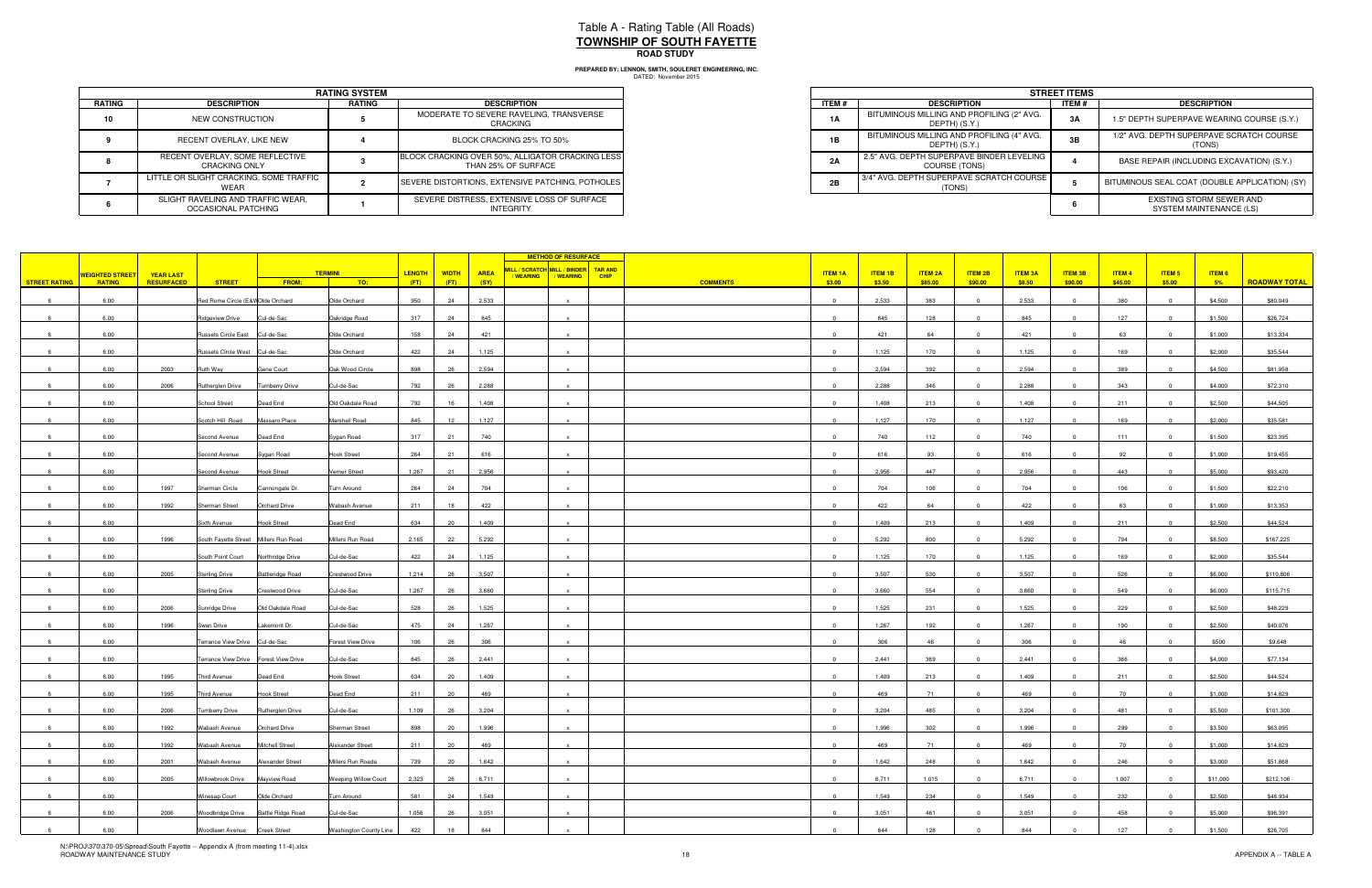|               | <b>RATING SYSTEM</b>                                     |               |                                                                         |  |  |  |  |  |  |  |  |
|---------------|----------------------------------------------------------|---------------|-------------------------------------------------------------------------|--|--|--|--|--|--|--|--|
| <b>RATING</b> | <b>DESCRIPTION</b>                                       | <b>RATING</b> | <b>DESCRIPTION</b>                                                      |  |  |  |  |  |  |  |  |
| 10            | NEW CONSTRUCTION                                         |               | MODERATE TO SEVERE RAVELING, TRANSVERSE<br>CRACKING                     |  |  |  |  |  |  |  |  |
|               | RECENT OVERLAY, LIKE NEW                                 |               | BLOCK CRACKING 25% TO 50%                                               |  |  |  |  |  |  |  |  |
|               | RECENT OVERLAY, SOME REFLECTIVE<br><b>CRACKING ONLY</b>  |               | BLOCK CRACKING OVER 50%, ALLIGATOR CRACKING LESS<br>THAN 25% OF SURFACE |  |  |  |  |  |  |  |  |
|               | LITTLE OR SLIGHT CRACKING, SOME TRAFFIC<br>WEAR          |               | SEVERE DISTORTIONS, EXTENSIVE PATCHING, POTHOLES                        |  |  |  |  |  |  |  |  |
|               | SLIGHT RAVELING AND TRAFFIC WEAR,<br>OCCASIONAL PATCHING |               | SEVERE DISTRESS, EXTENSIVE LOSS OF SURFACE<br><b>INTEGRITY</b>          |  |  |  |  |  |  |  |  |

|                             | <b>RATING SYSTEM</b> |                                                                         |
|-----------------------------|----------------------|-------------------------------------------------------------------------|
| <b>TION</b>                 | RATING               | <b>DESCRIPTION</b>                                                      |
| <b>RUCTION</b>              |                      | MODERATE TO SEVERE RAVELING, TRANSVERSE<br>CRACKING                     |
| YY. LIKE NEW                |                      | BLOCK CRACKING 25% TO 50%                                               |
| OME REFLECTIVE<br>a ONLY    |                      | BLOCK CRACKING OVER 50%, ALLIGATOR CRACKING LESS<br>THAN 25% OF SURFACE |
| KING. SOME TRAFFIC          |                      | SEVERE DISTORTIONS. EXTENSIVE PATCHING. POTHOLES                        |
| D TRAFFIC WEAR.<br>PATCHING |                      | SEVERE DISTRESS. EXTENSIVE LOSS OF SURFACE<br>INTEGRITY                 |

|                      |                        |                  |                                             |                           |                        |        |              |             | <b>METHOD OF RESURFACE</b>                                    |             |                 |                |                |                |                |                |                |               |               |         |                      |
|----------------------|------------------------|------------------|---------------------------------------------|---------------------------|------------------------|--------|--------------|-------------|---------------------------------------------------------------|-------------|-----------------|----------------|----------------|----------------|----------------|----------------|----------------|---------------|---------------|---------|----------------------|
|                      | <b>WEIGHTED STREET</b> | <b>YEAR LAST</b> |                                             |                           | <b>TERMINI</b>         | LENGTH | <b>WIDTH</b> | <b>AREA</b> | MILL / SCRATCH MILL / BINDER TAR AND<br>/ WEARING   / WEARING | <b>CHIP</b> |                 | <b>ITEM 1A</b> | <b>ITEM 1B</b> | <b>ITEM 2A</b> | <b>ITEM 2B</b> | <b>ITEM 3A</b> | <b>ITEM 3B</b> | <b>ITEM 4</b> | <b>ITEM 5</b> | ITEM 6  |                      |
| <b>STREET RATING</b> | <b>RATING</b>          | RESURFACED       | <b>STREET</b>                               | FROM:                     | TO:                    | (FT)   | (FT)         | (SY)        |                                                               |             | <b>COMMENTS</b> | \$3.00         | \$3.50         | \$85.00        | \$90.00        | \$8.50         | \$90.00        | \$45.00       | \$5.00        | $-5%$   | <b>ROADWAY TOTAL</b> |
|                      | 6.00                   | 2002             | <b>Worthington Court</b>                    | <b>Hickory Grade Road</b> | Cul-de-Sac             | 581    | 26           | 1,678       | $\mathsf{x}$                                                  |             |                 | $\overline{0}$ | 1,678          | 254            | $\overline{0}$ | 1,678          | $\overline{0}$ | 252           | $\Omega$      | \$3,000 | \$53,053             |
|                      | 7.00                   | 1992             | Allegheny Avenue                            | Oak Street                | Penn Avenue            | 317    | 20           | 704         |                                                               |             |                 | $\Omega$       | 704            | 106            | $\Omega$       | 704            |                | 70            |               | \$1,500 | \$20,626             |
|                      | 7.00                   | 1992             | Allegheny Avenue                            | Penn Avenue               | <b>Cross Street</b>    | 634    | 20           | 1,409       |                                                               |             |                 |                | 1,409          | 213            |                | 1,409          |                | 141           |               | \$2,500 | \$41,354             |
|                      | 7.00                   | 2013             | Bella Danyella Court Christine Court        |                           | Cul-de-Sac             | 870    | 26           | 2,513       |                                                               |             |                 | $\overline{0}$ | 2,513          | 380            | $\Omega$       | 2,513          |                | 251           |               | \$4,000 | \$73,765             |
|                      | 7.00                   | 1992             | Campbell Avenue                             | Oak Street                | Penn Avenue            | 317    | 16           | 564         |                                                               |             |                 | $\Omega$       | 564            | 85             |                | 564            |                | 56            |               | \$1,000 | \$16,531             |
|                      | 7.00                   | 2013             | Christine Court                             | Cul-de-Sac                | Cul-de-Sac             | 1,840  | 26           | 5,316       |                                                               |             |                 | $\overline{0}$ | 5,316          | 804            | $\Omega$       | 5,316          | $\Omega$       | 532           |               | \$8,000 | \$156,054            |
|                      | 7.00                   | 2000             | <b>Crest Street</b>                         | Millers Run Road          | Dead End               | 581    | 18           | 1,162       | $\mathbf{x}$                                                  |             |                 | $\overline{0}$ | 1,162          | 176            | $\mathbf{0}$   | 1,162          | $\overline{0}$ | 116           |               | \$2,000 | \$34,133             |
|                      | 7.00                   |                  | David Drive                                 | Sharalyn Drive            | Cul-de-Sac             | 686    | 26           | 1,982       |                                                               |             |                 | $\mathbf 0$    | 1,982          | 300            |                | 1,982          |                | 198           |               | \$3,000 | \$58,203             |
|                      | 7.00                   | 1992             |                                             |                           | Pinewood Drive         | 1,003  | 24           | 2,675       |                                                               |             |                 | $\Omega$       | 2,675          | 405            | $\Omega$       | 2,675          | $\Omega$       | 268           |               |         | \$78,563             |
|                      |                        |                  | Firwood Drive                               | Greenwood Drive           |                        |        |              |             |                                                               |             |                 |                |                |                |                |                |                |               |               | \$4,000 |                      |
|                      | 7.00                   | 1997             | <b>Grant Street</b>                         | Millers Run Road          | Cherry Road            | 211    | 24           | 563         |                                                               |             |                 | $\overline{0}$ | 563            | 85             | $\Omega$       | 563            |                | 56            |               | \$1,000 | \$16,515             |
|                      | 7.00                   | 1990             | <b>Hickory Heights Drive Muifield Court</b> |                           | Oakmont Court          | 2,376  | 24           | 6,336       |                                                               |             |                 |                | 6,336          | 958            |                | 6,336          |                | 634           |               | \$9,500 | \$185,974            |
|                      | 7.00                   | 1990             | Hickory Heights Drive   Oakmont Court       |                           | Merion Court           | 422    | 24           | 1,125       |                                                               |             |                 | $\overline{0}$ | 1,125          | 170            | $\Omega$       | 1,125          | $\overline{0}$ | 113           |               | \$2,000 | \$33,013             |
|                      | 7.00                   | 1990             | Hickory Heights Drive Merion Court          |                           | Cul-de-Sac             | 792    | 24           | 2,112       |                                                               |             |                 | $\overline{0}$ | 2,112          | 319            | $\Omega$       | 2,112          | $\Omega$       | 211           |               | \$3,500 | \$61,963             |
|                      | 7.00                   | 1990             | Hickory Heights Drive Alpine Road           |                           | Muirfield Court        | 634    | 24           | 1,691       |                                                               |             |                 | $\Omega$       | 1,691          | 256            |                | 1,691          |                | 169           |               | \$2,500 | \$49,662             |
|                      | 7.00                   | 1989             | akemont Drive                               | Pinewood Drive            | Lakeview Drive         | 422    | 14           | 656         |                                                               |             |                 | $\overline{0}$ | 656            | 99             | $\Omega$       | 656            |                | 66            |               | \$1,000 | \$19,239             |
|                      | 7.00                   | 1989             | akemont Drive                               | Lakeview Drive            | Boxwood Drive          | 370    | 24           | 987         |                                                               |             |                 | $\Omega$       | 987            | 149            |                | 987            |                | 99            |               | \$1,500 | \$28,951             |
|                      | 7.00                   | 1989             | akemont Drive                               | Boxwood Drive             | Jeana Lane             | 739    | 24           | 1,971       |                                                               |             |                 | $\Omega$       | 1,971          | 298            |                | 1,971          |                | 197           |               | \$3,000 | \$57,852             |
|                      | 7.00                   | 1989             | Lakemont Drive                              | Jeana Lane                | <b>Mallard Drive</b>   | 264    | 24           | 704         | $\mathsf{x}$                                                  |             |                 | $\overline{0}$ | 704            | 106            | $\overline{0}$ | 704            | $\overline{0}$ | 70            |               | \$1,500 | \$20,626             |
|                      | 7.00                   | 1989             | Lakemont Drive                              | <b>Mallard Drive</b>      | Swan Drive             | 158    | 24           | 421         |                                                               |             |                 | $\Omega$       | 421            | 64             |                | 421            |                | 42            |               | \$1,000 | \$12,387             |
|                      | 7.00                   | 1989             | Lakemont Drive                              | Swan Drive                | Lakeview Drive         | 317    | 24           | 845         |                                                               |             |                 | $\overline{0}$ | 845            | 128            | $\Omega$       | 845            | $\Omega$       | 85            |               | \$1,500 | \$24,823             |
|                      | 7.00                   | 1989             | akeview Drive                               | Lakemont Drive            | Parkside Drive         | 370    | 24           | 987         |                                                               |             |                 | $\overline{0}$ | 987            | 149            | $\Omega$       | 987            |                | 99            |               | \$1,500 | \$28,951             |
|                      | 7.00                   | 1989             | akeview Drive                               | Parkside Drive            | Lakemont Drive         | 370    | 24           | 987         |                                                               |             |                 | $\mathbf{0}$   | 987            | 149            |                | 987            |                | 99            |               | \$1,500 | \$28,951             |
|                      | 7.00                   | 2013             | Lindsay Lane                                | Christine Court           | Cul-de-Sac             | 1,340  | 26           | 3,871       |                                                               |             |                 | $\overline{0}$ | 3,871          | 585            | $^{\circ}$     | 3,871          | $\overline{0}$ | 387           |               | \$6,000 | \$113,597            |
|                      | 7.00                   | 2003             |                                             |                           |                        | 317    | 24           | 845         |                                                               |             |                 | $\overline{0}$ | 845            | 128            | $\Omega$       | 845            | $\Omega$       | 85            |               | \$1,500 | \$24,823             |
|                      |                        |                  | Meeting House Road Wheatland Circle         |                           | <b>Sharps Circle</b>   |        |              |             |                                                               |             |                 |                |                |                |                |                |                |               |               |         |                      |
|                      | 7.00                   | 2003             | Meeting House Road Sharps Circle            |                           | Sharps Circle          | 158    | 24           | 421         |                                                               |             |                 | $\Omega$       | 421            | 64             | $\Omega$       | 421            |                | 42            |               | \$1,000 | \$12,387             |
|                      | 7.00                   | 2003             | Meeting House Road Goldenrod Court          |                           | Hunting Ridge Road     | 317    | 24           | 845         |                                                               |             |                 | $\overline{0}$ | 845            | 128            | $\Omega$       | 845            |                | 85            |               | \$1,500 | \$24,823             |
|                      | 7.00                   | 2012             | Montville Drive                             | Berkshire Blvd.           | Cul-de-Sac             | 1,095  | 26           | 3,163       |                                                               |             |                 | $\Omega$       | 3,163          | 478            |                | 3,163          |                | 316           |               | \$5,000 | \$92,820             |
|                      | 7.00                   |                  | Oakmont Court                               | Hickory Heights Dr.       | Cul-de-Sac             | 317    | 50           | 1,761       |                                                               |             |                 | $\mathbf{0}$   | 1,761          | 266            |                | 1,761          |                | 176           |               | \$3,000 | \$51,667             |
|                      | 7.00                   | 1992             | Old Oak Drive                               | Firewood Drive            | Pinewood Drive         | 581    | 24           | 1,549       |                                                               |             |                 | $\overline{0}$ | 1,549          | 234            | $\Omega$       | 1,549          | $\Omega$       | 155           |               | \$2,500 | \$45,449             |
|                      | 7.00                   | 1992             | Old Oak Drive                               | Pinewood Drive            | <b>Washington Pike</b> | 581    | 24           | 1,549       |                                                               |             |                 |                | 1,549          | 234            |                | 1,549          |                | 155           |               | \$2,500 | \$45,449             |
|                      | 7.00                   | 1996             | Parks Road                                  | Hickory Grade Road        | <b>Railroad Street</b> | 3,010  | 14           | 4,682       |                                                               |             |                 | $\overline{0}$ | 4,682          | 708            | $\Omega$       | 4,682          |                | 468           |               | \$7,000 | \$137,433            |
|                      | 7.00                   |                  | Penn Avenue                                 | Allegheny Avenue          | Campbell Avenue        | 211    | 22           | 516         |                                                               |             |                 | $\Omega$       | 516            | 78             |                | 516            |                | 52            |               | \$1,000 | \$15,144             |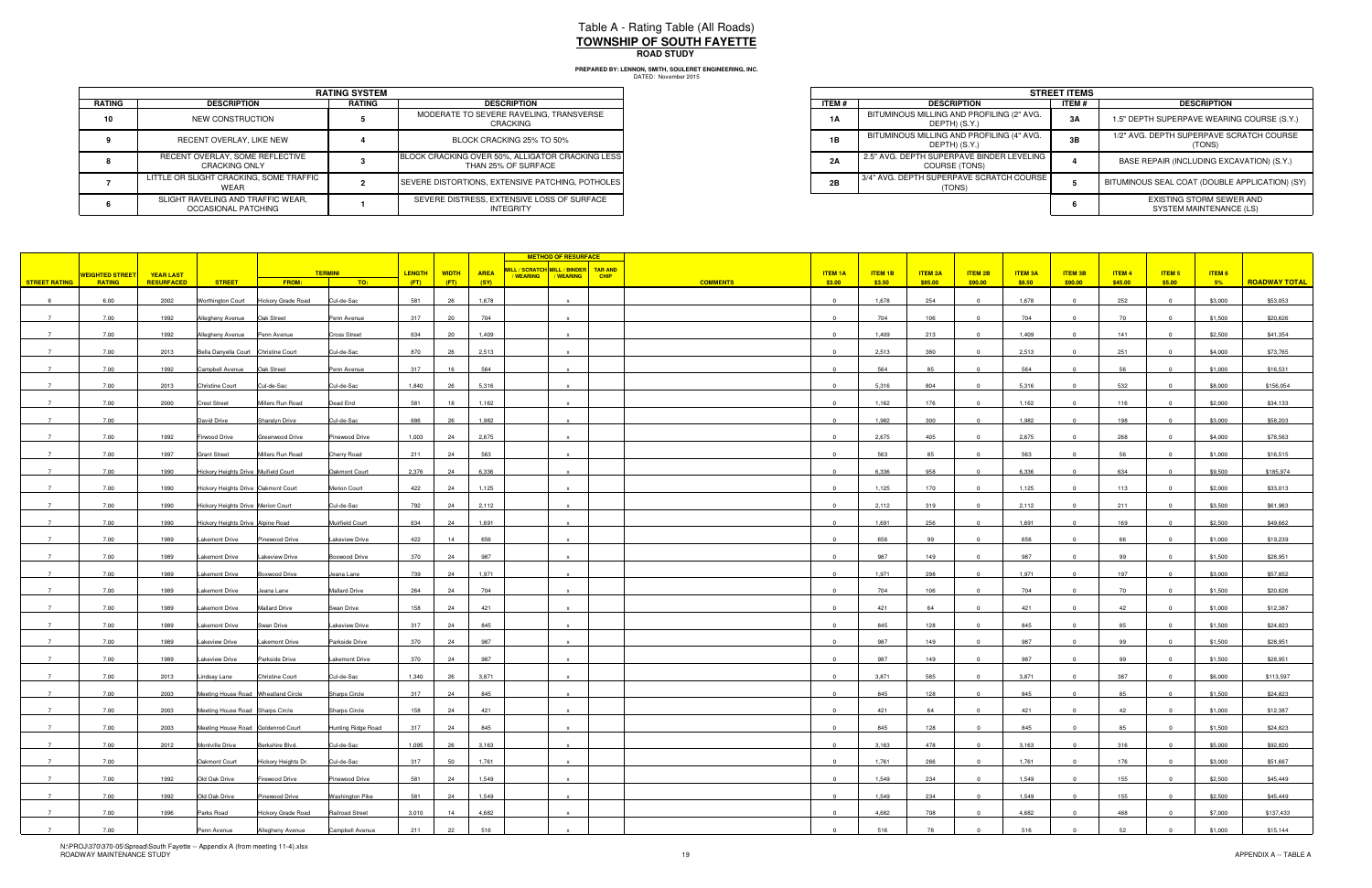|               | <b>RATING SYSTEM</b>                                     |               |                                                                         |  |  |  |  |  |  |  |  |
|---------------|----------------------------------------------------------|---------------|-------------------------------------------------------------------------|--|--|--|--|--|--|--|--|
| <b>RATING</b> | <b>DESCRIPTION</b>                                       | <b>RATING</b> | <b>DESCRIPTION</b>                                                      |  |  |  |  |  |  |  |  |
| 10            | NEW CONSTRUCTION                                         |               | MODERATE TO SEVERE RAVELING, TRANSVERSE<br>CRACKING                     |  |  |  |  |  |  |  |  |
|               | RECENT OVERLAY, LIKE NEW                                 |               | BLOCK CRACKING 25% TO 50%                                               |  |  |  |  |  |  |  |  |
|               | RECENT OVERLAY, SOME REFLECTIVE<br><b>CRACKING ONLY</b>  |               | BLOCK CRACKING OVER 50%, ALLIGATOR CRACKING LESS<br>THAN 25% OF SURFACE |  |  |  |  |  |  |  |  |
|               | LITTLE OR SLIGHT CRACKING. SOME TRAFFIC<br>WEAR          |               | SEVERE DISTORTIONS, EXTENSIVE PATCHING, POTHOLES                        |  |  |  |  |  |  |  |  |
|               | SLIGHT RAVELING AND TRAFFIC WEAR,<br>OCCASIONAL PATCHING |               | SEVERE DISTRESS, EXTENSIVE LOSS OF SURFACE<br>INTEGRITY                 |  |  |  |  |  |  |  |  |

|                             | <b>RATING SYSTEM</b> |                                                                         |  |  |  |  |  |
|-----------------------------|----------------------|-------------------------------------------------------------------------|--|--|--|--|--|
| <b>TION</b>                 | RATING               | <b>DESCRIPTION</b>                                                      |  |  |  |  |  |
| <b>RUCTION</b>              |                      | MODERATE TO SEVERE RAVELING, TRANSVERSE<br>CRACKING                     |  |  |  |  |  |
| YY. LIKE NEW                |                      | BLOCK CRACKING 25% TO 50%                                               |  |  |  |  |  |
| OME REFLECTIVE<br>a ONLY    |                      | BLOCK CRACKING OVER 50%, ALLIGATOR CRACKING LESS<br>THAN 25% OF SURFACE |  |  |  |  |  |
| KING. SOME TRAFFIC          |                      | SEVERE DISTORTIONS. EXTENSIVE PATCHING. POTHOLES I                      |  |  |  |  |  |
| D TRAFFIC WEAR.<br>PATCHING |                      | SEVERE DISTRESS, EXTENSIVE LOSS OF SURFACE<br>INTEGRITY                 |  |  |  |  |  |

|                      |                        |                  |                                        |                                          |                           |               |              |             | <b>METHOD OF RESURFACE</b>                                |             |                 |                |                |                |                |                |                |               |               |          |                      |
|----------------------|------------------------|------------------|----------------------------------------|------------------------------------------|---------------------------|---------------|--------------|-------------|-----------------------------------------------------------|-------------|-----------------|----------------|----------------|----------------|----------------|----------------|----------------|---------------|---------------|----------|----------------------|
|                      | <b>WEIGHTED STREET</b> | <b>YEAR LAST</b> |                                        |                                          | <b>TERMINI</b>            | <b>LENGTH</b> | <b>WIDTH</b> | <b>AREA</b> | MILL / SCRATCH MILL / BINDER TAR AND<br>/ WEARING VEARING | <b>CHIP</b> |                 | <b>ITEM 1A</b> | <b>ITEM 1B</b> | <b>ITEM 2A</b> | <b>ITEM 2B</b> | <b>ITEM 3A</b> | <b>ITEM 3B</b> | <b>ITEM 4</b> | <b>ITEM 5</b> | ITEM 6   |                      |
| <b>STREET RATING</b> | <b>RATING</b>          | RESURFACED       | <b>STREET</b>                          | FROM:                                    | TO:                       | (FT)          | (FT)         | (SY)        |                                                           |             | <b>COMMENTS</b> | \$3.00         | \$3.50         | \$85.00        | \$90.00        | \$8.50         | \$90.00        | \$45.00       | \$5.00        | 5%       | <b>ROADWAY TOTAL</b> |
|                      | 7.00                   |                  | Portman Lane                           | <b>Akemont Drive</b>                     | Pond Court (North & South | 475           | 24           | 1,267       | $\mathbf{x}$                                              |             |                 | $\overline{0}$ | 1,267          | 192            | $\Omega$       | 1,267          | $\overline{0}$ | 127           |               | \$2,000  | \$37,226             |
|                      | 7.00                   |                  | Portman Lane                           | Pound Ct. N.&S.                          | Cul-de-Sac                | 845           | 24           | 2,253       |                                                           |             |                 | $\overline{0}$ | 2,253          | 341            |                | 2,253          |                | 225           |               | \$3,500  | \$66,160             |
|                      | 7.00                   |                  | <b>Sharalyn Drive</b>                  | Hickory Grade Road                       | David Drive               | 1,267         | 26           | 3,660       |                                                           |             |                 | $\Omega$       | 3,660          | 554            | $\Omega$       | 3,660          |                | 366           |               | \$5,500  | \$107,480            |
|                      | 7.00                   |                  | Sharalyn Drive                         | David Drive                              | Cul-de-Sac                | 264           | 26           | 763         |                                                           |             |                 | $\Omega$       | 763            | 115            | $\Omega$       | 763            |                | 76            |               | \$1,500  | \$22,365             |
|                      | 7.00                   |                  |                                        |                                          |                           |               | 26           | 1,806       |                                                           |             |                 | $\Omega$       |                |                |                | 1,806          |                | 181           |               | \$3,000  |                      |
|                      |                        | 2012             | Stockbridge Court                      | Berkshire Blvd.                          | Cul-de-Sac                | 625           |              |             |                                                           |             |                 | $\overline{0}$ | 1,806          | 273            | $\Omega$       | 1,907          |                |               |               |          | \$53,004             |
|                      | 7.00                   |                  | Twin Ponds Lane                        | <b>Washington Pike</b>                   | Cul-de-Sac                | 660           | 26           | 1,907       |                                                           |             |                 |                | 1,907          | 288            |                |                |                | 191           |               | \$3,000  | \$55,946             |
|                      | 7.00                   | 1992             | Wabash Avenue                          | <b>Sherman Street</b>                    | <b>Mitchell Street</b>    | 792           | 20           | 1,760       |                                                           |             |                 | $\overline{0}$ | 1,760          | 266            | $\overline{0}$ | 1,760          | $\mathbf{0}$   | 176           |               | \$3,000  | \$51,650             |
|                      | 7.75                   | 2013             | Hickory Heights Drive Alpine Road      |                                          | Muirfield Court           | 634           | 24           | 1,691       |                                                           |             |                 | $\Omega$       | 1,691          | 256            | $\Omega$       | 1,691          |                | 85            |               | \$2,500  | \$45,857             |
|                      | 7.92                   | 2013             | Willow View Court                      | Willow Ridge Drive                       | Cul-de-Sac                | 270           | 26           | 780         |                                                           |             |                 | $\overline{0}$ | 780            | 118            | $\Omega$       | 780            |                | 39            |               | \$1,500  | \$21,145             |
|                      | 7.92                   | 2005             |                                        | Willowbrook Drive   Weeping Willow Court | Cul-de-Sac                | 898           | 26           | 2,594       |                                                           |             |                 | $\overline{0}$ | 2,594          | 392            | $\Omega$       | 2,594          |                | 130           |               | \$4,000  | \$70,285             |
|                      | 8.00                   | 1999             | Club View Drive                        | Alphine Road                             | Cul-de-Sac                | 2,640         | 26           | 7,627       |                                                           |             |                 | $\Omega$       | 7,627          | 1,154          | $\sqrt{ }$     | 7,627          |                | 381           |               | \$10,500 | \$206,775            |
|                      | 8.00                   | 2011             | Longview Circle                        | Hickory Grade Road                       | Hickory Grade Road        | 3,175         | 26           | 9,172       |                                                           |             |                 | $\overline{0}$ | 9,172          | 1,387          | $\Omega$       | 9,172          | $\Omega$       | 459           |               | \$12,500 | \$248,596            |
|                      | 8.00                   | 2003             | Meeting House Road Washington Pike     |                                          | <b>Wheatland Circle</b>   | 634           | 24           | 1,691       |                                                           |             |                 | $\overline{0}$ | 1,691          | 256            | $\overline{0}$ | 1,691          | $\overline{0}$ | 85            | $\Omega$      | \$2,500  | \$45,857             |
|                      | 8.00                   | 2003             | Meeting House Road Sharps Circle       |                                          | Goldenrod Court           | 1,478         | 24           | 3,941       |                                                           |             |                 |                | 3,941          | 596            |                | 3,941          |                | 197           |               | \$5,500  | \$106,819            |
|                      | 8.00                   | 2003             |                                        | Meeting House Road Hunting Ridge Road    | Summit Ridge Drive        | 370           | 24           | 987         | $\mathbf{x}$                                              |             |                 | $\overline{0}$ | 987            | 149            | $\Omega$       | 987            | $\Omega$       | 49            |               | \$1,500  | \$26,730             |
|                      | 8.00                   | 2003             |                                        | Meeting House Road Summit Ridge Drive    | oyce Road                 | 581           | 24           | 1,549       |                                                           |             |                 |                | 1,549          | 234            |                | 1,549          |                | 77            |               | \$2,500  | \$41,963             |
|                      | 8.00                   | 1992             | Mitchell Street                        | Route 50                                 | <b>Orchard Drive</b>      | 264           | 20           | 587         |                                                           |             |                 |                | 587            | 89             |                | 587            |                | 29            |               | \$1,000  | \$15,930             |
|                      | 8.00                   |                  | Muirfield Court                        | Hickory Heights Dr.                      | Cul-de-Sac                | 422           | 24           | 1,125       |                                                           |             |                 | $\overline{0}$ | 1,125          | 170            | $\overline{0}$ | 1,125          | $\mathbf{0}$   | 56            |               | \$2,000  | \$30,481             |
|                      |                        |                  |                                        |                                          |                           |               |              |             |                                                           |             |                 | $\Omega$       |                |                | $\Omega$       |                |                |               |               |          |                      |
|                      | 8.00                   | 1999             | Palomino Drive                         | Saddlewood Drive                         | Cul-de-Sac                | 686           | 26           | 1,982       |                                                           |             |                 |                | 1,982          | 300            |                | 1,982          |                | 99            |               | \$3,000  | \$53,744             |
|                      | 8.00                   | 2013             | Parks Farm Road                        | Hickory Grade Road                       | <b>Christine Court</b>    | 230           | 26           | 664         |                                                           |             |                 | $\Omega$       | 664            | 100            | $\Omega$       | 664            |                | 33            |               | \$1,000  | \$17,962             |
|                      | 8.00                   | 1999             | Saddlewood Drive Washington Pike       |                                          | Palomino Drive            | 1,109         | 26           | 3,204       |                                                           |             |                 | $\Omega$       | 3,204          | 485            | $\Omega$       | 3,204          |                | 160           |               | \$4,500  | \$86,882             |
|                      | 8.00                   | 1999             | Saddlewood Drive                       | Palomino Drive                           | Cul-de-Sac                | 317           | 26           | 916         |                                                           |             |                 |                | 916            | 139            |                | 916            |                |               |               | \$1,500  | \$24,868             |
|                      | 8.00                   | 2013             | Weeping Willow Court Willowbrook Drive |                                          | Cul-de-Sac                | 1,090         | 26           | 3,149       |                                                           |             |                 | $\overline{0}$ | 3,149          | 476            | $\overline{0}$ | 3,149          | $\mathbf{0}$   | 157           |               | \$4,500  | \$85,333             |
|                      | 8.00                   | 2013             |                                        |                                          | Cul-de-Sac                | 1,060         | 26           | 3,062       |                                                           |             |                 | $\overline{0}$ | 3,062          | 463            | $\Omega$       | 3,062          | $\Omega$       | 153           |               | \$4,500  | \$82,989             |
|                      | 9.00                   | 2001             | Augusta Drive                          | Cul-de-Sac                               | Cypress Lane              | 1,003         | 26           | 2,898       |                                                           |             |                 | 2,898          |                |                | 143            | 2,898          |                | 58            |               | \$2,500  | \$48,805             |
|                      | 9.00                   | 2001             | Augusta Drive                          | Cypress Lane                             | Pine Valley Drive         | 1,056         | 26           | 3,051       |                                                           |             |                 | 3,051          |                |                | 151            | 3,051          |                | 61            |               | \$3,000  | \$51,422             |
|                      | 9.00                   | 2001             | Cypress Court                          | Augusta Drive                            | Cul-de-Sac                | 475           | 26           | 1,372       |                                                           |             |                 | 1,372          |                |                | 68             | 1,372          |                | 27            |               | \$1,500  | \$23,133             |
|                      | 9.00                   | 2002             | Oak Tree Court                         | Pine Valley Drive                        | Cul-de-Sac                | 581           | 26           | 1,678       |                                                           |             |                 | 1,678          |                |                | 83             | 1,678          |                | 34            |               | \$1,500  | \$28,277             |
|                      | 9.00                   | 2001             | Pine Valley Drive                      | Oak Tree Court                           | Augusta Drive             | 2,534         | 26           | 7,320       |                                                           |             |                 | 7,320          | $\Omega$       | $\mathbf 0$    | 362            | 7,320          | $\overline{0}$ | 146           |               | \$6,500  | \$123,348            |
|                      | 9.00                   | 2001             | Pine Valley Drive                      | Augusta Drive                            | Hickory Grade Road        | 1,056         |              | 3,051       |                                                           |             |                 | 3,051          |                |                | 151            | 3,051          |                | 61            |               | \$3,000  | \$51,422             |
|                      | 9.00                   | 2014             | Windsor Court                          | Cul-de-Sac                               | Cul-de-Sac                | 520           | 26           | 1,502       |                                                           |             |                 | 1,502          |                |                | 74             | 1,502          |                | 30            |               | \$1,500  | \$25,285             |
|                      | 9.00                   | 2014             | Windsor Drive                          | Berkshire Blvd.                          | <b>Windsor Court</b>      | 970           | 26           | 2,802       |                                                           |             |                 | 2,802          |                |                | 139            | 2,802          |                |               |               | \$2,500  | \$47,255             |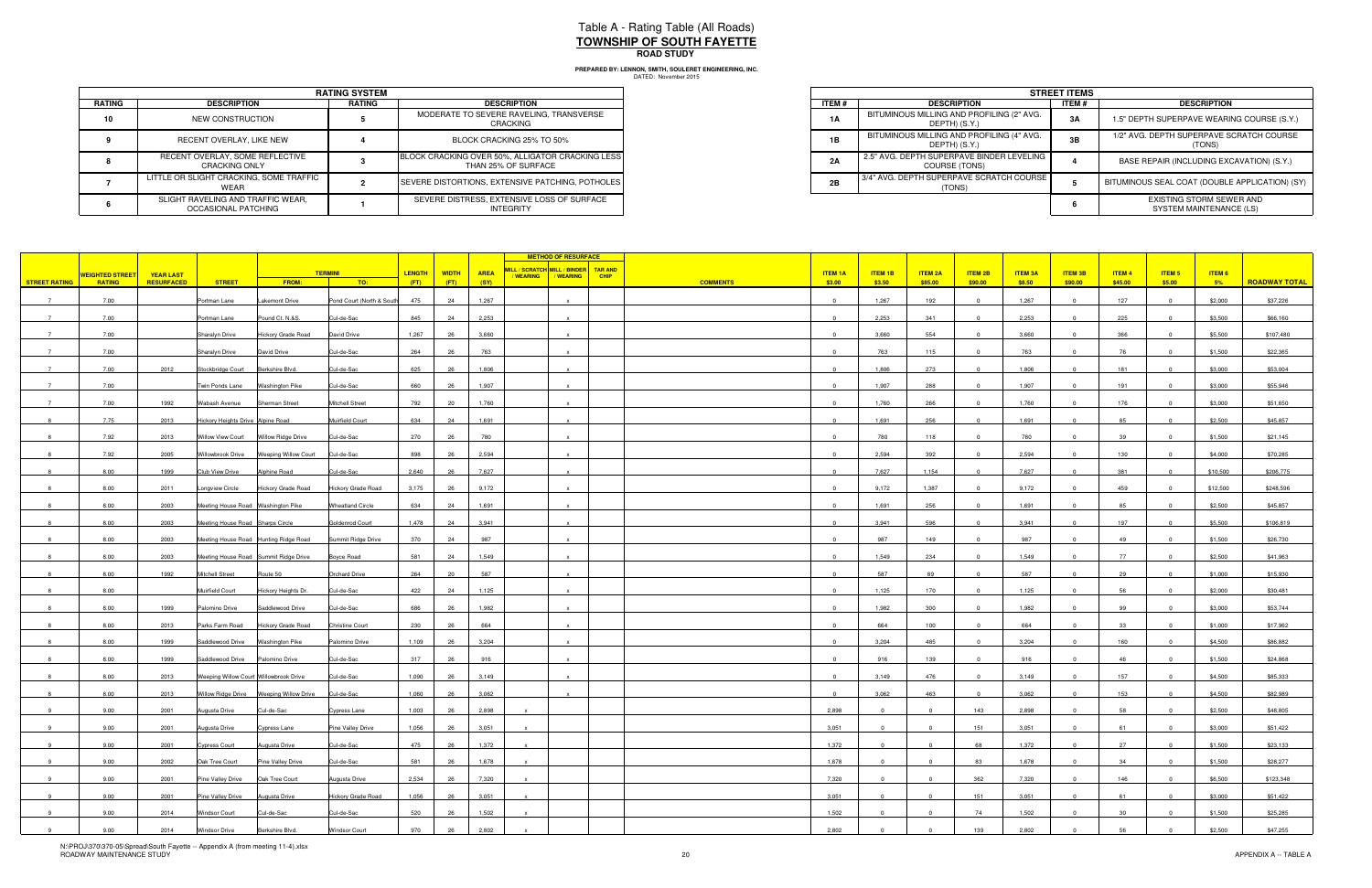|        | <b>RATING SYSTEM</b>                                            |               |                                                                         |  |  |  |  |  |  |  |  |
|--------|-----------------------------------------------------------------|---------------|-------------------------------------------------------------------------|--|--|--|--|--|--|--|--|
| RATING | <b>DESCRIPTION</b>                                              | <b>RATING</b> | <b>DESCRIPTION</b>                                                      |  |  |  |  |  |  |  |  |
| 10     | NEW CONSTRUCTION                                                |               | MODERATE TO SEVERE RAVELING, TRANSVERSE<br>CRACKING                     |  |  |  |  |  |  |  |  |
|        | RECENT OVERLAY, LIKE NEW                                        |               | BLOCK CRACKING 25% TO 50%                                               |  |  |  |  |  |  |  |  |
|        | RECENT OVERLAY, SOME REFLECTIVE<br><b>CRACKING ONLY</b>         |               | BLOCK CRACKING OVER 50%, ALLIGATOR CRACKING LESS<br>THAN 25% OF SURFACE |  |  |  |  |  |  |  |  |
|        | LITTLE OR SLIGHT CRACKING, SOME TRAFFIC<br>WEAR                 |               | SEVERE DISTORTIONS, EXTENSIVE PATCHING, POTHOLES                        |  |  |  |  |  |  |  |  |
|        | SLIGHT RAVELING AND TRAFFIC WEAR,<br><b>OCCASIONAL PATCHING</b> |               | SEVERE DISTRESS, EXTENSIVE LOSS OF SURFACE<br><b>INTEGRITY</b>          |  |  |  |  |  |  |  |  |

|                             | <b>RATING SYSTEM</b> |                                                                         |  |  |  |  |  |
|-----------------------------|----------------------|-------------------------------------------------------------------------|--|--|--|--|--|
| <b>TION</b>                 | <b>RATING</b>        | <b>DESCRIPTION</b>                                                      |  |  |  |  |  |
| <b>RUCTION</b>              |                      | MODERATE TO SEVERE RAVELING, TRANSVERSE<br>CRACKING                     |  |  |  |  |  |
| YY. LIKE NEW                |                      | BLOCK CRACKING 25% TO 50%                                               |  |  |  |  |  |
| OME REFLECTIVE<br>a ONLY    |                      | BLOCK CRACKING OVER 50%, ALLIGATOR CRACKING LESS<br>THAN 25% OF SURFACE |  |  |  |  |  |
| KING. SOME TRAFFIC          |                      | SEVERE DISTORTIONS, EXTENSIVE PATCHING, POTHOLES                        |  |  |  |  |  |
| D TRAFFIC WEAR.<br>PATCHING |                      | SEVERE DISTRESS, EXTENSIVE LOSS OF SURFACE<br>INTEGRITY                 |  |  |  |  |  |

|                      |                              |                   |                                        |                                       |                        |                   |      |       | <b>METHOD OF RESURFACE</b>                                          |                 |                 |                |                |         |                  |                |          |                           |                        |                      |
|----------------------|------------------------------|-------------------|----------------------------------------|---------------------------------------|------------------------|-------------------|------|-------|---------------------------------------------------------------------|-----------------|-----------------|----------------|----------------|---------|------------------|----------------|----------|---------------------------|------------------------|----------------------|
|                      | <mark>WEIGHTED STREET</mark> | <b>YEAR LAST</b>  |                                        |                                       | <b>TERMINI</b>         | LENGTH WIDTH AREA |      |       | MILL / SCRATCH MILL / BINDER TAR AND<br>/WEARING   / WEARING   CHIP |                 | <b>ITEM 1A</b>  | ITEM 1B        | ITEM 2A        | ITEM 2B | <b>ITEM 3A</b>   | <b>ITEM 3B</b> | ITEM 4   | ITEM 5                    | ITEM 6                 |                      |
| STREET RATING RATING |                              | <b>RESURFACED</b> | <b>STREET</b>                          | <b>FROM:</b>                          | <mark>то:</mark>       | (FT)              | (FT) | (SY)  |                                                                     | <b>COMMENTS</b> | \$3.00          | \$3.50         | \$85.00        | \$90.00 | \$8.50           | \$90.00        | \$45.00  | \$5.00                    | $-5\%$                 | <b>ROADWAY TOTAL</b> |
| 10                   | 10.00                        | 2014              | Cemetery Hill Road McVey Street        |                                       | Magnolia Avenue        | 317               | 18   | 634   |                                                                     |                 | 634             | $\overline{0}$ | $\Omega$       | 31      | 634              | $\Omega$       |          | $\Omega$                  | \$1,000                | \$10,081             |
|                      |                              |                   |                                        |                                       |                        |                   |      |       |                                                                     |                 |                 |                |                |         |                  |                |          |                           |                        |                      |
| 10                   | 10.00                        | 2014              | Cemetery Hill Road Magnolia Avenue     |                                       | <b>Main Street</b>     | 158               | 18   | 316   |                                                                     |                 | 316             | $\Omega$       | $\Omega$       | 16      | 316              |                |          |                           | \$500                  | \$5,074              |
| 10                   | 10.00                        | 2014              | Cemetery Hill Road Main Street         |                                       | <b>McNary Street</b>   | 370               | 18   | 740   |                                                                     |                 | 740             | $\Omega$       | $\Omega$       | 37      | 740              |                |          |                           | \$1,000                | \$11,840             |
| 10                   | 10.00                        | 2014              | Cemetery Hill Road McNary Street       |                                       | N Fayette TWP Line     | 2,851             | 18   | 5,702 | $\mathbf{x}$                                                        |                 | 5,702           | $\overline{0}$ | $\Omega$       | 282     | 5,702            |                |          | $\Omega$                  | \$5,000                | \$90,953             |
| 10                   | 10.00                        | 2014              | Empire Drive (formally Washington Pike |                                       | Cul-de-Sac             | 1,003             | 24   | 2,675 |                                                                     |                 | 2,675           | $\Omega$       | $\Omega$       | 132     | 2,675            |                |          |                           | \$2,500                | \$42,643             |
| 10                   | 10.00                        | 2014              | <b>Fieldcrest Drive</b>                | <b>Washinton Pike</b>                 | Cul-de-Sac             | 1,330             | 26   | 3,842 | $\mathbf{x}$                                                        |                 | 3,842           | $\overline{0}$ | $\Omega$       | 190     | 3,842            |                |          |                           | \$3,500                | \$61,283             |
|                      |                              |                   |                                        |                                       |                        |                   |      |       |                                                                     |                 |                 |                |                |         |                  |                |          |                           |                        |                      |
| 10                   | 10.00                        | 2014              | Firwood Drive                          | Old Oak Drive                         | Woodhaven Dr.          | 317               | 24   | 845   | $\mathbf{x}$                                                        |                 | 845             | $\overline{0}$ | $\Omega$       | 42      | 845              | $\Omega$       |          | $\Omega$                  | \$1,000                | \$13,498             |
| 10                   | 10.00                        | 2014              | Gneiss Drive                           | Granite Ridge Drive                   | Cul-de-Sac             | 790               | 26   | 2,282 |                                                                     |                 | 2,282           | $\Omega$       | $\Omega$       | 113     | 2,282            |                |          |                           | \$2,000                | \$36,413             |
| 10                   | 10.00                        | 2014              |                                        | Granite Ridge Drive Robinson Run Road | Sandstone Drive        | 950               | 26   | 2,744 | $\mathbf{x}$                                                        |                 | 2,744           | $\overline{0}$ | $\Omega$       | 136     | 2,744            | $\Omega$       |          | $\Omega$                  | \$2,500                | \$43,796             |
| 10                   | 10.00                        | 2014              | Greenwood Drive                        | Woodhaven Drive                       | Firwood Drive          | 2,112             | 24   | 5,632 | $\mathbf{x}$                                                        |                 | 5,632           | $\overline{0}$ | $\overline{0}$ | 279     | 5,632            |                |          |                           | \$4,500                | \$89,878             |
|                      |                              |                   |                                        |                                       |                        |                   |      |       |                                                                     |                 |                 |                |                |         |                  |                |          |                           |                        |                      |
| 10                   | 10.00                        | 2014              | Greenwood Drive                        | Woodhaven Drive                       | Lawnshadow Drive       | 845               | 24   | 2,253 |                                                                     |                 | 2,253           | $\Omega$       | $\Omega$       | 112     | 2,253            |                |          |                           | \$2,000                | \$35,990             |
| 10                   | 10.00                        | 2014              | Greenwood Drive                        | Lawnshadow Drive                      | Meadow Drive           | 1,584             | 24   | 4,224 | $\mathbf{x}$                                                        |                 | 4,224           | $\overline{0}$ | $\Omega$       | 209     | 4,224            | $\Omega$       |          | $\overline{0}$            | \$3,500                | \$67,386             |
| 10                   | 10.00                        | 2014              | Greenwood Drive                        | <b>Meadow Drive</b>                   | Firwood                | 422               | 24   | 1,125 | $\mathbf{x}$                                                        |                 | 1,125           | $\overline{0}$ | $\Omega$       | 56      | 1,125            |                |          | $\Omega$                  | \$1,000                | \$17,978             |
| 10                   | 10.00                        | 2014              | Lawnshadow Drive Boyce Road            |                                       | Greewood Drive         | 686               | 24   | 1,829 |                                                                     |                 | 1,829           | $\overline{0}$ | $\Omega$       | 91      | 1,829            |                |          |                           | \$1,500                | \$29,224             |
| 10                   | 10.00                        | 2014              | Lawnshadow Drive Greenwood Drive       |                                       | Woodhaven Drive        | 317               | 24   | 845   | $\mathbf{x}$                                                        |                 | 845             | $\overline{0}$ | $\Omega$       | 42      | 845              |                |          | $\Omega$                  | \$1,000                | \$13,498             |
|                      |                              |                   |                                        |                                       |                        |                   |      |       |                                                                     |                 |                 |                |                |         |                  |                |          |                           |                        |                      |
| 10                   | 10.00                        | 2014              | Main Street                            | Cemetery Hill Road                    | <b>Chestnut Street</b> | 686               | 22   | 1,677 |                                                                     |                 | 1,677           |                |                | 83      | 1,677            |                |          |                           | \$1,500                | \$26,756             |
| 10                   | 10.00                        | 2014              | Main Street                            | <b>Chestnut Street</b>                | Main Street Ext        | 1,373             | 22   | 3,356 |                                                                     |                 | 3,356           | $\Omega$       | $\Omega$       | 166     | 3,356            |                |          |                           | \$3,000                | \$53,534             |
| 10                   | 10.00                        | 2014              | Main Street Ext.                       | <b>Main Street</b>                    | Dead End               | 211               | 16   | 375   |                                                                     |                 | 375             | $\overline{0}$ | $\overline{0}$ | 19      | 375              |                |          | $\Omega$                  | \$500                  | \$6,023              |
| 10                   | 10.00                        | 2014              | Mc Nary St.                            | Cemetery Hill Road                    | Dead End               | 686               | 14   | 1,067 |                                                                     |                 | 1,067           | $\overline{0}$ | $\overline{0}$ | 53      | 1,067            |                |          | $\Omega$                  | \$1,000                | \$17,041             |
| 10                   |                              | 2014              | Meadow Drive                           | Old Oad Drive                         | Greenwod Drive         | 845               |      |       | $\mathbf{x}$                                                        |                 |                 | $\overline{0}$ | $\Omega$       |         |                  |                |          | $\Omega$                  |                        |                      |
|                      | 10.00                        |                   |                                        |                                       |                        |                   | 24   | 2,253 |                                                                     |                 | 2,253           |                |                | 112     | 2,253            |                |          |                           | \$2,000                | \$35,990             |
| 10                   | 10.00                        | 2014              | Old Oak Drive                          | Meadow Drive                          | Firewood Drive         | 475               | 24   | 1,267 | $\mathbf{x}$                                                        |                 | 1,267           | $\overline{0}$ | $\Omega$       | 63      | 1,267            |                |          | $\Omega$                  | \$1,500                | \$20,241             |
| 10                   | 10.00                        | 2014              | Sandstone Drive                        | <b>Granite Drive</b>                  | Incomplete             | 1,480             | 26   | 4,276 |                                                                     |                 | 4,276           | $\Omega$       | $\Omega$       | 212     | 4,276            |                |          |                           | \$3,500                | \$68,254             |
| 10                   | 10.00                        | 2014              | Springhouse Place Washington Pike      |                                       | Springhouse Place      | 792               | 22   | 1,936 |                                                                     |                 | 1,936           | $\overline{0}$ | $\Omega$       | 96      | 1,936            |                |          | $\Omega$                  | \$2,000                | \$30,904             |
| 10                   | 10.00                        | 2014              | Springhouse Place Springhouse Pl.      |                                       | Springhouse Place      | 1,373             | 22   | 3,356 | $\mathbf{x}$                                                        |                 | 3,356           | $\overline{0}$ | $\Omega$       | 166     | 3,356            | $\overline{0}$ | $\Omega$ | $\overline{0}$            | \$3,000                | \$53,534             |
|                      |                              |                   |                                        |                                       |                        |                   |      |       |                                                                     |                 |                 |                |                |         |                  |                |          |                           |                        |                      |
| 10                   | 10.00                        | 2014              | Woodhaven Drive Greenwood Drive        |                                       | Lawnshadow Drive       | 1,003             | 24   | 2,675 |                                                                     |                 | 2,675           | $\Omega$       | $\Omega$       | 132     | 2,675            |                |          |                           | \$2,500                | \$42,643             |
| 10                   | 10.00                        | 2014              | Woodhaven Drive                        | Lawnshadow Drive                      | Firwood Drive          | 739               | 24   | 1,971 |                                                                     | <b>TOTALS</b>   | 1.971<br>83,571 | 686,127        | 103,765        | 9,116   | 1,971<br>769,698 | 3,597          |          | 152,006 100,576           | \$2,000                | \$31,487             |
|                      |                              |                   |                                        |                                       |                        |                   |      |       |                                                                     |                 |                 |                |                |         |                  |                |          | SUBTOTAL PAVING COST      |                        | \$26,501,994.00      |
|                      |                              |                   |                                        |                                       |                        |                   |      |       |                                                                     |                 |                 |                |                |         |                  |                |          | SUBTOTAL STORM SEWER COST |                        | \$1,432,000.00       |
|                      |                              |                   |                                        |                                       |                        |                   |      |       |                                                                     |                 |                 |                |                |         |                  |                |          |                           | <b>15% CONTINGENCY</b> | \$4,190,099.10       |
|                      |                              |                   |                                        |                                       |                        |                   |      |       |                                                                     |                 |                 |                |                |         |                  |                |          |                           | <b>TOTAL COST</b>      | \$32,124,093.10      |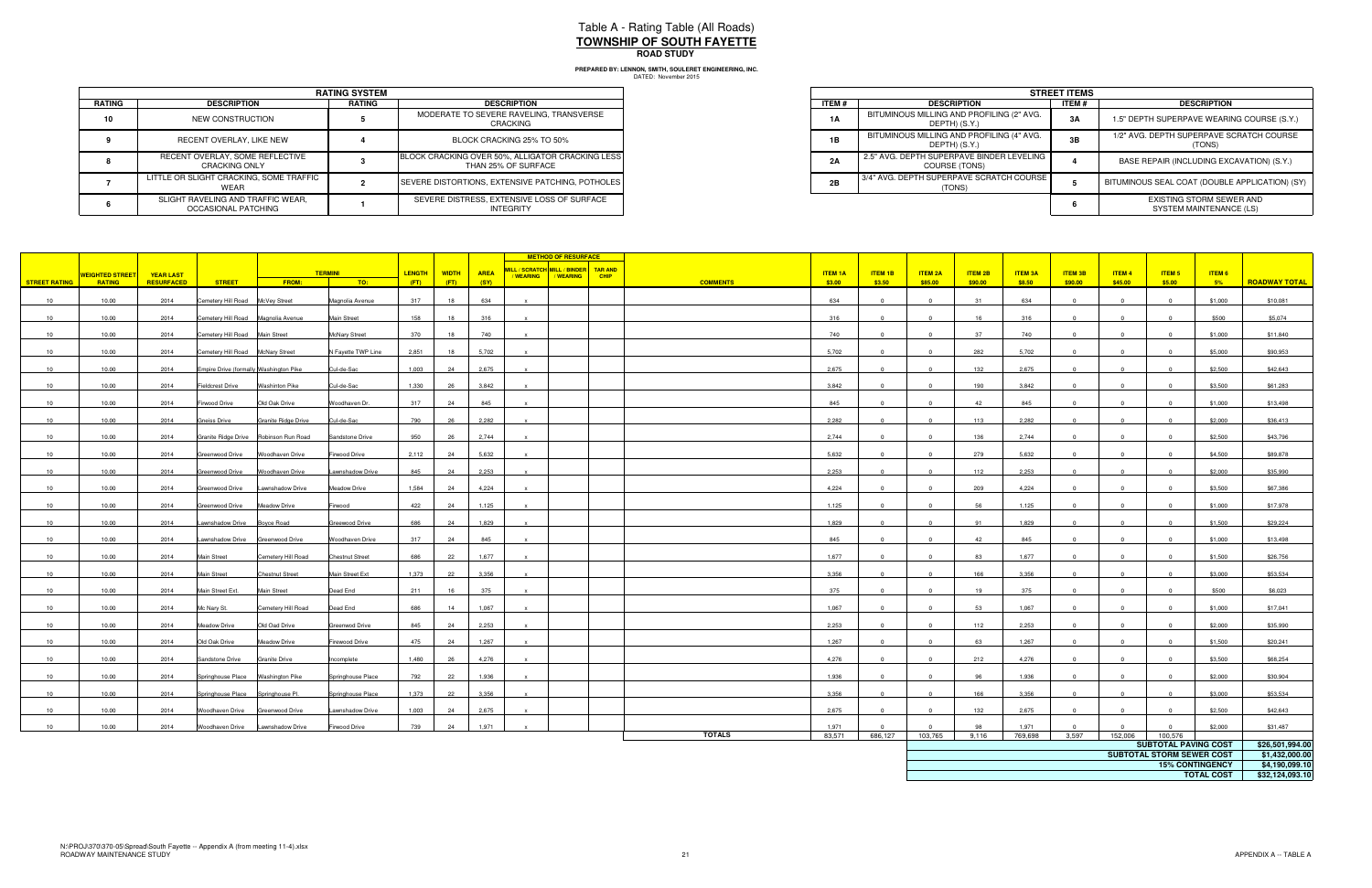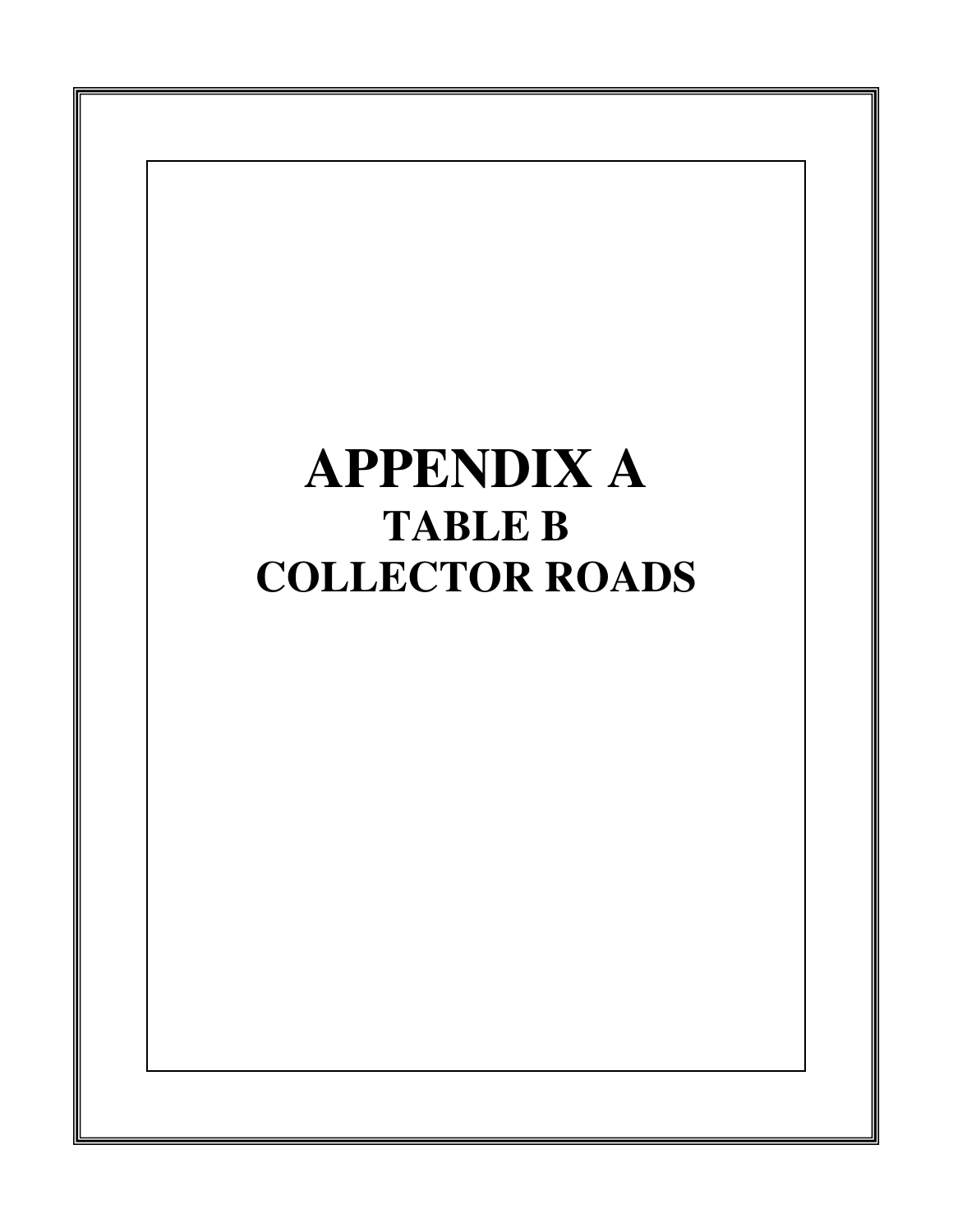|        |                                                          | <b>RATING SYSTEM</b> |                                                                         |
|--------|----------------------------------------------------------|----------------------|-------------------------------------------------------------------------|
| RATING | <b>DESCRIPTION</b>                                       | <b>RATING</b>        | <b>DESCRIPTION</b>                                                      |
| 10     | NEW CONSTRUCTION                                         |                      | MODERATE TO SEVERE RAVELING, TRANSVERSE<br>CRACKING                     |
|        | RECENT OVERLAY, LIKE NEW                                 |                      | BLOCK CRACKING 25% TO 50%                                               |
|        | RECENT OVERLAY, SOME REFLECTIVE<br><b>CRACKING ONLY</b>  |                      | BLOCK CRACKING OVER 50%, ALLIGATOR CRACKING LESS<br>THAN 25% OF SURFACE |
|        | LITTLE OR SLIGHT CRACKING, SOME TRAFFIC<br>WEAR          |                      | SEVERE DISTORTIONS, EXTENSIVE PATCHING, POTHOLES                        |
|        | SLIGHT RAVELING AND TRAFFIC WEAR.<br>OCCASIONAL PATCHING |                      | SEVERE DISTRESS. EXTENSIVE LOSS OF SURFACE<br><b>INTEGRITY</b>          |

|                             | <b>RATING SYSTEM</b> |                                                                         |  |  |  |  |  |
|-----------------------------|----------------------|-------------------------------------------------------------------------|--|--|--|--|--|
| <b>TION</b>                 | <b>RATING</b>        | <b>DESCRIPTION</b>                                                      |  |  |  |  |  |
| <b>RUCTION</b>              |                      | MODERATE TO SEVERE RAVELING, TRANSVERSE<br>CRACKING                     |  |  |  |  |  |
| YY. LIKE NEW                |                      | BLOCK CRACKING 25% TO 50%                                               |  |  |  |  |  |
| OME REFLECTIVE<br>a ONLY    |                      | BLOCK CRACKING OVER 50%, ALLIGATOR CRACKING LESS<br>THAN 25% OF SURFACE |  |  |  |  |  |
| KING. SOME TRAFFIC          |                      | SEVERE DISTORTIONS, EXTENSIVE PATCHING, POTHOLES                        |  |  |  |  |  |
| D TRAFFIC WEAR.<br>PATCHING |                      | SEVERE DISTRESS, EXTENSIVE LOSS OF SURFACE<br>INTEGRITY                 |  |  |  |  |  |

# Table B - Rating Table (Collector Roads) **TOWNSHIP OF SOUTH FAYETTEROAD STUDY**

|                      |                        |                  |                                      |                                                      |                              |        |              |             | <b>METHOD OF RESURFACE</b>                                          |                                 |         |                        |                         |                                                                 |                |         |                |                              |                      |
|----------------------|------------------------|------------------|--------------------------------------|------------------------------------------------------|------------------------------|--------|--------------|-------------|---------------------------------------------------------------------|---------------------------------|---------|------------------------|-------------------------|-----------------------------------------------------------------|----------------|---------|----------------|------------------------------|----------------------|
|                      | <b>WEIGHTED STREET</b> | <b>YEAR LAST</b> |                                      |                                                      | <b>TERMINI</b>               | LENGTH | <b>WIDTH</b> | <b>AREA</b> | MILL / SCRATCH MILL / BINDER TAR AND<br>/WEARING   / WEARING   CHIP | <b>ITEM 1A</b>                  | ITEM 1B | ITEM 2A                | ITEM 2B                 | <b>ITEM 3A</b>                                                  | <b>ITEM 3B</b> | ITEM4   | ITEM 5         | ITEM 6                       |                      |
| <b>STREET RATING</b> | <b>RATING</b>          | RESURFACED       | <b>STREET</b>                        | <b>FROM:</b>                                         | TO:                          | (FT)   | (FT)         | (SY)        |                                                                     | <b>COMMENTS</b><br>\$3.00       | \$3.50  | \$85.00                | \$90.00                 | \$8.50                                                          | \$90.00        | \$45.00 | \$5.00         | $-5%$                        | <b>ROADWAY TOTAL</b> |
| $\overline{4}$       | 3.59                   | 2000             | Hickory Grade Road   Old Pond Road   |                                                      | ir Rte. 0050                 | 422    | 22           | 1,008       |                                                                     | $\Omega$                        | 1,008   | 152                    | $\Omega$                | 1,008                                                           | $\Omega$       | 252     |                | \$2,000                      | \$36,356             |
| $\overline{4}$       | 3.63                   | 2000             | Hickory Grade Road Forbes Street     |                                                      | Old Pond Road                | 950    | 22           | 2,269       |                                                                     | $\overline{0}$                  | 2,269   | 343                    | $\overline{0}$          | 2,269                                                           | $\Omega$       | 567     | $\Omega$       | \$4,500                      | \$81,909             |
|                      | 4.46                   | 2005             | Old Oakdale Road Valley Forest Road  |                                                      | Forest Ridge Road            | 6,706  | 26           | 19,373      |                                                                     |                                 | 19,373  | 2,930                  |                         | 19,373                                                          |                | 3,875   |                | \$33,000                     | \$655,883            |
|                      | 4.46                   | 2002             | Old Oakdale Road                     | Forest Ridge Road                                    | Sunridge Drive               | 1,056  | 26           | 3,051       | $\mathbf{x}$                                                        | $\Omega$                        | 3,051   | 461                    | $\Omega$                | 3,051                                                           | $\Omega$       | 610     | $\Omega$       | \$5,500                      | \$103,256            |
|                      | 4.67                   | 1992             | Alpine Road                          | <b>Washington Pike</b>                               | Clubview Drive               | 2,006  | 23           | 5,126       |                                                                     | $\Omega$                        | 5,126   | 775                    |                         | 5,126                                                           |                | 1,025   |                | \$9,000                      | \$173,521            |
|                      | 4.67                   | 1992             | Alpine Road                          | <b>Clubview Drive</b>                                | Coal Pit Run Road            | 634    | 23           | 1,620       |                                                                     |                                 | 1,620   | 245                    |                         | 1,620                                                           |                | 324     |                | \$3,000                      | \$54,845             |
|                      | 4.67                   | 1992             | Alpine Road                          | Coal Pit Run Road                                    | <b>Hickory Heights Drive</b> | 1,373  | 23           | 3,509       |                                                                     | $\Omega$                        | 3,509   | 531                    | $\Omega$                | 3,509                                                           |                | 702     |                | \$6,000                      | \$118,824            |
|                      | 4.67                   | 1992             | Alpine Road                          | <b>Hickory Heights Drive</b>                         | <b>Hickory Grade Road</b>    | 3,485  | 23           | 8,906       |                                                                     |                                 | 8,906   | 1,347                  |                         | 8,906                                                           |                | 1,781   |                | \$15,500                     | \$301,521            |
|                      | 4.67                   | 1992             | Alpine Road                          | <b>Hickory Grade Road</b>                            | Route 50                     | 1,478  | 23           | 3,777       |                                                                     | $\overline{0}$                  | 3,777   | 571                    | $\Omega$                | 3,777                                                           | $\Omega$       | 755     | $\Omega$       | \$6,500                      | \$127,852            |
|                      | 4.71                   | 2000             | Hickory Grade Road Parks Road        |                                                      | Bowman Road                  | 898    | 22           | 2,145       |                                                                     | $\overline{0}$                  | 2,145   | 324                    | $\overline{0}$          | 2,145                                                           | $\Omega$       | 429     | $\Omega$       | \$4,000                      | \$72,585             |
|                      | 4.71                   | 2000             | Hickory Grade Road Pine Valley Drive |                                                      | Forbes Street                | 5,069  | 22           | 12,109      |                                                                     | $\Omega$                        | 12,109  | 1,831                  |                         | 12,109                                                          |                | 2,422   |                | \$20,500                     | \$409,924            |
|                      | 4.75                   | 1992             | Cemetery Hill Road Robinson Road     |                                                      | McVey                        | 1,901  | 18           | 3,802       | $\mathbf{x}$                                                        | $\overline{0}$                  | 3,802   | 575                    | $\overline{0}$          | 3,802                                                           | $\Omega$       | 760     | $\overline{0}$ | \$6,500                      | \$128,717            |
|                      |                        |                  |                                      |                                                      |                              |        |              |             |                                                                     |                                 |         |                        |                         |                                                                 |                |         |                |                              |                      |
|                      | 4.75                   | 1999             | Old Pond Road                        | Hickory Grade Road                                   | Abele Road                   | 3,538  | 26           | 10,221      |                                                                     | $\overline{0}$                  | 10,221  | 1,546                  | $\overline{0}$          | 10,221                                                          | $\overline{0}$ | 2,044   | $\Omega$       | \$17,500                     | \$346,051            |
|                      | 5.46                   | 2005             | Old Oakdale Road Millers Run Road    |                                                      | <b>/alley Forest Road</b>    | 528    | 26           | 1,525       |                                                                     | $\Omega$                        | 1,525   | 231                    |                         | 1,525                                                           |                | 229     |                | \$2,500                      | \$48,229             |
|                      | 5.46                   | 2005             | Old Oakdale Road                     | Sunridge Drive                                       | Will Way                     | 2,904  | 26           | 8,389       |                                                                     | $\overline{0}$                  | 8,389   | 1,269                  | $\overline{\mathbf{0}}$ | 8,389                                                           | $\overline{0}$ | 1,258   | $\Omega$       | \$13,500                     | \$265,159            |
|                      | 5.46                   | 2005             | Old Oakdale Road Will Way            |                                                      | Cannongate Drive             | 2,059  | 26           | 5,948       |                                                                     |                                 | 5,948   | 900                    |                         | 5,948                                                           |                | 892     |                | \$9,500                      | \$188,025            |
|                      | 5.46                   | 2005             | Old Oakdale Road                     | Cannongate Drive                                     | attleridge Road              | 581    | 26           | 1,678       |                                                                     | $\Omega$                        | 1,678   | 254                    |                         | 1,678                                                           |                | 252     |                | \$3,000                      | \$53,053             |
| 6                    | 5.63                   | 2000             | Hickory Grade Road Alpine Road       |                                                      | Woodcreek Drive              | 898    | 22           | 2,145       |                                                                     | $\overline{0}$                  | 2,145   | 324                    | $\overline{0}$          | 2,145                                                           | $\overline{0}$ | 322     | $\Omega$       | \$3,500                      | \$67,759             |
|                      | 5.71                   | 2000             |                                      | Hickory Grade Road Washington County Line Parks Road |                              | 1,954  | 22           | 4,668       |                                                                     | $\Omega$                        | 4,668   | 706                    |                         | 4,668                                                           |                | 700     |                | \$7,500                      | \$147,535            |
|                      | 5.71                   | 2000             | Hickory Grade Road Bowman Road       |                                                      | Alpine Road                  | 6,864  | 22           | 16,397      |                                                                     | $\overline{0}$                  | 16,397  | 2,480                  | $\Omega$                | 16,397                                                          |                | 2,460   | $\Omega$       | \$26,000                     | \$518,244            |
|                      | 5.71                   | 2000             | Hickory Grade Road Woodcreek Drive   |                                                      | <b>Highland Creek Road</b>   | 1,584  | 22           | 3,784       |                                                                     | $\Omega$                        | 3,784   | 572                    | $\Omega$                | 3,784                                                           |                | 568     |                | \$6,000                      | \$119,570            |
|                      | 5.71                   | 2000             |                                      | Hickory Grade Road Highland Creek Road               | Pine Creek Drive             | 158    | 22           | 377         |                                                                     | $\Omega$                        | 377     | 57                     |                         | 377                                                             |                | 57      |                | \$1,000                      | \$11,914             |
|                      | 5.71                   | 2000             | Hickory Grade Road Pine Creek Drive  |                                                      | Belle Terre Court            | 950    | 22           | 2,269       |                                                                     | $\overline{0}$                  | 2,269   | 343                    | $\overline{\mathbf{0}}$ | 2,269                                                           |                | 340     | $\Omega$       | \$4,000                      | \$71,699             |
|                      | 5.71                   | 2000             | Hickory Grade Road Belle Terre Court |                                                      | Pine Valley Drive            | 1,848  | 22           | 4,415       |                                                                     | $\Omega$                        | 4,415   | 668                    |                         | 4,415                                                           |                | 662     |                | \$7,000                      | \$139,561            |
|                      | 5.75                   | 1996             | Parks Road                           | Railroad Street                                      | Middle Street                | 475    | 14           | 739         |                                                                     | $\Omega$                        | 739     | 112                    |                         | 739                                                             |                | 111     |                | \$1,500                      | \$23,376             |
|                      | 5.75                   | 1996             | Parks Road                           | <b>Middle Street</b>                                 | S.R. 0050                    | 634    | 14           | 986         |                                                                     | $\Omega$                        | 986     | 149                    | $\overline{0}$          | 986                                                             |                | 148     | $\Omega$       | \$2,000                      | \$31,153             |
|                      | 6.75                   | 1996             | Parks Road                           | Hickory Grade Road                                   | Railroad Street              | 3,010  | 14           | 4,682       |                                                                     |                                 | 4.682   | 708                    |                         | 4.682                                                           |                | 465     |                | \$7,000                      | \$137,433            |
|                      |                        |                  |                                      |                                                      |                              |        |              |             |                                                                     | <b>TOTALS</b><br>$\overline{0}$ | 134,918 | 20,404                 | $\overline{0}$          | 134,918                                                         | $\overline{0}$ | 24,013  | $\overline{0}$ |                              | \$4,433,954.00       |
|                      |                        |                  |                                      |                                                      |                              |        |              |             |                                                                     |                                 |         |                        |                         | <b>SUBTOTAL PAVING COST</b><br><b>SUBTOTAL STORM SEWER COST</b> |                |         |                |                              |                      |
|                      |                        |                  |                                      |                                                      |                              |        |              |             |                                                                     |                                 |         | <b>15% CONTINGENCY</b> |                         |                                                                 |                |         |                | \$227,500.00<br>\$699,218.10 |                      |
|                      |                        |                  |                                      |                                                      |                              |        |              |             |                                                                     |                                 |         |                        |                         |                                                                 |                |         |                | <b>TOTAL COST</b>            | \$5,360,672.10       |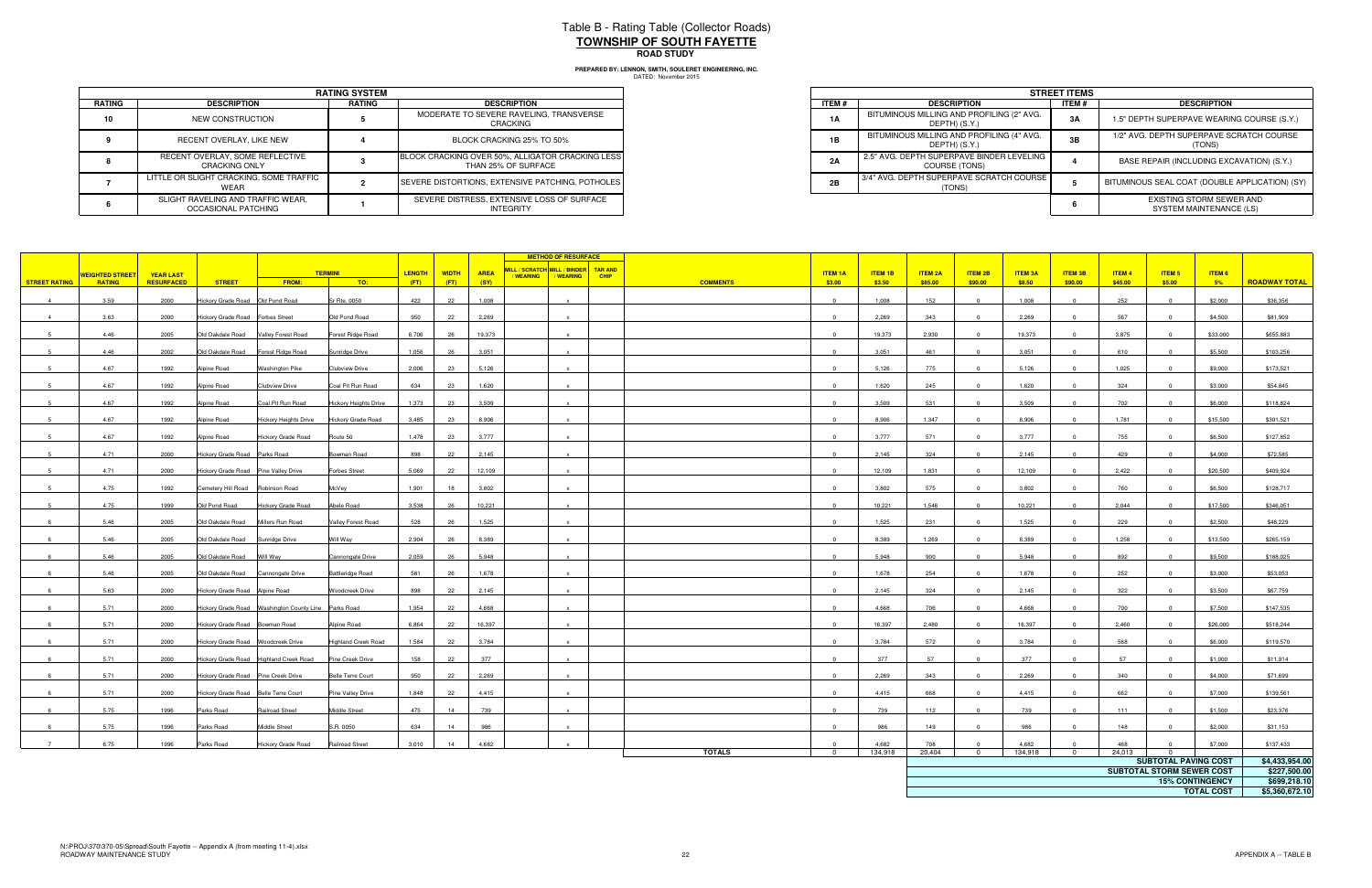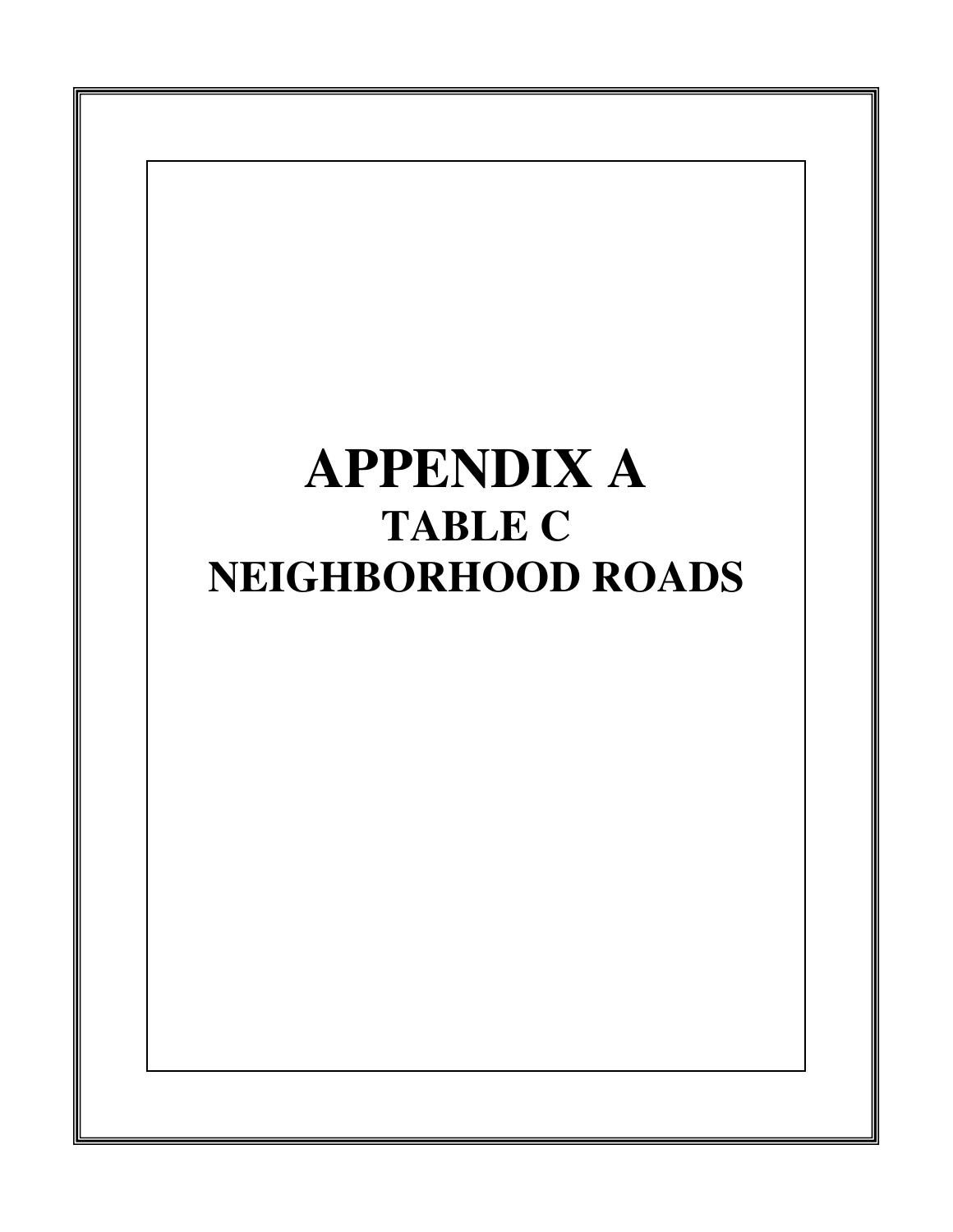|        | <b>RATING SYSTEM</b>                                     |               |                                                                         |  |  |  |  |  |  |  |
|--------|----------------------------------------------------------|---------------|-------------------------------------------------------------------------|--|--|--|--|--|--|--|
| RATING | <b>DESCRIPTION</b>                                       | <b>RATING</b> | <b>DESCRIPTION</b>                                                      |  |  |  |  |  |  |  |
| 10     | NEW CONSTRUCTION                                         |               | MODERATE TO SEVERE RAVELING, TRANSVERSE<br><b>CRACKING</b>              |  |  |  |  |  |  |  |
|        | RECENT OVERLAY, LIKE NEW                                 |               | BLOCK CRACKING 25% TO 50%                                               |  |  |  |  |  |  |  |
|        | RECENT OVERLAY, SOME REFLECTIVE<br>CRACKING ONLY         |               | BLOCK CRACKING OVER 50%, ALLIGATOR CRACKING LESS<br>THAN 25% OF SURFACE |  |  |  |  |  |  |  |
|        | LITTLE OR SLIGHT CRACKING, SOME TRAFFIC<br>WEAR          |               | SEVERE DISTORTIONS, EXTENSIVE PATCHING, POTHOLES                        |  |  |  |  |  |  |  |
|        | SLIGHT RAVELING AND TRAFFIC WEAR,<br>OCCASIONAL PATCHING |               | SEVERE DISTRESS, EXTENSIVE LOSS OF SURFACE<br>INTEGRITY                 |  |  |  |  |  |  |  |

|                             | <b>RATING SYSTEM</b> |                                                                         |  |  |  |  |
|-----------------------------|----------------------|-------------------------------------------------------------------------|--|--|--|--|
| <b>TION</b>                 | RATING               | <b>DESCRIPTION</b>                                                      |  |  |  |  |
| <b>RUCTION</b>              |                      | MODERATE TO SEVERE RAVELING, TRANSVERSE<br>CRACKING                     |  |  |  |  |
| YY. LIKE NEW                |                      | BLOCK CRACKING 25% TO 50%                                               |  |  |  |  |
| OME REFLECTIVE<br>a ONLY    |                      | BLOCK CRACKING OVER 50%, ALLIGATOR CRACKING LESS<br>THAN 25% OF SURFACE |  |  |  |  |
| KING. SOME TRAFFIC          |                      | SEVERE DISTORTIONS. EXTENSIVE PATCHING. POTHOLES                        |  |  |  |  |
| D TRAFFIC WEAR.<br>PATCHING |                      | SEVERE DISTRESS. EXTENSIVE LOSS OF SURFACE<br>INTEGRITY                 |  |  |  |  |

|                |                                               |                  |                                     |                                         |                                                                        |               |              |             | <b>METHOD OF RESURFACE</b>           |             |                           |          |                |                |                |                |         |                |          |                      |
|----------------|-----------------------------------------------|------------------|-------------------------------------|-----------------------------------------|------------------------------------------------------------------------|---------------|--------------|-------------|--------------------------------------|-------------|---------------------------|----------|----------------|----------------|----------------|----------------|---------|----------------|----------|----------------------|
|                |                                               | <b>YEAR LAST</b> |                                     |                                         | <b>TERMINI</b>                                                         | <b>LENGTH</b> | <b>WIDTH</b> | <b>AREA</b> | MILL / SCRATCH MILL / BINDER TAR AND |             | ITEM 1A                   | ITEM 1B  | <b>ITEM 2A</b> | ITEM 2B        | <b>ITEM 3A</b> | <b>ITEM 3B</b> | ITEM 4  | <b>ITEM 5</b>  | ITEM 6   |                      |
| STREET RATING  | <mark>NEIGHTED STREET</mark><br><b>RATING</b> | RESURFACED       | <b>STREET</b>                       | <b>FROM:</b>                            | TO:                                                                    | (FT)          | (FT)         | (SY)        | / WEARING<br>/ WEARING               | <b>CHIP</b> | <b>COMMENTS</b><br>\$3.00 | \$3.50   | \$85.00        | \$90.00        | \$8.50         | \$90.00        | \$45.00 | \$5.00         | 5%       | <b>ROADWAY TOTAL</b> |
|                | 2.00                                          |                  |                                     | Boys Home Road (Eas Battle Ridge Road   | Ridge Road                                                             | 1,373         | 14           | 2,136       |                                      |             | $\Omega$                  | $\Omega$ | $\sim$         | 106            | $\overline{0}$ | 76             | 748     | 2,136          | \$3,500  | \$60,702             |
|                | 2.00                                          | 2001             |                                     | Boys Home Road (Wes Battle Ridge Road   | Ridge Road                                                             | 1,003         | 14           | 1,560       |                                      |             | $\Omega$                  | $\Omega$ | $\Omega$       | 77             | $\overline{0}$ | 56             | 546     | 1,560          | \$2,500  | \$44,340             |
|                | 2.00                                          |                  | Ridge Road                          | Rutherglen Drive (Park) Boys Home Road  |                                                                        | 1,848         | 14           | 2,875       |                                      |             | $\Omega$                  |          |                | 142            |                | 103            | 1,006   | 2,875          | \$4,500  | \$81,706             |
| $\overline{4}$ |                                               |                  |                                     |                                         |                                                                        |               |              |             |                                      |             | $\overline{0}$            |          |                | $\overline{0}$ |                | $\Omega$       |         |                |          |                      |
|                | 3.80                                          |                  | <b>Winchester Drive</b>             | Dead End                                | Battery Drive North                                                    | 264           | 24           | 704         |                                      |             |                           | 704      | 106            |                | 704            |                | 176     |                | \$1,500  | \$25,378             |
| $\overline{4}$ | 3.80                                          |                  | <b>Winchester Drive</b>             | <b>Battery Drive North</b>              | Oakridge Road                                                          | 211           | 24           | 563         |                                      |             | $\Omega$                  | 563      | 85             | $\Omega$       | 563            |                | 141     |                | \$1,500  | \$20,315             |
| $\overline{4}$ | 3.84                                          | 1998             |                                     | Crab Orchard Court Rutherglen Drive     | Cul-de-Sac                                                             | 264           | 26           | 763         |                                      |             | $\Omega$                  | 763      | 115            |                | 763            |                | 191     |                | \$1,500  | \$27,515             |
| $\overline{4}$ | 3.84                                          |                  | Valley View Drive Oak Ridge Road    |                                         | Apple Blossom Drive                                                    | 158           | 26           | 456         | $\mathbf{x}$                         |             | $\overline{0}$            | 456      | 69             | $\overline{0}$ | 456            | $\overline{0}$ | 114     | $\Omega$       | \$1,000  | \$16,467             |
|                | 3.84                                          |                  |                                     | Valley View Drive Apple Blossom Drive   | Cul-de-Sac                                                             | 792           | 26           | 2,288       |                                      |             | $\Omega$                  | 2,288    | 346            |                | 2,288          |                | 572     |                | \$4,500  | \$82,606             |
| $\overline{4}$ | 3.92                                          | 1993             | Freedom Drive South Washington Pike |                                         | Cul-de-Sac                                                             | 1,267         | 16           | 2,252       |                                      |             | $\overline{0}$            | 2,252    | 341            | $\overline{0}$ | 2,252          | $\overline{0}$ | 563     | $\overline{0}$ | \$4,500  | \$81,344             |
| $\mathbf{4}$   | 4.00                                          | 1996             |                                     | Apple Ridge Road Apple Blossom Drive    | Cul-de-Sac                                                             | 422           | 26           | 1,219       |                                      |             | $\Omega$                  | 1,219    | 184            | $\overline{0}$ | 1,219          |                | 305     |                | \$2,500  | \$43,982             |
| $\overline{4}$ | 4.00                                          |                  | Big Meadow Road                     | Hunting Ridge Trail                     | Hunting Ridge Trail                                                    | 528           | 26           | 1,525       |                                      |             | $\Omega$                  | 1,525    | 231            | $\Omega$       | 1,525          |                | 381     |                | \$3,000  | \$55,091             |
| $\overline{4}$ | 4.00                                          | 1992             | <b>Enfield Court</b>                | Summit Ridge Road                       | Turn Around                                                            | 528           | 24           | 1,408       |                                      |             | $\overline{0}$            | 1,408    | 213            | $\overline{0}$ | 1,408          | $\Omega$       | 352     | $\Omega$       | \$3,000  | \$50,841             |
| $\overline{4}$ | 4.00                                          | 1992             | Fox Chase Court                     | Hunting Ridge Trail                     | <b>Hunting Ridge Trail</b>                                             | 1,426         | 24           | 3,803       |                                      |             | $\overline{0}$            | 3,803    | 575            | $\overline{0}$ | 3,803          | $\overline{0}$ | 951     | $\Omega$       | \$7,000  | \$137,295            |
| $\mathbf{4}$   | 4.00                                          | 1998             | Grail Hill                          | Ruther Glen Drive                       | <b>Tiporary Court</b>                                                  | 264           | 26           | 763         |                                      |             | $\Omega$                  | 763      | 115            |                | 763            |                | 191     |                | \$1,500  | \$27,515             |
| $\overline{4}$ | 4.00                                          |                  | Grail Hill                          |                                         |                                                                        | 581           | 26           | 1,678       | $\mathbf{x}$                         |             | $\Omega$                  | 1,678    | 254            | $\Omega$       | 1,678          |                | 420     |                |          | \$60,604             |
|                |                                               | 1998             |                                     | <b>Tiporary Court</b>                   | Cul-de-Sac                                                             |               |              |             |                                      |             |                           |          |                |                |                |                |         |                | \$3,500  |                      |
|                | 4.00                                          | 2001             |                                     | Highland Creek Drive Hickory Grade Road | Cul-de-Sac                                                             | 3,432         | 26           | 9,915       |                                      |             | $\Omega$                  | 9,915    | 1,500          |                | 9,915          |                | 2,479   |                | \$18,000 | \$358,024            |
|                | 4.00                                          | 1992             | Horseshoe Circle                    | Summit Ridge Drive                      | Summit Ridge Drive                                                     | 1,003         | 24           | 2,675       |                                      |             |                           | 2,675    | 405            |                | 2,675          |                | 669     |                | \$5,000  | \$96,619             |
| $\overline{4}$ | 4.00                                          |                  |                                     | Hunting Ridge Road Ridge Point Circle   | Ridge Point Circle                                                     | 528           | 24           | 1,408       |                                      |             | $\overline{0}$            | 1,408    | 213            | $\overline{0}$ | 1,408          | $\overline{0}$ | 352     | $\Omega$       | \$3,000  | \$50,841             |
| $\overline{a}$ | 4.00                                          | 2000             | Locust Lane                         | Dutch Hill Road                         | Rahner Wood Drive                                                      | 1,162         | 16           | 2,066       |                                      |             | $\Omega$                  | 2,066    | 312            | $\Omega$       | 2,066          |                | 517     |                | \$4,000  | \$74,555             |
| $\overline{4}$ | 4.00                                          |                  | Marshall Road                       | Scotch Hill Road                        | LR 681                                                                 | 4,594         | 15           | 7,657       | $\mathbf{x}$                         |             | $\overline{0}$            | 7,657    | 1,158          | $\overline{0}$ | 7,657          | $\overline{0}$ | 1,914   | $\Omega$       | \$14,000 | \$276,455            |
|                | 4.00                                          | 1991             | McVey Street                        | Cemetery Hill Road                      | <b>Cortland Street</b>                                                 | 1,267         | 19           | 2,675       | $\mathbf{x}$                         |             | $\overline{0}$            | 2,675    | 405            | $\overline{0}$ | 2,675          | $\overline{0}$ | 669     | $\Omega$       | \$5,000  | \$96,619             |
|                | 4.00                                          | 1991             | McVey Street Ext.                   | Cemetery Hill Road                      | Cemetery Hill Road                                                     | 1,690         | 19           | 3,568       |                                      |             | $\overline{0}$            | 3,568    | 540            | $\overline{0}$ | 3,568          | $\overline{0}$ | 892     |                | \$6,500  | \$128,856            |
| $\mathbf{4}$   | 4.00                                          | 1992             | Myrtle Street                       | Judson Avenue                           | Dead End                                                               | 211           | 16           | 375         |                                      |             | $\Omega$                  | 375      | 57             | $\overline{0}$ | 375            |                | 94      |                | \$1,000  | \$13,564             |
| $\overline{a}$ | 4.00                                          | 1992             | Ravenwood Drive                     | Hunting Ridge Trail                     | Cul-de-Sac                                                             | 370           | 28           | 1,151       | $\mathbf{x}$                         |             | $\Omega$                  | 1,151    | 174            | $\Omega$       | 1,151          | $\Omega$       | 288     | $\Omega$       | \$2,500  | \$41,551             |
| $\mathbf{A}$   | 4.00                                          | 1992             | <b>Sharps Circle</b>                | Meeting House Road                      | Meeting House Road                                                     | 317           | 22           | 775         |                                      |             | $\Omega$                  | 775      | 117            |                | 775            |                | 194     |                | \$1,500  | \$27,964             |
|                | 4.00                                          |                  |                                     |                                         |                                                                        |               | 14           | 1,232       |                                      |             | $\overline{0}$            | 1,232    | 186            | $\Omega$       | 1,232          |                | 308     |                | \$2,500  | \$44,454             |
|                |                                               |                  | South Street                        | North FayetteTwp Line   Dead End        |                                                                        | 792           |              |             |                                      |             |                           |          |                |                |                |                |         |                |          |                      |
|                | 4.00                                          | 1993             | Summit Ridge Drive Enfield Court    |                                         | Boyce Road                                                             | 634           | 22           | 1,550       |                                      |             | $\mathbf{0}$              | 1,550    | 234            | $\Omega$       | 1,550          |                | 388     |                | \$3,000  | \$55,928             |
| $\overline{4}$ | 4.00                                          |                  | Vista Street                        | S.R. 978                                | Dead End                                                               | 528           | 22           | 1,291       |                                      |             | $\Omega$                  | 1,291    | 195            | $\overline{0}$ | 1,291          | $\Omega$       | 323     |                | \$2,500  | \$46,591             |
| 5 <sup>1</sup> | 4.60                                          |                  |                                     |                                         | Fawcett Chuch Road Washington County Line Washington County Line 3,590 |               | 16           | 6,382       | $\mathsf{x}$                         |             | $\overline{0}$            | 6,382    | 965            | $\overline{0}$ | 6,382          | $\overline{0}$ | 1,276   | $\Omega$       | \$11,000 | \$216,047            |
|                | 4.80                                          | 1998             |                                     | Old Fayette Trail Rutherglen Drive      | Cul-de-sac                                                             | 1,267         | 18           | 2,534       |                                      |             | $\Omega$                  | 2,534    | 383            | $\overline{0}$ | 2,534          |                | 507     |                | \$4,500  | \$85,769             |
|                | 4.80                                          | 2005             | Sundance Drive                      | <b>Washinton Pike</b>                   | Cul-de-Sac                                                             | 1,584         | 26           | 4,576       |                                      |             | $\overline{0}$            | 4,576    | 692            | $\overline{0}$ | 4,576          | $\overline{0}$ | 915     |                | \$8,000  | \$154,916            |
|                | 4.84                                          | 2000             |                                     | Kingsbrook Drive Kingswood Lane         | SR 3029                                                                | 739           | 26           | 2,135       |                                      |             | $\Omega$                  | 2,135    | 323            | $\Omega$       | 2,135          |                | 427     |                | \$4,000  | \$72,290             |

# Table C - Rating Table (Neighborhood Roads) **TOWNSHIP OF SOUTH FAYETTEROAD STUDY**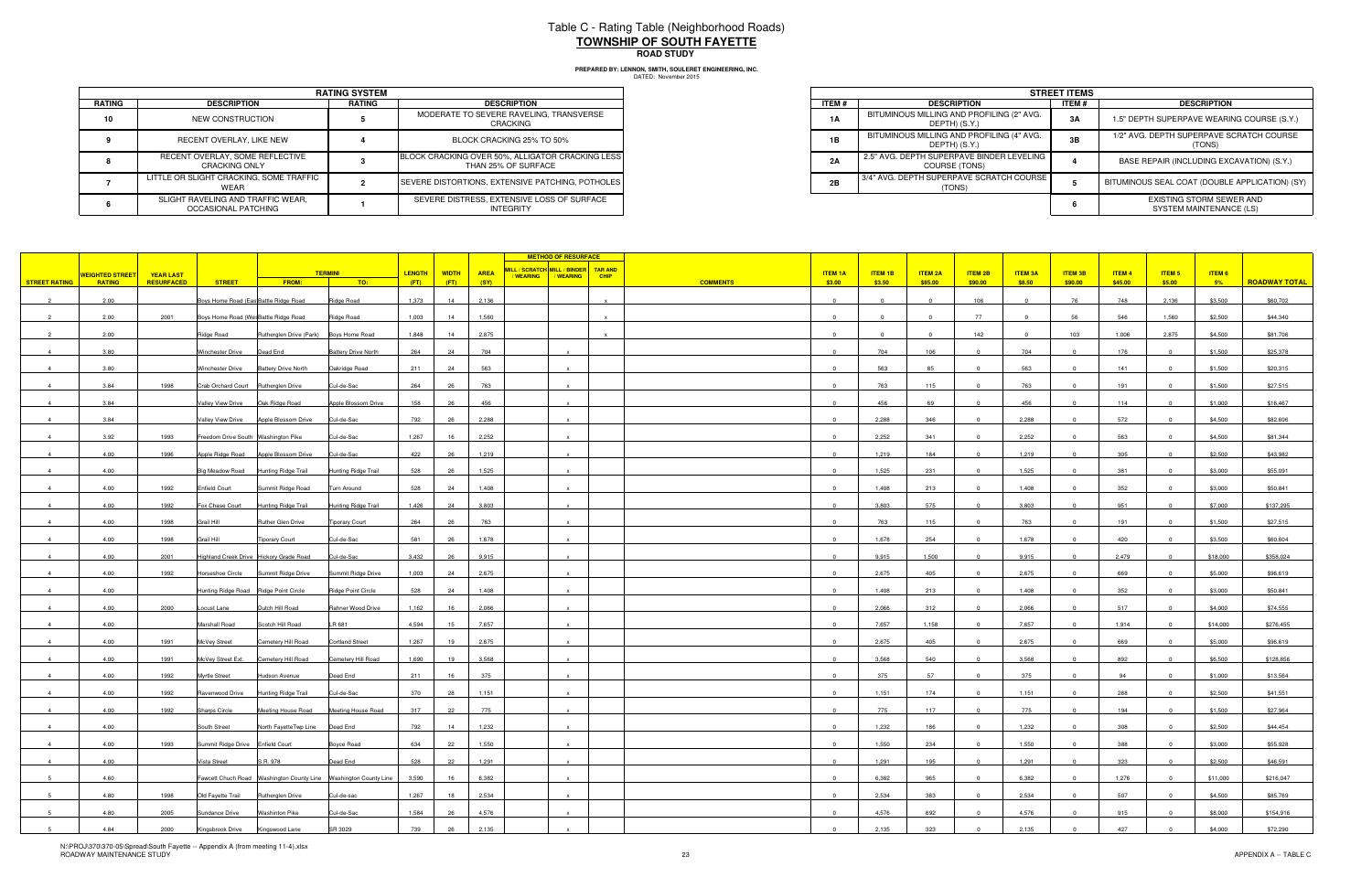## Table C - Rating Table (Neighborhood Roads) **TOWNSHIP OF SOUTH FAYETTEROAD STUDY**

**PREPARED BY: LENNON, SMITH, SOULERET ENGINEERING, INC.**

|        | <b>RATING SYSTEM</b>                                     |               |                                                                         |  |  |  |  |  |  |  |
|--------|----------------------------------------------------------|---------------|-------------------------------------------------------------------------|--|--|--|--|--|--|--|
| RATING | <b>DESCRIPTION</b>                                       | <b>RATING</b> | <b>DESCRIPTION</b>                                                      |  |  |  |  |  |  |  |
| 10     | NEW CONSTRUCTION                                         |               | MODERATE TO SEVERE RAVELING, TRANSVERSE<br>CRACKING                     |  |  |  |  |  |  |  |
|        | RECENT OVERLAY, LIKE NEW                                 |               | BLOCK CRACKING 25% TO 50%                                               |  |  |  |  |  |  |  |
|        | RECENT OVERLAY, SOME REFLECTIVE<br><b>CRACKING ONLY</b>  |               | BLOCK CRACKING OVER 50%, ALLIGATOR CRACKING LESS<br>THAN 25% OF SURFACE |  |  |  |  |  |  |  |
|        | LITTLE OR SLIGHT CRACKING, SOME TRAFFIC<br>WEAR          |               | SEVERE DISTORTIONS, EXTENSIVE PATCHING, POTHOLES                        |  |  |  |  |  |  |  |
|        | SLIGHT RAVELING AND TRAFFIC WEAR,<br>OCCASIONAL PATCHING |               | SEVERE DISTRESS, EXTENSIVE LOSS OF SURFACE<br><b>INTEGRITY</b>          |  |  |  |  |  |  |  |

|                             | <b>RATING SYSTEM</b> |                                                                         |  |  |  |  |
|-----------------------------|----------------------|-------------------------------------------------------------------------|--|--|--|--|
| <b>TION</b>                 | RATING               | <b>DESCRIPTION</b>                                                      |  |  |  |  |
| <b>RUCTION</b>              |                      | MODERATE TO SEVERE RAVELING, TRANSVERSE<br>CRACKING                     |  |  |  |  |
| YY. LIKE NEW                |                      | BLOCK CRACKING 25% TO 50%                                               |  |  |  |  |
| OME REFLECTIVE<br>a ONLY    |                      | BLOCK CRACKING OVER 50%, ALLIGATOR CRACKING LESS<br>THAN 25% OF SURFACE |  |  |  |  |
| KING. SOME TRAFFIC          |                      | SEVERE DISTORTIONS. EXTENSIVE PATCHING. POTHOLES                        |  |  |  |  |
| D TRAFFIC WEAR.<br>PATCHING |                      | SEVERE DISTRESS. EXTENSIVE LOSS OF SURFACE<br>INTEGRITY                 |  |  |  |  |

|                      |                         |                  |                                        |                                         |                            |               |              |             | <b>METHOD OF RESURFACE</b>                                     |             |                           |         |                |                         |                |                |         |                |         |                      |
|----------------------|-------------------------|------------------|----------------------------------------|-----------------------------------------|----------------------------|---------------|--------------|-------------|----------------------------------------------------------------|-------------|---------------------------|---------|----------------|-------------------------|----------------|----------------|---------|----------------|---------|----------------------|
|                      | <u>WEIGHTED STREET </u> | <b>YEAR LAST</b> |                                        |                                         | <b>TERMINI</b>             | <b>LENGTH</b> | <b>WIDTH</b> | <b>AREA</b> | MILL / SCRATCH MILL / BINDER TAR AND<br>/ WEARING<br>/ WEARING | <b>CHIP</b> | <b>ITEM 1A</b>            | ITEM 1B | <b>ITEM 2A</b> | ITEM 2B                 | <b>ITEM 3A</b> | <b>ITEM 3B</b> | ITEM4   | ITEM 5         | ITEM 6  |                      |
| <b>STREET RATING</b> | <b>RATING</b>           | RESURFACED       | <b>STREET</b>                          | <b>FROM:</b>                            | TO:                        | (FT)          | (FT)         | (SY)        |                                                                |             | <b>COMMENTS</b><br>\$3.00 | \$3.50  | \$85.00        | \$90.00                 | \$8.50         | \$90.00        | \$45.00 | \$5.00         | $-5%$   | <b>ROADWAY TOTAL</b> |
|                      | 4.88                    | 2001             | <b>Toftrees Drive</b>                  | <b>Washington Pike</b>                  | Valleyview                 | 211           | 26           | 610         |                                                                |             | $\Omega$                  | 610     | 92             | $\Omega$                | 610            | $\Omega$       | 122     | $\Omega$       | \$1,500 | \$20,630             |
|                      | 4.88                    | 2001             | <b>Toftrees Drive</b>                  | Valleyview                              | Cul-de-Sac                 | 1,003         | 26           | 2,898       |                                                                |             | $\sim$                    | 2,898   | 438            |                         | 2,898          |                | 580     |                | \$5,000 | \$98,088             |
|                      | 5.00                    | 1996             | Apple Blossom Drive Valley View Drive  |                                         | Apple Ridge Road           | 211           | 26           | 610         |                                                                |             | $\Omega$                  | 610     | 92             |                         | 610            |                | 122     |                | \$1,500 | \$20,630             |
|                      | 5.00                    | 1996             | Apple Blossom Drive Apple Ridge Road   |                                         | Cul-de-Sac                 | 211           | 26           | 610         |                                                                |             | $\overline{0}$            | 610     | 92             | $\overline{0}$          | 610            | $\Omega$       | 122     |                | \$1,500 | \$20,630             |
|                      | 5.00                    | 1996             |                                        | Battery Drive North Battery Drive South | <b>Battery Drive South</b> | 739           | 24           | 1,971       |                                                                |             | $\Omega$                  | 1,971   | 298            |                         | 1,971          |                | 394     |                | \$3,500 | \$66,721             |
|                      | 5.00                    | 1996             |                                        | Battery Drive North Battery Drive South | <b>Winchester Drive</b>    | 739           | 24           | 1,971       | $\mathbf{x}$                                                   |             | $\overline{0}$            | 1,971   | 298            | $\overline{0}$          | 1,971          | $\Omega$       | 394     | $\overline{0}$ | \$3,500 | \$66,721             |
|                      | 5.00                    | 1996             | Battery Drive South Stuart Circle      |                                         | <b>Battery Drive North</b> | 264           | 24           | 704         | $\mathbf{x}$                                                   |             | $\overline{0}$            | 704     | 106            | $\overline{0}$          | 704            | $\overline{0}$ | 141     | $\Omega$       | \$1,500 | \$23,794             |
|                      | 5.00                    | 1996             | Battery Drive South Stuart Circle      |                                         | Battery Drive North        | 1,056         | 24           | 2,816       |                                                                |             | $\Omega$                  | 2,816   | 426            |                         | 2,816          |                | 563     |                | \$5,000 | \$95,346             |
|                      | 5.00                    | 1997             | Cannongate Drive                       | Lee Circle                              | <b>Grant Circle</b>        | 317           | 24           | 845         |                                                                |             | $\overline{0}$            | 845     | 128            | $\overline{0}$          | 845            | $\overline{0}$ | 169     | $\overline{0}$ | \$1,500 | \$28,625             |
|                      | 5.00                    | 1997             |                                        |                                         | Sherman Circle             | 317           | 24           | 845         |                                                                |             | $\Omega$                  | 845     | 128            | $\overline{0}$          | 845            |                | 169     |                |         | \$28,625             |
|                      |                         |                  | Cannongate Drive                       | <b>Grant Circle</b>                     |                            |               |              |             |                                                                |             | $\Omega$                  |         |                |                         |                |                |         |                | \$1,500 |                      |
|                      | 5.00                    |                  | Fairview Drive                         | Old Orchard Drive                       | Dead End                   | 264           | 24           | 704         |                                                                |             |                           | 704     | 106            |                         | 704            | $\Omega$       | 141     | $\Omega$       | \$1,500 | \$23,794             |
|                      | 5.00                    |                  | Fifth Avenue                           | Dead End                                | <b>Hook Street</b>         | 475           | 20           | 1,056       |                                                                |             | $\overline{0}$            | 1,056   | 160            | $\overline{0}$          | 1,056          |                | 211     |                | \$2,000 | \$35,776             |
|                      | 5.00                    | 1996             | First Avenue                           | Sygan Road                              | <b>Hook Street</b>         | 211           | 15           | 352         |                                                                |             | $\overline{0}$            | 352     | 53             | $\overline{0}$          | 352            | $\overline{0}$ | 70      | $\Omega$       | \$1,000 | \$11,897             |
|                      | 5.00                    | 2001             | Fortune Court (formally Toftrees Drive |                                         | Cul-de-Sac                 | 528           | 26           | 1,525       |                                                                |             | $\Omega$                  | 1,525   | 231            |                         | 1,525          |                | 305     |                | \$3,000 | \$51,660             |
|                      | 5.00                    | 1995             | Fourth Avenue                          | Dead End                                | <b>Hook Street</b>         | 317           | 20           | 704         |                                                                |             | $\Omega$                  | 704     | 106            |                         | 704            |                | 141     |                | \$1,500 | \$23,794             |
|                      | 5.00                    | 1995             | Fourth Avenue                          | <b>Hook Street</b>                      | Dead End                   | 264           | 20           | 587         |                                                                |             | $\Omega$                  | 587     | 89             |                         | 587            |                | 117     |                | \$1,000 | \$19,892             |
|                      | 5.00                    | 1998             | Goldenrod Court                        | Meeting House Rd.                       | Meeting House Rd.          | 317           | 24           | 845         |                                                                |             |                           | 845     | 128            |                         | 845            |                | 169     |                | \$1,500 | \$28,625             |
|                      | 5.00                    | 1992             | <b>Harvest Court</b>                   | Summit Ridge Drive                      | Turn Around                | 264           | 24           | 704         |                                                                |             | $\overline{0}$            | 704     | 106            | $\overline{0}$          | 704            | $\overline{0}$ | 141     | $\Omega$       | \$1,500 | \$23,794             |
|                      | 5.00                    |                  |                                        | Hunting Ridge Road Meeting House Road   | Ridge Point Circle         | 581           | 24           | 1,549       |                                                                |             | $\Omega$                  | 1,549   | 234            |                         | 1,549          |                | 310     |                | \$3,000 | \$52,419             |
|                      | 5.00                    |                  | Hunting Ridge Road Ridge Point Circle  |                                         | Boyce Road                 | 211           | 24           | 563         | $\mathbf{x}$                                                   |             | $\overline{0}$            | 563     | 85             | $\overline{0}$          | 563            | $\overline{0}$ | 113     | $\Omega$       | \$1,000 | \$19,048             |
|                      | 5.00                    | 2002             | Kingsbrook Drive                       | Cul-de-sac                              | Kingswood Lane             | 1,214         | 26           | 3,507       |                                                                |             | $\overline{0}$            | 3,507   | 530            | $\overline{0}$          | 3,507          | $\overline{0}$ | 701     | $\Omega$       | \$6,000 | \$118,697            |
|                      | 5.00                    | 1997             | Lee Circle                             | Cannongate Drive                        | Turn Around                | 264           | 24           | 704         |                                                                |             | $\overline{\mathbf{0}}$   | 704     | 106            | $\overline{0}$          | 704            | $\overline{0}$ | 141     |                | \$1,500 | \$23,794             |
|                      | 5.00                    | 2001             | Magnolia Avenue                        | Cemetery Hill Road                      | <b>Cortland Street</b>     | 1,162         | 16           | 2,066       |                                                                |             | $\overline{0}$            | 2,066   | 312            | $\overline{0}$          | 2,066          | $\Omega$       | 413     |                | \$3,500 | \$69,906             |
|                      | 5.00                    | 1990             | Magnolia Avenue                        | Orchard Drive                           | East Street                | 686           | 16           | 1,220       | $\mathbf{x}$                                                   |             | $\overline{0}$            | 1,220   | 185            | $\overline{0}$          | 1,220          | $\Omega$       | 244     | $\Omega$       | \$2,500 | \$41,345             |
|                      | 5.00                    | 1990             | Main Street                            | Main Street Ext                         | North Fayette Twp. Line    | 317           | 22           | 775         |                                                                |             | $\Omega$                  | 775     | 117            |                         | 775            |                | 155     |                | \$1,500 | \$26,220             |
|                      | 5.00                    | 1996             | Maple Court                            | Wood Creek Drive                        | Cul-de-Sac                 | 317           | 26           | 916         |                                                                |             | $\overline{0}$            | 916     | 139            |                         | 916            |                | 183     |                | \$2,000 | \$31,051             |
|                      | 5.00                    | 1991             | McVey Street                           | Orchard Drive                           | ast Street                 | 634           | 19           | 1,338       |                                                                |             | $\Omega$                  | 1,338   | 202            |                         | 1,338          |                | 268     |                | \$2,500 | \$45,268             |
|                      | 5.00                    | 1996             | Morgan Hill Road Millers Run Road      |                                         | Elm Street                 | 1,162         | 18           | 2,324       |                                                                |             | $\Omega$                  | 2,324   | 352            | $\overline{0}$          | 2,324          |                | 465     | $\Omega$       | \$4,000 | \$78,724             |
| $5^{\circ}$          | 5.00                    | 1996             | Morgan Hill Road Elm Street            |                                         | Morgan Hollow Road         | 1,109         | 19           | 2,341       | $\mathbf{x}$                                                   |             | $\overline{0}$            | 2,341   | 354            | $\overline{0}$          | 2,341          | $\overline{0}$ | 468     | $\overline{0}$ | \$4,000 | \$79,251             |
|                      | 5.00                    | 1996             |                                        | Morgan Hill Road Morgan Hollow Road     | West Bridge Drive          | 158           | 19           | 334         |                                                                |             | $\overline{0}$            | 334     | 51             | $\overline{\mathbf{0}}$ | 334            |                | 67      |                | \$1,000 | \$11,349             |
| -5                   | 5.00                    | 1993             |                                        | Morning Wind Circle Hunting Ridge Trail | Hunting Ridge Trail        | 686           | 24           | 1,829       | $\mathbf{x}$                                                   |             | $\overline{0}$            | 1,829   | 277            | $\overline{0}$          | 1,829          | $\overline{0}$ | 366     | $\overline{0}$ | \$3,500 | \$61,954             |
|                      | 5.00                    | 1993             |                                        | Open Meadow Circle Hunting Ridge Trail  | Cul-de-Sac                 | 370           | 25           | 1,028       |                                                                |             | $\sim$                    | 1,028   | 155            | $\sqrt{ }$              | 1,028          |                | 206     |                | \$2,000 | \$34,763             |

N:\PROJ\370\370-05\Spread\South Fayette -- Appendix A (from meeting 11-4).xlsx<br>ROADWAY MAINTENANCE STUDY A -- TABLE C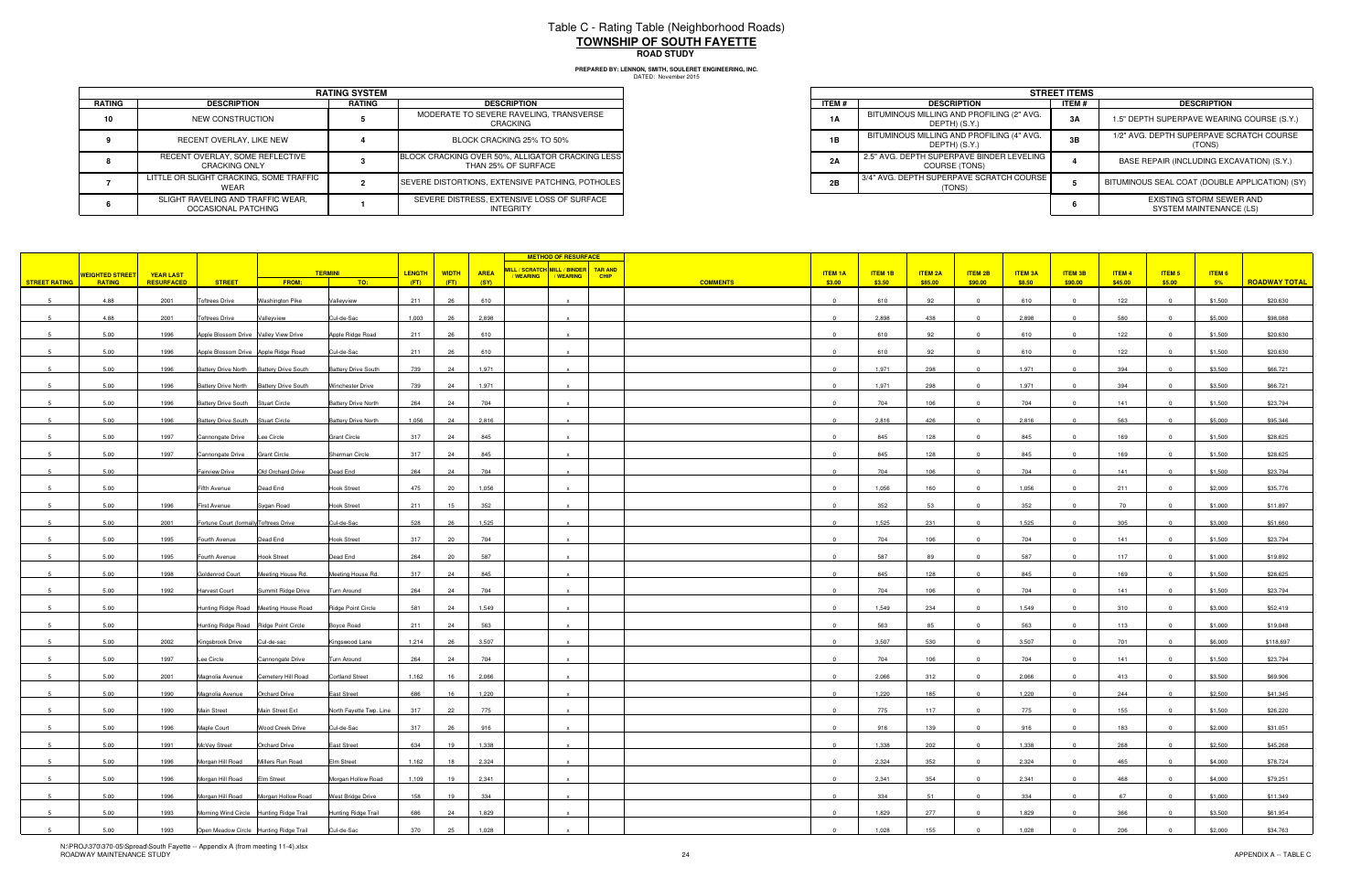# Table C - Rating Table (Neighborhood Roads) **TOWNSHIP OF SOUTH FAYETTEROAD STUDY**

**PREPARED BY: LENNON, SMITH, SOULERET ENGINEERING, INC.**

|        | <b>RATING SYSTEM</b>                                     |               |                                                                         |  |  |  |  |  |  |  |
|--------|----------------------------------------------------------|---------------|-------------------------------------------------------------------------|--|--|--|--|--|--|--|
| RATING | <b>DESCRIPTION</b>                                       | <b>RATING</b> | <b>DESCRIPTION</b>                                                      |  |  |  |  |  |  |  |
| 10     | NEW CONSTRUCTION                                         |               | MODERATE TO SEVERE RAVELING, TRANSVERSE<br>CRACKING                     |  |  |  |  |  |  |  |
|        | RECENT OVERLAY, LIKE NEW                                 |               | BLOCK CRACKING 25% TO 50%                                               |  |  |  |  |  |  |  |
|        | RECENT OVERLAY, SOME REFLECTIVE<br><b>CRACKING ONLY</b>  |               | BLOCK CRACKING OVER 50%, ALLIGATOR CRACKING LESS<br>THAN 25% OF SURFACE |  |  |  |  |  |  |  |
|        | LITTLE OR SLIGHT CRACKING, SOME TRAFFIC<br>WEAR          |               | SEVERE DISTORTIONS, EXTENSIVE PATCHING, POTHOLES                        |  |  |  |  |  |  |  |
|        | SLIGHT RAVELING AND TRAFFIC WEAR,<br>OCCASIONAL PATCHING |               | SEVERE DISTRESS, EXTENSIVE LOSS OF SURFACE<br><b>INTEGRITY</b>          |  |  |  |  |  |  |  |

|                             | <b>RATING SYSTEM</b> |                                                                         |  |  |  |  |  |
|-----------------------------|----------------------|-------------------------------------------------------------------------|--|--|--|--|--|
| <b>TION</b>                 | <b>RATING</b>        | <b>DESCRIPTION</b>                                                      |  |  |  |  |  |
| <b>RUCTION</b>              |                      | MODERATE TO SEVERE RAVELING, TRANSVERSE<br>CRACKING                     |  |  |  |  |  |
| YY. LIKE NEW                |                      | BLOCK CRACKING 25% TO 50%                                               |  |  |  |  |  |
| OME REFLECTIVE<br>a ONLY    |                      | BLOCK CRACKING OVER 50%, ALLIGATOR CRACKING LESS<br>THAN 25% OF SURFACE |  |  |  |  |  |
| KING. SOME TRAFFIC          |                      | SEVERE DISTORTIONS, EXTENSIVE PATCHING, POTHOLES                        |  |  |  |  |  |
| D TRAFFIC WEAR.<br>PATCHING |                      | SEVERE DISTRESS, EXTENSIVE LOSS OF SURFACE<br>INTEGRITY                 |  |  |  |  |  |

|                      |                              |                  |                                      |                                        |                           |               |              |             | <b>METHOD OF RESURFACE</b>                                     |             |                           |         |                |                         |                |                |         |                |         |                      |
|----------------------|------------------------------|------------------|--------------------------------------|----------------------------------------|---------------------------|---------------|--------------|-------------|----------------------------------------------------------------|-------------|---------------------------|---------|----------------|-------------------------|----------------|----------------|---------|----------------|---------|----------------------|
|                      | <mark>WEIGHTED STREET</mark> | <b>YEAR LAST</b> |                                      |                                        | <b>TERMINI</b>            | <b>LENGTH</b> | <b>WIDTH</b> | <b>AREA</b> | MILL / SCRATCH MILL / BINDER TAR AND<br>/ WEARING<br>/ WEARING | <b>CHIP</b> | <b>ITEM 1A</b>            | ITEM 1B | <b>ITEM 2A</b> | ITEM 2B                 | <b>ITEM 3A</b> | <b>ITEM 3B</b> | ITEM4   | ITEM 5         | ITEM 6  |                      |
| <b>STREET RATING</b> | <b>RATING</b>                | RESURFACED       | <b>STREET</b>                        | <b>FROM:</b>                           | TO:                       | (FT)          | (FT)         | (SY)        |                                                                |             | <b>COMMENTS</b><br>\$3.00 | \$3.50  | \$85.00        | \$90.00                 | \$8.50         | \$90.00        | \$45.00 | \$5.00         | $-5\%$  | <b>ROADWAY TOTAL</b> |
|                      | 5.00                         |                  | Parkside Drive                       | Lakeview Drive                         | Cul-de-Sac                | 400           | 24           | 1,067       |                                                                |             | $\Omega$                  | 1,067   | 161            | $\Omega$                | 1,067          | $\overline{0}$ | 213     | $\sqrt{ }$     | \$2,000 | \$36,092             |
|                      | 5.00                         |                  |                                      | Pheasant Rise Court Hunting Ridge Road | Cul-de-Sac                | 370           | 24           | 987         |                                                                |             | $\sim$                    | 987     | 149            |                         | 987            |                | 197     |                | \$2,000 | \$33,392             |
|                      | 5.00                         | 2001             | Pine Creek Drive                     | Hickory Grade Road                     | Cul-de-Sac                | 422           | 26           | 1,219       |                                                                |             | $\Omega$                  | 1,219   | 184            |                         | 1,219          |                | 244     |                | \$2,500 | \$41,239             |
|                      | 5.00                         |                  | Pinewood Drive                       | Firwood Drive                          | Boxwood Drive             | 422           | 24           | 1,125       |                                                                |             | $\overline{0}$            | 1,125   | 170            | $\overline{0}$          | 1,125          | $\Omega$       | 225     |                | \$2,000 | \$38,075             |
|                      | 5.00                         | 2003             | Ruth Way                             | Petricca Drive                         | Gene Court                | 317           | 26           | 916         |                                                                |             | $\Omega$                  | 916     | 139            | - 0                     | 916            |                | 183     |                | \$2,000 | \$31,051             |
|                      | 5.00                         | 1998             | Rutherglen Drive                     | <b>Battle Ridge Road</b>               | Grail Hill Court          | 158           | 26           | 456         |                                                                |             | $\overline{0}$            | 456     | 69             | $\overline{0}$          | 456            | $\Omega$       | 91      | $\overline{0}$ | \$1,000 | \$15,441             |
|                      | 5.00                         | 1998             | Rutherglen Drive                     | Grail Hill Court                       | Old Fayette Trail         | 264           | 26           | 763         | $\mathbf{x}$                                                   |             | $\overline{0}$            | 763     | 115            | $\overline{0}$          | 763            | $\overline{0}$ | 153     | $\Omega$       | \$1,500 | \$25,798             |
|                      | 5.00                         | 1998             | Rutherglen Drive                     | Old Fayette Trail                      | <b>Crab Orchard Court</b> | 370           | 26           | 1,069       |                                                                |             | $\Omega$                  | 1,069   | 162            |                         | 1,069          |                | 214     |                | \$2,000 | \$36,219             |
|                      | 5.00                         | 1998             | Rutherglen Drive                     | Crab Orchard Court                     | Turnberry Drive           | 317           | 26           | 916         |                                                                |             | $\overline{0}$            | 916     | 139            | $\overline{0}$          | 916            | $\overline{0}$ | 183     | $\overline{0}$ | \$2,000 | \$31,051             |
|                      | 5.00                         |                  | Scotch Hill Road                     | <b>East Street</b>                     | Massaro Place             | 2,798         | 12           | 3,731       |                                                                |             | $\Omega$                  | 3,731   | 564            | $\overline{0}$          | 3,731          |                | 746     |                | \$6,500 | \$126,291            |
|                      | 5.00                         |                  | <b>Stuart Circle</b>                 | <b>Battery Drive South</b>             | Cul-de-Sac                | 581           | 24           | 1,549       |                                                                |             | $\overline{0}$            | 1,549   | 234            | $\Omega$                | 1,549          |                | 310     |                | \$3,000 | \$52,419             |
|                      | 5.00                         | 1993             | Summit Ridge Drive Harvest Court     |                                        | Enfield Court             | 317           | 22           | 775         |                                                                |             | $\overline{0}$            | 775     | 117            | $\overline{0}$          | 775            | $\mathbf{0}$   | 155     | $\Omega$       | \$1,500 | \$26,220             |
|                      | 5.00                         | 1993             | Summit Ridge Drive Horseshoe Court   |                                        | Harvest Court             | 1,637         | 22           | 4,002       |                                                                |             | $\overline{0}$            | 4,002   | 605            | $\overline{0}$          | 4,002          | $\overline{0}$ | 800     | $\Omega$       | \$7,000 | \$135,467            |
|                      | 5.00                         | 1993             |                                      | Summit Ridge Drive Horseshoe Court     | Horseshoe Court           | 264           | 22           | 645         |                                                                |             | $\Omega$                  | 645     | 98             |                         | 645            |                | 129     |                | \$1,500 | \$21,875             |
|                      | 5.00                         | 1993             | Summit Ridge Drive Horseshoe Court   |                                        | Meeting House Road        | 158           | 22           | 386         |                                                                |             | $\Omega$                  | 386     | 58             |                         | 386            |                | 77      |                | \$1,000 | \$13,036             |
|                      | 5.00                         | 1998             | <b>Tiporary Court</b>                | Grail Hill Court                       | Cul-de-Sac                | 370           | 25           | 1,028       |                                                                |             | $\Omega$                  | 1,028   | 155            |                         | 1,028          |                | 206     |                | \$2,000 | \$34,763             |
|                      | 5.00                         | 1992             | <b>Willowick Court</b>               | Hunting Ridge Trail                    | Turn Around               | 422           | 28           | 1,313       |                                                                |             |                           | 1,313   | 199            |                         | 1,313          |                | 263     |                | \$2,500 | \$44,488             |
|                      | 5.00                         | 1999             |                                      | Wood Creek Drive Hickory Grade Road    | <b>Birch Court</b>        | 898           | 26           | 2,594       |                                                                |             | $\overline{0}$            | 2,594   | 392            | $\overline{0}$          | 2,594          | $\overline{0}$ | 519     | $\Omega$       | \$4,500 | \$87,794             |
|                      | 5.00                         | 1999             | Wood Creek Drive Birch Court         |                                        | Maple Court               | 370           | 26           | 1,069       |                                                                |             | $\Omega$                  | 1,069   | 162            | $\Omega$                | 1,069          |                | 214     |                | \$2,000 | \$36,219             |
|                      | 5.00                         | 1999             | Wood Creek Drive Maple Court         |                                        | Cul-de-Sac                | 581           | 26           | 1,678       | $\mathbf{x}$                                                   |             | $\overline{0}$            | 1,678   | 254            | $\overline{0}$          | 1,678          | $\overline{0}$ | 336     | $\overline{0}$ | \$3,000 | \$56,828             |
|                      | 5.76                         |                  | Abele Road                           | Villani Drive                          | Old Pond Road             | 686           | 30           | 2,287       |                                                                |             | $\overline{0}$            | 2,287   | 346            | $\overline{0}$          | 2,287          | $\overline{0}$ | 343     | $\Omega$       | \$4,000 | \$72,291             |
|                      | 5.80                         | 1996             | Abele Road                           | Cul-de-sac                             | Emerson Lane              | 475           | 30           | 1,583       | $\mathsf{x}$                                                   |             | $\overline{\mathbf{0}}$   | 1,583   | 239            | $\overline{0}$          | 1,583          | $\overline{0}$ | 237     |                | \$2,500 | \$49,996             |
|                      | 5.84                         |                  | Abele Road                           | Emerson Lane                           | Villani Drive             | 528           | 30           | 1,760       | $\mathsf{x}$                                                   |             | $\Omega$                  | 1,760   | 266            | $\overline{0}$          | 1,760          |                | 264     |                | \$3,000 | \$55,610             |
|                      |                              |                  | Pond Court (South) Cul-de-Sac        |                                        |                           | 211           | 24           | 563         | $\mathbf{x}$                                                   |             | $\Omega$                  | 563     | 85             | $\overline{0}$          | 563            | $\Omega$       | 84      | $\Omega$       |         | \$17,781             |
|                      | 5.84                         |                  |                                      |                                        | Portman Lane              |               |              |             |                                                                |             | $\Omega$                  |         |                |                         |                |                |         |                | \$1,000 |                      |
|                      | 5.88                         | 2002             | Oyster Bay Court                     | Cul-de-Sac                             | Calendonia Court          | 422           | 26           | 1,219       |                                                                |             |                           | 1,219   | 184            |                         | 1,219          |                | 183     |                | \$2,000 | \$38,496             |
|                      | 5.88                         |                  | Pinewood Drive                       | Old Oak Drive                          | Firwood Drive             | 686           | 24           | 1,829       |                                                                |             | $\overline{0}$            | 1,829   | 277            |                         | 1,829          |                | 274     |                | \$3,000 | \$57,839             |
|                      | 5.92                         | 1993             | Melrose Court                        | <b>Washington Pike</b>                 | Cul-de-Sac                | 898           | 24           | 2,395       |                                                                |             | $\Omega$                  | 2,395   | 362            |                         | 2,395          |                | 359     |                | \$4,000 | \$75,676             |
|                      | 6.00                         | 1990             | Anderson Avenue Clyde Street         |                                        | Hudson Avenue             | 370           | 16           | 658         |                                                                |             | $\Omega$                  | 658     | 100            | $\overline{\mathbf{0}}$ | 658            | $\Omega$       | 99      |                | \$1,500 | \$20,838             |
| 6                    | 6.00                         |                  | 1996 Appleglenn Court Northridge Dr. |                                        | Cul-de-Sac                | 528           | 24           | 1,408       | $\mathsf{x}$                                                   |             | $\overline{0}$            | 1,408   | 213            | $\overline{0}$          | 1,408          | $\overline{0}$ | 211     | $\overline{0}$ | \$2,500 | \$44,505             |
|                      | 6.00                         | 2002             |                                      | Belle Terre Court Hickory Grade Road   | Caledonia Court           | 317           | 26           | 916         |                                                                |             | $\overline{0}$            | 916     | 139            | $\overline{\mathbf{0}}$ | 916            | $\Omega$       | 137     | $\Omega$       | \$1,500 | \$28,990             |
| 6                    | 6.00                         | 2002             | Belle Terre Court Caledonia Court    |                                        | Cul-de-Sac                | 528           | 26           | 1,525       | $\mathbf{x}$                                                   |             | $\overline{\mathbf{0}}$   | 1,525   | 231            | $\overline{0}$          | 1,525          | $\overline{0}$ | 229     | $\overline{0}$ | \$2,500 | \$48,229             |
|                      | 6.00                         | 1996             | <b>Birch Court</b>                   | Wood Creek Drive                       | Cul-de-Sac                | 317           | 26           | 916         |                                                                |             | $\Omega$                  | 916     | 139            | $\Omega$                | 916            |                | 137     | $\Omega$       | \$1,500 | \$28,990             |

N:\PROJ\370\370-05\Spread\South Fayette -- Appendix A (from meeting 11-4).xlsx<br>ROADWAY MAINTENANCE STUDY 25 APPENDIX A -- TABLE C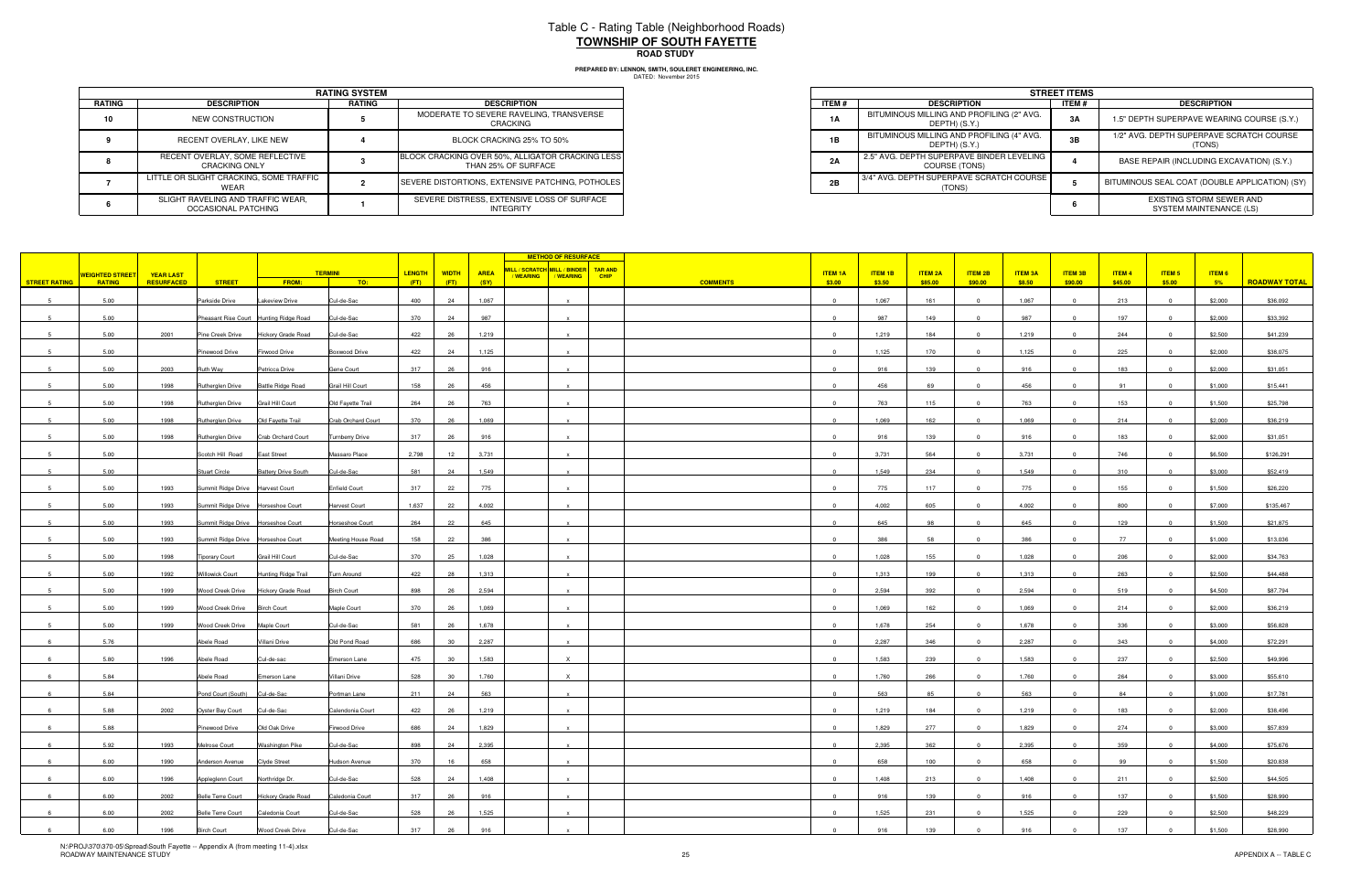## Table C - Rating Table (Neighborhood Roads) **TOWNSHIP OF SOUTH FAYETTEROAD STUDY**

**PREPARED BY: LENNON, SMITH, SOULERET ENGINEERING, INC.**

|                             | <b>RATING SYSTEM</b> |                                                                         |  |  |  |  |  |
|-----------------------------|----------------------|-------------------------------------------------------------------------|--|--|--|--|--|
| <b>TION</b>                 | <b>RATING</b>        | <b>DESCRIPTION</b>                                                      |  |  |  |  |  |
| <b>RUCTION</b>              |                      | MODERATE TO SEVERE RAVELING, TRANSVERSE<br>CRACKING                     |  |  |  |  |  |
| YY. LIKE NEW                |                      | BLOCK CRACKING 25% TO 50%                                               |  |  |  |  |  |
| OME REFLECTIVE<br>a ONLY    |                      | BLOCK CRACKING OVER 50%, ALLIGATOR CRACKING LESS<br>THAN 25% OF SURFACE |  |  |  |  |  |
| KING. SOME TRAFFIC          |                      | SEVERE DISTORTIONS, EXTENSIVE PATCHING, POTHOLES                        |  |  |  |  |  |
| D TRAFFIC WEAR.<br>PATCHING |                      | SEVERE DISTRESS, EXTENSIVE LOSS OF SURFACE<br>INTEGRITY                 |  |  |  |  |  |

|        |                                                          | <b>RATING SYSTEM</b> |                                                                         |              |                                                            | <b>STREET ITEM</b> |
|--------|----------------------------------------------------------|----------------------|-------------------------------------------------------------------------|--------------|------------------------------------------------------------|--------------------|
| RATING | <b>DESCRIPTION</b>                                       | RATING               | <b>DESCRIPTION</b>                                                      | <b>ITEM#</b> | <b>DESCRIPTION</b>                                         | ITEM #             |
| 10     | NEW CONSTRUCTION                                         |                      | MODERATE TO SEVERE RAVELING, TRANSVERSE<br>CRACKING                     | 1A           | BITUMINOUS MILLING AND PROFILING (2" AVG.<br>DEPTH) (S.Y.) | 3Α                 |
|        | RECENT OVERLAY, LIKE NEW                                 |                      | BLOCK CRACKING 25% TO 50%                                               | 1B           | BITUMINOUS MILLING AND PROFILING (4" AVG.<br>DEPTH) (S.Y.) | 3B                 |
|        | RECENT OVERLAY, SOME REFLECTIVE<br><b>CRACKING ONLY</b>  |                      | BLOCK CRACKING OVER 50%, ALLIGATOR CRACKING LESS<br>THAN 25% OF SURFACE | 2A           | 2.5" AVG. DEPTH SUPERPAVE BINDER LEVELING<br>COURSE (TONS) |                    |
|        | LITTLE OR SLIGHT CRACKING, SOME TRAFFIC<br>WEAR          |                      | SEVERE DISTORTIONS, EXTENSIVE PATCHING, POTHOLES                        | 2B           | 3/4" AVG. DEPTH SUPERPAVE SCRATCH COURSE<br>(TONS)         |                    |
|        | SLIGHT RAVELING AND TRAFFIC WEAR,<br>OCCASIONAL PATCHING |                      | SEVERE DISTRESS, EXTENSIVE LOSS OF SURFACE<br><b>INTEGRITY</b>          |              |                                                            |                    |

|                 |                        |                   |                                 |                                      |                           |               |              |             | <b>METHOD OF RESURFACE</b>                                     |             |                           |         |                |                         |                |                         |         |                         |         |                      |
|-----------------|------------------------|-------------------|---------------------------------|--------------------------------------|---------------------------|---------------|--------------|-------------|----------------------------------------------------------------|-------------|---------------------------|---------|----------------|-------------------------|----------------|-------------------------|---------|-------------------------|---------|----------------------|
|                 | <b>WEIGHTED STREET</b> | <b>YEAR LAST</b>  |                                 |                                      | <b>TERMINI</b>            | <b>LENGTH</b> | <b>WIDTH</b> | <b>AREA</b> | MILL / SCRATCH MILL / BINDER TAR AND<br>/ WEARING<br>/ WEARING | <b>CHIP</b> | <b>ITEM 1A</b>            | ITEM 1B | <b>ITEM 2A</b> | ITEM 2B                 | <b>ITEM 3A</b> | <b>ITEM 3B</b>          | ITEM 4  | <b>ITEM 5</b>           | ITEM 6  |                      |
| STREET RATING   | <b>RATING</b>          | <b>RESURFACED</b> | <b>STREET</b>                   | FROM:                                | TO:                       | (FT)          | (FT)         | (SY)        |                                                                |             | <b>COMMENTS</b><br>\$3.00 | \$3.50  | \$85.00        | \$90.00                 | \$8.50         | \$90.00                 | \$45.00 | \$5.00                  | 5%      | <b>ROADWAY TOTAL</b> |
| 6               | 6.00                   |                   | Boxwood Drive                   | Lakemont Drive                       | Pinewood Drive            | 845           | 26           | 2,441       |                                                                |             | $\overline{0}$            | 2,441   | 369            | $\overline{0}$          | 2,441          | $\overline{0}$          | 366     | $\Omega$                | \$4,000 | \$77,134             |
|                 | 6.00                   | 2002              | Calidonia Sreet                 | Belle Terre Court                    | Oyster Bay Court          | 475           | 26           | 1,372       |                                                                |             | $\Omega$                  | 1,372   | 208            |                         | 1,372          |                         | 206     |                         | \$2,500 | \$43,405             |
|                 | 6.00                   | 2002              | Calidonia Sreet                 | Oyster Bay Court                     | Cul-de-sac                | 370           | 26           | 1,069       |                                                                |             | $\Omega$                  | 1,069   | 162            |                         | 1,069          |                         | 160     |                         | \$2,000 | \$33,814             |
|                 | 6.00                   | 1997              |                                 |                                      | Lee Circle                | 317           | 24           | 845         |                                                                |             | $\overline{0}$            | 845     | 128            | $\overline{0}$          | 845            | $\overline{0}$          | 127     | $\Omega$                | \$1,500 | \$26,724             |
|                 | 6.00                   | 1997              | Cannongate Drive Sherman Circle |                                      | Jackson Circle            | 370           | 24           | 987         |                                                                |             | $\overline{0}$            | 987     | 149            | $\Omega$                | 987            | $\overline{0}$          | 148     | $\Omega$                | \$2,000 | \$31,171             |
|                 | 6.00                   | 1997              | Cannongate Drive                | Jackson Circle                       | Battery Drive North       | 317           | 24           | 845         |                                                                |             | $\overline{0}$            | 845     | 128            | $\overline{0}$          | 845            | $\Omega$                | 127     | $\Omega$                | \$1,500 | \$26,724             |
|                 | 6.00                   | 1999              | <b>Chrismar Court</b>           | Boyce Road                           | Cul-de-Sac                | 370           | 26           | 1,069       |                                                                |             | $\overline{0}$            | 1,069   | 162            | $\overline{\mathbf{0}}$ | 1,069          | $\overline{0}$          | 160     | $\Omega$                | \$2,000 | \$33,814             |
|                 |                        |                   |                                 |                                      |                           |               |              |             |                                                                |             | $\Omega$                  |         |                |                         |                |                         |         |                         |         |                      |
|                 | 6.00                   | 1992              | Clyde Street                    | Hudson Avenue                        | Anderson Avenue           | 211           | 16           | 375         |                                                                |             |                           | 375     | 57             |                         | 375            |                         |         |                         | \$1,000 | \$11,876             |
| 6               | 6.00                   | 2005              | Crestwood Drive                 | <b>Sterling Drive</b>                | Cul-de-Sac                | 739           | 26           | 2,135       | $\mathbf{x}$                                                   |             | $\overline{0}$            | 2,135   | 323            | $\overline{0}$          | 2,135          | $\overline{0}$          | 320     | $\overline{0}$          | \$3,500 | \$67,486             |
| 6               | 6.00                   | 2005              | Emerson Lane                    | Abele Road                           | Cul-de-Sac                | 317           | 26           | 916         |                                                                |             | $\overline{0}$            | 916     | 139            | $\Omega$                | 916            | $\Omega$                | 137     | $\Omega$                | \$1,500 | \$28,990             |
|                 | 6.00                   |                   | Fairview Drive                  | <b>Washington Pike</b>               | Old Orchard Drive         | 528           | 24           | 1,408       |                                                                |             | $\Omega$                  | 1,408   | 213            |                         | 1,408          |                         | 211     |                         | \$2,500 | \$44,505             |
|                 | 6.00                   | 1996              | <b>First Avenue</b>             | Dead End                             | Sygan Road                | 686           | 15           | 1,143       |                                                                |             | $\overline{0}$            | 1,143   | 173            | $\Omega$                | 1,143          | $\Omega$                | 171     |                         | \$2,000 | \$36,136             |
|                 | 6.00                   | 1996              | <b>First Avenue</b>             | <b>Hook Street</b>                   | Dead End                  | 422           | 15           | 703         |                                                                |             | $\overline{0}$            | 703     | 106            | $\Omega$                | 703            | $\Omega$                | 105     | $\Omega$                | \$1,500 | \$22,191             |
|                 | 6.00                   | 1992              | Firwood Drive                   | Old Oak Drive                        | Greenwood Drive           | 475           | 24           | 1,267       |                                                                |             | $\mathbf{0}$              | 1,267   | 192            |                         | 1,267          |                         | 190     |                         | \$2,500 | \$40,076             |
|                 | 6.00                   | 2006              |                                 | Forest Edge Drive Forest View Drive  | Forest Glen Court         | 686           | 26           | 1,982       |                                                                |             | $\overline{0}$            | 1,982   | 300            | $\overline{0}$          | 1,982          |                         | 297     |                         | \$3,500 | \$62,663             |
|                 | 6.00                   | 2006              |                                 | Forest Edge Drive Forest Glen Court  | Cul-de-Sac                | 634           | 26           | 1,832       |                                                                |             | $\Omega$                  | 1,832   | 277            |                         | 1,832          |                         | 275     |                         | \$3,000 | \$57,895             |
|                 | 6.00                   | 2006              |                                 | Forest Glenn Court Forest Edge Drive | Cul-de-Sac                | 106           | 26           | 306         |                                                                |             | $\Omega$                  | 306     | 46             |                         | 306            |                         | 46      |                         | \$500   | \$9,648              |
| 6               | 6.00                   |                   |                                 |                                      | Forest View Drive         | 845           | 26           | 2,441       | $\mathbf{x}$                                                   |             | $\overline{0}$            | 2,441   | 369            | $\overline{0}$          | 2,441          | $\overline{0}$          | 366     | $\Omega$                | \$4,000 | \$77,134             |
|                 | 6.00                   | 2006              |                                 | Forest Ridge Drive Forest View Drive | Cul-de-Sac                | 686           | 26           | 1,982       |                                                                |             | $\Omega$                  | 1,982   | 300            |                         | 1,982          |                         | 297     |                         | \$3,500 | \$62,663             |
|                 | 6.00                   |                   | <b>Forest View Drive</b>        | Forest Ridge Drive                   | Forest Edge Drive         | 370           | 26           | 1,069       |                                                                |             | $\overline{0}$            | 1,069   | 162            | $\overline{\mathbf{0}}$ | 1,069          | $\overline{0}$          | 160     | $\overline{0}$          | \$2,000 | \$33,814             |
|                 | 6.00                   |                   | <b>Forest View Drive</b>        | <b>Forest Edge Drive</b>             | <b>Terrace View Drive</b> | 739           | 26           | 2,135       |                                                                |             | $\overline{0}$            | 2,135   | 323            | $\overline{0}$          | 2,135          |                         | 320     |                         | \$3,500 | \$67,486             |
|                 | 6.00                   | 1993              | Freedom Drive North Cul-de-sac  |                                      | <b>Washington Pike</b>    | 370           | 15           | 617         |                                                                |             | $\overline{0}$            | 617     | 93             | $\Omega$                | 617            |                         | 93      |                         | \$1,000 | \$19,474             |
| 6               | 6.00                   |                   | <b>Gander Circle</b>            | Lakeview Drive                       | Cul-de-Sac                | 317           | 26           | 916         |                                                                |             | $\overline{0}$            | 916     | 139            | $\overline{0}$          | 916            | $\overline{0}$          | 137     | $\Omega$                | \$1,500 | \$28,990             |
|                 |                        |                   |                                 |                                      |                           |               |              | 1,691       |                                                                |             | $\overline{0}$            | 1,691   | 256            | $\overline{0}$          |                | $\overline{0}$          | 254     | $\Omega$                |         | \$53,466             |
|                 | 6.00                   | 2003              | Gene Drive                      | Ruth Way                             | Cul-de-Sac                | 634           | 24           |             |                                                                |             |                           |         |                |                         | 1,691          |                         |         |                         | \$3,000 |                      |
|                 | 6.00                   | 1997              | <b>Grant Circle</b>             | Cannongate Drive                     | Turn Around               | 264           | 24           | 704         |                                                                |             | $\Omega$                  | 704     | 106            |                         | 704            |                         | 106     |                         | \$1,500 | \$22,210             |
|                 | 6.00                   |                   | <b>Hook Street</b>              | <b>First Avenue</b>                  | Second Ave                | 158           | 22           | 386         |                                                                |             | $\Omega$                  | 386     | 58             |                         | 386            |                         | 58      |                         | \$1,000 | \$12,168             |
|                 | 6.00                   |                   | <b>Hook Street</b>              | Second Avenue                        | Third Avenue              | 317           | 22           | 775         |                                                                |             | $\mathbf 0$               | 775     | 117            | $\Omega$                | 775            |                         | 116     | $\Omega$                | \$1,500 | \$24,476             |
|                 | 6.00                   |                   | <b>Hook Street</b>              | Third Avenue                         | Fourth Avenue             | 317           | 22           | 775         |                                                                |             | $\overline{0}$            | 775     | 117            | $\overline{\mathbf{0}}$ | 775            | $\overline{0}$          | 116     | $\overline{\mathbf{0}}$ | \$1,500 | \$24,476             |
| $6\overline{6}$ | 6.00                   |                   | <b>Hook Street</b>              | Fourth Avenue                        | Fifth Avenue              | 317           | 22           | 775         | $\mathbf{x}$                                                   |             | $\overline{\mathbf{0}}$   | 775     | 117            | $\overline{\mathbf{0}}$ | 775            | $\overline{\mathbf{0}}$ | 116     | $\overline{0}$          | \$1,500 | \$24,476             |
|                 | 6.00                   |                   | <b>Hook Street</b>              | Fifth Avenue                         | Sixth Avenue              | 264           | 22           | 645         |                                                                |             | $\overline{0}$            | 645     | 98             | $\overline{\mathbf{0}}$ | 645            | $\overline{0}$          | 97      | $\overline{\mathbf{0}}$ | \$1,500 | \$20,424             |
| 6               | 6.00                   | 1992              | <b>Hudson Avenue</b>            | Martha Avenue                        | <b>Clyde Street</b>       | 264           | 16           | 469         | $\mathbf{x}$                                                   |             | $\overline{\mathbf{0}}$   | 469     | 71             | $\overline{0}$          | 469            | $\overline{0}$          | 70      | $\overline{0}$          | \$1,000 | \$14,829             |
|                 | 6.00                   | 1992              | <b>Hudson Avenue</b>            | <b>Clyde Street</b>                  | Anderson Avenue           | 581           | 16           | 1,033       |                                                                |             | $\overline{0}$            | 1,033   | 156            | $\overline{0}$          | 1,033          | $\Omega$                | 155     | $\overline{0}$          | \$2,000 | \$32,629             |

N:\PROJ\370\370-05\Spread\South Fayette -- Appendix A (from meeting 11-4).xlsx<br>ROADWAY MAINTENANCE STUDY A -- TABLE C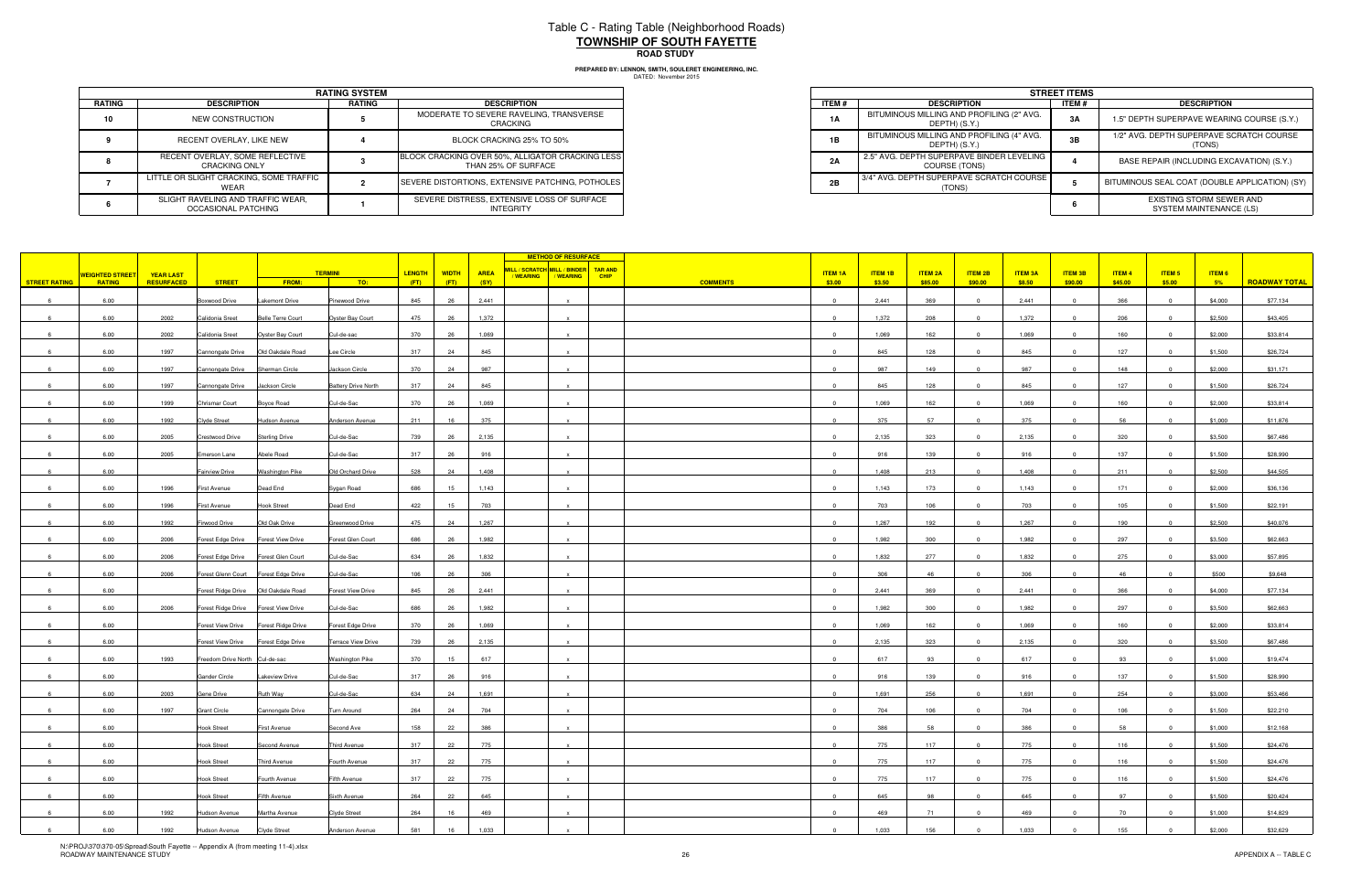# Table C - Rating Table (Neighborhood Roads) **TOWNSHIP OF SOUTH FAYETTEROAD STUDY**

|        |                                                          | <b>RATING SYSTEM</b> |                                                                         |
|--------|----------------------------------------------------------|----------------------|-------------------------------------------------------------------------|
| RATING | <b>DESCRIPTION</b>                                       | <b>RATING</b>        | <b>DESCRIPTION</b>                                                      |
| 10     | NEW CONSTRUCTION                                         |                      | MODERATE TO SEVERE RAVELING, TRANSVERSE<br>CRACKING                     |
|        | RECENT OVERLAY, LIKE NEW                                 |                      | BLOCK CRACKING 25% TO 50%                                               |
|        | RECENT OVERLAY, SOME REFLECTIVE<br>CRACKING ONLY         |                      | BLOCK CRACKING OVER 50%, ALLIGATOR CRACKING LESS<br>THAN 25% OF SURFACE |
|        | LITTLE OR SLIGHT CRACKING, SOME TRAFFIC<br>WEAR          |                      | SEVERE DISTORTIONS, EXTENSIVE PATCHING, POTHOLES                        |
|        | SLIGHT RAVELING AND TRAFFIC WEAR,<br>OCCASIONAL PATCHING |                      | SEVERE DISTRESS, EXTENSIVE LOSS OF SURFACE<br>INTEGRITY                 |

|                             | <b>RATING SYSTEM</b> |                                                                         |
|-----------------------------|----------------------|-------------------------------------------------------------------------|
| <b>TION</b>                 | RATING               | <b>DESCRIPTION</b>                                                      |
| <b>RUCTION</b>              |                      | MODERATE TO SEVERE RAVELING, TRANSVERSE<br>CRACKING                     |
| YY. LIKE NEW                |                      | BLOCK CRACKING 25% TO 50%                                               |
| OME REFLECTIVE<br>a ONLY    |                      | BLOCK CRACKING OVER 50%, ALLIGATOR CRACKING LESS<br>THAN 25% OF SURFACE |
| KING. SOME TRAFFIC          |                      | SEVERE DISTORTIONS. EXTENSIVE PATCHING. POTHOLES                        |
| D TRAFFIC WEAR.<br>PATCHING |                      | SEVERE DISTRESS. EXTENSIVE LOSS OF SURFACE<br>INTEGRITY                 |

|    |                              |                  |                                      |                                         |                         |       |                |                                                     | <b>METHOD OF RESURFACE</b> |                         |                         |         |                |                         |                |                |         |                |          |                      |
|----|------------------------------|------------------|--------------------------------------|-----------------------------------------|-------------------------|-------|----------------|-----------------------------------------------------|----------------------------|-------------------------|-------------------------|---------|----------------|-------------------------|----------------|----------------|---------|----------------|----------|----------------------|
|    | <mark>NEIGHTED STREET</mark> | <b>YEAR LAST</b> |                                      |                                         | <b>TERMINI</b>          |       | LENGTH   WIDTH | MILL / SCRATCH MILL / BINDER TAR AND<br><b>AREA</b> |                            |                         | <b>ITEM 1A</b>          | ITEM 1B | <b>ITEM 2A</b> | ITEM 2B                 | <b>ITEM 3A</b> | <b>ITEM 3B</b> | ITEM4   | ITEM 5         | ITEM 6   |                      |
|    | STREET RATING RATING         | RESURFACED       | <b>STREET</b>                        | <b>FROM:</b>                            | TO:                     | (FT)  | (FT)           | (SY)                                                | / WEARING / WEARING        | CHIP<br><b>COMMENTS</b> | \$3.00                  | \$3.50  | \$85.00        | \$90.00                 | \$8.50         | \$90.00        | \$45.00 | \$5.00         | 5%       | <b>ROADWAY TOTAL</b> |
| 6  | 6.00                         | 1992             | Hunting Ridge Trail Boyce Road       |                                         | <b>Big Meadow Road</b>  | 475   | 24             | 1,267                                               |                            |                         | $\overline{0}$          | 1,267   | 192            | $\overline{0}$          | 1,267          | $\overline{0}$ | 190     | $\Omega$       | \$2,500  | \$40,076             |
|    | 6.00                         | 1992             | Hunting Ridge Trail Big Meadow Road  |                                         | Morning Wind Circle     | 264   | 24             | 704                                                 |                            |                         | $\Omega$                | 704     | 106            |                         | 704            |                | 106     |                | \$1,500  | \$22,210             |
|    | 6.00                         | 1992             |                                      | Hunting Ridge Trail Morning Wind Circle | Morning Wind Circle     | 211   | 24             | 563                                                 |                            |                         | $\overline{0}$          | 563     | 85             |                         | 563            |                | 84      |                | \$1,000  | \$17,781             |
| 6. | 6.00                         | 1992             |                                      | Hunting Ridge Trail Morning Wind Circle | Open Meadow Circle      | 1,003 | 24             | 2,675                                               |                            |                         | $\overline{0}$          | 2,675   | 405            | $\overline{0}$          | 2,675          | $\overline{0}$ | 401     | $\overline{0}$ | \$4,500  | \$84,581             |
|    | 6.00                         | 1992             |                                      | Hunting Ridge Trail Open Meadow Circle  | Fox Chase Court         | 158   | 24             | 421                                                 |                            |                         | $\overline{0}$          | 421     | 64             |                         | 421            | $\overline{0}$ | 63      | $\Omega$       | \$1,000  | \$13,334             |
|    | 6.00                         | 1992             | Hunting Ridge Trail Fox Chase Court  |                                         | Fox Chase Court         | 211   | 24             | 563                                                 |                            |                         | $\Omega$                | 563     | 85             | $\Omega$                | 563            | $\overline{0}$ | 84      | $\Omega$       | \$1,000  | \$17,781             |
| 6  |                              |                  |                                      |                                         |                         |       |                |                                                     | $\mathbf{x}$               |                         | $\overline{0}$          |         |                | $\Omega$                |                | $\overline{0}$ |         | $\Omega$       |          |                      |
|    | 6.00                         | 1992             | Hunting Ridge Trail Fox Chase Court  |                                         | Big Meadow Road         | 2,006 | 24             | 5,349                                               |                            |                         |                         | 5,349   | 809            |                         | 5,349          |                | 802     |                | \$8,500  | \$169,059            |
|    | 6.00                         | 1992             | Hunting Ridge Trail Big Meadow Road  |                                         | <b>Willowwick Court</b> | 1,901 | 24             | 5,069                                               |                            |                         | $\Omega$                | 5,069   | 767            |                         | 5,069          |                | 760     |                | \$8,500  | \$160,239            |
|    | 6.00                         | 1992             | Hunting Ridge Trail Willowwick Court |                                         | Ravenwood Drive         | 317   | 24             | 845                                                 |                            |                         | $\overline{0}$          | 845     | 128            | $\overline{0}$          | 845            | $\overline{0}$ | 127     | $\Omega$       | \$1,500  | \$26,724             |
|    | 6.00                         | 1992             | Hunting Ridge Trail Ravenwood Drive  |                                         | Boyce Road              | 158   | 24             | 421                                                 |                            |                         | $\Omega$                | 421     | 64             | $\Omega$                | 421            | $\Omega$       | 63      | $\sqrt{ }$     | \$1,000  | \$13,334             |
|    | 6.00                         | 1997             | Jackson Circle                       | Cannongate Drive                        | Turn Around             | 264   | 25             | 733                                                 |                            |                         | $\Omega$                | 733     | 111            |                         | 733            |                | 110     |                | \$1,500  | \$23,179             |
| 6  | 6.00                         | 1989             | Jeana Lane                           | Lakemont Drive                          | Cul-de-Sac              | 475   | 24             | 1,267                                               |                            |                         | $\overline{0}$          | 1,267   | 192            | $\overline{\mathbf{0}}$ | 1,267          | $\overline{0}$ | 190     | $\sqrt{ }$     | \$2,500  | \$40,076             |
|    | 6.00                         | 2002             | Kingston Drive                       | Cul-de-sac                              | Princenton Drive        | 422   | 26             | 1,219                                               |                            |                         | $\mathbf{0}$            | 1,219   | 184            |                         | 1,219          | $\overline{0}$ | 183     |                | \$2,000  | \$38,496             |
|    | 6.00                         | 2002             | Kingston Drive                       | Princenton Drive                        | Kingswood Lane          | 528   | 26             | 1,525                                               |                            |                         | $\Omega$                | 1,525   | 231            |                         | 1,525          |                | 229     |                | \$2,500  | \$48,229             |
| 6  | 6.00                         | 2002             | Kingston Drive                       | Kingswood Lane                          | Cul-de-sac              | 370   | 26             | 1,069                                               | $\mathbf{x}$               |                         | $\overline{0}$          | 1,069   | 162            | $\mathbf{0}$            | 1,069          | $\Omega$       | 160     | $\Omega$       | \$2,000  | \$33,814             |
|    | 6.00                         | 2001             | Kingswood Lane                       | Oak Ridge Road                          | Kingsbrook Drive        | 1,056 | 26             | 3,051                                               |                            |                         | $\overline{0}$          | 3,051   | 461            |                         | 3,051          | $\Omega$       | 458     |                | \$5,000  | \$96,391             |
|    | 6.00                         |                  | <b>Mallard Drive</b>                 | Lakemont Drive                          | Cul-de-Sac              | 634   | 24             | 1,691                                               |                            |                         | $\Omega$                | 1,691   | 256            |                         | 1,691          |                | 254     |                | \$3,000  | \$53,466             |
| 6  | 6.00                         |                  | Marley Way                           | Rahner-Wood Lane                        | Cul-de-Sac              | 600   | 26             | 1,733                                               | $\mathbf{x}$               |                         | $\overline{0}$          | 1,733   | 262            |                         | 1,733          | $\overline{0}$ | 260     | $\Omega$       | \$3,000  | \$54,764             |
|    | 6.00                         | 1992             | Martha Street                        | Anderson Avenue                         | Hudson Avenue           | 264   | 16             | 469                                                 |                            |                         | $\Omega$                | 469     | 71             |                         | 469            |                | 70      |                | \$1,000  | \$14,829             |
| 6  | 6.00                         | 1992             | Martha Street                        | Hudson Avenue                           | Dead End                | 106   | 16             | 188                                                 |                            |                         | $\overline{0}$          | 188     | 28             | $\overline{\mathbf{0}}$ | 188            | $\overline{0}$ | 28      | $\overline{0}$ | \$500    | \$5,905              |
| 6  | 6.00                         | 1992             | <b>Mitchell Street</b>               | Orchard Drive                           | Wabash Avenue           | 317   | 20             | 704                                                 |                            |                         | $\overline{0}$          | 704     | 106            | $\Omega$                | 704            | $\overline{0}$ | 106     | $\Omega$       | \$1,500  | \$22,210             |
|    |                              |                  |                                      |                                         |                         |       |                |                                                     |                            |                         | $\overline{0}$          |         |                |                         |                |                |         |                |          |                      |
|    | 6.00                         | 1998             | Mohawk Road                          | S. H. R. 978                            | S. H. R. 50             | 5,650 | 20             | 12,556                                              |                            |                         |                         | 12,556  | 1,899          |                         | 12,556         |                | 1,883   |                | \$20,000 | \$396,840            |
| 6  | 6.00                         | 1996             | Morgan Hill Road                     | West Bridge Drive                       | Millers Run Road        | 686   | 19             | 1,448                                               | $\mathbf{x}$               |                         | $\overline{0}$          | 1,448   | 219            | $\Omega$                | 1,448          | $\overline{0}$ | 217     | $\Omega$       | \$2,500  | \$45,765             |
| 6  | 6.00                         | 1997             | Morgan Street                        | Morgan Hill Road                        | Oak Street              | 422   | 18             | 821                                                 |                            |                         | $\overline{0}$          | 821     | 124            | $\mathbf{0}$            | 821            | $\overline{0}$ | 123     | $\Omega$       | \$1,500  | \$25,934             |
|    | 6.00                         | 1997             | Morgan Street                        | Oak Street                              | Elm Street              | 317   | 18             | 616                                                 |                            |                         | $\overline{0}$          | 616     | 93             |                         | 616            |                | 92      |                | \$1,000  | \$19,455             |
|    | 6.00                         | 1997             | Morgan Street                        | Park Entrance                           | Elm Street              | 317   | 18             | 616                                                 |                            |                         | $\Omega$                | 616     | 93             |                         | 616            |                | 92      |                | \$1,000  | \$19,455             |
|    | 6.00                         | 1992             | Myrtle Street                        | Seminary Avenue                         | Hudson Avenue           | 792   | 16             | 1,408                                               |                            |                         | $\overline{0}$          | 1,408   | 213            |                         | 1,408          |                | 211     |                | \$2,500  | \$44,505             |
|    | 6.00                         |                  | Northridge Drive    Qak Ridge Road   |                                         | South Point Court       | 158   | 24             | 421                                                 |                            |                         | $\overline{0}$          | 421     | 64             | $\overline{0}$          | 421            | $\Omega$       | 63      | $\Omega$       | \$1,000  | \$13,334             |
| 6  | 6.00                         |                  | Northridge Drive South Point Court   |                                         | Appleglen Court         | 264   | 24             | 704                                                 | $\mathbf{x}$               |                         | $\overline{\mathbf{0}}$ | 704     | 106            | $\overline{\mathbf{0}}$ | 704            | $\overline{0}$ | 106     | $\overline{0}$ | \$1,500  | \$22,210             |
|    | 6.00                         |                  | Northridge Drive Appleglen Court     |                                         | Pointview Drive         | 264   | 24             | 704                                                 |                            |                         | $\overline{0}$          | 704     | 106            | $\overline{0}$          | 704            | $\overline{0}$ | 106     | $\overline{0}$ | \$1,500  | \$22,210             |
| 6  | 6.00                         |                  | Northridge Drive Pointview Drive     |                                         | Cul-de-Sac              | 792   | 24             | 2,112                                               | $\mathbf{x}$               |                         | $\overline{0}$          | 2,112   | 319            | $\overline{0}$          | 2,112          | $\overline{0}$ | 317     | $\overline{0}$ | \$3,500  | \$66,715             |
|    | 6.00                         | 2002             | Oak Wood Circle Ruth Way             |                                         | Cul-de-Sac              | 739   | 26             | 2,135                                               |                            |                         | $\overline{0}$          | 2,135   | 323            | $\Omega$                | 2,135          | $\Omega$       | 320     |                | \$3,500  | \$67,486             |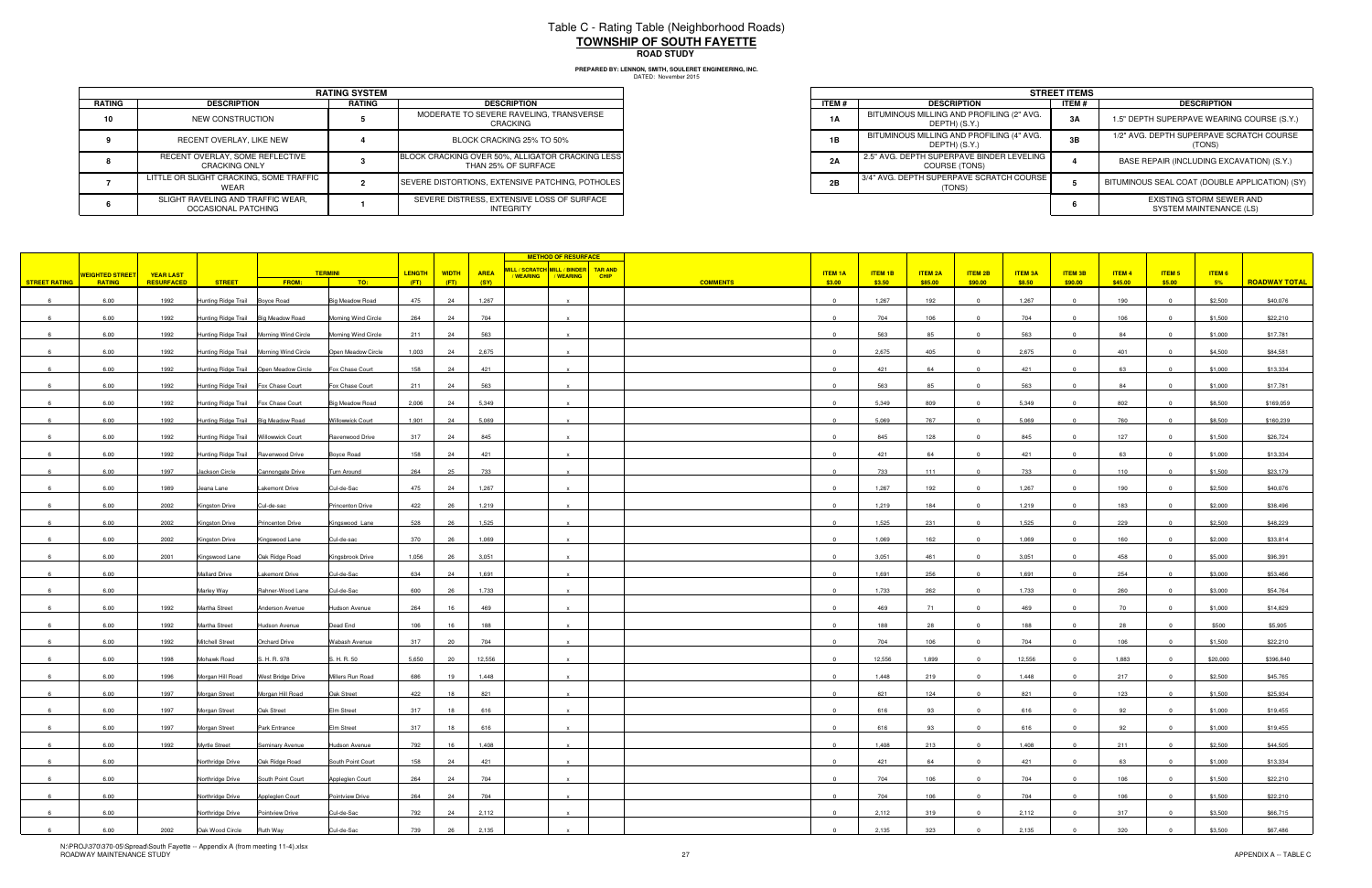## Table C - Rating Table (Neighborhood Roads) **TOWNSHIP OF SOUTH FAYETTEROAD STUDY**

|        |                                                          | <b>RATING SYSTEM</b> |                                                                         |
|--------|----------------------------------------------------------|----------------------|-------------------------------------------------------------------------|
| RATING | <b>DESCRIPTION</b>                                       | <b>RATING</b>        | <b>DESCRIPTION</b>                                                      |
| 10     | NEW CONSTRUCTION                                         |                      | MODERATE TO SEVERE RAVELING, TRANSVERSE<br>CRACKING                     |
|        | RECENT OVERLAY, LIKE NEW                                 |                      | BLOCK CRACKING 25% TO 50%                                               |
|        | RECENT OVERLAY. SOME REFLECTIVE<br><b>CRACKING ONLY</b>  |                      | BLOCK CRACKING OVER 50%, ALLIGATOR CRACKING LESS<br>THAN 25% OF SURFACE |
|        | LITTLE OR SLIGHT CRACKING, SOME TRAFFIC<br><b>WEAR</b>   |                      | SEVERE DISTORTIONS, EXTENSIVE PATCHING, POTHOLES                        |
|        | SLIGHT RAVELING AND TRAFFIC WEAR.<br>OCCASIONAL PATCHING |                      | SEVERE DISTRESS, EXTENSIVE LOSS OF SURFACE<br><b>INTEGRITY</b>          |

|                             | <b>RATING SYSTEM</b> |                                                                         |
|-----------------------------|----------------------|-------------------------------------------------------------------------|
| <b>TION</b>                 | RATING               | <b>DESCRIPTION</b>                                                      |
| <b>RUCTION</b>              |                      | MODERATE TO SEVERE RAVELING, TRANSVERSE<br>CRACKING                     |
| YY. LIKE NEW                |                      | BLOCK CRACKING 25% TO 50%                                               |
| OME REFLECTIVE<br>a ONLY    |                      | BLOCK CRACKING OVER 50%, ALLIGATOR CRACKING LESS<br>THAN 25% OF SURFACE |
| KING. SOME TRAFFIC          |                      | SEVERE DISTORTIONS. EXTENSIVE PATCHING. POTHOLES                        |
| D TRAFFIC WEAR.<br>PATCHING |                      | SEVERE DISTRESS. EXTENSIVE LOSS OF SURFACE<br>INTEGRITY                 |

|                      |                                         |                                       |                                  |                                                             |                      |               |              |             | <b>METHOD OF RESURFACE</b>           |             |                           |         |                |                         |                |                |         |                |         |                      |
|----------------------|-----------------------------------------|---------------------------------------|----------------------------------|-------------------------------------------------------------|----------------------|---------------|--------------|-------------|--------------------------------------|-------------|---------------------------|---------|----------------|-------------------------|----------------|----------------|---------|----------------|---------|----------------------|
|                      |                                         |                                       |                                  |                                                             | <b>TERMINI</b>       | <b>LENGTH</b> | <b>WIDTH</b> | <b>AREA</b> | MILL / SCRATCH MILL / BINDER TAR AND |             | <b>ITEM 1A</b>            | ITEM 1B | <b>ITEM 2A</b> | ITEM 2B                 | <b>ITEM 3A</b> | <b>ITEM 3B</b> | ITEM 4  | ITEM 5         | ITEM 6  |                      |
| <b>STREET RATING</b> | <b>NEIGHTED STREET</b><br><b>RATING</b> | <b>YEAR LAST</b><br><b>RESURFACED</b> | <b>STREET</b>                    | FROM:                                                       | TO:                  | (FT)          | (FT)         | (SY)        | / WEARING<br>/ WEARING               | <b>CHIP</b> | <b>COMMENTS</b><br>\$3.00 | \$3.50  | \$85.00        | \$90.00                 | \$8.50         | \$90.00        | \$45.00 | \$5.00         | $-5\%$  | <b>ROADWAY TOTAL</b> |
| 6                    | 6.00                                    |                                       | Old Orchard Drive                | Fairview                                                    | Red Rome Circle West | 370           | 24           | 987         | $\mathbf{x}$                         |             | $\overline{0}$            | 987     | 149            | $\Omega$                | 987            | $\overline{0}$ | 148     | $\Omega$       | \$2,000 | \$31,171             |
|                      | 6.00                                    |                                       |                                  | Old Orchard Drive Red Rome Circle West Red Rome Circle East |                      | 370           | 24           | 987         |                                      |             |                           | 987     | 149            |                         | 987            |                | 148     |                | \$2,000 | \$31,171             |
|                      |                                         |                                       |                                  |                                                             |                      |               |              |             |                                      |             |                           |         |                |                         |                |                |         |                |         |                      |
|                      | 6.00                                    |                                       | Old Orchard Drive                | Red Rome Circle East                                        | <b>Winesap Court</b> | 317           | 24           | 845         |                                      |             | $\overline{0}$            | 845     | 128            |                         | 845            |                | 127     |                | \$1,500 | \$26,724             |
|                      | 6.00                                    |                                       | Old Orchard Drive Winesap Court  |                                                             | Russets Circle       | 475           | 24           | 1,267       |                                      |             | $\overline{0}$            | 1,267   | 192            | $\Omega$                | 1,267          |                | 190     | $\Omega$       | \$2,500 | \$40,076             |
|                      | 6.00                                    | 2002                                  | Oyster Bay Court                 | Calendonia Court                                            | Cul-de-Sac           | 950           | 26           | 2,744       |                                      |             | $\Omega$                  | 2,744   | 415            | $\Omega$                | 2,744          |                | 412     |                | \$4,500 | \$86,725             |
|                      | 6.00                                    | 2003                                  | Petricca Drive                   | Cul-de-Sac                                                  | Ruth Way             | 264           | 24           | 704         | $\mathbf{x}$                         |             | $\overline{0}$            | 704     | 106            | $\overline{0}$          | 704            | $\overline{0}$ | 106     | $\Omega$       | \$1,500 | \$22,210             |
|                      | 6.00                                    | 2003                                  | Petricca Drive                   | Ruth Way                                                    | Oakridge Drive       | 422           | 24           | 1,125       | $\mathbf{x}$                         |             | $\overline{0}$            | 1,125   | 170            | $\overline{0}$          | 1,125          | $\overline{0}$ | 169     | $\Omega$       | \$2,000 | \$35,544             |
|                      | 6.00                                    | 2002                                  | Pin Oak Drive                    | Oak Ridge Road                                              | Cul-de-Sac           | 686           | 26           | 1,982       |                                      |             | $\Omega$                  | 1,982   | 300            | $\Omega$                | 1,982          |                | 297     |                | \$3,500 | \$62,663             |
|                      | 6.00                                    |                                       | Pinewood Drive                   | <b>Boxwood Drive</b>                                        | Lakemont Drive       | 317           | 24           | 845         | $\mathbf{x}$                         |             | $\Omega$                  | 845     | 128            | $\Omega$                | 845            | $\Omega$       | 127     | $\Omega$       | \$1,500 | \$26,724             |
|                      | 6.00                                    |                                       | Pinewood Drive                   | Lakemont Drive                                              | Washington Pike      | 634           | 24           | 1,691       | $\mathbf{x}$                         |             | $\Omega$                  | 1,691   | 256            | $\Omega$                | 1,691          | $\Omega$       | 254     |                | \$3,000 | \$53,466             |
|                      | 6.00                                    |                                       | Pointview Drive                  | Northridge Drive                                            | Cul-de-Sac           | 845           | 24           | 2,253       |                                      |             |                           | 2,253   | 341            |                         | 2,253          |                | 338     |                | \$4,000 | \$71,229             |
|                      |                                         |                                       |                                  |                                                             |                      |               |              |             |                                      |             | $\mathbf{0}$              |         |                |                         |                |                |         |                |         |                      |
|                      | 6.00                                    |                                       | Pond Court (North)               | Portman Lane                                                | Cul-de-Sac           | 158           | 24           | 421         |                                      |             |                           | 421     | 64             | $\overline{0}$          | 421            |                | 63      |                | \$1,000 | \$13,334             |
|                      | 6.00                                    | 2002                                  | Princeton Drive                  | Kingston Drive                                              | Cul-de-Sac           | 370           | 26           | 1,069       |                                      |             | $\Omega$                  | 1,069   | 162            | $\overline{0}$          | 1,069          | $\overline{0}$ | 160     |                | \$2,000 | \$33,814             |
|                      | 6.00                                    |                                       | Red Rome Circle (E&WOlde Orchard |                                                             | Olde Orchard         | 950           | 24           | 2,533       |                                      |             | $\Omega$                  | 2,533   | 383            |                         | 2,533          |                | 380     |                | \$4,500 | \$80,049             |
|                      | 6.00                                    |                                       | <b>Ridgeview Drive</b>           | Cul-de-Sac                                                  | Oakridge Road        | 317           | 24           | 845         |                                      |             | $\overline{0}$            | 845     | 128            | $\overline{0}$          | 845            | $\Omega$       | 127     | $\Omega$       | \$1,500 | \$26,724             |
|                      | 6.00                                    |                                       | Russets Circle East Cul-de-Sac   |                                                             | Olde Orchard         | 158           | 24           | 421         |                                      |             | $\overline{0}$            | 421     | 64             | $\Omega$                | 421            |                | 63      |                | \$1,000 | \$13,334             |
|                      | 6.00                                    |                                       | Russets Circle West Cul-de-Sac   |                                                             | Olde Orchard         | 422           | 24           | 1,125       |                                      |             | $\Omega$                  | 1,125   | 170            |                         | 1,125          |                | 169     |                | \$2,000 | \$35,544             |
|                      | 6.00                                    | 2003                                  | Ruth Way                         | Gene Court                                                  | Oak Wood Circle      | 898           | 26           | 2,594       | $\mathbf{x}$                         |             | $\overline{0}$            | 2,594   | 392            | $\overline{0}$          | 2,594          | $\overline{0}$ | 389     |                | \$4,500 | \$81,958             |
|                      | 6.00                                    | 2006                                  | Rutherglen Drive                 | <b>Turnberry Drive</b>                                      | Cul-de-Sac           | 792           | 26           | 2,288       |                                      |             | $\Omega$                  | 2,288   | 346            |                         | 2,288          |                | 343     |                | \$4,000 | \$72,310             |
| $6^{\circ}$          | 6.00                                    |                                       | Scotch Hill Road                 | Massaro Place                                               | Marshall Road        | 845           | 12           | 1,127       | $\mathbf{x}$                         |             | $\overline{0}$            | 1,127   | 170            | $\overline{0}$          | 1,127          | $\overline{0}$ | 169     | $\overline{0}$ | \$2,000 | \$35,581             |
|                      |                                         |                                       |                                  |                                                             |                      |               |              |             |                                      |             |                           |         |                |                         |                | $\Omega$       |         |                |         |                      |
|                      | 6.00                                    |                                       | Second Avenue                    | Dead End                                                    | Sygan Road           | 317           | 21           | 740         |                                      |             | $\overline{0}$            | 740     | 112            | $\Omega$                | 740            |                | 111     | $\Omega$       | \$1,500 | \$23,395             |
|                      | 6.00                                    |                                       | Second Avenue                    | Sygan Road                                                  | <b>Hook Street</b>   | 264           | 21           | 616         |                                      |             | $\Omega$                  | 616     | 93             |                         | 616            |                | 92      |                | \$1,000 | \$19,455             |
|                      | 6.00                                    |                                       | Second Avenue                    | <b>Hook Street</b>                                          | Verner Street        | 1,267         | 21           | 2,956       | $\mathbf{x}$                         |             | $\overline{0}$            | 2,956   | 447            | $\Omega$                | 2,956          |                | 443     |                | \$5,000 | \$93,420             |
|                      | 6.00                                    | 1997                                  | Sherman Circle                   | Cannongate Dr.                                              | Turn Around          | 264           | 24           | 704         | $\mathbf{x}$                         |             | $\Omega$                  | 704     | 106            | $\Omega$                | 704            | $\Omega$       | 106     | $\Omega$       | \$1,500 | \$22,210             |
|                      | 6.00                                    |                                       | Sixth Avenue                     | <b>Hook Street</b>                                          | Dead End             | 634           | 20           | 1,409       |                                      |             | $\mathbf{0}$              | 1,409   | 213            |                         | 1,409          |                | 211     |                | \$2,500 | \$44,524             |
|                      | 6.00                                    |                                       | South Point Court                | Northridge Drive                                            | Cul-de-Sac           | 422           | 24           | 1,125       |                                      |             | $\Omega$                  | 1,125   | 170            | - 0                     | 1,125          |                | 169     |                | \$2,000 | \$35,544             |
|                      | 6.00                                    | 2005                                  | <b>Sterling Drive</b>            | <b>Battleridge Road</b>                                     | Crestwood Drive      | 1,214         | 26           | 3,507       |                                      |             | $\overline{0}$            | 3,507   | 530            | $\overline{0}$          | 3,507          | $\overline{0}$ | 526     | $\overline{0}$ | \$6,000 | \$110,806            |
|                      | 6.00                                    |                                       | <b>Sterling Drive</b>            | Crestwood Drive                                             | Cul-de-Sac           | 1,267         | 26           | 3,660       |                                      |             | $\Omega$                  | 3,660   | 554            | $\overline{0}$          | 3,660          | $\Omega$       | 549     | $\sqrt{ }$     | \$6,000 | \$115,715            |
| $6\overline{6}$      | 6.00                                    | 2006                                  | Sunridge Drive                   | Old Oakdale Road                                            | Cul-de-Sac           | 528           | 26           | 1,525       | $\mathbf{x}$                         |             | $\overline{0}$            | 1,525   | 231            | $\overline{\mathbf{0}}$ | 1,525          | $\overline{0}$ | 229     | $\overline{0}$ | \$2,500 | \$48,229             |
|                      |                                         |                                       |                                  |                                                             |                      |               |              |             |                                      |             |                           |         |                |                         |                |                |         |                |         |                      |
|                      | 6.00                                    | 1996                                  | Swan Drive                       | Lakemont Dr.                                                | Cul-de-Sac           | 475           | 24           | 1,267       |                                      |             | $\overline{0}$            | 1,267   | 192            | $\overline{\mathbf{0}}$ | 1,267          | $\overline{0}$ | 190     | $\overline{0}$ | \$2,500 | \$40,076             |
|                      | 6.00                                    |                                       | Terrance View Drive Cul-de-Sac   |                                                             | Forest View Drive    | 106           | 26           | 306         | $\mathbf{x}$                         |             | $\overline{0}$            | 306     | 46             | $\overline{0}$          | 306            | $\overline{0}$ | 46      | $\overline{0}$ | \$500   | \$9,648              |
|                      | 6.00                                    |                                       |                                  | Terrance View Drive Forest View Drive                       | Cul-de-Sac           | 845           | 26           | 2,441       |                                      |             | $\Omega$                  | 2,441   | 369            | $\Omega$                | 2,441          |                | 366     |                | \$4,000 | \$77,134             |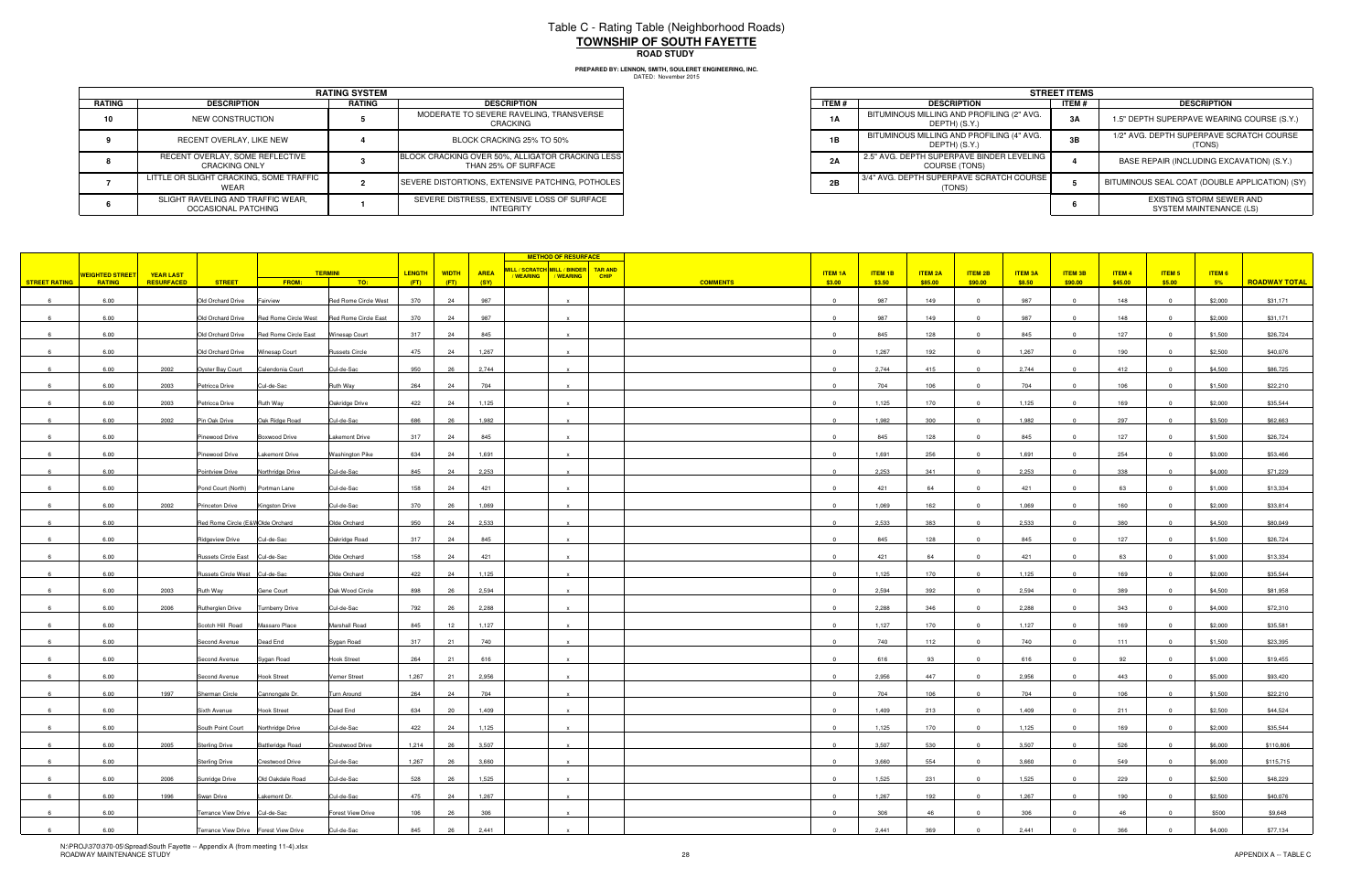## Table C - Rating Table (Neighborhood Roads) **TOWNSHIP OF SOUTH FAYETTEROAD STUDY**

|        |                                                          | <b>RATING SYSTEM</b> |                                                                         |
|--------|----------------------------------------------------------|----------------------|-------------------------------------------------------------------------|
| RATING | <b>DESCRIPTION</b>                                       | <b>RATING</b>        | <b>DESCRIPTION</b>                                                      |
| 10     | NEW CONSTRUCTION                                         |                      | MODERATE TO SEVERE RAVELING, TRANSVERSE<br>CRACKING                     |
|        | RECENT OVERLAY, LIKE NEW                                 |                      | BLOCK CRACKING 25% TO 50%                                               |
|        | RECENT OVERLAY, SOME REFLECTIVE<br><b>CRACKING ONLY</b>  |                      | BLOCK CRACKING OVER 50%, ALLIGATOR CRACKING LESS<br>THAN 25% OF SURFACE |
|        | LITTLE OR SLIGHT CRACKING, SOME TRAFFIC<br>WEAR          |                      | SEVERE DISTORTIONS, EXTENSIVE PATCHING, POTHOLES                        |
|        | SLIGHT RAVELING AND TRAFFIC WEAR.<br>OCCASIONAL PATCHING |                      | SEVERE DISTRESS. EXTENSIVE LOSS OF SURFACE<br><b>INTEGRITY</b>          |

|                             | <b>RATING SYSTEM</b> |                                                                         |
|-----------------------------|----------------------|-------------------------------------------------------------------------|
| <b>TION</b>                 | RATING               | <b>DESCRIPTION</b>                                                      |
| <b>RUCTION</b>              |                      | MODERATE TO SEVERE RAVELING, TRANSVERSE<br>CRACKING                     |
| YY. LIKE NEW                |                      | BLOCK CRACKING 25% TO 50%                                               |
| OME REFLECTIVE<br>a ONLY    |                      | BLOCK CRACKING OVER 50%, ALLIGATOR CRACKING LESS<br>THAN 25% OF SURFACE |
| KING. SOME TRAFFIC          |                      | SEVERE DISTORTIONS. EXTENSIVE PATCHING. POTHOLES                        |
| D TRAFFIC WEAR.<br>PATCHING |                      | SEVERE DISTRESS. EXTENSIVE LOSS OF SURFACE<br>INTEGRITY                 |

|                      |                 |                   |                                      |                           |                             |                               |             | <b>METHOD OF RESURFACE</b>              |                 |                         |                |                |                         |                |                |         |                |          |                      |
|----------------------|-----------------|-------------------|--------------------------------------|---------------------------|-----------------------------|-------------------------------|-------------|-----------------------------------------|-----------------|-------------------------|----------------|----------------|-------------------------|----------------|----------------|---------|----------------|----------|----------------------|
|                      | VEIGHTED STREET | <b>YEAR LAST</b>  |                                      |                           | <b>TERMINI</b>              | <b>LENGTH</b><br><b>WIDTH</b> | <b>AREA</b> | MILL / SCRATCH MILL / BINDER TAR AND    |                 | <b>ITEM 1A</b>          | <b>ITEM 1B</b> | <b>ITEM 2A</b> | ITEM 2B                 | <b>ITEM 3A</b> | <b>ITEM 3B</b> | ITEM 4  | <b>ITEM 5</b>  | ITEM 6   |                      |
| <b>STREET RATING</b> | <b>RATING</b>   | <b>RESURFACED</b> | <b>STREET</b>                        | <b>FROM:</b>              | TO:                         | (FT)<br>(FT)                  | (SY)        | / WEARING  <br>/ WEARING<br><b>CHIP</b> | <b>COMMENTS</b> | \$3.00                  | \$3.50         | \$85.00        | \$90.00                 | \$8.50         | \$90.00        | \$45.00 | \$5.00         | 5%       | <b>ROADWAY TOTAL</b> |
| 6                    | 6.00            | 1995              | Third Avenue                         | Dead End                  | <b>Hook Street</b>          | 634<br>20                     | 1,409       |                                         |                 | $\overline{0}$          | 1,409          | 213            | $\overline{0}$          | 1,409          | $\mathbf{0}$   | 211     | $\Omega$       | \$2,500  | \$44,524             |
|                      | 6.00            | 1995              | <b>Third Avenue</b>                  | <b>Hook Street</b>        | Dead End                    | 211<br>20                     | 469         |                                         |                 |                         | 469            | 71             |                         | 469            |                | 70      |                | \$1,000  | \$14,829             |
|                      | 6.00            | 2006              | <b>Turnberry Drive</b>               | Rutherglen Drive          | Cul-de-Sac                  | 1,109<br>26                   | 3,204       |                                         |                 | $\Omega$                | 3,204          | 485            |                         | 3,204          |                | 481     |                | \$5,500  | \$101,300            |
|                      | 6.00            | 1992              | Wabash Avenue                        | Orchard Drive             | <b>Sherman Street</b>       | 898<br>20                     | 1,996       | $\mathbf{x}$                            |                 | $\overline{0}$          | 1,996          | 302            | $\overline{0}$          | 1,996          | $\Omega$       | 299     | $\Omega$       | \$3,500  | \$63,095             |
|                      |                 |                   |                                      |                           |                             |                               |             |                                         |                 |                         |                |                |                         |                |                |         |                |          |                      |
|                      | 6.00            | 1992              | Wabash Avenue                        | <b>Mitchell Street</b>    | Alexander Street            | 211<br>20                     | 469         |                                         |                 | $\overline{0}$          | 469            | 71             | $\Omega$                | 469            |                | 70      | $\sqrt{ }$     | \$1,000  | \$14,829             |
|                      | 6.00            | 2001              | Wabash Avenue                        | Alexander Street          | Millers Run Roada           | 739<br>20                     | 1,642       |                                         |                 | $\Omega$                | 1,642          | 248            | $\overline{0}$          | 1,642          | $\sim$         | 246     | $\overline{0}$ | \$3,000  | \$51,868             |
|                      | 6.00            | 2005              | Willowbrook Drive                    | Mayview Road              | <b>Weeping Willow Court</b> | 2,323<br>26                   | 6,711       | $\mathbf{x}$                            |                 | $\overline{0}$          | 6,711          | 1,015          | $\overline{0}$          | 6,711          | $\overline{0}$ | 1,007   | $\Omega$       | \$11,000 | \$212,106            |
|                      | 6.00            |                   | <b>Winesap Court</b>                 | Olde Orchard              | Turn Around                 | 581<br>24                     | 1,549       |                                         |                 | $\Omega$                | 1,549          | 234            | $\Omega$                | 1,549          |                | 232     |                | \$2,500  | \$48,934             |
|                      | 6.00            | 2006              | <b>Woodbridge Drive</b>              | <b>Battle Ridge Road</b>  | Cul-de-Sac                  | 1,056<br>26                   | 3,051       | $\mathbf{x}$                            |                 | $\overline{0}$          | 3,051          | 461            | $\overline{0}$          | 3,051          | $\overline{0}$ | 458     | $\overline{0}$ | \$5,000  | \$96,391             |
|                      | 6.00            | 2002              | <b>Worthington Court</b>             | <b>Hickory Grade Road</b> | Cul-de-Sac                  | 581<br>26                     | 1,678       | $\mathbf{x}$                            |                 | $\overline{0}$          | 1,678          | 254            | $\Omega$                | 1,678          | $\Omega$       | 252     | $\Omega$       | \$3,000  | \$53,053             |
|                      | 7.00            | 2013              | Bella Danyella Court Christine Court |                           | Cul-de-Sac                  | 870<br>26                     | 2,513       |                                         |                 | $\Omega$                | 2,513          | 380            |                         | 2,513          |                | 251     |                | \$4,000  | \$73,765             |
| $\overline{7}$       | 7.00            | 2013              | <b>Christine Court</b>               | Cul-de-Sac                | Cul-de-Sac                  | 1,840<br>26                   | 5,316       | $\mathbf{x}$                            |                 | $\Omega$                | 5,316          | 804            | $\Omega$                | 5,316          |                | 532     |                | \$8,000  | \$156,054            |
| $\overline{7}$       | 7.00            |                   | David Drive                          | Sharalyn Drive            | Cul-de-Sac                  | 26<br>686                     | 1,982       | $\mathbf{x}$                            |                 | $\Omega$                | 1,982          | 300            | $\Omega$                | 1,982          | $\overline{0}$ | 198     | $\Omega$       | \$3,000  | \$58,203             |
|                      | 7.00            | 1992              | Firwood Drive                        | Greenwood Drive           | Pinewood Drive              | 1,003<br>24                   | 2,675       |                                         |                 | $\mathbf{0}$            | 2,675          | 405            |                         | 2,675          |                | 268     |                | \$4,000  | \$78,563             |
| $\overline{7}$       | 7.00            | 1990              | Hickory Heights Drive Muifield Court |                           | Oakmont Court               | 2,376<br>24                   | 6,336       |                                         |                 | $\overline{0}$          | 6,336          | 958            | $\overline{0}$          | 6,336          | $\Omega$       | 634     |                | \$9,500  | \$185,974            |
|                      |                 |                   |                                      |                           |                             |                               |             |                                         |                 | $\Omega$                |                |                | $\Omega$                |                |                |         |                |          |                      |
|                      | 7.00            | 1990              | Hickory Heights Drive Oakmont Court  |                           | Merion Court                | 422<br>24                     | 1,125       |                                         |                 |                         | 1,125          | 170            |                         | 1,125          |                | 113     |                | \$2,000  | \$33,013             |
|                      | 7.00            | 1990              | Hickory Heights Drive Merion Court   |                           | Cul-de-Sac                  | 792<br>24                     | 2,112       |                                         |                 | $\Omega$                | 2,112          | 319            |                         | 2,112          |                | 211     |                | \$3,500  | \$61,963             |
| 7                    | 7.00            | 1990              | Hickory Heights Drive Alpine Road    |                           | Muirfield Court             | 634<br>24                     | 1,691       | $\mathbf{x}$                            |                 | $\overline{0}$          | 1,691          | 256            | $\overline{0}$          | 1,691          | $\overline{0}$ | 169     | $\Omega$       | \$2,500  | \$49,662             |
| $\overline{7}$       | 7.00            | 1989              | Lakemont Drive                       | Pinewood Drive            | Lakeview Drive              | 422<br>14                     | 656         |                                         |                 | $\Omega$                | 656            | 99             |                         | 656            |                | 66      |                | \$1,000  | \$19,239             |
| $\overline{7}$       | 7.00            | 1989              | Lakemont Drive                       | Lakeview Drive            | Boxwood Drive               | 370<br>24                     | 987         | $\mathbf{x}$                            |                 | $\overline{0}$          | 987            | 149            | $\overline{0}$          | 987            | $\overline{0}$ | 99      | $\overline{0}$ | \$1,500  | \$28,951             |
| $\overline{7}$       | 7.00            | 1989              | Lakemont Drive                       | Boxwood Drive             | Jeana Lane                  | 739<br>24                     | 1,971       | $\mathbf{x}$                            |                 | $\Omega$                | 1,971          | 298            | $\overline{0}$          | 1,971          |                | 197     |                | \$3,000  | \$57,852             |
| $\overline{7}$       | 7.00            | 1989              | Lakemont Drive                       | Jeana Lane                | Mallard Drive               | 264<br>24                     | 704         |                                         |                 | $\Omega$                | 704            | 106            | $\Omega$                | 704            |                | 70      |                | \$1,500  | \$20,626             |
| 7                    | 7.00            | 1989              | Lakemont Drive                       | <b>Mallard Drive</b>      | Swan Drive                  | 158<br>24                     | 421         | $\mathbf{x}$                            |                 | $\overline{0}$          | 421            | 64             | $\overline{0}$          | 421            | $\Omega$       | 42      | $\Omega$       | \$1,000  | \$12,387             |
| $\overline{7}$       | 7.00            | 1989              | Lakemont Drive                       | Swan Drive                | <b>Lakeview Drive</b>       | 317<br>24                     | 845         |                                         |                 | $\Omega$                | 845            | 128            | $\overline{0}$          | 845            | $\overline{0}$ | 85      | $\Omega$       | \$1,500  | \$24,823             |
|                      | 7.00            | 1989              | Lakeview Drive                       | Lakemont Drive            | Parkside Drive              | 370<br>24                     | 987         |                                         |                 | $\Omega$                | 987            | 149            |                         | 987            |                | 99      |                | \$1,500  | \$28,951             |
|                      | 7.00            | 1989              | Lakeview Drive                       | Parkside Drive            | <b>Lakemont Drive</b>       | 370<br>24                     | 987         |                                         |                 | $\Omega$                | 987            | 149            |                         | 987            |                | 99      |                | \$1,500  | \$28,951             |
|                      |                 |                   |                                      |                           |                             |                               |             |                                         |                 |                         |                |                |                         |                |                |         |                |          |                      |
|                      | 7.00            | 2013              | indsay Lane                          | Christine Court           | Cul-de-Sac                  | 1,340<br>26                   | 3,871       | $\mathsf{x}$                            |                 | $\mathbf 0$             | 3,871          | 585            | $\Omega$                | 3,871          |                | 387     |                | \$6,000  | \$113,597            |
| 7                    | 7.00            | 2003              | Meeting House Road Wheatland Circle  |                           | Sharps Circle               | 317<br>24                     | 845         |                                         |                 | $\Omega$                | 845            | 128            | $\overline{0}$          | 845            |                | 85      |                | \$1,500  | \$24,823             |
| 7                    | 7.00            | 2003              | Meeting House Road Sharps Circle     |                           | <b>Sharps Circle</b>        | 158<br>24                     | 421         | $\mathbf{x}$                            |                 | $\overline{\mathbf{0}}$ | 421            | 64             | $\overline{\mathbf{0}}$ | 421            | $\overline{0}$ | 42      | $\overline{0}$ | \$1,000  | \$12,387             |
| 7                    | 7.00            | 2003              | Meeting House Road Goldenrod Court   |                           | Hunting Ridge Road          | 317<br>24                     | 845         | $\mathbf{x}$                            |                 | $\overline{0}$          | 845            | 128            | $\overline{0}$          | 845            | $\overline{0}$ | 85      | $\Omega$       | \$1,500  | \$24,823             |
| 7                    | 7.00            | 2012              | Montville Drive                      | Berkshire Blvd.           | Cul-de-Sac                  | 1,095<br>26                   | 3,163       | $\mathbf{x}$                            |                 | $\overline{\mathbf{0}}$ | 3,163          | 478            | $\overline{\mathbf{0}}$ | 3,163          | $\overline{0}$ | 316     | $\overline{0}$ | \$5,000  | \$92,820             |
| 7                    | 7.00            |                   | Oakmont Court                        | Hickory Heights Dr.       | Cul-de-Sac                  | 317<br>50                     | 1,761       | $\mathbf{x}$                            |                 | $\overline{0}$          | 1,761          | 266            | $\overline{0}$          | 1,761          | $\Omega$       | 176     | $\Omega$       | \$3,000  | \$51,667             |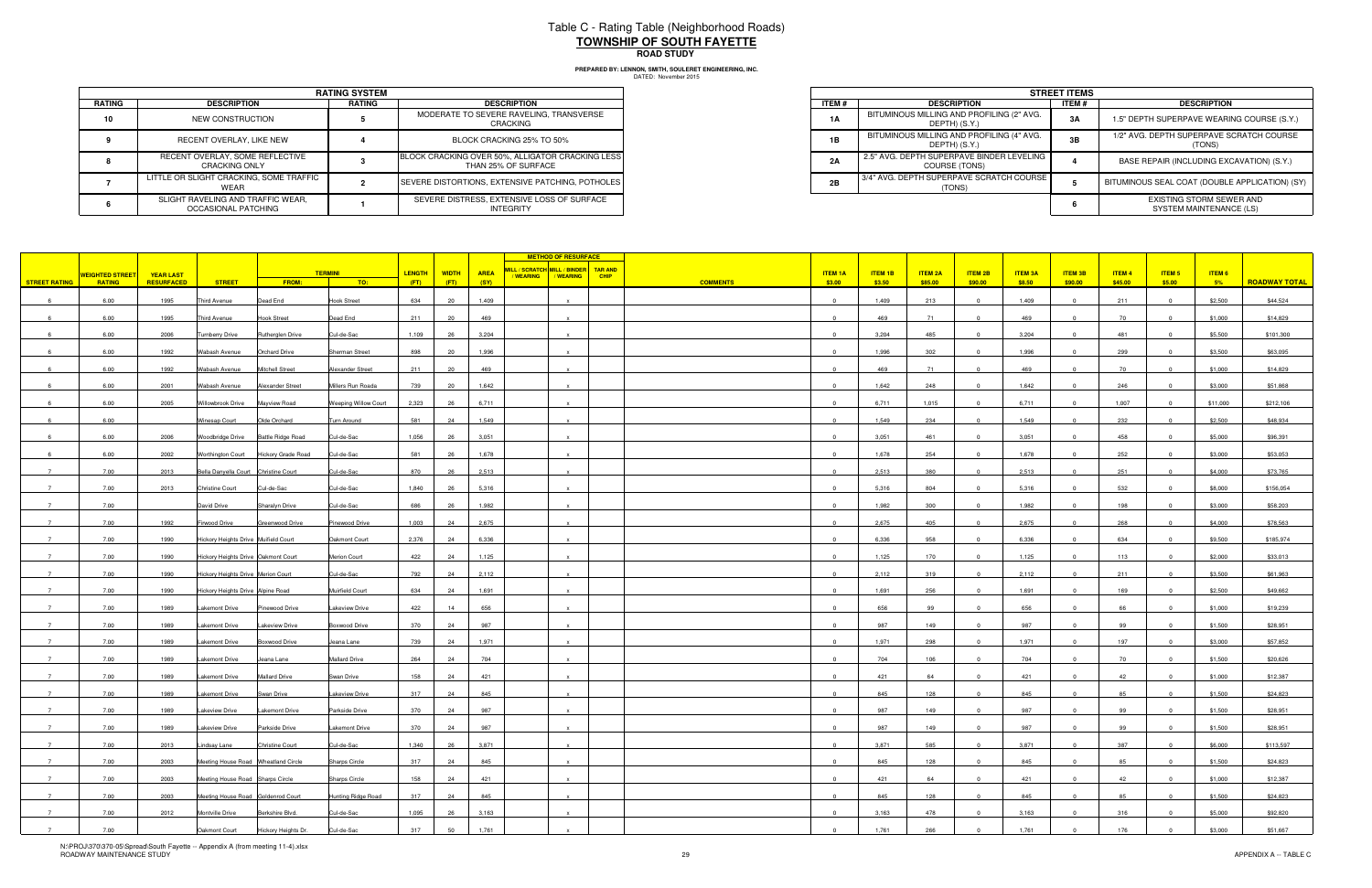## Table C - Rating Table (Neighborhood Roads) **TOWNSHIP OF SOUTH FAYETTEROAD STUDY**

**PREPARED BY: LENNON, SMITH, SOULERET ENGINEERING, INC.**

|        |                                                          | <b>RATING SYSTEM</b> |                                                                         |
|--------|----------------------------------------------------------|----------------------|-------------------------------------------------------------------------|
| RATING | <b>DESCRIPTION</b>                                       | <b>RATING</b>        | <b>DESCRIPTION</b>                                                      |
| 10     | NEW CONSTRUCTION                                         |                      | MODERATE TO SEVERE RAVELING, TRANSVERSE<br><b>CRACKING</b>              |
|        | RECENT OVERLAY, LIKE NEW                                 |                      | BLOCK CRACKING 25% TO 50%                                               |
|        | RECENT OVERLAY. SOME REFLECTIVE<br><b>CRACKING ONLY</b>  |                      | BLOCK CRACKING OVER 50%, ALLIGATOR CRACKING LESS<br>THAN 25% OF SURFACE |
|        | LITTLE OR SLIGHT CRACKING, SOME TRAFFIC<br><b>WEAR</b>   |                      | SEVERE DISTORTIONS, EXTENSIVE PATCHING, POTHOLES                        |
|        | SLIGHT RAVELING AND TRAFFIC WEAR.<br>OCCASIONAL PATCHING |                      | SEVERE DISTRESS. EXTENSIVE LOSS OF SURFACE<br><b>INTEGRITY</b>          |

|                             | <b>RATING SYSTEM</b> |                                                                         |
|-----------------------------|----------------------|-------------------------------------------------------------------------|
| <b>TION</b>                 | RATING               | <b>DESCRIPTION</b>                                                      |
| <b>RUCTION</b>              |                      | MODERATE TO SEVERE RAVELING, TRANSVERSE<br>CRACKING                     |
| YY. LIKE NEW                |                      | BLOCK CRACKING 25% TO 50%                                               |
| OME REFLECTIVE<br>a ONLY    |                      | BLOCK CRACKING OVER 50%, ALLIGATOR CRACKING LESS<br>THAN 25% OF SURFACE |
| KING. SOME TRAFFIC          |                      | SEVERE DISTORTIONS. EXTENSIVE PATCHING. POTHOLES                        |
| D TRAFFIC WEAR.<br>PATCHING |                      | SEVERE DISTRESS. EXTENSIVE LOSS OF SURFACE<br>INTEGRITY                 |

|                      |                        |                  |                                     |                                            |                           |               |              |             | <b>METHOD OF RESURFACE</b>                               |             |                           |                |                         |                         |                |                |         |                |          |                      |
|----------------------|------------------------|------------------|-------------------------------------|--------------------------------------------|---------------------------|---------------|--------------|-------------|----------------------------------------------------------|-------------|---------------------------|----------------|-------------------------|-------------------------|----------------|----------------|---------|----------------|----------|----------------------|
|                      | <b>WEIGHTED STREET</b> | <b>YEAR LAST</b> |                                     |                                            | <b>TERMINI</b>            | <b>LENGTH</b> | <b>WIDTH</b> | <b>AREA</b> | MILL / SCRATCH MILL / BINDER TAR AND<br>/WEARING WEARING | <b>CHIP</b> | <b>ITEM 1A</b>            | ITEM1B         | <b>ITEM 2A</b>          | ITEM 2B                 | <b>ITEM 3A</b> | <b>ITEM 3B</b> | ITEM4   | ITEM 5         | ITEM 6   |                      |
| <b>STREET RATING</b> | <b>RATING</b>          | RESURFACED       | <b>STREET</b>                       | FROM:                                      | TO:                       | (FT)          | (FT)         | (SY)        |                                                          |             | <b>COMMENTS</b><br>\$3.00 | \$3.50         | \$85.00                 | \$90.00                 | \$8.50         | \$90.00        | \$45.00 | \$5.00         | $-5%$    | <b>ROADWAY TOTAL</b> |
| $\overline{7}$       | 7.00                   | 1992             | Old Oak Drive                       | Firewood Drive                             | Pinewood Drive            | 581           | 24           | 1,549       |                                                          |             | $\overline{0}$            | 1,549          | 234                     | $\Omega$                | 1,549          | $\Omega$       | 155     | $\sqrt{ }$     | \$2,500  | \$45,449             |
| $\overline{7}$       | 7.00                   | 1992             | Old Oak Drive                       | Pinewood Drive                             | <b>Washington Pike</b>    | 581           | 24           | 1,549       |                                                          |             | $\Omega$                  | 1,549          | 234                     |                         | 1,549          |                | 155     |                | \$2,500  | \$45,449             |
| $\overline{7}$       | 7.00                   |                  | Portman Lane                        | Lakemont Drive                             | Pond Court (North & South | 475           | 24           | 1,267       |                                                          |             | $\mathbf{0}$              | 1,267          | 192                     |                         | 1,267          |                | 127     |                | \$2,000  | \$37,226             |
|                      | 7.00                   |                  | Portman Lane                        | Pound Ct. N.&S.                            | Cul-de-Sac                | 845           | 24           | 2,253       |                                                          |             | $\overline{0}$            | 2,253          | 341                     | $\overline{0}$          | 2,253          |                | 225     |                | \$3,500  | \$66,160             |
|                      | 7.00                   |                  | Sharalyn Drive                      | Hickory Grade Road                         | David Drive               | 1,267         | 26           | 3,660       |                                                          |             | $\Omega$                  | 3,660          | 554                     |                         | 3,660          |                | 366     |                | \$5,500  | \$107,480            |
| 7                    | 7.00                   |                  | <b>Sharalyn Drive</b>               | David Drive                                | Cul-de-Sac                | 264           | 26           | 763         |                                                          |             | $\overline{0}$            | 763            | 115                     | $\overline{0}$          | 763            | $\Omega$       | 76      | $\overline{0}$ | \$1,500  | \$22,365             |
| 7                    | 7.00                   | 2012             | Stockbridge Court Berkshire Blvd.   |                                            | Cul-de-Sac                | 625           | 26           | 1,806       | $\mathbf{x}$                                             |             | $\overline{0}$            | 1,806          | 273                     | $\overline{0}$          | 1,806          | $\overline{0}$ | 181     | $\Omega$       | \$3,000  | \$53,004             |
|                      | 7.00                   |                  |                                     | Twin Ponds Lane Washington Pike            | Cul-de-Sac                | 660           | 26           | 1,907       |                                                          |             | $\Omega$                  | 1,907          | 288                     |                         | 1,907          |                | 191     |                | \$3,000  | \$55,946             |
|                      | 7.75                   | 2013             | Hickory Heights Drive Alpine Road   |                                            | Muirfield Court           | 634           | 24           | 1,691       |                                                          |             | $\overline{0}$            | 1,691          | 256                     | $\overline{\mathbf{0}}$ | 1,691          | $\overline{0}$ | 85      | $\overline{0}$ | \$2,500  | \$45,857             |
|                      | 7.92                   | 2013             |                                     | Willow View Court Willow Ridge Drive       | Cul-de-Sac                | 270           | 26           | 780         |                                                          |             | $\overline{0}$            | 780            | 118                     | $\Omega$                | 780            |                | 39      |                | \$1,500  | \$21,145             |
|                      | 7.92                   | 2005             |                                     | Willowbrook Drive Weeping Willow Court     | Cul-de-Sac                | 898           | 26           | 2,594       |                                                          |             | $\overline{0}$            | 2,594          | 392                     |                         | 2,594          |                | 130     |                | \$4,000  | \$70,285             |
|                      | 8.00                   | 1999             | Club View Drive                     | Alphine Road                               | Cul-de-Sac                | 2,640         | 26           | 7,627       |                                                          |             | $\overline{0}$            | 7,627          | 1,154                   | $\overline{0}$          | 7,627          | $\overline{0}$ | 381     | $\Omega$       | \$10,500 | \$206,775            |
|                      | 8.00                   | 2011             | Longview Circle                     | Hickory Grade Road                         | Hickory Grade Road        | 3,175         | 26           | 9,172       |                                                          |             | $\overline{0}$            | 9,172          | 1,387                   | $\overline{0}$          | 9,172          | $\overline{0}$ | 459     | $\Omega$       | \$12,500 | \$248,596            |
|                      |                        |                  |                                     |                                            |                           | 634           | 24           | 1,691       |                                                          |             | $\Omega$                  |                |                         |                         |                |                | 85      |                |          | \$45,857             |
|                      | 8.00                   | 2003             |                                     | Meeting House Road Washington Pike         | <b>Wheatland Circle</b>   |               |              | 3,941       |                                                          |             |                           | 1,691          | 256                     |                         | 1,691          |                | 197     |                | \$2,500  |                      |
|                      | 8.00                   | 2003             | Meeting House Road Sharps Circle    |                                            | Goldenrod Court           | 1,478         | 24           |             |                                                          |             | $\overline{0}$            | 3,941          | 596                     |                         | 3,941          |                |         |                | \$5,500  | \$106,819            |
|                      | 8.00                   | 2003             |                                     | Meeting House Road Hunting Ridge Road      | Summit Ridge Drive        | 370           | 24           | 987         |                                                          |             | $\Omega$                  | 987            | 149                     |                         | 987            |                | 49      |                | \$1,500  | \$26,730             |
|                      | 8.00                   | 2003             |                                     | Meeting House Road Summit Ridge Drive      | Boyce Road                | 581           | 24           | 1,549       |                                                          |             |                           | 1,549          | 234                     |                         | 1,549          |                | 77      |                | \$2,500  | \$41,963             |
| 8                    | 8.00                   | 1992             | <b>Mitchell Street</b>              | Route 50                                   | Orchard Drive             | 264           | 20           | 587         |                                                          |             | $\overline{0}$            | 587            | 89                      | $\overline{0}$          | 587            | $\overline{0}$ | 29      | $\Omega$       | \$1,000  | \$15,930             |
|                      | 8.00                   |                  | Muirfield Court                     | Hickory Heights Dr.                        | Cul-de-Sac                | 422           | 24           | 1,125       |                                                          |             | $\Omega$                  | 1,125          | 170                     |                         | 1,125          |                | 56      |                | \$2,000  | \$30,481             |
|                      | 8.00                   | 1999             | Palomino Drive                      | Saddlewood Drive                           | Cul-de-Sac                | 686           | 26           | 1,982       | $\mathbf{x}$                                             |             | $\overline{0}$            | 1,982          | 300                     | $\overline{0}$          | 1,982          | $\overline{0}$ | 99      | $\overline{0}$ | \$3,000  | \$53,744             |
|                      | 8.00                   | 2013             | Parks Farm Road                     | <b>Hickory Grade Road</b>                  | <b>Christine Court</b>    | 230           | 26           | 664         |                                                          |             | $\overline{0}$            | 664            | 100                     | $\Omega$                | 664            | $\overline{0}$ | 33      | $\Omega$       | \$1,000  | \$17,962             |
|                      | 8.00                   | 1999             |                                     | Saddlewood Drive Washington Pike           | Palomino Drive            | 1,109         | 26           | 3,204       |                                                          |             | $\overline{0}$            | 3,204          | 485                     | $\overline{0}$          | 3,204          | $\overline{0}$ | 160     |                | \$4,500  | \$86,882             |
|                      | 8.00                   | 1999             | Saddlewood Drive Palomino Drive     |                                            | Cul-de-Sac                | 317           | 26           | 916         |                                                          |             | $\overline{0}$            | 916            | 139                     | $\overline{0}$          | 916            |                | 46      |                | \$1,500  | \$24,868             |
|                      | 8.00                   | 2013             |                                     | Weeping Willow Court Willowbrook Drive     | Cul-de-Sac                | 1,090         | 26           | 3,149       |                                                          |             | $\overline{0}$            | 3,149          | 476                     | $\overline{0}$          | 3,149          | $\Omega$       | 157     | $\Omega$       | \$4,500  | \$85,333             |
|                      | 8.00                   | 2013             |                                     | Willow Ridge Drive    Veeping Willow Drive | Cul-de-Sac                | 1,060         | 26           | 3,062       |                                                          |             | $\Omega$                  | 3,062          | 463                     |                         | 3,062          |                | 153     |                | \$4,500  | \$82,989             |
|                      | 9.00                   | 2001             | Augusta Drive                       | Cul-de-Sac                                 | Cypress Lane              | 1,003         | 26           | 2,898       |                                                          |             | 2,898                     | $\Omega$       | $\overline{0}$          | 143                     | 2,898          |                | 58      |                | \$2,500  | \$48,805             |
|                      | 9.00                   | 2001             | Augusta Drive                       | Cypress Lane                               | Pine Valley Drive         | 1,056         | 26           | 3,051       |                                                          |             | 3,051                     |                |                         | 151                     | 3,051          |                | 61      |                | \$3,000  | \$51,422             |
|                      | 9.00                   | 2001             | <b>Cypress Court</b>                | Augusta Drive                              | Cul-de-Sac                | 475           | 26           | 1,372       | $\mathbf{x}$                                             |             | 1,372                     | $\overline{0}$ | $\overline{0}$          | 68                      | 1,372          |                | 27      |                | \$1,500  | \$23,133             |
| 9                    | 9.00                   | 2002             | Oak Tree Court                      | Pine Valley Drive                          | Cul-de-Sac                | 581           | 26           | 1,678       | $\mathbf{x}$                                             |             | 1,678                     | $\overline{0}$ | $\overline{0}$          | 83                      | 1,678          | $\overline{0}$ | 34      | $\overline{0}$ | \$1,500  | \$28,277             |
|                      | 9.00                   | 2001             | Pine Valley Drive    Qak Tree Court |                                            | Augusta Drive             | 2,534         | 26           | 7,320       | $\mathbf{x}$                                             |             | 7,320                     | $\overline{0}$ | $\overline{\mathbf{0}}$ | 362                     | 7,320          | $\Omega$       | 146     | $\Omega$       | \$6,500  | \$123,348            |
| 9                    | 9.00                   | 2001             | Pine Valley Drive Augusta Drive     |                                            | Hickory Grade Road        | 1,056         | 26           | 3,051       | $\mathbf{x}$                                             |             | 3,051                     | $\overline{0}$ | $\overline{0}$          | 151                     | 3,051          | $\overline{0}$ | 61      | $\overline{0}$ | \$3,000  | \$51,422             |
|                      | 9.00                   |                  | 2014 Windsor Court                  | Cul-de-Sac                                 | Cul-de-Sac                | 520           | 26           | 1,502       |                                                          |             | 1,502                     |                |                         | 74                      | 1,502          |                | 30      |                | \$1,500  | \$25,285             |

N:\PROJ\370\370-05\Spread\South Fayette -- Appendix A (from meeting 11-4).xlsx<br>ROADWAY MAINTENANCE STUDY 30 APPENDIX A -- TABLE C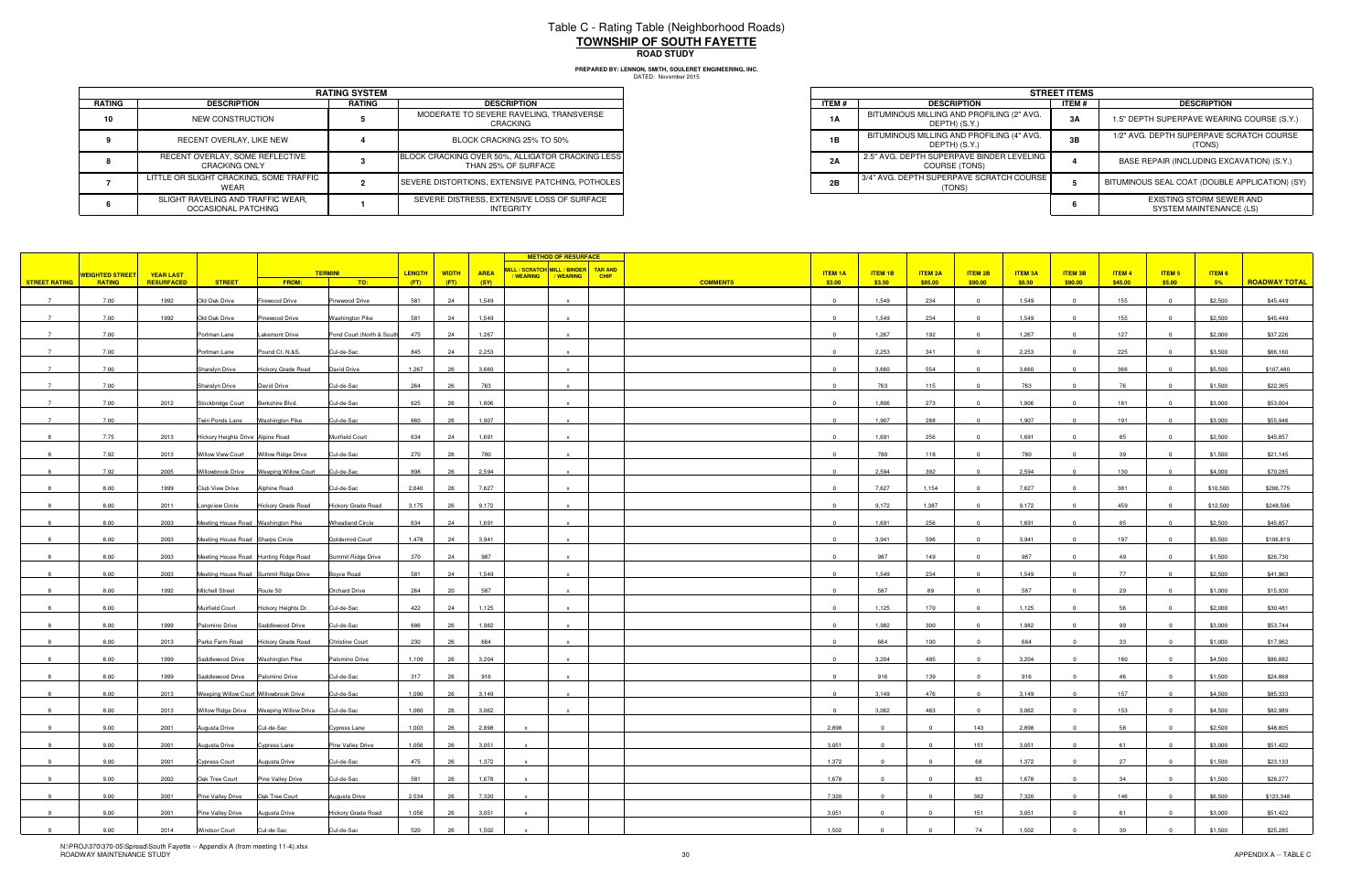# Table C - Rating Table (Neighborhood Roads) **TOWNSHIP OF SOUTH FAYETTE**

DATED: November 2015 **PREPARED BY: LENNON, SMITH, SOULERET ENGINEERING, INC.**

**ROAD STUDY** 

|        |                                                          | <b>RATING SYSTEM</b> |                                                                         |       | <b>STREET ITEM</b>                                         |
|--------|----------------------------------------------------------|----------------------|-------------------------------------------------------------------------|-------|------------------------------------------------------------|
| RATING | <b>DESCRIPTION</b>                                       | <b>RATING</b>        | <b>DESCRIPTION</b>                                                      | ITEM# | <b>DESCRIPTION</b>                                         |
| 10     | NEW CONSTRUCTION                                         |                      | MODERATE TO SEVERE RAVELING, TRANSVERSE<br>CRACKING                     | 1A    | BITUMINOUS MILLING AND PROFILING (2" AVG.<br>DEPTH) (S.Y.) |
|        | RECENT OVERLAY, LIKE NEW                                 |                      | BLOCK CRACKING 25% TO 50%                                               | 1B    | BITUMINOUS MILLING AND PROFILING (4" AVG.<br>DEPTH) (S.Y.) |
|        | RECENT OVERLAY, SOME REFLECTIVE<br><b>CRACKING ONLY</b>  |                      | BLOCK CRACKING OVER 50%, ALLIGATOR CRACKING LESS<br>THAN 25% OF SURFACE | 2A    | 2.5" AVG. DEPTH SUPERPAVE BINDER LEVELING<br>COURSE (TONS) |
|        | LITTLE OR SLIGHT CRACKING, SOME TRAFFIC<br><b>WFAR</b>   |                      | SEVERE DISTORTIONS, EXTENSIVE PATCHING, POTHOLES                        | 2B    | 3/4" AVG. DEPTH SUPERPAVE SCRATCH COURSE<br>(TONS)         |
|        | SLIGHT RAVELING AND TRAFFIC WEAR,<br>OCCASIONAL PATCHING |                      | SEVERE DISTRESS, EXTENSIVE LOSS OF SURFACE<br><b>INTEGRITY</b>          |       |                                                            |

|                             | <b>RATING SYSTEM</b> |                                                                         |
|-----------------------------|----------------------|-------------------------------------------------------------------------|
| <b>TION</b>                 | <b>RATING</b>        | <b>DESCRIPTION</b>                                                      |
| RUCTION                     |                      | MODERATE TO SEVERE RAVELING, TRANSVERSE<br>CRACKING                     |
| YY. LIKE NEW                |                      | BLOCK CRACKING 25% TO 50%                                               |
| OME REFLECTIVE<br>a ONLY    |                      | BLOCK CRACKING OVER 50%, ALLIGATOR CRACKING LESS<br>THAN 25% OF SURFACE |
| KING. SOME TRAFFIC          |                      | SEVERE DISTORTIONS, EXTENSIVE PATCHING, POTHOLES                        |
| D TRAFFIC WEAR.<br>PATCHING |                      | SEVERE DISTRESS, EXTENSIVE LOSS OF SURFACE<br>INTEGRITY                 |

|                 |                          |                  |                                        |                                       |                      |       |              |             | <b>METHOD OF RESURFACE</b>                                                      |                 |                 |                |                |                   |                  |                |               |                             |                                      |                                   |
|-----------------|--------------------------|------------------|----------------------------------------|---------------------------------------|----------------------|-------|--------------|-------------|---------------------------------------------------------------------------------|-----------------|-----------------|----------------|----------------|-------------------|------------------|----------------|---------------|-----------------------------|--------------------------------------|-----------------------------------|
|                 | WEIGHTED STREET <b>I</b> | <b>YEAR LAST</b> |                                        |                                       | <b>TERMINI</b>       |       | LENGTH WIDTH | <b>AREA</b> | MILL / SCRATCH MILL / BINDER TAR AND<br>/ WEARING  <br>/ WEARING<br><b>CHIP</b> |                 | <b>ITEM 1A</b>  | ITEM 1B        | <b>ITEM 2A</b> | ITEM 2B           | ITEM 3A          | <b>ITEM 3B</b> | <b>ITEM 4</b> | ITEM 5                      | ITEM 6                               |                                   |
| STREET RATING   | <b>RATING</b>            | RESURFACED       | <b>STREET</b>                          | FROM:                                 | TO:                  | (FT)  | (FT)         | (SY)        |                                                                                 | <b>COMMENTS</b> | \$3.00          | \$3.50         | \$85.00        | \$90.00           | \$8.50           | \$90.00        | \$45.00       | \$5.00                      | $-5\%$                               | <b>ROADWAY TOTAL</b>              |
| 9               | 9.00                     | 2014             | <b>Windsor Drive</b>                   | Berkshire Blvd.                       | <b>Windsor Court</b> | 970   | 26           | 2,802       | $\mathbf{x}$                                                                    |                 | 2,802           | $\Omega$       | $\Omega$       | 139               | 2,802            | $\Omega$       | 56            | $\sim$                      | \$2,500                              | \$47,255                          |
| 10              | 10.00                    | 2014             | Cemetery Hill Road McVey Street        |                                       | Magnolia Avenue      | 317   | 18           | 634         |                                                                                 |                 | 634             | $\Omega$       | $\Omega$       | 31                | 634              |                |               |                             | \$1,000                              | \$10,081                          |
| 10              | 10.00                    | 2014             | Cemetery Hill Road Magnolia Avenue     |                                       | <b>Main Street</b>   | 158   | 18           | 316         |                                                                                 |                 | 316             | $\Omega$       | $\Omega$       | 16                | 316              |                |               |                             | \$500                                | \$5,074                           |
| 10              | 10.00                    | 2014             | Cemetery Hill Road Main Street         |                                       | <b>McNary Street</b> | 370   | 18           | 740         | $\mathbf{x}$                                                                    |                 | 740             | $\Omega$       | $\Omega$       | 37                | 740              | $\Omega$       |               | $\Omega$                    | \$1,000                              | \$11,840                          |
|                 |                          |                  |                                        |                                       | N Fayette TWP Line   | 2,851 |              |             |                                                                                 |                 | 5,702           | $\Omega$       | $\Omega$       |                   |                  |                |               |                             |                                      |                                   |
| 10              | 10.00                    | 2014             | Cemetery Hill Road McNary Street       |                                       |                      |       | 18           | 5,702       |                                                                                 |                 |                 |                |                | 282               | 5,702            |                |               |                             | \$5,000                              | \$90,953                          |
| 10              | 10.00                    | 2014             | Empire Drive (formally Washington Pike |                                       | Cul-de-Sac           | 1,003 | 24           | 2,675       | $\mathbf{x}$                                                                    |                 | 2,675           | $\Omega$       | $\Omega$       | 132               | 2,675            | $\Omega$       |               |                             | \$2,500                              | \$42,643                          |
| 10              | 10.00                    | 2014             | Fieldcrest Drive                       | <b>Washinton Pike</b>                 | Cul-de-Sac           | 1,330 | 26           | 3.842       | $\mathbf{x}$                                                                    |                 | 3.842           | $\Omega$       | $\Omega$       | 190               | 3.842            |                |               | $\Omega$                    | \$3,500                              | \$61,283                          |
| 10              | 10.00                    | 2014             | Firwood Drive                          | Old Oak Drive                         | Woodhaven Dr.        | 317   | 24           | 845         | $\mathbf{x}$                                                                    |                 | 845             | $\Omega$       | $\sim$         | 42                | 845              |                |               |                             | \$1,000                              | \$13,498                          |
| 10              | 10.00                    | 2014             | <b>Gneiss Drive</b>                    | Granite Ridge Drive                   | Cul-de-Sac           | 790   | 26           | 2,282       | $\mathbf{x}$                                                                    |                 | 2,282           | $\overline{0}$ | $\Omega$       | 113               | 2,282            | $\overline{0}$ |               |                             | \$2,000                              | \$36,413                          |
| 10              | 10.00                    | 2014             |                                        | Granite Ridge Drive Robinson Run Road | Sandstone Drive      | 950   | 26           | 2,744       |                                                                                 |                 | 2,744           | $\Omega$       | $\Omega$       | 136               | 2,744            | $\Omega$       |               | $\sim$                      | \$2,500                              | \$43,796                          |
| 10              | 10.00                    | 2014             | Greenwood Drive Woodhaven Drive        |                                       | Firwood Drive        | 2,112 | 24           | 5,632       | $\mathbf{x}$                                                                    |                 | 5,632           | $\Omega$       | $\Omega$       | 279               | 5,632            | $\sim$         |               |                             | \$4,500                              | \$89,878                          |
| 10              | 10.00                    | 2014             | Greenwood Drive                        | Woodhaven Drive                       | Lawnshadow Drive     | 845   | 24           | 2,253       | $\mathbf{x}$                                                                    |                 | 2,253           | $\overline{0}$ | $\Omega$       | 112               | 2,253            | $\Omega$       |               |                             | \$2,000                              | \$35,990                          |
| 10              | 10.00                    | 2014             | Greenwood Drive                        | Lawnshadow Drive                      | Meadow Drive         | 1,584 | 24           | 4,224       | $\mathbf{x}$                                                                    |                 | 4,224           | $\overline{0}$ | $\Omega$       | 209               | 4,224            | $\Omega$       |               | $\Omega$                    | \$3,500                              | \$67,386                          |
| 10              | 10.00                    | 2014             | Greenwood Drive                        | <b>Meadow Drive</b>                   | Firwood              | 422   | 24           | 1,125       | $\mathbf{x}$                                                                    |                 | 1,125           | $\Omega$       | $\Omega$       | 56                | 1,125            | $\sim$         |               |                             | \$1,000                              | \$17,978                          |
| 10              | 10.00                    | 2014             | Lawnshadow Drive                       | Boyce Road                            | Greewood Drive       | 686   | 24           | 1,829       | $\mathbf{x}$                                                                    |                 | 1,829           | $\overline{0}$ | $\Omega$       | 91                | 1,829            |                |               |                             | \$1,500                              | \$29,224                          |
| 10              | 10.00                    | 2014             | Lawnshadow Drive Greenwood Drive       |                                       | Woodhaven Drive      | 317   | 24           | 845         |                                                                                 |                 | 845             |                | $\Omega$       | 42                | 845              |                |               |                             | \$1,000                              | \$13,498                          |
| 10              | 10.00                    | 2014             | <b>Meadow Drive</b>                    | Old Oad Drive                         | Greenwod Drive       | 845   | 24           | 2,253       |                                                                                 |                 | 2,253           | $\Omega$       | $\Omega$       | 112               | 2,253            |                |               |                             | \$2,000                              | \$35,990                          |
| 10              | 10.00                    | 2014             | Old Oak Drive                          | <b>Meadow Drive</b>                   | Firewood Drive       | 475   | 24           | 1,267       | $\mathbf{x}$                                                                    |                 | 1,267           | $\Omega$       | $\Omega$       | 63                | 1,267            | $\Omega$       |               | $\Omega$                    | \$1,500                              | \$20,241                          |
| 10              | 10.00                    | 2014             | Sandstone Drive                        | <b>Granite Drive</b>                  | ncomplete            | 1,480 | 26           | 4,276       |                                                                                 |                 | 4,276           |                | $\Omega$       | 212               | 4,276            |                |               |                             | \$3,500                              | \$68,254                          |
| 10              | 10.00                    | 2014             |                                        |                                       | Springhouse Place    | 792   | 22           | 1,936       | $\mathbf{x}$                                                                    |                 | 1,936           | $\overline{0}$ | $\Omega$       | 96                | 1,936            | $\Omega$       |               | $\sim$                      | \$2,000                              | \$30,904                          |
|                 |                          |                  | Springhouse Place Washington Pike      |                                       |                      |       |              |             |                                                                                 |                 |                 |                |                |                   |                  |                |               |                             |                                      |                                   |
| 10 <sup>1</sup> | 10.00                    | 2014             | Springhouse Place Springhouse Pl.      |                                       | Springhouse Place    | 1,373 | 22           | 3,356       | $\mathbf{x}$                                                                    |                 | 3,356           | $\Omega$       | $\Omega$       | 166               | 3,356            |                |               |                             | \$3,000                              | \$53,534                          |
| 10              | 10.00                    | 2014             | Woodhaven Drive                        | Greenwood Drive                       | awnshadow Drive      | 1,003 | 24           | 2,675       |                                                                                 |                 | 2,675           |                |                | 132               | 2,675            |                |               |                             | \$2,500                              | \$42,643                          |
| 10              | 10.00                    | 2014             | Woodhaven Drive                        | Lawnshadow Drive                      | Firwood Drive        | 739   | 24           | 1,971       | $\mathbf{x}$                                                                    | <b>TOTALS</b>   | 1.971<br>77,096 | 418,736        | 63,326         | $\Omega$<br>4,143 | 1.971<br>495,832 | 235            | 67,828        | 6,571                       | \$2,000                              | \$31,487                          |
|                 |                          |                  |                                        |                                       |                      |       |              |             |                                                                                 |                 |                 |                |                |                   |                  |                |               | <b>SUBTOTAL PAVING COST</b> |                                      | \$14,773,288.00                   |
|                 |                          |                  |                                        |                                       |                      |       |              |             |                                                                                 |                 |                 |                |                |                   |                  |                |               | SUBTOTAL STORM SEWER COST   |                                      | \$811,000.00                      |
|                 |                          |                  |                                        |                                       |                      |       |              |             |                                                                                 |                 |                 |                |                |                   |                  |                |               |                             | 15% CONTINGENCY<br><b>TOTAL COST</b> | \$2,337,643.20<br>\$17,921,931.20 |
|                 |                          |                  |                                        |                                       |                      |       |              |             |                                                                                 |                 |                 |                |                |                   |                  |                |               |                             |                                      |                                   |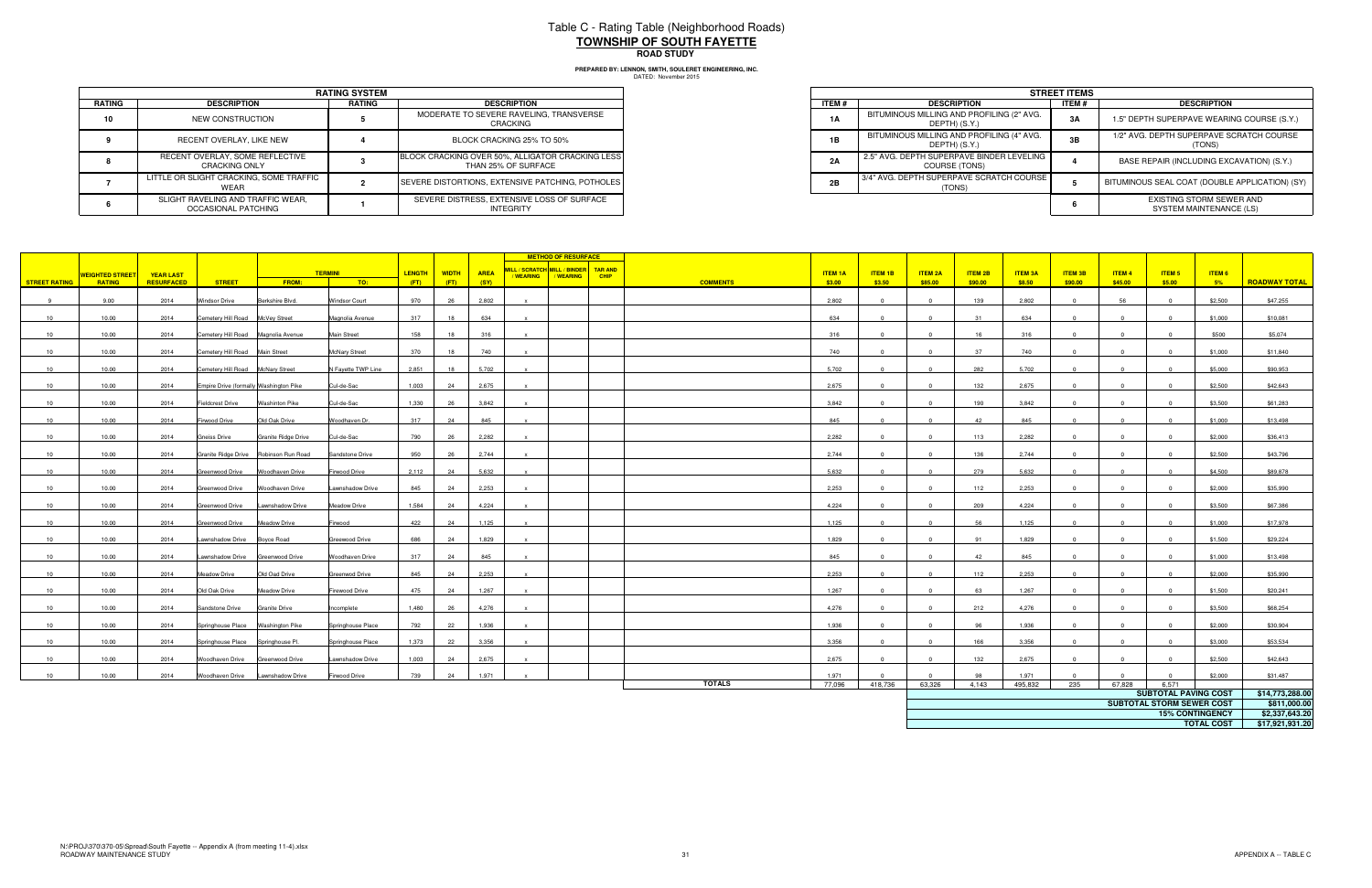# **APPENDIX A TABLE D LOCAL ROADS**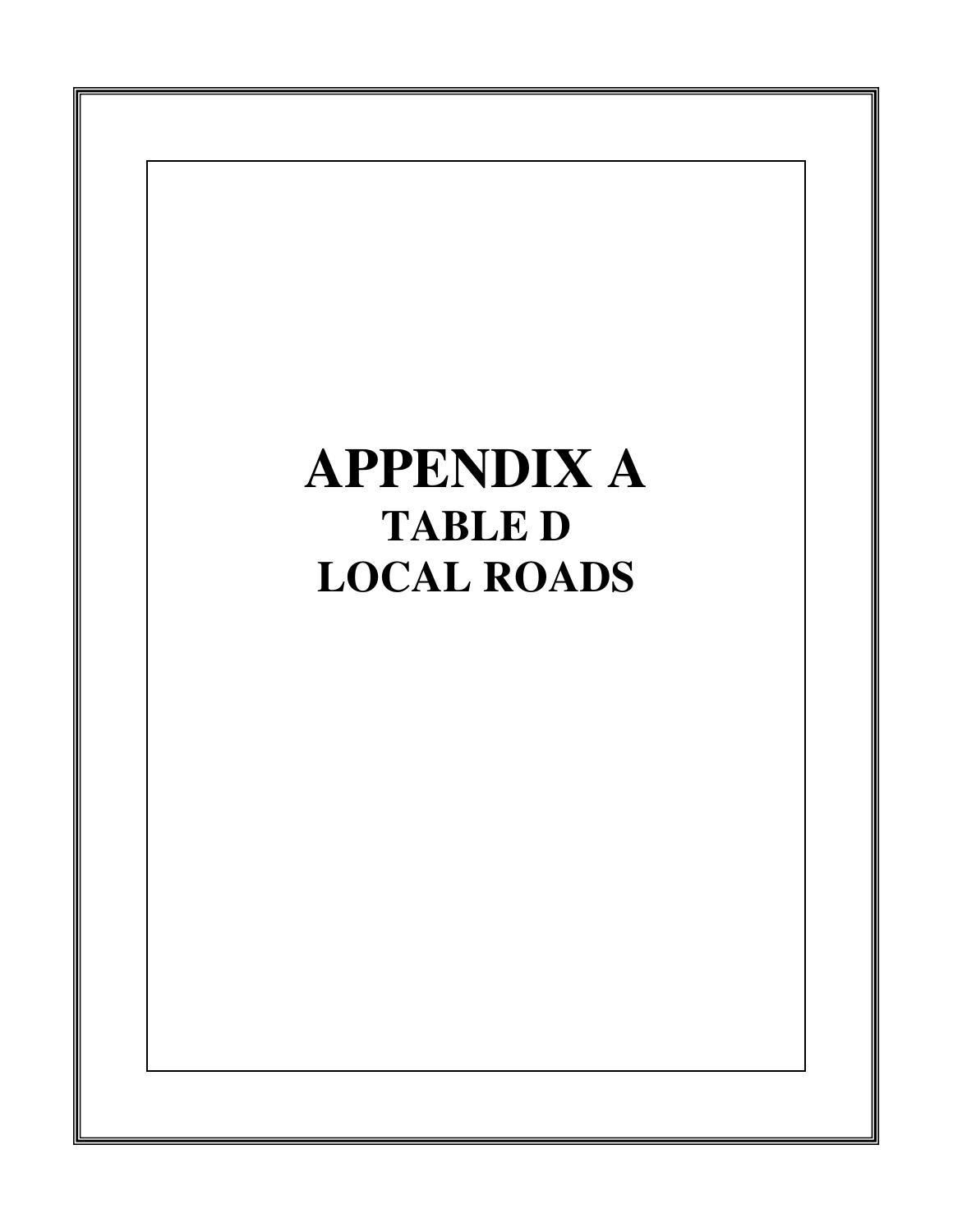|               |                                                          | <b>RATING SYSTEM</b> |                                                                         |              |                                                            | <b>STREET ITEM</b> |
|---------------|----------------------------------------------------------|----------------------|-------------------------------------------------------------------------|--------------|------------------------------------------------------------|--------------------|
| <b>RATING</b> | <b>DESCRIPTION</b>                                       | RATING               | <b>DESCRIPTION</b>                                                      | <b>ITEM#</b> | <b>DESCRIPTION</b>                                         | <b>ITEM #</b>      |
| 10            | NEW CONSTRUCTION                                         |                      | MODERATE TO SEVERE RAVELING, TRANSVERSE<br>CRACKING                     | <b>1A</b>    | BITUMINOUS MILLING AND PROFILING (2" AVG.<br>DEPTH) (S.Y.) | 3Α                 |
|               | RECENT OVERLAY, LIKE NEW                                 |                      | BLOCK CRACKING 25% TO 50%                                               | 1B           | BITUMINOUS MILLING AND PROFILING (4" AVG.<br>DEPTH) (S.Y.) | 3B                 |
|               | RECENT OVERLAY, SOME REFLECTIVE<br><b>CRACKING ONLY</b>  |                      | BLOCK CRACKING OVER 50%, ALLIGATOR CRACKING LESS<br>THAN 25% OF SURFACE | 2A           | 2.5" AVG. DEPTH SUPERPAVE BINDER LEVELING<br>COURSE (TONS) |                    |
|               | LITTLE OR SLIGHT CRACKING, SOME TRAFFIC<br>WEAR          |                      | SEVERE DISTORTIONS, EXTENSIVE PATCHING, POTHOLES                        | 2B           | 3/4" AVG. DEPTH SUPERPAVE SCRATCH COURSE<br>(TONS)         |                    |
|               | SLIGHT RAVELING AND TRAFFIC WEAR.<br>OCCASIONAL PATCHING |                      | SEVERE DISTRESS. EXTENSIVE LOSS OF SURFACE<br><b>INTEGRITY</b>          |              |                                                            |                    |

|                             | <b>RATING SYSTEM</b> |                                                                         |
|-----------------------------|----------------------|-------------------------------------------------------------------------|
| <b>TION</b>                 | RATING               | <b>DESCRIPTION</b>                                                      |
| <b>RUCTION</b>              |                      | MODERATE TO SEVERE RAVELING, TRANSVERSE<br>CRACKING                     |
| YY. LIKE NEW                |                      | BLOCK CRACKING 25% TO 50%                                               |
| OME REFLECTIVE<br>a ONLY    |                      | BLOCK CRACKING OVER 50%, ALLIGATOR CRACKING LESS<br>THAN 25% OF SURFACE |
| KING. SOME TRAFFIC          |                      | SEVERE DISTORTIONS. EXTENSIVE PATCHING. POTHOLES                        |
| D TRAFFIC WEAR.<br>PATCHING |                      | SEVERE DISTRESS. EXTENSIVE LOSS OF SURFACE<br>INTEGRITY                 |

|                      |                        |                  |                                         |                                        |                                                                 |               |              |             |                | <b>METHOD OF RESURFACE</b>           |                 |                |                |                |                         |                |                |         |                |          |                      |
|----------------------|------------------------|------------------|-----------------------------------------|----------------------------------------|-----------------------------------------------------------------|---------------|--------------|-------------|----------------|--------------------------------------|-----------------|----------------|----------------|----------------|-------------------------|----------------|----------------|---------|----------------|----------|----------------------|
|                      | <b>WEIGHTED STREET</b> | <b>YEAR LAST</b> |                                         |                                        | <b>TERMINI</b>                                                  | <b>LENGTH</b> | <b>WIDTH</b> | <b>AREA</b> |                | MILL / SCRATCH MILL / BINDER TAR AND |                 | <b>ITEM 1A</b> | ITEM 1B        | <b>ITEM 2A</b> | ITEM 2B                 | <b>ITEM 3A</b> | <b>ITEM 3B</b> | ITEM 4  | ITEM 5         | ITEM 6   |                      |
| <b>STREET RATING</b> | <b>RATING</b>          | RESURFACED       | <b>STREET</b>                           | <b>FROM:</b>                           | TO:                                                             | (FT)          | (FT)         | (SY)        | <b>WEARING</b> | / WEARING<br><b>CHIP</b>             | <b>COMMENTS</b> | \$3.00         | \$3.50         | \$85.00        | \$90.00                 | \$8.50         | \$90.00        | \$45.00 | \$5.00         | $-5\%$   | <b>ROADWAY TOTAL</b> |
|                      | 1.00                   | 1996             | Bowman Road                             | Hickory Grade Road                     | Coal Pit Run Road                                               | 6,758         | 15           | 11,263      |                |                                      |                 | $\Omega$       | $\Omega$       | $\Omega$       | 558                     | $\overline{0}$ | 403            | 4,505   | 11,263         | \$17,500 | \$345,539            |
|                      | 1.00                   | 1998             |                                         |                                        | Cecil Reising Road Washington County Line McDonald Borough Line | 9,398         | 20           | 20,884      |                | $\mathbf{x}$                         |                 | $\Omega$       | $\Omega$       | $\Omega$       | 1,034                   | $\overline{0}$ | 747            | 8,354   | 20,884         | \$32,500 | \$640,622            |
|                      | 1.00                   | 1998             | Cecil -Sturgeon Road Sunset Lane        |                                        | Riggerts Hill Road                                              | 2,851         | 20           | 6,336       |                |                                      |                 |                |                |                | 314                     | $\overline{0}$ | 227            | 2,534   | 6,336          | \$10,000 | \$194,418            |
|                      | 1.00                   |                  | Reising Road                            | Cecil Twp. Line                        | Rigerts Hill Road                                               | 4,330         | 14           | 6,736       |                |                                      |                 | $\overline{0}$ | $^{\circ}$     | $\overline{0}$ | 333                     | $\overline{0}$ | 241            | 2,694   | 6,736          | \$10,500 | \$206,588            |
|                      | 1.00                   |                  | Rigerts Hill Road                       | Reising Road                           | Cecil-Sturgeon Road                                             | 1,954         | 14           | 3,040       |                |                                      |                 |                |                |                | 150                     | $\mathbf{0}$   | 109            | 1,216   | 3,040          | \$5,000  | \$93,230             |
|                      | 1.00                   |                  | Sunset Lane                             | Cecil-Sturgeon Road                    | Robinson Road                                                   | 2,006         | 14           | 3,120       |                |                                      |                 |                |                | $\Omega$       | 154                     | $\overline{0}$ | 112            | 1,248   | 3,120          | \$5,000  | \$95,700             |
|                      | 2.00                   | 1998             |                                         | Cecil -Sturgeon Road Robinson Run Road | Sunset Lane                                                     | 686           | 20           | 1,524       |                | $\mathbf{x}$                         |                 | $\Omega$       | $\Omega$       | $\Omega$       | 75                      | $\overline{0}$ | 54             | 533     | 1,524          | \$2,500  | \$43,233             |
|                      | 2.00                   | 1998             | Cecil -Sturgeon Road Riggerts Hill Road |                                        | Millers Run Road                                                | 13,781        | 20           | 30,624      |                |                                      |                 |                |                |                | 1,516                   | $\Omega$       | 1,095          | 10,718  | 30,624         | \$44,000 | \$870,438            |
|                      | 2.00                   | 1998             | Coal Pitt Run Road Alpine Road          |                                        | Bowman Road                                                     | 4,858         | 15           | 8,097       |                |                                      |                 | $\overline{0}$ | $\overline{0}$ | $\overline{0}$ | 401                     | $\overline{0}$ | 289            | 2,834   | 8,097          | \$12,000 | \$230,113            |
|                      | 2.00                   |                  | Jonagold Drive                          | Morgan Street                          | Morgan Street                                                   | 2,112         | 16           | 3,755       |                |                                      |                 | $\Omega$       | 3,755          | 568            | $\overline{0}$          | 3,755          | $\Omega$       | 1,314   | $\overline{0}$ | \$8,000  | \$152,481            |
|                      | 2.00                   | 2001             | Pinch Road                              | Dutch Hill Road                        | Pinch Road Ext                                                  | 317           | 14           | 493         |                |                                      |                 | $\overline{0}$ | $\overline{0}$ | $\Omega$       | 24                      | $\overline{0}$ | 18             | 173     | 493            | \$1,000  | \$14,010             |
|                      | 2.00                   |                  | Pinch Road Ext                          | Thomas Run Road                        | Dutch Hill Road                                                 | 1,214         | 14           | 1,888       |                |                                      |                 | $\Omega$       | $\Omega$       | $\Omega$       | 93                      | $\overline{0}$ | 67             | 661     | 1,888          | \$3,000  | \$53,576             |
|                      |                        |                  | Gilmore Hill Road   Oak Ridge Road      |                                        | Dutch Hill Road                                                 |               |              |             |                | $\mathbf{x}$                         |                 | $\overline{0}$ |                |                | $\overline{0}$          |                | $\overline{0}$ |         | $\overline{0}$ |          | \$126,013            |
|                      | 3.00                   | 2001             |                                         |                                        |                                                                 | 1,848         | 16           | 3,285       |                |                                      |                 |                | 3,285          | 497            |                         | 3,285          |                | 986     |                | \$6,500  |                      |
|                      | 3.00                   |                  | Hidden Valley Lane Dead End             |                                        | Massaro Place                                                   | 792           | 16           | 1,408       |                |                                      |                 | $\Omega$       | 1,408          | 213            | $\sqrt{ }$              | 1,408          |                | 422     |                | \$3,000  | \$54,009             |
|                      | 3.00                   |                  | <b>Marion Drive</b>                     | Dead End                               | Patti Drive                                                     | 106           | 16           | 188         |                |                                      |                 | $\Omega$       | 188            | 28             | $\Omega$                | 188            |                | 56      |                | \$500    | \$7,174              |
|                      | 3.00                   |                  | <b>Marion Drive</b>                     | Patti Drive                            | <b>Washington Pike</b>                                          | 264           | 16           | 469         |                |                                      |                 | $\Omega$       | 469            | 71             |                         | 469            |                | 141     |                | \$1,000  | \$17,995             |
|                      | 3.00                   |                  | Patti Street                            | <b>Marion Avenue</b>                   | Dead End                                                        | 211           | 15           | 352         |                |                                      |                 | $\Omega$       | 352            | 53             |                         | 352            |                | 106     |                | \$1,000  | \$13,481             |
|                      | 3.00                   | 2001             | Pinch Road                              | Pinch Road Ext                         | Collier Township Line                                           | 211           | 14           | 328         |                | $\mathbf{x}$                         |                 | $\overline{0}$ | 328            | 50             | $\overline{0}$          | 328            |                | 98      | $\Omega$       | \$1,000  | \$12,614             |
|                      | 3.00                   |                  | Shady Lane                              | S.R. 978                               | Dead End                                                        | 792           | 10           | 880         |                |                                      |                 |                | 880            | 133            | $\Omega$                | 880            |                | 264     |                | \$2,000  | \$33,745             |
| $\overline{4}$       | 3.67                   |                  | Dutch Hill Road                         | Pinch Road                             | Kramers Lane                                                    | 475           | 16           | 844         |                | $\mathbf{x}$                         |                 | $\Omega$       | 844            | 128            | $\overline{0}$          | 844            | $\overline{0}$ | 211     |                | \$2,000  | \$30,503             |
| $\overline{4}$       | 3.68                   | 1992             | Nesbit Road                             | <b>Battle Ridge Road</b>               | Collier TWP                                                     | 792           | 16           | 1,408       |                | $\mathbf{x}$                         |                 | $\Omega$       | 1,408          | 213            | $\overline{0}$          | 1,408          | $\Omega$       | 352     | $\overline{0}$ | \$3,000  | \$50,841             |
|                      | 4.00                   | 1990             | <b>Beech Alley</b>                      | Cemetery Hill                          | Magnolia St.                                                    | 264           | 10           | 293         |                |                                      |                 | $\overline{0}$ | 293            | 44             | - 0                     | 293            |                | 73      |                | \$1,000  | \$10,552             |
| $\overline{a}$       | 4.00                   |                  | <b>Bluff Street</b>                     | <b>Grant Street</b>                    | Dead End                                                        | 110           | 12           | 147         |                |                                      |                 | $\overline{0}$ | 147            | 22             | $\overline{0}$          | 147            | $\Omega$       | 37      | $\Omega$       | \$500    | \$5,288              |
| $\overline{4}$       | 4.00                   |                  | <b>Bridge Sreet</b>                     | Thomas Run Road                        | Dead End                                                        | 1,056         | 14           | 1,643       |                | $\mathbf{x}$                         |                 | $\overline{0}$ | 1,643          | 249            | $\overline{0}$          | 1,643          | $\overline{0}$ | 411     | $\overline{0}$ | \$3,000  | \$59,365             |
|                      | 4.00                   |                  | Kramers Lane                            | Dead End                               | Dutch Hill Road                                                 | 1,056         | 14           | 1,643       |                |                                      |                 | $\Omega$       | 1,643          | 249            | $\Omega$                | 1,643          |                | 411     |                | \$3,000  | \$59,365             |
|                      | 4.00                   |                  | <b>Middle Street</b>                    | Parks Road                             | Dead End                                                        | 370           | 15           | 617         |                | $\mathbf{x}$                         |                 | $\overline{0}$ | 617            | 93             | $\overline{0}$          | 617            | $\Omega$       | 154     |                | \$1,500  | \$22,250             |
|                      | 4.00                   |                  | Railroad Street                         | Dead End                               | Park Road                                                       | 158           | 14           | 246         |                | $\mathbf{x}$                         |                 | $\Omega$       | 246            | 37             | $\Omega$                | 246            |                | 62      | $\Omega$       | \$500    | \$8,865              |
|                      | 4.00                   |                  | <b>Walnut Street</b>                    | Main Street                            | <b>Water Street</b>                                             | 317           | 16           | 564         |                |                                      |                 | $\sqrt{ }$     | 564            | 85             | $\overline{0}$          | 564            | $\overline{0}$ | 141     | $\Omega$       | \$1,500  | \$20,338             |
|                      | 4.75                   | 1968             | Sygan Road                              | Morgan Hollow Road   Oakridge Road     |                                                                 | 5,597         | 13           | 8,085       |                | $\mathbf{x}$                         |                 | $\overline{0}$ | 8,085          | 1,223          | $\overline{\mathbf{0}}$ | 8,085          | $\overline{0}$ | 1,617   | $\Omega$       | \$14,000 | \$273,740            |
|                      | 4.80                   | 1997             | Degrave Street (Brown Elm Street        |                                        | Dead End                                                        | 370           | 24           | 987         |                |                                      |                 | $\overline{0}$ | 987            | 149            | $\overline{0}$          | 987            | $\overline{0}$ | 197     | $\Omega$       | \$2,000  | \$33,392             |
|                      | 5.00                   |                  | Acacia Drive                            | Washington Co Line County Line Road    |                                                                 | 475           | 18           | 950         |                |                                      |                 | $\Omega$       | 950            | 144            |                         | 950            |                | 190     |                | \$2,000  | \$32,190             |
|                      | 5.00                   | 1990             |                                         | Alexander Street Wabash Avenue         | Dead End                                                        | 370           | 16           | 658         |                |                                      |                 | $\Omega$       | 658            | 100            | $\Omega$                | 658            |                | 132     |                | \$1,500  | \$22,318             |

| DATED: November 2015 | Anco o  cennon, omnin, oooccher enomeching, |
|----------------------|---------------------------------------------|
|                      |                                             |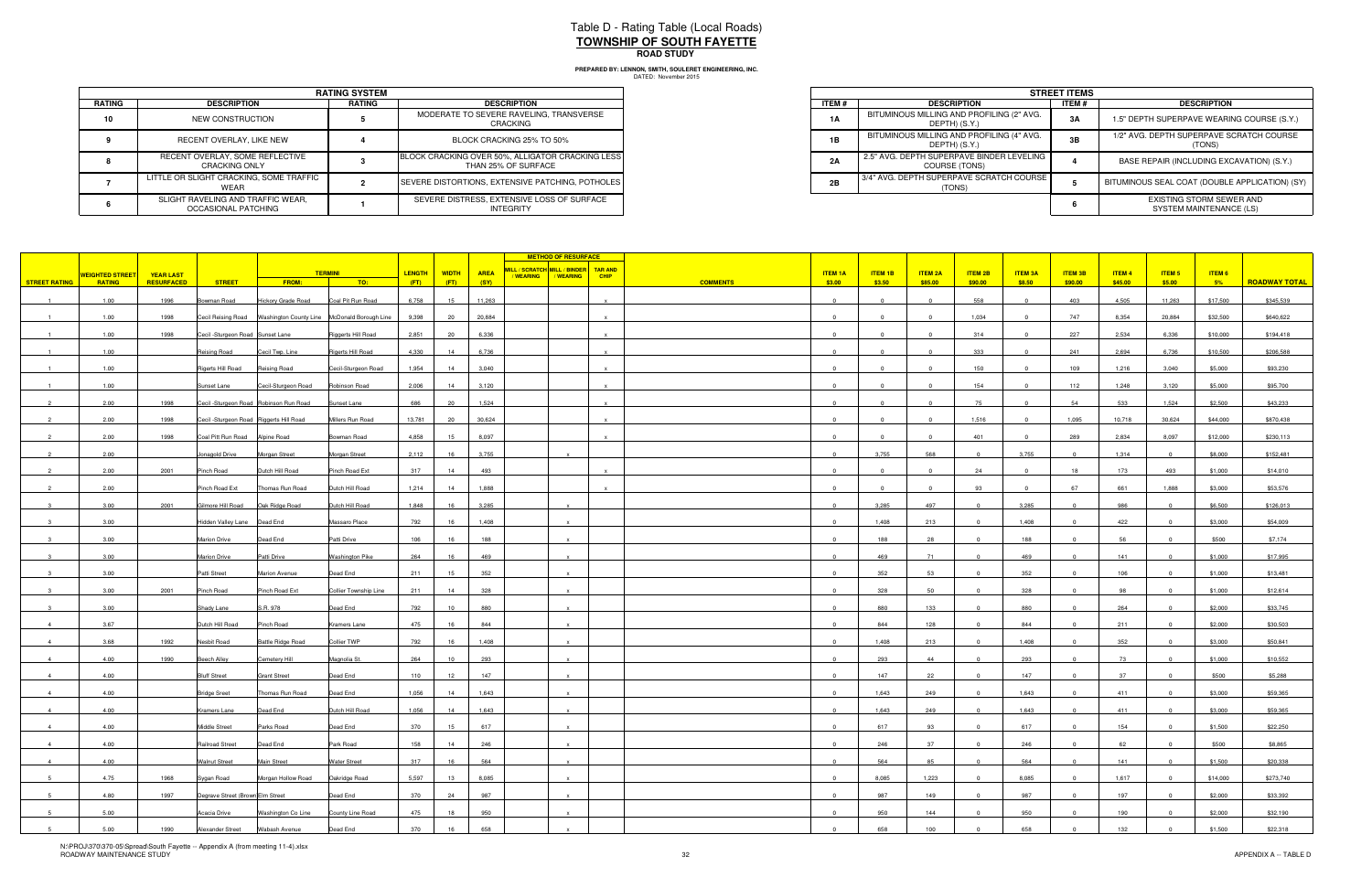# Table D - Rating Table (Local Roads) **TOWNSHIP OF SOUTH FAYETTEROAD STUDY**

|               |                                                          | <b>RATING SYSTEM</b> |                                                                         |              |                                                            | <b>STREET ITEM</b> |
|---------------|----------------------------------------------------------|----------------------|-------------------------------------------------------------------------|--------------|------------------------------------------------------------|--------------------|
| <b>RATING</b> | <b>DESCRIPTION</b>                                       | <b>RATING</b>        | <b>DESCRIPTION</b>                                                      | <b>ITEM#</b> | <b>DESCRIPTION</b>                                         | ITEM #             |
| 10            | NEW CONSTRUCTION                                         |                      | MODERATE TO SEVERE RAVELING, TRANSVERSE<br>CRACKING                     | 1A           | BITUMINOUS MILLING AND PROFILING (2" AVG.<br>DEPTH) (S.Y.) | 3A                 |
|               | RECENT OVERLAY, LIKE NEW                                 |                      | BLOCK CRACKING 25% TO 50%                                               | 1B           | BITUMINOUS MILLING AND PROFILING (4" AVG.<br>DEPTH) (S.Y.) | 3В.                |
|               | RECENT OVERLAY, SOME REFLECTIVE<br><b>CRACKING ONLY</b>  |                      | BLOCK CRACKING OVER 50%, ALLIGATOR CRACKING LESS<br>THAN 25% OF SURFACE | 2A           | 2.5" AVG. DEPTH SUPERPAVE BINDER LEVELING<br>COURSE (TONS) |                    |
|               | LITTLE OR SLIGHT CRACKING, SOME TRAFFIC<br>WEAR          |                      | SEVERE DISTORTIONS, EXTENSIVE PATCHING, POTHOLES                        | 2B           | 3/4" AVG. DEPTH SUPERPAVE SCRATCH COURSE I<br>(TONS)       |                    |
|               | SLIGHT RAVELING AND TRAFFIC WEAR.<br>OCCASIONAL PATCHING |                      | SEVERE DISTRESS, EXTENSIVE LOSS OF SURFACE<br><b>INTEGRITY</b>          |              |                                                            |                    |

|                             | <b>RATING SYSTEM</b> |                                                                         |
|-----------------------------|----------------------|-------------------------------------------------------------------------|
| <b>TION</b>                 | RATING               | <b>DESCRIPTION</b>                                                      |
| <b>RUCTION</b>              |                      | MODERATE TO SEVERE RAVELING, TRANSVERSE<br>CRACKING                     |
| YY. LIKE NEW                |                      | BLOCK CRACKING 25% TO 50%                                               |
| OME REFLECTIVE<br>a ONLY    |                      | BLOCK CRACKING OVER 50%, ALLIGATOR CRACKING LESS<br>THAN 25% OF SURFACE |
| KING. SOME TRAFFIC          |                      | SEVERE DISTORTIONS. EXTENSIVE PATCHING. POTHOLES                        |
| D TRAFFIC WEAR.<br>PATCHING |                      | SEVERE DISTRESS. EXTENSIVE LOSS OF SURFACE<br>INTEGRITY                 |

| MILL / SCRATCH MILL / BINDER TAR AND<br><b>TERMINI</b><br><b>LENGTH</b><br><b>WIDTH</b><br><b>AREA</b><br><b>ITEM 3A</b><br>ITEM 4<br><b>ITEM 1A</b><br>ITEM 1B<br><b>ITEM 2A</b><br>ITEM 2B<br><b>ITEM 3B</b><br>ITEM 5<br><b>WEIGHTED STREET</b><br><b>YEAR LAST</b><br>/ WEARING   / WEARING<br><b>CHIP</b><br><b>RESURFACED</b><br>FROM:<br>(FT)<br>(FT)<br>(SY)<br>\$3.50<br>\$85.00<br><b>STREET RATING</b><br>TO:<br><b>COMMENTS</b><br>\$3.00<br>\$90.00<br>\$8.50<br>\$90.00<br>\$45.00<br>\$5.00<br><b>RATING</b><br><b>STREET</b><br>1996<br>Bowman St. Ext<br>Dead End<br>370<br>16<br>658<br>658<br>100<br>658<br>132<br>5.00<br><b>Bowman Street</b><br>$\Omega$<br>$\Omega$<br>$\overline{0}$<br>$\Omega$<br>422<br>750<br>750<br>5.00<br>1996<br>Bowman Street<br>Bowman St. Ext<br>16<br>750<br>113<br>150<br>School Street<br>$\Omega$<br>281<br>5.00<br>1996<br>Bowman St. Ext<br>Dead End<br>158<br>16<br>$\Omega$<br>281<br>43<br>281<br>56<br>Bowman Street<br>Campbell Avenue Dead End<br><b>West Street</b><br>317<br>16<br>564<br>$\overline{0}$<br>564<br>564<br>5.00<br>1992<br>85<br>$\overline{0}$<br>113<br>$\overline{0}$<br>$\mathbf{0}$<br>1,033<br>156<br>1,033<br>5.00<br><b>Washington County Line</b><br>581<br>16<br>$\Omega$<br>1,033<br>207<br>Center Avenue<br><b>Creek Street</b><br>$\Omega$<br>938<br>5.00<br>1996<br><b>Cherry Street</b><br><b>Meade Street</b><br>Millers Run Roada<br>422<br>20<br>$\overline{0}$<br>938<br>142<br>938<br>$\overline{0}$<br>188<br>$\overline{0}$<br>$\overline{0}$<br>$\mathbf{x}$ | ITEM 6<br><b>ROADWAY TOTAL</b><br>$-5\%$<br>\$1,500<br>\$22,318<br>\$25,355<br>\$1,500<br>\$500<br>\$9,556<br>\$19,069<br>\$1,000<br>\$34,953<br>\$2,000<br>\$31,768<br>\$2,000<br>\$15,884<br>\$1,000<br>\$75,454<br>\$4,000<br>\$71,657<br>\$4,000 |
|---------------------------------------------------------------------------------------------------------------------------------------------------------------------------------------------------------------------------------------------------------------------------------------------------------------------------------------------------------------------------------------------------------------------------------------------------------------------------------------------------------------------------------------------------------------------------------------------------------------------------------------------------------------------------------------------------------------------------------------------------------------------------------------------------------------------------------------------------------------------------------------------------------------------------------------------------------------------------------------------------------------------------------------------------------------------------------------------------------------------------------------------------------------------------------------------------------------------------------------------------------------------------------------------------------------------------------------------------------------------------------------------------------------------------------------------------------------------------------------------------------------------------------------------------------------------|------------------------------------------------------------------------------------------------------------------------------------------------------------------------------------------------------------------------------------------------------|
|                                                                                                                                                                                                                                                                                                                                                                                                                                                                                                                                                                                                                                                                                                                                                                                                                                                                                                                                                                                                                                                                                                                                                                                                                                                                                                                                                                                                                                                                                                                                                                     |                                                                                                                                                                                                                                                      |
|                                                                                                                                                                                                                                                                                                                                                                                                                                                                                                                                                                                                                                                                                                                                                                                                                                                                                                                                                                                                                                                                                                                                                                                                                                                                                                                                                                                                                                                                                                                                                                     |                                                                                                                                                                                                                                                      |
|                                                                                                                                                                                                                                                                                                                                                                                                                                                                                                                                                                                                                                                                                                                                                                                                                                                                                                                                                                                                                                                                                                                                                                                                                                                                                                                                                                                                                                                                                                                                                                     |                                                                                                                                                                                                                                                      |
|                                                                                                                                                                                                                                                                                                                                                                                                                                                                                                                                                                                                                                                                                                                                                                                                                                                                                                                                                                                                                                                                                                                                                                                                                                                                                                                                                                                                                                                                                                                                                                     |                                                                                                                                                                                                                                                      |
|                                                                                                                                                                                                                                                                                                                                                                                                                                                                                                                                                                                                                                                                                                                                                                                                                                                                                                                                                                                                                                                                                                                                                                                                                                                                                                                                                                                                                                                                                                                                                                     |                                                                                                                                                                                                                                                      |
|                                                                                                                                                                                                                                                                                                                                                                                                                                                                                                                                                                                                                                                                                                                                                                                                                                                                                                                                                                                                                                                                                                                                                                                                                                                                                                                                                                                                                                                                                                                                                                     |                                                                                                                                                                                                                                                      |
|                                                                                                                                                                                                                                                                                                                                                                                                                                                                                                                                                                                                                                                                                                                                                                                                                                                                                                                                                                                                                                                                                                                                                                                                                                                                                                                                                                                                                                                                                                                                                                     |                                                                                                                                                                                                                                                      |
|                                                                                                                                                                                                                                                                                                                                                                                                                                                                                                                                                                                                                                                                                                                                                                                                                                                                                                                                                                                                                                                                                                                                                                                                                                                                                                                                                                                                                                                                                                                                                                     |                                                                                                                                                                                                                                                      |
| 469<br>$\overline{0}$<br>469<br>5.00<br>2001<br><b>Chestnut Street</b><br>Main Street<br><b>Water Street</b><br>264<br>16<br>469<br>$\overline{0}$<br>94<br>$5^{\circ}$<br>71<br>$\overline{0}$<br>$\mathbf{x}$<br>$\Omega$                                                                                                                                                                                                                                                                                                                                                                                                                                                                                                                                                                                                                                                                                                                                                                                                                                                                                                                                                                                                                                                                                                                                                                                                                                                                                                                                         |                                                                                                                                                                                                                                                      |
| 5.00<br>County Line Road Washington County Line Acacia Drive<br>1,056<br>2,229<br>2,229<br>446<br>1998<br>19<br>$\Omega$<br>2,229<br>337<br>$\Omega$                                                                                                                                                                                                                                                                                                                                                                                                                                                                                                                                                                                                                                                                                                                                                                                                                                                                                                                                                                                                                                                                                                                                                                                                                                                                                                                                                                                                                |                                                                                                                                                                                                                                                      |
| 2,117<br>5.00<br>1998<br>County Line Road Acacia Drive<br><b>Washington County Line</b><br>1,003<br>19<br>$\overline{0}$<br>2,117<br>320<br>2,117<br>$\overline{0}$<br>423<br>$\overline{0}$<br>$\overline{\mathbf{0}}$                                                                                                                                                                                                                                                                                                                                                                                                                                                                                                                                                                                                                                                                                                                                                                                                                                                                                                                                                                                                                                                                                                                                                                                                                                                                                                                                             |                                                                                                                                                                                                                                                      |
| 7,916<br>1,197<br>5.00<br>Cuddy Lane (Private) Millers Run Road<br>Morgan Hill Road<br>2,740<br>$\overline{0}$<br>7,916<br>7,916<br>$\overline{0}$<br>1,583<br>26<br>$\Omega$<br>$\overline{0}$                                                                                                                                                                                                                                                                                                                                                                                                                                                                                                                                                                                                                                                                                                                                                                                                                                                                                                                                                                                                                                                                                                                                                                                                                                                                                                                                                                     | \$267,981<br>\$13,500                                                                                                                                                                                                                                |
| Dutch Hill Road<br>Oakridge Road<br>1,267<br>2,252<br>2,252<br>5.00<br>Locust Lane<br>16<br>$\overline{0}$<br>2,252<br>341<br>450<br>$\Omega$<br>$\Omega$                                                                                                                                                                                                                                                                                                                                                                                                                                                                                                                                                                                                                                                                                                                                                                                                                                                                                                                                                                                                                                                                                                                                                                                                                                                                                                                                                                                                           | \$76,277<br>\$4,000                                                                                                                                                                                                                                  |
| 5.00<br>1991<br>211<br>16<br>375<br>$\overline{0}$<br>57<br>$\overline{0}$<br>75<br>$\overline{0}$<br>$\Omega$                                                                                                                                                                                                                                                                                                                                                                                                                                                                                                                                                                                                                                                                                                                                                                                                                                                                                                                                                                                                                                                                                                                                                                                                                                                                                                                                                                                                                                                      | \$1,000                                                                                                                                                                                                                                              |
| East St.<br>Magnolia Street<br>McVey Street<br>375<br>375                                                                                                                                                                                                                                                                                                                                                                                                                                                                                                                                                                                                                                                                                                                                                                                                                                                                                                                                                                                                                                                                                                                                                                                                                                                                                                                                                                                                                                                                                                           | \$12,720                                                                                                                                                                                                                                             |
| 375<br>57<br>5.00<br>Massaro Place<br>Hidden Valley Lane<br>Dead End<br>211<br>16<br>$\overline{0}$<br>375<br>375<br>$\overline{0}$<br>75<br>$\overline{0}$<br>$\overline{0}$                                                                                                                                                                                                                                                                                                                                                                                                                                                                                                                                                                                                                                                                                                                                                                                                                                                                                                                                                                                                                                                                                                                                                                                                                                                                                                                                                                                       | \$12,720<br>\$1,000                                                                                                                                                                                                                                  |
| 528<br>939<br>McClane St.<br>Millers Run Road<br>Dead End<br>16<br>$\overline{0}$<br>142<br>939<br>5.00<br>939<br>188                                                                                                                                                                                                                                                                                                                                                                                                                                                                                                                                                                                                                                                                                                                                                                                                                                                                                                                                                                                                                                                                                                                                                                                                                                                                                                                                                                                                                                               | \$31,789<br>\$2,000                                                                                                                                                                                                                                  |
| Mitchell Drive<br>1,003<br>2,229<br>5.00<br>1992<br><b>Orchard Drive</b><br>Sherman Street<br>20<br>$\overline{0}$<br>2,229<br>337<br>2,229<br>446<br>$\Omega$<br>$\Omega$                                                                                                                                                                                                                                                                                                                                                                                                                                                                                                                                                                                                                                                                                                                                                                                                                                                                                                                                                                                                                                                                                                                                                                                                                                                                                                                                                                                          | \$75,454<br>\$4,000                                                                                                                                                                                                                                  |
| 1,232<br>5.00<br>Dutch Hill Road<br>Dead End<br>792<br>14<br>$\Omega$<br>1,232<br>186<br>1,232<br>246<br>Poplar Lane                                                                                                                                                                                                                                                                                                                                                                                                                                                                                                                                                                                                                                                                                                                                                                                                                                                                                                                                                                                                                                                                                                                                                                                                                                                                                                                                                                                                                                                | \$2,500<br>\$41,682                                                                                                                                                                                                                                  |
| 822<br>5.00<br>Rahner-Wood Drive Locust Lane<br>Dead End<br>370<br>$\Omega$<br>822<br>124<br>822<br>164<br>2001<br>20                                                                                                                                                                                                                                                                                                                                                                                                                                                                                                                                                                                                                                                                                                                                                                                                                                                                                                                                                                                                                                                                                                                                                                                                                                                                                                                                                                                                                                               | \$1,500<br>\$27,802                                                                                                                                                                                                                                  |
| 493<br>5.00<br>Railroad Street<br>Park Road<br>Dead End<br>317<br>14<br>$\overline{0}$<br>493<br>493<br>$5 -$<br>75<br>$\overline{0}$<br>99<br>$\overline{0}$<br>- 0                                                                                                                                                                                                                                                                                                                                                                                                                                                                                                                                                                                                                                                                                                                                                                                                                                                                                                                                                                                                                                                                                                                                                                                                                                                                                                                                                                                                | \$1,000<br>\$16,728                                                                                                                                                                                                                                  |
| Millers Run Road<br>Reed Plan Road<br>141<br>5.00<br>106<br>12<br>$\Omega$<br>141<br>141<br>1996<br><b>Reed Street</b><br>21<br>28                                                                                                                                                                                                                                                                                                                                                                                                                                                                                                                                                                                                                                                                                                                                                                                                                                                                                                                                                                                                                                                                                                                                                                                                                                                                                                                                                                                                                                  | \$4,746<br>\$500                                                                                                                                                                                                                                     |
| 14<br>739<br>$\overline{0}$<br>739<br>5.00<br>1992<br>Dead End<br>475<br>739<br>112<br>$\overline{0}$<br>148<br>$5^{\circ}$<br>$\overline{0}$<br>$\overline{0}$<br>$\mathbf{x}$                                                                                                                                                                                                                                                                                                                                                                                                                                                                                                                                                                                                                                                                                                                                                                                                                                                                                                                                                                                                                                                                                                                                                                                                                                                                                                                                                                                     | \$25,039<br>\$1,500                                                                                                                                                                                                                                  |
| 2,582<br>5.00<br>Verner Street<br>Presto-Sygan Road<br>Dead End<br>1,162<br>20<br>$\overline{0}$<br>2,582<br>391<br>2,582<br>516<br>$\Omega$<br>$\overline{0}$<br>$\overline{0}$                                                                                                                                                                                                                                                                                                                                                                                                                                                                                                                                                                                                                                                                                                                                                                                                                                                                                                                                                                                                                                                                                                                                                                                                                                                                                                                                                                                    | \$4,500<br>\$87,457                                                                                                                                                                                                                                  |
| 2,744<br>5.00<br>2005<br>Villani Drive<br>Abele Road<br>Cul-de-Sac<br>950<br>26<br>$\overline{0}$<br>2,744<br>415<br>2,744<br>$\overline{0}$<br>549<br>$\overline{0}$<br>$\overline{\mathbf{0}}$                                                                                                                                                                                                                                                                                                                                                                                                                                                                                                                                                                                                                                                                                                                                                                                                                                                                                                                                                                                                                                                                                                                                                                                                                                                                                                                                                                    | \$5,000<br>\$92,899                                                                                                                                                                                                                                  |
| 5.00<br>Wabash Alley<br>Cross Street<br>770<br>10<br>856<br>$\overline{0}$<br>856<br>129<br>856<br>171<br>Penn Avenue<br>$\Omega$<br>$\overline{0}$<br>$\Omega$                                                                                                                                                                                                                                                                                                                                                                                                                                                                                                                                                                                                                                                                                                                                                                                                                                                                                                                                                                                                                                                                                                                                                                                                                                                                                                                                                                                                     | \$1,500<br>\$28,941                                                                                                                                                                                                                                  |
| 310<br>10<br>344<br>344<br>52<br>344<br>5.00<br>Wabash Alley<br>Penn Avenue<br>$\overline{0}$<br>$\Omega$<br>69<br>Oak<br>$\Omega$<br>$\overline{0}$                                                                                                                                                                                                                                                                                                                                                                                                                                                                                                                                                                                                                                                                                                                                                                                                                                                                                                                                                                                                                                                                                                                                                                                                                                                                                                                                                                                                                | \$11,644<br>\$1,000                                                                                                                                                                                                                                  |
| 528<br>821<br>821<br>5.00<br>1996<br>Dead End<br>14<br>$\Omega$<br>821<br>124<br>164<br><b>Wallace Street</b><br>Bowman Street                                                                                                                                                                                                                                                                                                                                                                                                                                                                                                                                                                                                                                                                                                                                                                                                                                                                                                                                                                                                                                                                                                                                                                                                                                                                                                                                                                                                                                      | \$27,781<br>\$1,500                                                                                                                                                                                                                                  |
| 1,426<br>2,218<br>5.00<br>1996<br><b>Wallace Street</b><br><b>Bowman Street</b><br>Dead End<br>14<br>2,218<br>2,218<br>444<br>$\overline{0}$<br>335<br>$\Omega$<br>$\overline{0}$<br>$\Omega$                                                                                                                                                                                                                                                                                                                                                                                                                                                                                                                                                                                                                                                                                                                                                                                                                                                                                                                                                                                                                                                                                                                                                                                                                                                                                                                                                                       | \$75,053<br>\$4,000                                                                                                                                                                                                                                  |
| 14<br>1,150<br>5.00<br>739<br>1,150<br>174<br>1,150<br>Wallace Street Ext.  Wallace Street<br>Dead End<br>$\Omega$<br>230                                                                                                                                                                                                                                                                                                                                                                                                                                                                                                                                                                                                                                                                                                                                                                                                                                                                                                                                                                                                                                                                                                                                                                                                                                                                                                                                                                                                                                           | \$2,000<br>\$38,940                                                                                                                                                                                                                                  |
| 375<br>Water Street Dead End<br>211<br>16<br>57<br>5.00<br>1991<br><b>Chestnut Street</b><br>$\overline{0}$<br>375<br>375<br>$\overline{0}$<br>75<br>$\overline{0}$<br>$\overline{0}$                                                                                                                                                                                                                                                                                                                                                                                                                                                                                                                                                                                                                                                                                                                                                                                                                                                                                                                                                                                                                                                                                                                                                                                                                                                                                                                                                                               | \$1,000<br>\$12,720                                                                                                                                                                                                                                  |
| $\overline{0}$<br>1991<br><b>Water Street</b><br>Dead End<br>106<br>16<br>188<br>28<br>188<br>$\overline{0}$<br>5<br>5.00<br><b>Chestnut Street</b><br>188<br>$\overline{0}$<br>38<br>$\overline{0}$<br>$\mathbf{x}$                                                                                                                                                                                                                                                                                                                                                                                                                                                                                                                                                                                                                                                                                                                                                                                                                                                                                                                                                                                                                                                                                                                                                                                                                                                                                                                                                | \$6,328<br>\$500                                                                                                                                                                                                                                     |
| 422<br>5.00<br>West Street Allegheny Avenue<br>Campbell Avenue<br>211<br>18<br>$\overline{0}$<br>422<br>64<br>422<br>$\overline{0}$<br>84<br>$\overline{\mathbf{0}}$<br>$\overline{0}$                                                                                                                                                                                                                                                                                                                                                                                                                                                                                                                                                                                                                                                                                                                                                                                                                                                                                                                                                                                                                                                                                                                                                                                                                                                                                                                                                                              | \$14,302<br>\$1,000                                                                                                                                                                                                                                  |
| Westbridge Drive Morgan Hill Road<br>1,320<br>25<br>3,667<br>3,667<br>5.00<br>Turn Around<br>$\overline{0}$<br>3,667<br>555<br>$\overline{0}$<br>733<br>$\overline{0}$<br>5<br>$\overline{\mathbf{0}}$<br>$\mathbf{x}$                                                                                                                                                                                                                                                                                                                                                                                                                                                                                                                                                                                                                                                                                                                                                                                                                                                                                                                                                                                                                                                                                                                                                                                                                                                                                                                                              | \$6,500<br>\$124,182                                                                                                                                                                                                                                 |
| 5.63<br>Dutch Hill Road Poplar Lane<br>3,380<br>Pinch Road<br>1,901<br>$\Omega$<br>3,380<br>511<br>3,380<br>507<br>16<br>$\sim$<br>$\sim$<br>$\Omega$                                                                                                                                                                                                                                                                                                                                                                                                                                                                                                                                                                                                                                                                                                                                                                                                                                                                                                                                                                                                                                                                                                                                                                                                                                                                                                                                                                                                               | \$5,500<br>\$106,810                                                                                                                                                                                                                                 |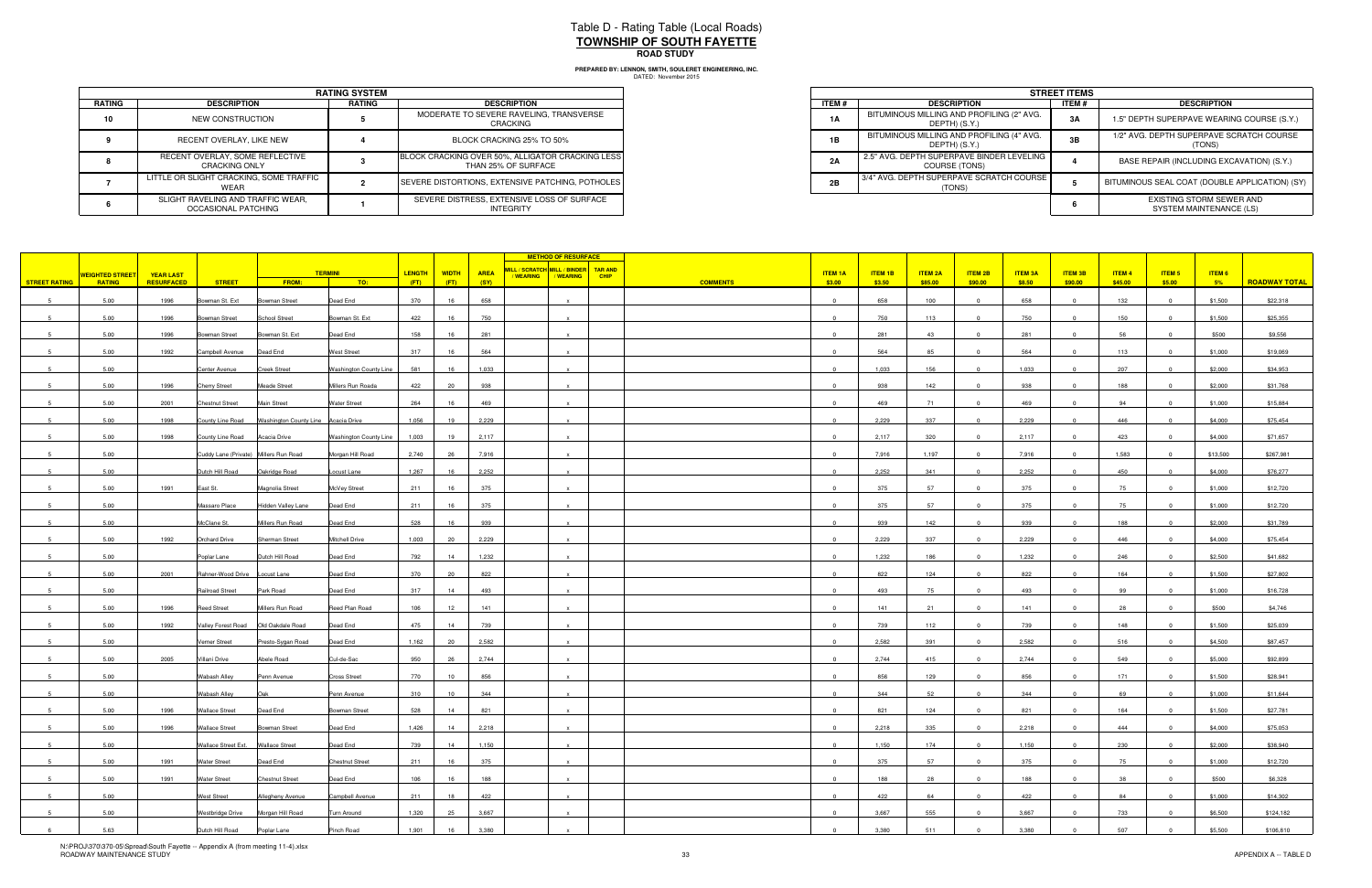# Table D - Rating Table (Local Roads) **TOWNSHIP OF SOUTH FAYETTEROAD STUDY**

|               |                                                          | <b>RATING SYSTEM</b> |                                                                         |              |                                                            | <b>STREET ITEM</b> |
|---------------|----------------------------------------------------------|----------------------|-------------------------------------------------------------------------|--------------|------------------------------------------------------------|--------------------|
| <b>RATING</b> | <b>DESCRIPTION</b>                                       | <b>RATING</b>        | <b>DESCRIPTION</b>                                                      | <b>ITEM#</b> | <b>DESCRIPTION</b>                                         | ITEM #             |
| 10            | NEW CONSTRUCTION                                         |                      | MODERATE TO SEVERE RAVELING, TRANSVERSE<br>CRACKING                     | 1A           | BITUMINOUS MILLING AND PROFILING (2" AVG.<br>DEPTH) (S.Y.) | 3A                 |
|               | RECENT OVERLAY, LIKE NEW                                 |                      | BLOCK CRACKING 25% TO 50%                                               | 1B           | BITUMINOUS MILLING AND PROFILING (4" AVG.<br>DEPTH) (S.Y.) | 3В.                |
|               | RECENT OVERLAY, SOME REFLECTIVE<br><b>CRACKING ONLY</b>  |                      | BLOCK CRACKING OVER 50%, ALLIGATOR CRACKING LESS<br>THAN 25% OF SURFACE | 2A           | 2.5" AVG. DEPTH SUPERPAVE BINDER LEVELING<br>COURSE (TONS) |                    |
|               | LITTLE OR SLIGHT CRACKING, SOME TRAFFIC<br>WEAR          |                      | SEVERE DISTORTIONS, EXTENSIVE PATCHING, POTHOLES                        | 2B           | 3/4" AVG. DEPTH SUPERPAVE SCRATCH COURSE I<br>(TONS)       |                    |
|               | SLIGHT RAVELING AND TRAFFIC WEAR.<br>OCCASIONAL PATCHING |                      | SEVERE DISTRESS, EXTENSIVE LOSS OF SURFACE<br><b>INTEGRITY</b>          |              |                                                            |                    |

|                             | <b>RATING SYSTEM</b> |                                                                         |
|-----------------------------|----------------------|-------------------------------------------------------------------------|
| <b>TION</b>                 | <b>RATING</b>        | <b>DESCRIPTION</b>                                                      |
| <b>RUCTION</b>              |                      | MODERATE TO SEVERE RAVELING, TRANSVERSE<br>CRACKING                     |
| YY. LIKE NEW                |                      | BLOCK CRACKING 25% TO 50%                                               |
| OME REFLECTIVE<br>a ONLY    |                      | BLOCK CRACKING OVER 50%, ALLIGATOR CRACKING LESS<br>THAN 25% OF SURFACE |
| KING. SOME TRAFFIC          |                      | SEVERE DISTORTIONS, EXTENSIVE PATCHING, POTHOLES                        |
| D TRAFFIC WEAR.<br>PATCHING |                      | SEVERE DISTRESS, EXTENSIVE LOSS OF SURFACE<br>INTEGRITY                 |

|                      |                        |                   |                                           |                           |                        |                          |             |           | <b>METHOD OF RESURFACE</b>           |                 |                |                |                |                         |                |                |         |                |          |                      |
|----------------------|------------------------|-------------------|-------------------------------------------|---------------------------|------------------------|--------------------------|-------------|-----------|--------------------------------------|-----------------|----------------|----------------|----------------|-------------------------|----------------|----------------|---------|----------------|----------|----------------------|
|                      | <b>WEIGHTED STREET</b> | <b>YEAR LAST</b>  |                                           |                           | <b>TERMINI</b>         | LENGTH  <br><b>WIDTH</b> | <b>AREA</b> |           | MILL / SCRATCH MILL / BINDER TAR AND |                 | <b>ITEM 1A</b> | <b>ITEM 1B</b> | <b>ITEM 2A</b> | ITEM 2B                 | <b>ITEM 3A</b> | <b>ITEM 3B</b> | ITEM 4  | ITEM 5         | ITEM 6   |                      |
| <b>STREET RATING</b> | <b>RATING</b>          | <b>RESURFACED</b> | <b>STREET</b>                             | FROM:                     | TO:                    | (FT)<br>(FT)             | (SY)        | / WEARING | / WEARING<br><b>CHIP</b>             | <b>COMMENTS</b> | \$3.00         | \$3.50         | \$85.00        | \$90.00                 | \$8.50         | \$90.00        | \$45.00 | \$5.00         | $-5%$    | <b>ROADWAY TOTAL</b> |
|                      | 5.67                   |                   | Dutch Hill Road                           | Locust Lane               | Poplar Lane            | 1,109<br>16              | 1,972       |           | $\mathbf{x}$                         |                 | $\Omega$       | 1,972          | 298            | $\overline{0}$          | 1,972          | $\overline{0}$ | 296     | $\overline{0}$ | \$3,500  | \$62,305             |
|                      | 5.67                   | 2001              | Sygan Road                                | Millers Run Road          | Morgan Hollow Road     | 5,861<br>13              | 8,466       |           |                                      |                 | $\Omega$       | 8,466          | 1,280          | $\overline{0}$          | 8,466          |                | 1,270   |                | \$13,500 | \$267,538            |
|                      | 5.71                   | 2002              | Dutch Hill Road                           | Kramers Lane              | Gillmore Hill Road     | 1,690<br>16              | 3,004       |           |                                      |                 | $\Omega$       | 3,004          | 454            | $\Omega$                | 3,004          |                | 451     |                | \$5,000  | \$94,915             |
|                      | 5.71                   | 2001              | Morgan Hollow Road Morgan Hill Road       |                           | Sygan Hill Road        | 6,178<br>18              | 12,356      |           |                                      |                 | $\Omega$       | 12,356         | 1,869          | $\sqrt{ }$              | 12,356         |                | 1,853   |                | \$20,000 | \$390,540            |
|                      | 5.75                   | 2002              | Dutch Hill Road                           | Gillmore Hill Road        | Battle Ridge Road      | 739<br>16                | 1,314       |           |                                      |                 | $\Omega$       | 1,314          | 199            | $\sqrt{ }$              | 1,314          |                | 197     |                | \$2,500  | \$41,553             |
|                      | 6.00                   | 1992              | Allegheny Avenue   Dead End               |                           | Oak Street             | 475<br>20                | 1,056       |           | $\mathbf{x}$                         |                 | $\overline{0}$ | 1,056          | 160            | $\overline{0}$          | 1,056          | $\overline{0}$ | 158     | $\Omega$       | \$2,000  | \$33,400             |
|                      | 6.00                   |                   | <b>Blythe Road</b>                        | Dead End                  | Sygan Road             | 581<br>16                | 1,033       |           | $\mathbf{x}$                         |                 | $\Omega$       | 1,033          | 156            | $\Omega$                | 1,033          |                | 155     |                | \$2,000  | \$32,629             |
|                      | 6.00                   | 1992              | Campbell Avenue West Street               |                           | Oak Street             | 158<br>16                | 281         |           |                                      |                 |                | 281            | 43             | - 0                     | 281            |                | 42      |                | \$500    | \$8,924              |
|                      | 6.00                   | 1992              | Campbell Avenue   Penn Avenue             |                           | <b>Cross Street</b>    | 792<br>16                | 1,408       |           | $\mathbf{x}$                         |                 | $\Omega$       | 1,408          | 213            | $\Omega$                | 1,408          |                | 211     |                | \$2,500  | \$44,505             |
|                      | 6.00                   |                   | Central Avenue                            | Millers Run Road          | Dead End               | 634<br>20                | 1,409       |           | $\mathbf{x}$                         |                 | $\Omega$       | 1,409          | 213            | $\Omega$                | 1,409          | $\Omega$       | 211     | $\Omega$       | \$2,500  | \$44,524             |
|                      | 6.00                   |                   | <b>Charles Sreet</b>                      | Cecil Township Line       | Dead End               | 1,267<br>20              | 2,816       |           |                                      |                 | $\Omega$       | 2,816          | 426            |                         | 2,816          |                | 422     |                | \$4,500  | \$89,010             |
|                      | 6.00                   | 1996              | <b>Cherry Street</b>                      | <b>Grant Street</b>       | Meade Street           | 264<br>20                | 587         |           |                                      |                 | $\Omega$       | 587            | 89             | $\overline{\mathbf{0}}$ | 587            | $\Omega$       | 88      | $\Omega$       | \$1,000  | \$18,571             |
|                      | 6.00                   | 1991              | <b>Cortland Street</b>                    | McVey Street              | Magnolia Street        | 230<br>26                | 664         |           | $\mathbf{x}$                         |                 | $\overline{0}$ | 664            | 100            | $\overline{0}$          | 664            | $\overline{0}$ | 100     | $\overline{0}$ | \$1,500  | \$20,950             |
|                      | 6.00                   |                   | <b>Creek Street</b>                       | Woodlawn Avenue           | Center Avenue          | 211<br>18                | 422         |           |                                      |                 | $\Omega$       | 422            | 64             | $\Omega$                | 422            |                | 63      |                | \$1,000  | \$13,353             |
|                      | 6.00                   | 1992              | <b>Cross Street</b>                       | S.R. Rte. 0050            | Dead End               | 422<br>26                | 1,219       |           | $\mathbf{x}$                         |                 | $\overline{0}$ | 1,219          | 184            | $\overline{0}$          | 1,219          | $\overline{0}$ | 183     | $\Omega$       | \$2,000  | \$38,496             |
|                      | 6.00                   | 1990              | <b>Elm Street</b>                         |                           |                        | 106<br>20                | 236         |           |                                      |                 | $\Omega$       | 236            | 36             | $\Omega$                | 236            |                | 35      |                | \$500    | \$7,485              |
|                      |                        |                   |                                           | Morgan Street             | <b>Brown Street</b>    |                          | 469         |           |                                      |                 | $\sim$         | 469            | 71             |                         |                |                | 70      |                |          | \$14,829             |
|                      | 6.00<br>6.00           | 1990<br>2006      | <b>Elm Street</b><br><b>Forbes Street</b> | <b>Brown Street</b>       | Morgan Hill Road       | 211<br>20<br>211         | 352         |           |                                      |                 | $\Omega$       |                | 53             | $\Omega$                | 469<br>352     |                | 53      |                | \$1,000  | \$11,105             |
|                      |                        |                   |                                           | <b>Hickory Grade Road</b> | Dead End               | 15                       | 987         |           |                                      |                 |                | 352            |                |                         | 987            |                |         |                | \$1,000  |                      |
|                      | 6.00                   | 1997              | <b>Grant Street</b>                       | <b>Cherry Street</b>      | Dead End               | 24<br>370                |             |           |                                      |                 | $\overline{0}$ | 987            | 149            |                         |                | $\Omega$       | 148     | $\Omega$       | \$2,000  | \$31,171             |
|                      | 6.00                   | 1997              | Lee Street                                | Millers Run Road          | Dead End               | 422<br>16                | 750         |           | $\mathbf{x}$                         |                 |                | 750            | 113            | $\overline{0}$          | 750            |                | 113     |                | \$1,500  | \$23,668             |
|                      | 6.00                   | 1996              | Meade Street                              | <b>Cherry Street</b>      | Dead End               | 211<br>16                | 375         |           | $\mathbf{x}$                         |                 | $\Omega$       | 375            | 57             | $\Omega$                | 375            | $\overline{0}$ | 56      | $\Omega$       | \$1,000  | \$11,876             |
|                      | 6.00                   |                   | Oak Street                                | Morgan Street             | Dead End               | 528<br>12                | 704         |           |                                      |                 | $\Omega$       | 704            | 106            | - 0                     | 704            |                | 106     |                | \$1,500  | \$22,210             |
|                      | 6.00                   |                   | Oak Street                                | Campbell Ave.             | Allegheny Avenue       | 211<br>12                | 281         |           | $\mathbf{x}$                         |                 | $\Omega$       | 281            | 43             | $\Omega$                | 281            |                | 42      | $\Omega$       | \$500    | \$8,924              |
|                      | 6.00                   |                   | Oak Street                                | Allegheny Avenue          | Campbell Avenue        | 211<br>14                | 328         |           | $\mathbf{x}$                         |                 | $\overline{0}$ | 328            | 50             | $\overline{0}$          | 328            | $\overline{0}$ | 49      | $\Omega$       | \$1,000  | \$10,400             |
|                      | 6.00                   | 1992              | <b>Orchard Drive</b>                      | Wabash Avenue             | Sherman Street         | 581<br>20                | 1,291       |           |                                      |                 | $\Omega$       | 1,291          | 195            |                         | 1,291          |                | 194     |                | \$2,500  | \$40,781             |
|                      | 6.00                   |                   | <b>School Street</b>                      | Dead End                  | Old Oakdale Road       | 792<br>16                | 1,408       |           | $\mathbf{x}$                         |                 | $\overline{0}$ | 1,408          | 213            | $\Omega$                | 1,408          |                | 211     | $\Omega$       | \$2,500  | \$44,505             |
|                      | 6.00                   | 1992              | Sherman Street                            | <b>Orchard Drive</b>      | Wabash Avenue          | 211<br>18                | 422         |           |                                      |                 | $\Omega$       | 422            | 64             | $\Omega$                | 422            |                | 63      |                | \$1,000  | \$13,353             |
|                      | 6.00                   | 1996              | South Fayette Street Millers Run Road     |                           | Millers Run Road       | 2,165<br>22              | 5,292       |           |                                      |                 | $\Omega$       | 5,292          | 800            | $\overline{0}$          | 5,292          |                | 794     |                | \$8,500  | \$167,225            |
| 6                    | 6.00                   |                   | Woodlawn Avenue Creek Street              |                           | Washington County Line | 422<br>18                | 844         |           | $\mathsf{x}$                         |                 | $\overline{0}$ | 844            | 128            | $\overline{0}$          | 844            | $\Omega$       | 127     | $\Omega$       | \$1,500  | \$26,705             |
|                      | 7.00                   | 1992              | Allegheny Avenue Oak Street               |                           | Penn Avenue            | 317<br>20                | 704         |           |                                      |                 | $\Omega$       | 704            | 106            | $\overline{\mathbf{0}}$ | 704            | $\sim$         | 70      | $\Omega$       | \$1,500  | \$20,626             |
| $\overline{7}$       | 7.00                   | 1992              | Allegheny Avenue Penn Avenue              |                           | Cross Street           | 634<br>20                | 1,409       |           | $\mathbf{x}$                         |                 | $\overline{0}$ | 1,409          | 213            | $\overline{0}$          | 1,409          |                | 141     | $\sqrt{ }$     | \$2,500  | \$41,354             |
|                      | 7.00                   | 1992              | Campbell Avenue Oak Street                |                           | Penn Avenue            | 317<br>16                | 564         |           | $\mathsf{x}$                         |                 | $\sim$         | 564            | 85             | $\Omega$                | 564            |                | 56      |                | \$1,000  | \$16,531             |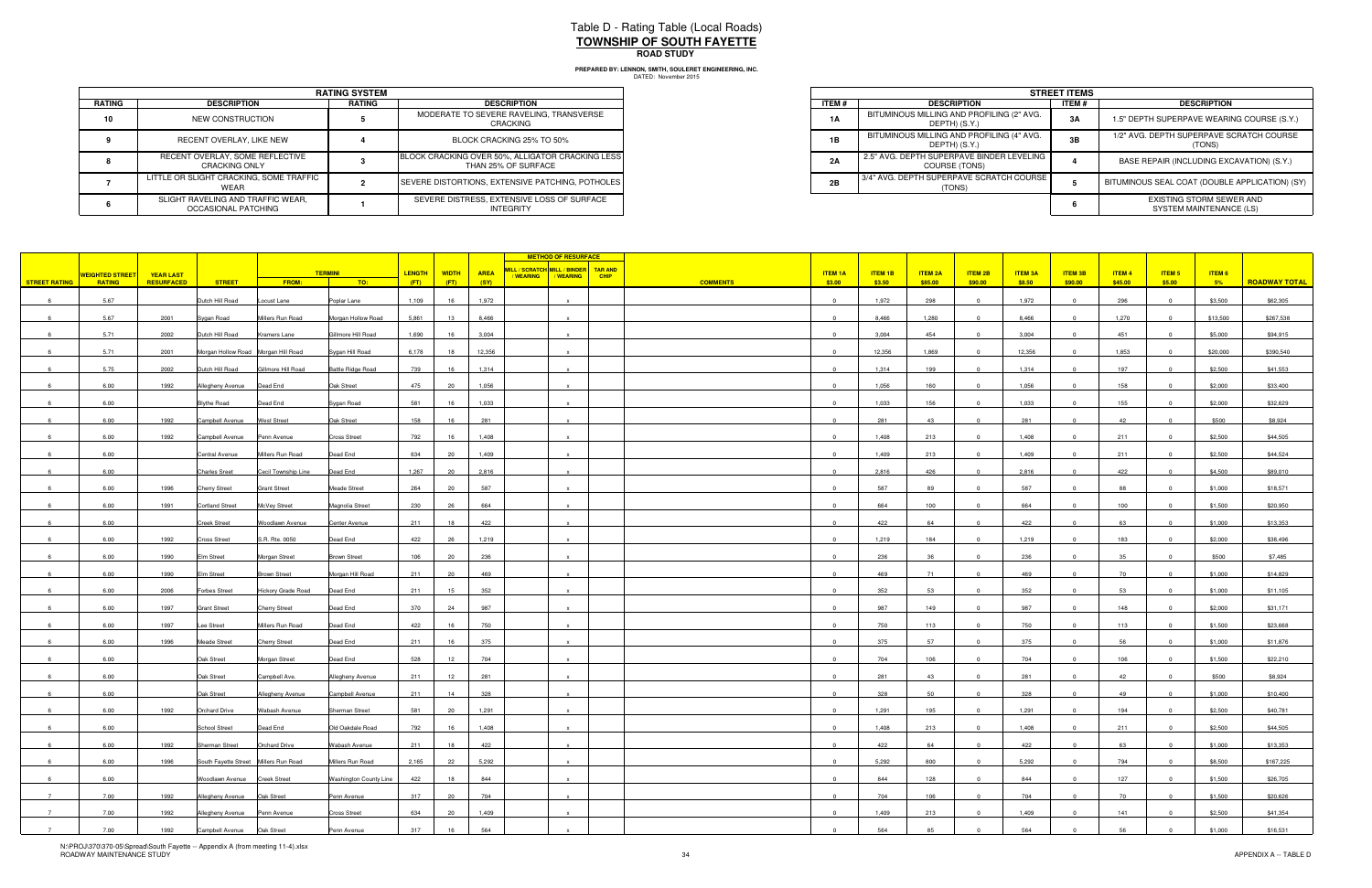# Table D - Rating Table (Local Roads) **TOWNSHIP OF SOUTH FAYETTEROAD STUDY**

|        |                                                          | <b>RATING SYSTEM</b> |                                                                         |
|--------|----------------------------------------------------------|----------------------|-------------------------------------------------------------------------|
| RATING | <b>DESCRIPTION</b>                                       | <b>RATING</b>        | <b>DESCRIPTION</b>                                                      |
| 10     | NEW CONSTRUCTION                                         |                      | MODERATE TO SEVERE RAVELING, TRANSVERSE<br>CRACKING                     |
|        | RECENT OVERLAY, LIKE NEW                                 |                      | BLOCK CRACKING 25% TO 50%                                               |
|        | RECENT OVERLAY, SOME REFLECTIVE<br><b>CRACKING ONLY</b>  |                      | BLOCK CRACKING OVER 50%, ALLIGATOR CRACKING LESS<br>THAN 25% OF SURFACE |
|        | LITTLE OR SLIGHT CRACKING, SOME TRAFFIC<br>WEAR          |                      | SEVERE DISTORTIONS, EXTENSIVE PATCHING, POTHOLES                        |
|        | SLIGHT RAVELING AND TRAFFIC WEAR.<br>OCCASIONAL PATCHING |                      | SEVERE DISTRESS. EXTENSIVE LOSS OF SURFACE<br><b>INTEGRITY</b>          |

| <b>RATING SYSTEM</b>        |               |                                                                         |  |  |  |
|-----------------------------|---------------|-------------------------------------------------------------------------|--|--|--|
| <b>TION</b>                 | <b>RATING</b> | <b>DESCRIPTION</b>                                                      |  |  |  |
| RUCTION                     |               | MODERATE TO SEVERE RAVELING, TRANSVERSE<br>CRACKING                     |  |  |  |
| YY. LIKE NEW                |               | BLOCK CRACKING 25% TO 50%                                               |  |  |  |
| OME REFLECTIVE<br>a ONLY    |               | BLOCK CRACKING OVER 50%, ALLIGATOR CRACKING LESS<br>THAN 25% OF SURFACE |  |  |  |
| KING. SOME TRAFFIC          |               | SEVERE DISTORTIONS, EXTENSIVE PATCHING, POTHOLES                        |  |  |  |
| D TRAFFIC WEAR.<br>PATCHING |               | SEVERE DISTRESS, EXTENSIVE LOSS OF SURFACE<br>INTEGRITY                 |  |  |  |

|                      |                        |                   |                     |                        |                        |        |      |                                    | <b>METHOD OF RESURFACE</b>           |                 |                |         |                |         |         |         |         |                             |                        |                      |
|----------------------|------------------------|-------------------|---------------------|------------------------|------------------------|--------|------|------------------------------------|--------------------------------------|-----------------|----------------|---------|----------------|---------|---------|---------|---------|-----------------------------|------------------------|----------------------|
|                      |                        |                   |                     |                        |                        |        |      |                                    |                                      |                 |                |         |                |         |         |         |         |                             |                        |                      |
|                      | <b>WEIGHTED STREET</b> | <b>YEAR LAST</b>  |                     |                        | <b>TERMINI</b>         |        |      | <mark>Length   Width   Area</mark> | MILL / SCRATCH MILL / BINDER TAR AND |                 | <b>ITEM 1A</b> | ITEM 1B | <b>ITEM 2A</b> | ITEM 2B | ITEM 3A | ITEM 3B | ITEM 4  | ITEM 5                      | ITEM 6                 |                      |
| <b>STREET RATING</b> | <b>RATING</b>          | <b>RESURFACED</b> | <b>STREET</b>       | <b>FROM:</b>           | TO:                    | $(FT)$ | (FT) | (SY)                               | VEARING WEARING CHIP                 | <b>COMMENTS</b> | \$3.00         | \$3.50  | \$85.00        | \$90.00 | \$8.50  | \$90.00 | \$45.00 | \$5.00                      | 5%                     | <b>ROADWAY TOTAL</b> |
|                      |                        |                   |                     |                        |                        |        |      |                                    |                                      |                 |                |         |                |         |         |         |         |                             |                        |                      |
|                      | 7.00                   | 2000              | <b>Crest Street</b> | Millers Run Road       | Dead End               | 581    | 18   | 1.162                              |                                      |                 |                | 1.162   | 176            |         | 1.162   |         | 116     |                             | \$2,000                | \$34,133             |
|                      |                        |                   |                     |                        |                        |        |      |                                    |                                      |                 |                |         |                |         |         |         |         |                             |                        |                      |
|                      | 7.00                   | 1997              | <b>Grant Street</b> | Millers Run Road       | Cherry Road            | 211    | 24   | 563                                |                                      |                 |                | 563     |                |         | 563     |         |         |                             | \$1,000                | \$16,515             |
|                      |                        |                   |                     |                        |                        |        |      |                                    |                                      |                 |                |         |                |         |         |         |         |                             |                        |                      |
|                      | 7.00                   |                   | Penn Avenue         | Allegheny Avenue       | Campbell Avenue        | 211    | 22   | 516                                |                                      |                 |                | 516     |                |         | 516     |         | EQ.     |                             | \$1,000                | \$15,144             |
|                      |                        |                   |                     |                        |                        |        |      |                                    |                                      |                 |                |         |                |         |         |         |         |                             |                        |                      |
|                      | 7.00                   | 1992              | Wabash Avenue       | Sherman Street         | <b>Mitchell Street</b> | 792    | 20   | 1,760                              |                                      |                 |                | 1,760   | 266            |         | 1,760   |         | 176     |                             | \$3,000                | \$51,650             |
|                      |                        |                   |                     |                        |                        |        |      |                                    |                                      |                 |                |         |                |         |         |         |         |                             |                        |                      |
|                      | 10.00                  | 2014              | <b>Main Street</b>  | Cemetery Hill Road     | <b>Chestnut Street</b> | 686    | 22   | 1.677                              |                                      |                 | 1.677          |         |                | 83      | 1.677   |         |         |                             | \$1,500                | \$26,756             |
|                      |                        |                   |                     |                        |                        |        |      |                                    |                                      |                 |                |         |                |         |         |         |         |                             |                        |                      |
|                      | 10.00                  | 2014              | <b>Main Street</b>  | <b>Chestnut Street</b> | Main Street Ext        | 1.373  | 22   | 3,356                              |                                      |                 | 3,356          |         |                | 166     | 3,356   |         |         |                             | \$3,000                | \$53,534             |
|                      |                        |                   |                     |                        |                        |        |      |                                    |                                      |                 |                |         |                |         |         |         |         |                             |                        |                      |
|                      | 10.00                  | 2014              | Main Street Ext.    | <b>Main Street</b>     | Dead End               | 211    | 16   | 375                                |                                      |                 | 375            |         |                | 19      | 375     |         |         |                             | \$500                  | \$6,023              |
|                      |                        |                   |                     |                        |                        |        |      |                                    |                                      |                 |                |         |                |         |         |         |         |                             |                        |                      |
|                      | 10.00                  | 2014              | Mc Nary St          | Cemetery Hill Road     | Dead End               | 686    | 14   | 1.067                              |                                      |                 | 1.067          |         |                | 53      | 1.067   |         |         |                             | \$1,000                | \$17,041             |
|                      |                        |                   |                     |                        |                        |        |      |                                    |                                      | <b>TOTALS</b>   | 6,475          | 132,473 | 20,035         | 4.973   | 138,948 | 3,362   | 60,166  | 94,005                      |                        |                      |
|                      |                        |                   |                     |                        |                        |        |      |                                    |                                      |                 |                |         |                |         |         |         |         | <b>SUBTOTAL PAVING COST</b> |                        | \$7,294,752.00       |
|                      |                        |                   |                     |                        |                        |        |      |                                    |                                      |                 |                |         |                |         |         |         |         | SUBTOTAL STORM SEWER COST   |                        | \$393,500.00         |
|                      |                        |                   |                     |                        |                        |        |      |                                    |                                      |                 |                |         |                |         |         |         |         |                             | <b>15% CONTINGENCY</b> | \$1,153,237.80       |
|                      |                        |                   |                     |                        |                        |        |      |                                    |                                      |                 |                |         |                |         |         |         |         |                             | <b>TOTAL COST</b>      | \$8,841,489.80       |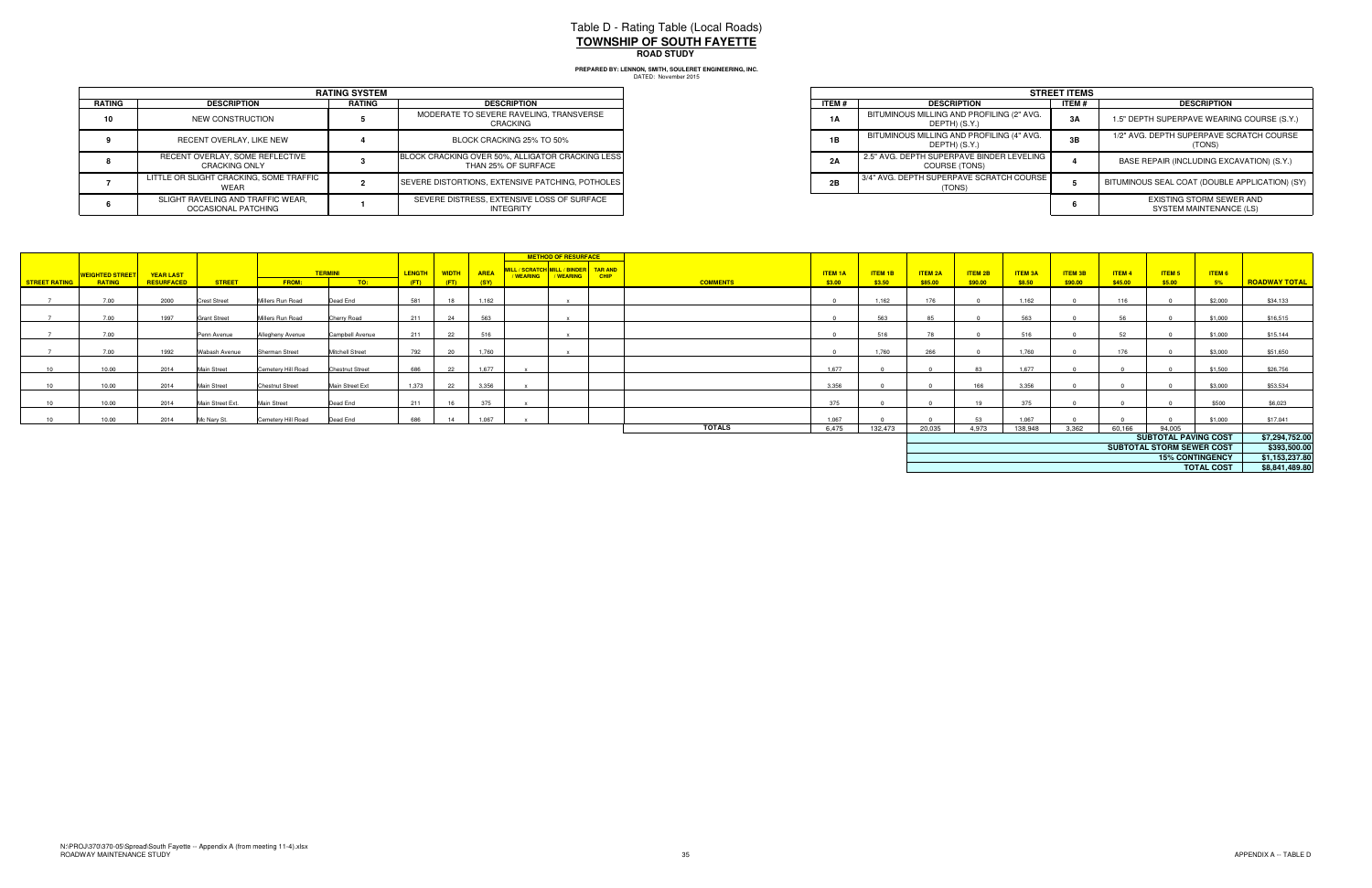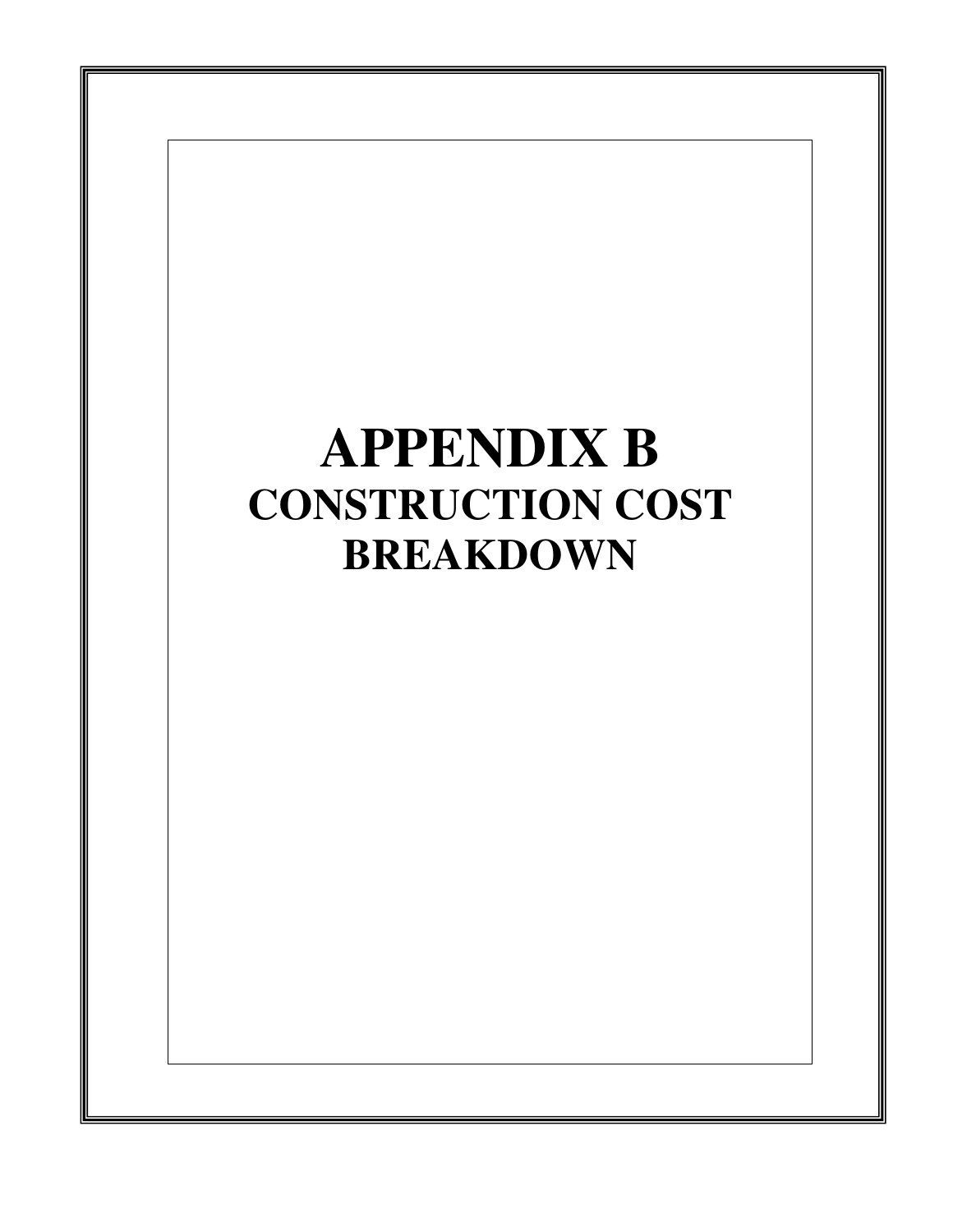#### **APPENDIX B**

#### **CONSTRUCTION COST BREAKDOWN**

#### **ITEM NO. 1A – BITUMINOUS MILLING AND PROFILING**

Cost based on the square yardage of the roadway (3" average milling depth). Typically milling ranges have been from 1" at centerline to 4" on edge of street.

1. Length of street \* average width of street  $\div$  9 = square yardage of street

#### **ITEM NO. 1B – BITUMINOUS MILLING AND PROFILING**

Cost based on the square yardage of the roadway  $(1\frac{1}{2})^n$  average milling depth). Typically milling ranges have been from 0" at centerline to  $1\frac{1}{2}$ " on edge of street.

1. Length of street \* average width of street  $\div$  9 = square yardage of street

#### **ITEM NO. 2A – 2½" AVERAGE DEPTH SUPERPAVE BITUMINOUS BINDER LEVELING COURSE**

Cost based on a tonnage quantity (2½" average depth).

1.  $(110 \text{ lbs} * \text{depth} * \text{square} \text{ yards} \text{ of } \text{roadway})/2,000 = \text{tons needed}$  for roadway

#### **ITEM NO. 2B – ¾" AVERAGE DEPTH SUPERPAVE BITUMINOUS BINDER LEVELING COURSE**

Cost based on a tonnage quantity (**¾"**average depth).

1.  $(110 \text{ lbs} * \text{depth} * \text{ square}\text{ yards of} \text{roadway})/2000 = \text{tons needed}$  for roadway

#### **ITEM NO. 3A – 1½" SUPERPAVE BITUMINOUS WEARING COURSE**

Cost based on square yardage of the roadway (1½" average depth).

1. Length of street \* average width of street  $\div 9$  = square yardage of street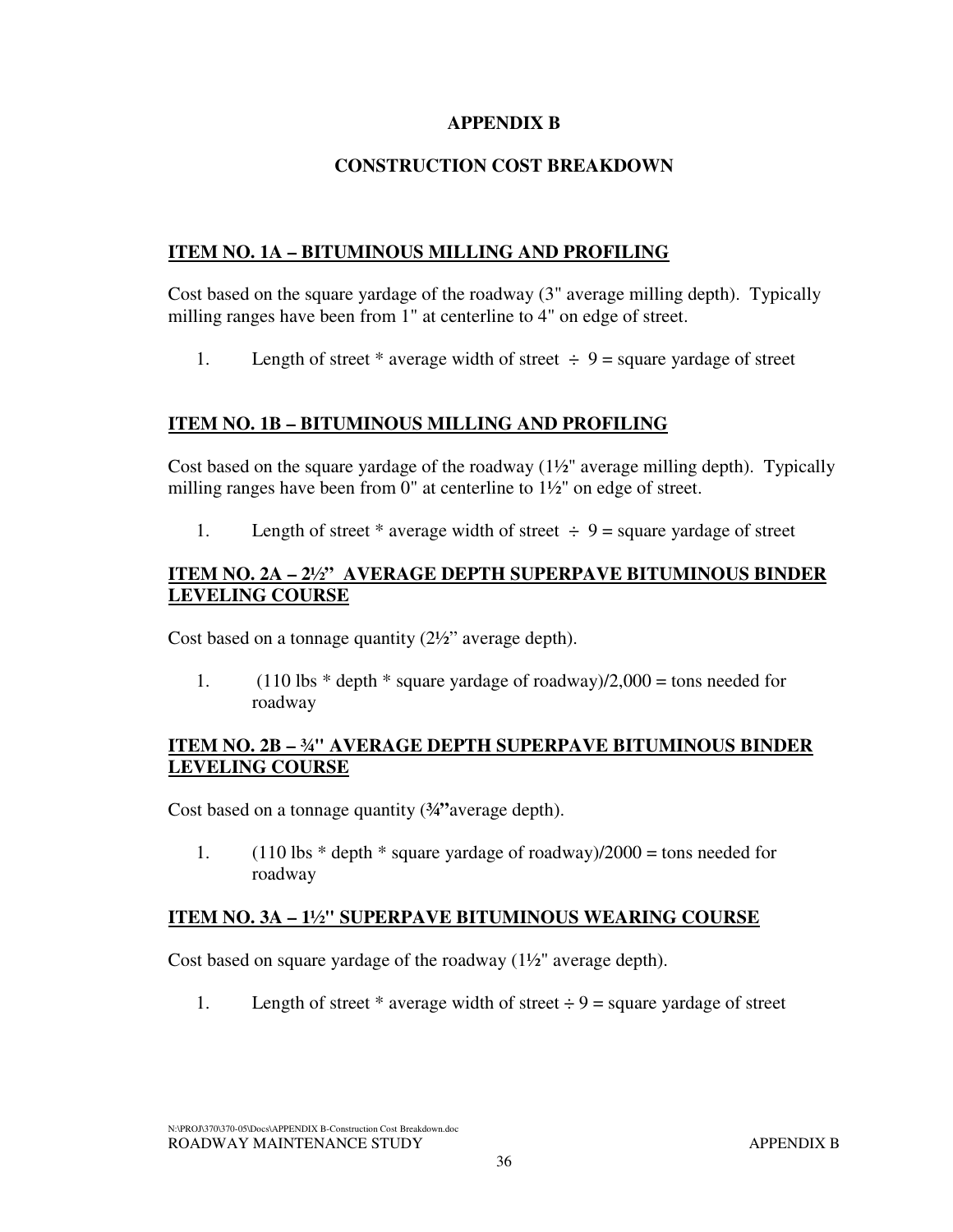#### **ITEM NO. 3B – ½" AVERAGE DEPTH SUPERPAVE BITUMINOUS SCRATCH COURSE**

Cost based on a tonnage quantity  $(\frac{1}{2})^n$  average depth).

1.  $(110 \text{ lbs} * \text{depth} * \text{ square}\text{ yards})/2000 = \text{tons needed}$  for roadway

#### **ITEM NO. 4 – BASE REPAIR**

Cost based on a square yardage item.

- 1. Road Rating of  $9 = 2\%$  Base Repair of entire roadway
- 2. Road Rating of  $8 = 5\%$  Base Repair of entire roadway
- 3. Road Rating of  $7 = 10\%$  Base Repair of entire roadway
- 4. Road Rating of  $6 = 15\%$  Base Repair of entire roadway
- 5. Road Rating of  $5 = 20\%$  Base Repair of entire roadway
- 6. Road Rating of  $4 = 25\%$  Base Repair of entire roadway
- 7. Road Rating of  $3 = 30\%$  Base Repair of entire roadway
- 8. Road Rating of  $2 = 35\%$  Base Repair of entire roadway
- 9. Road Rating of  $1 = 40\%$  Base Repair of entire roadway

#### **ITEM NO. 5 – BITUMINOUS SEAL COAT (DOUBLE APPLICATION)**

Cost based on square yardage of the roadway.

1. Length of street \* average width of street  $\div$  9 = square yardage of street

#### **ITEM NO. 6 – EXISTING STORM SEWER AND SYSTEM MAINTENANCE**

Cost based on 5% of the total roadway cost.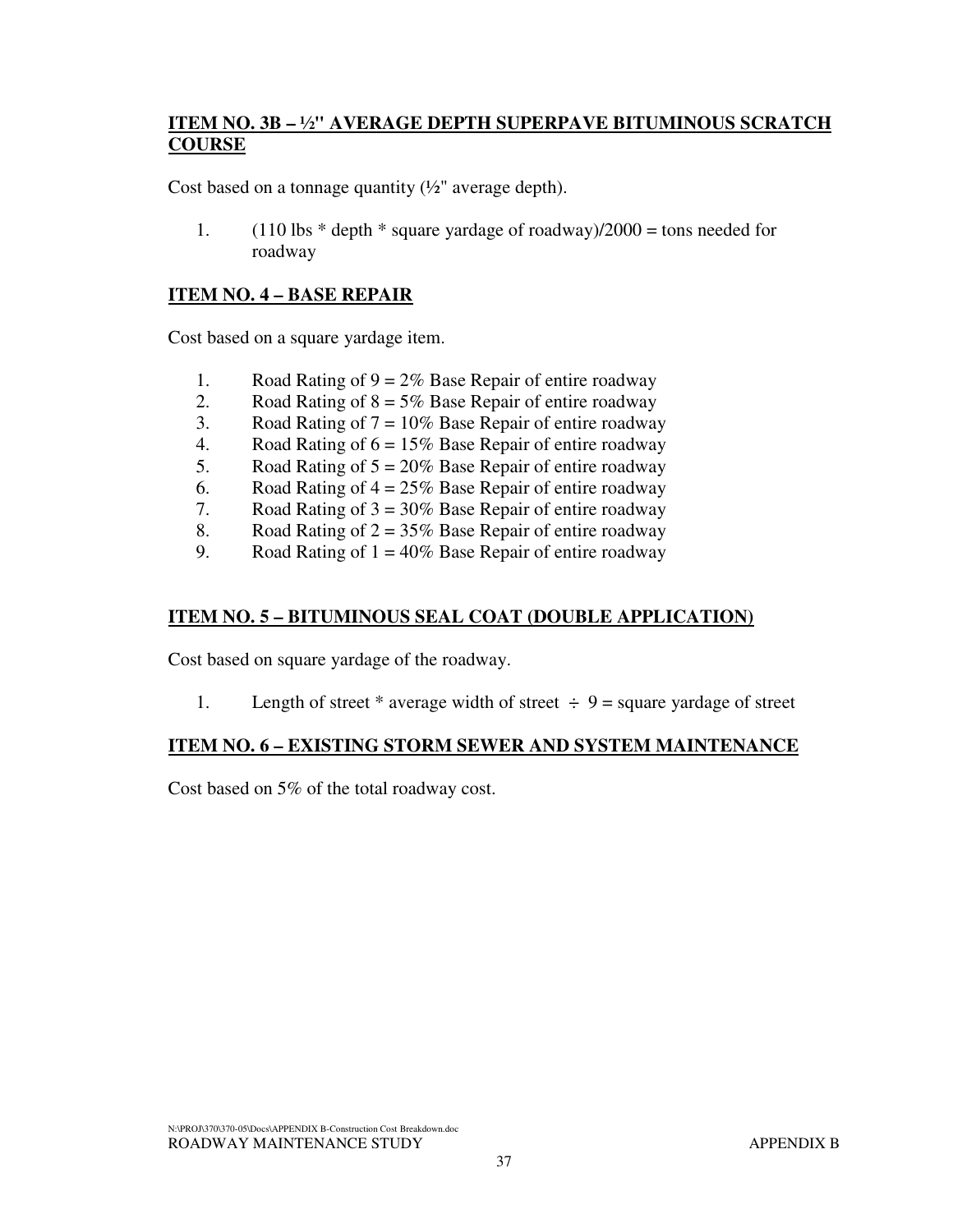# **APPENDIX C ROAD STUDY RATING SYSTEM**